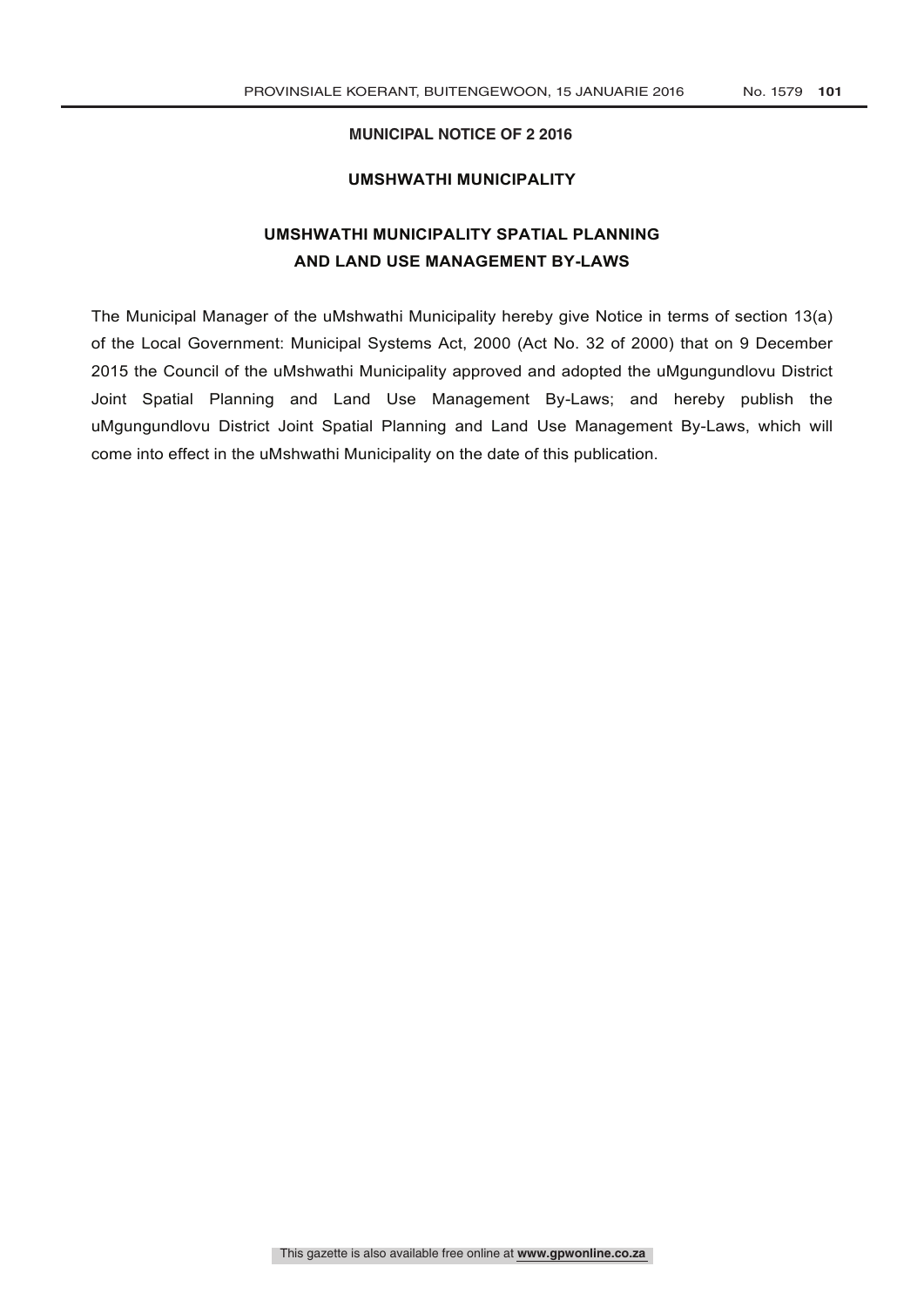# **MPENDLE MUNICIPALITY, MKHAMBATHINI MUNICIPALITY, uMNGENI MUNICIPALITY, MPOFANA MUNICIPALITY, RICHMOND MUNICIPALITY AND uMSHWATHI MUNICIPALITY PLANNING AND LAND USE MANAGEMENT BY-LAW**

**To provide for the establishment of the Municipal Planning Approval Authority, Municipal Planning Appeal Authority and the Municipal Planning Enforcement Authority; to provide for the adoption and amendment of the Municipality's land use scheme, to provide for applications for municipal planning approval; to provide for appeals against decisions of the Municipal Planning Approval Authority; provide for offences and penalties; to provide for compensation and matters incidental thereto.**

# CHAPTER 1 PRELIMINARY PROVISIONS

1. Definitions

2. Application of By-Laws

3. Principles, norms and standards and policies

# CHAPTER 2

# INSTITUTIONAL

*Part 1: Function, appointment and constitution of Municipal Planning Approval Authority*

- 4. The Municipal Planning Approval Authority
- 5. Function of Municipal Planning Authorised Officer
- 6. Appointment of Municipal Planning Authorised Officer
- 7. Function of Municipal Planning Tribunal or Joint Municipal Planning Tribunal
- 8. Establishment of Municipal Planning Tribunal or Joint Municipal Planning Tribunal
- 9. Appointment and Composition of Municipal Planning Tribunal
- 10. Drawing persons from private sector to serve on the Municipal Planning Tribunal
- 11. Disqualifications for Municipal Planning Tribunal membership
- 12. Chairperson and Deputy Chairperson of Municipal Planning Tribunal
- 13. Terms and conditions of appointment of Municipal Planning Tribunal members
- 14. Notification of the appointment of a Municipal Planning Tribunal
- 15. Resignation and removal from office and filling of vacancies
- 16. Constitution of Municipal Planning Tribunal for Decision Making
- 17. Decision of Municipal Planning Tribunal

#### *Part 2: Support for Municipal Planning Tribunal and Municipal Council*

- 18. Function of Municipal Planning Registrar and Deputy Municipal Planning Registrar
- 19. Appointment of a Municipal Planning Registrar and Deputy Municipal Planning Registrar
- 20. Function of Expert Technical Advisor
- 21. Appointment of Expert Technical Advisor

#### *Part 3: Categorisation of applications for municipal planning approval*

22. Categorisation of applications for municipal planning approval

*Part 4: Function, appointment and constitution of Municipal Planning Appeal Authority*

- 23. The Municipal Planning Appeal Authority
- 24. Function of Municipal Planning Appeal Authority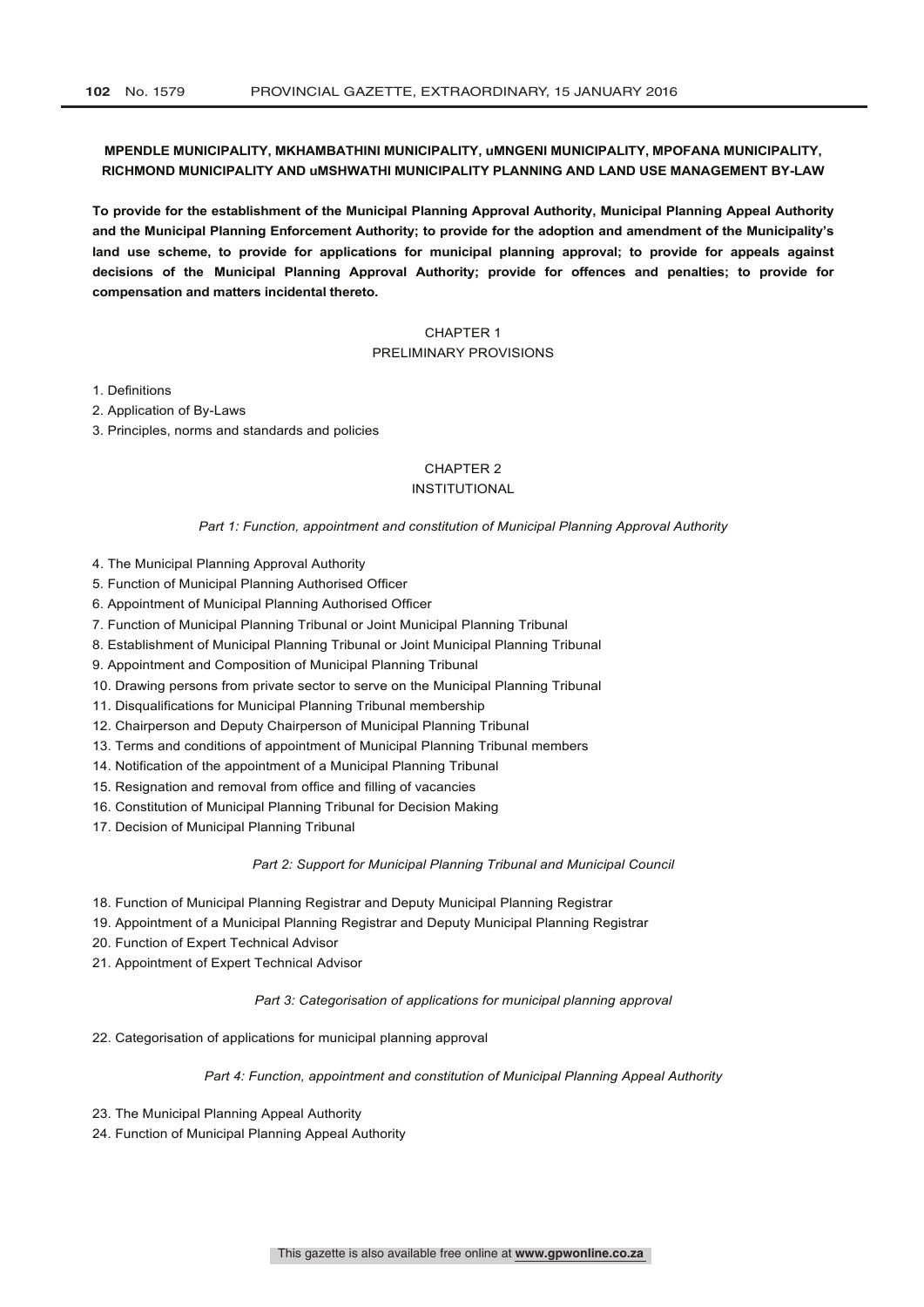25. Presiding Officer for Appeal Authority

# *Part 5: Support for Municipal Planning Appeal Authority*

26. Function of Municipal Planning Appeal Authority Registrar and Deputy Municipal Planning Appeal Authority Registrar

27. Appointment of Municipal Planning Appeal Authority Registrar and Deputy Municipal Planning Appeal Authority **Registrar** 

28. Function of Expert Technical Advisor

29. Appointment of Expert Technical Advisor

#### *Part 6: Function and appointment of the Municipal Planning Enforcement Authority*

- 30. Function of Municipal Planning Enforcement Officer
- 31. Appointment of Municipal Planning Enforcement Officer

# *Part 7: Independence, conflict of interest, liability and indemnity*

- 32. Independence of Municipal Planning Approval Authority and Municipal Planning Appeal Authority
- 33. Declaration of Interest
- 34. Holding more than one office simultaneously
- 35. Recusal
- 36. Conflict of interest of Municipal Planning Enforcement Officer
- 37. Liability of Municipal Planning Approval Authority, Municipal Planning Appeal Authority and their support staff
- 38. Legal indemnification

# CHAPTER 3

# LAND USE SCHEME

39. Purpose of land use scheme

40. Contents of land use scheme

- 41. Legal effect of land use scheme
- 42. Existing land use scheme

43. Adoption of land use scheme

44. Inclusion of land that is occupied in an unstructured manner by a traditional community or indigent households in the land use scheme

45. Review of land use scheme

# CHAPTER 4

# MUNICIPAL PLANNING APPROVAL

46. Activities for which an application for municipal planning approval is required

47. Activities for which an application for municipal planning approval is not required

48. Restrictive conditions of title and servitudes that may be removed, amended or suspended in terms of these By-Laws

49. Conditions of title and servitudes that may not be removed, amended or suspended in terms of these By-Laws

50. Relationship between municipal planning approval and the Municipality's Integrated Development Plan

51. Relationship between land use scheme and other municipal planning approvals

52. Relationship between municipal planning approval and other approvals

53. Procedure for municipal planning approval

54. Municipal Planning Approval Authority's decision

55. Record of Decision

56. Persons who must be informed of a Municipal Planning Approval Authority's decision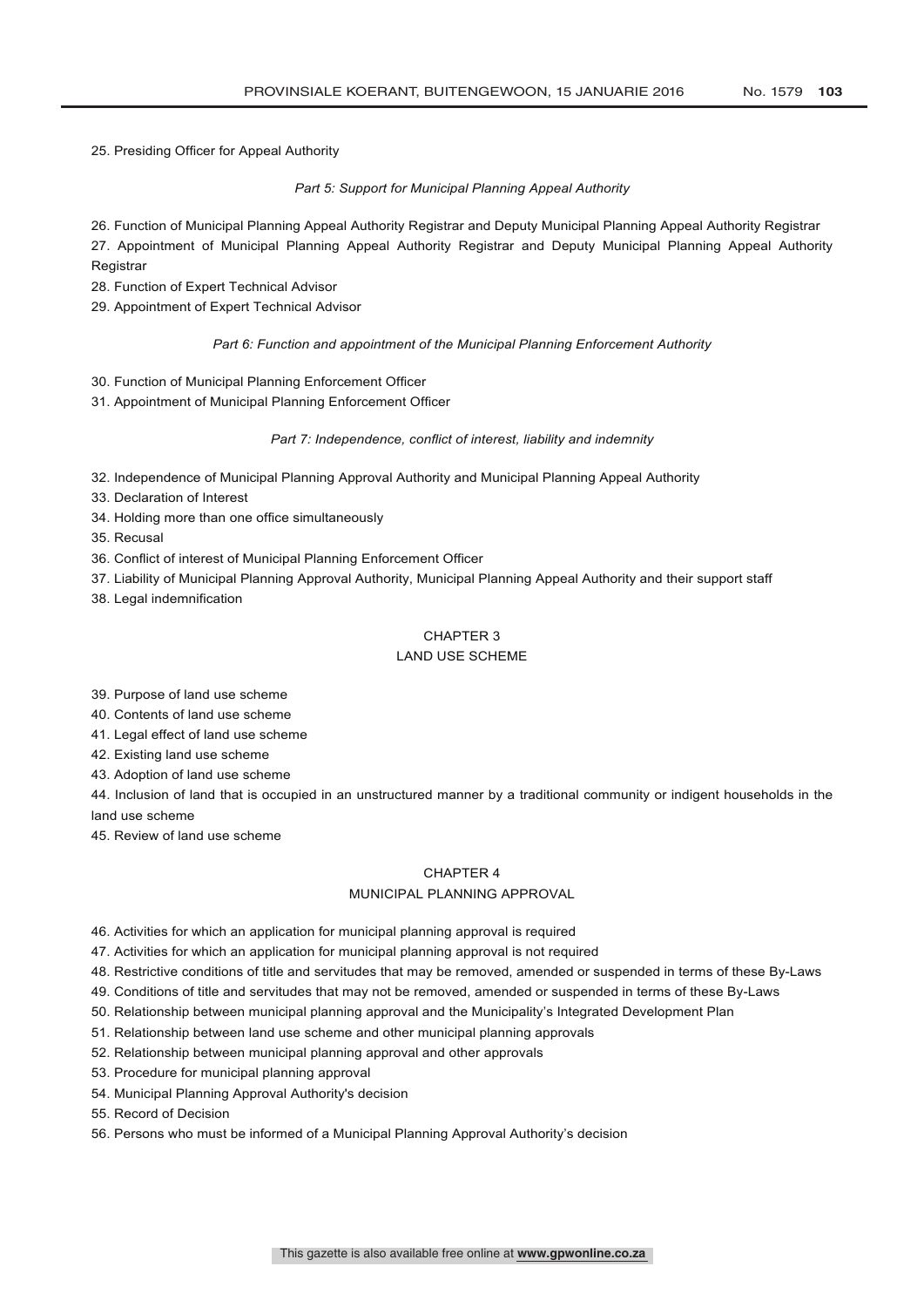57. Appeal against Municipal Planning Approval Authority's decision

- 58. Effective date of Municipal Planning Approval Authority's decision on application
- 59. Prohibition on making a substantially similar application, if an application was refused
- 60. Certification of compliance with conditions of approval
- 61. Transfer of roads, parks and other open spaces
- 62. Disclosure that property is not registrable before compliance with conditions
- 63. Vesting of ownership of land after permanent closure of municipal road or public place
- 64. Lodging of plans and documents with Surveyor-General for the subdivision of a property, consolidation of properties or
- the permanent closure of a municipal road or public place
- 65. Diagram and general plan for the subdivision of a property or consolidation of properties
- 66. Registration of ownership for subdivision of a property or consolidated property, or opening of township register

67. Lodging of deeds, plans and documents with Registrar of Deeds for permanent closure of municipal road or public place

68. Lodging of deeds, plans and documents with Registrar of Deeds pursuant to an application for the removal, amendment, or suspension of a restrictive condition of title or servitude and certificate of compliance with certain conditions of approval

69. Application for an amendment to a municipal planning authority's Record of Decision to correct an error in the wording of the decision, correct a spelling error, update a property description, or update a reference to a law, person, institution, place name or street name

70. Application for a non-material amendment to a decision on an application or cancellation of municipal planning approval

71. Cancellation or partial cancellation by Municipality of rights that have not been fully exercised

72. Process for the cancellation or partial cancellation of rights by Municipality that have not been fully exercised

# CHAPTER 5

# MUNICIPAL PLANNING PROPOSAL BY A MUNICIPALITY

73. Municipal Planning proposal by a Municipality

74. Process for municipal planning approval for a proposal by a Municipality

#### CHAPTER 6 APPEALS

75. Application of this chapter

- 76. Appeal processes
- 77. Condonation

78. Decision of Municipal Planning Appeal Authority

- 79. Reasons for decision of Municipal Planning Appeal Authority
- 80. Notification of outcome of appeal
- 81. Legal effect of decision of Municipal Planning Appeal Authority

82. Relationship between appeals in terms of these By-Laws and appeals in terms of section 62 of the Municipal Systems **Act** 

- 83. Proceedings before Municipal Planning Appeal Authority open to public
- 84. Costs
- 85. Offences in connection with proceedings before Municipal Planning Appeal Authority
- 86. Municipal Planning Appeal Authority Registrar must keep records relating to appeals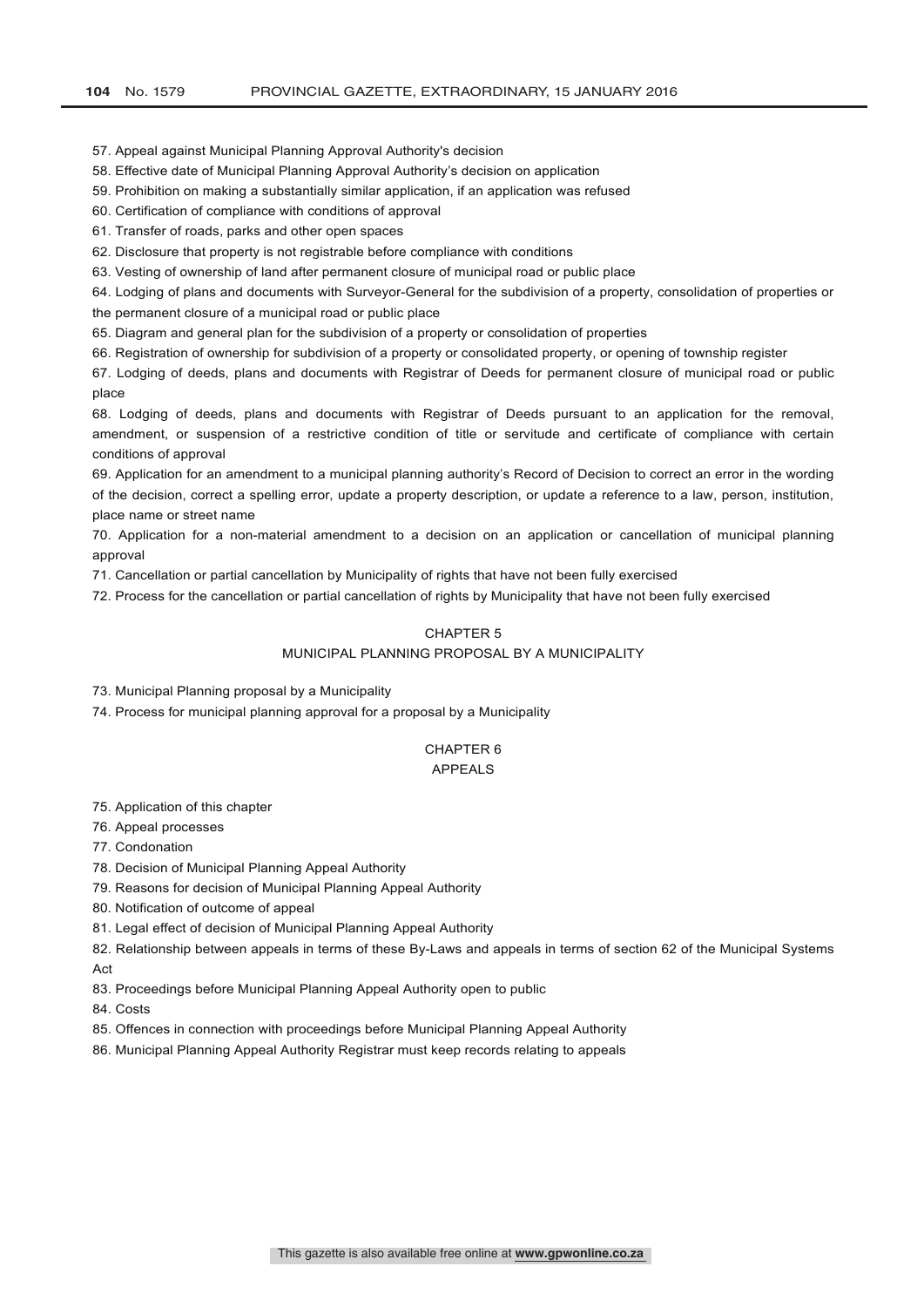# CHAPTER 7

# ENFORCEMENT

#### *Part 1: Offences, penalties and disconnection of services*

87. Offences and penalties in relation to municipal planning approval

88. Additional penalties

89. Reduction or disconnection of engineering services to prevent the continuation of activity that constitutes an offence

### *Part 2: Prosecution*

90. Powers of Municipal Planning Enforcement Officer

91. Warrant of entry for enforcement purposes

92. Observance of confidentiality pertaining to entry for enforcement purposes

93. Presumption that property owner committed activity that constitutes an offence

94. Presumption that member of the managing body of a corporate body or partner in a partnership committed activity that constitutes an offence

95. Failure by property owner's association, body corporate or share block company to execute obligation in terms of condition of approval

96. Relief by court

97. Relationship between remedies provided for in these By-Laws and other statutory and common law remedies

98. Display of notice on land that activity is unlawful

99. Persons who may approach High Court for enforcement of rights granted by Act, a land use scheme adopted in terms of these By-Laws or municipal planning approval in terms of these By-Laws

#### *Part 3: Subsequent application for municipal planning approval*

100. Subsequent application for municipal planning approval

*Part 4: Offence and misconduct by official approving the use of land or erection buildings or contrary to the Act, a land use scheme or a restrictive condition of title or servitude registered against a property*

101. Offence and misconduct by official employed by organ of state who approves the erection of buildings or use of land without prior approval in terms of the Act

102. Offence by owner for failure to lodge diagrams, plans and documents with the Surveyor-General after cancellation or partial cancellation of municipal planning approval for subdivision of land, consolidation of land or township establishment 103. Offence by owner for failure to lodge deeds, plans and documents with Registrar of Deeds after cancellation or partial cancellation of municipal planning approval for subdivision of land, consolidation of land or township establishment

## CHAPTER 8

## **COMPENSATION**

104. Compensation arising from a proposal by a Municipality to zone a privately-owned property for a purpose which makes it impossible to develop any part thereof

105. Compensation arising from removal, amendment or suspension of a condition of title

106. Compensation arising from permanent closure of municipal road or public place by Municipality

107. Amount of compensation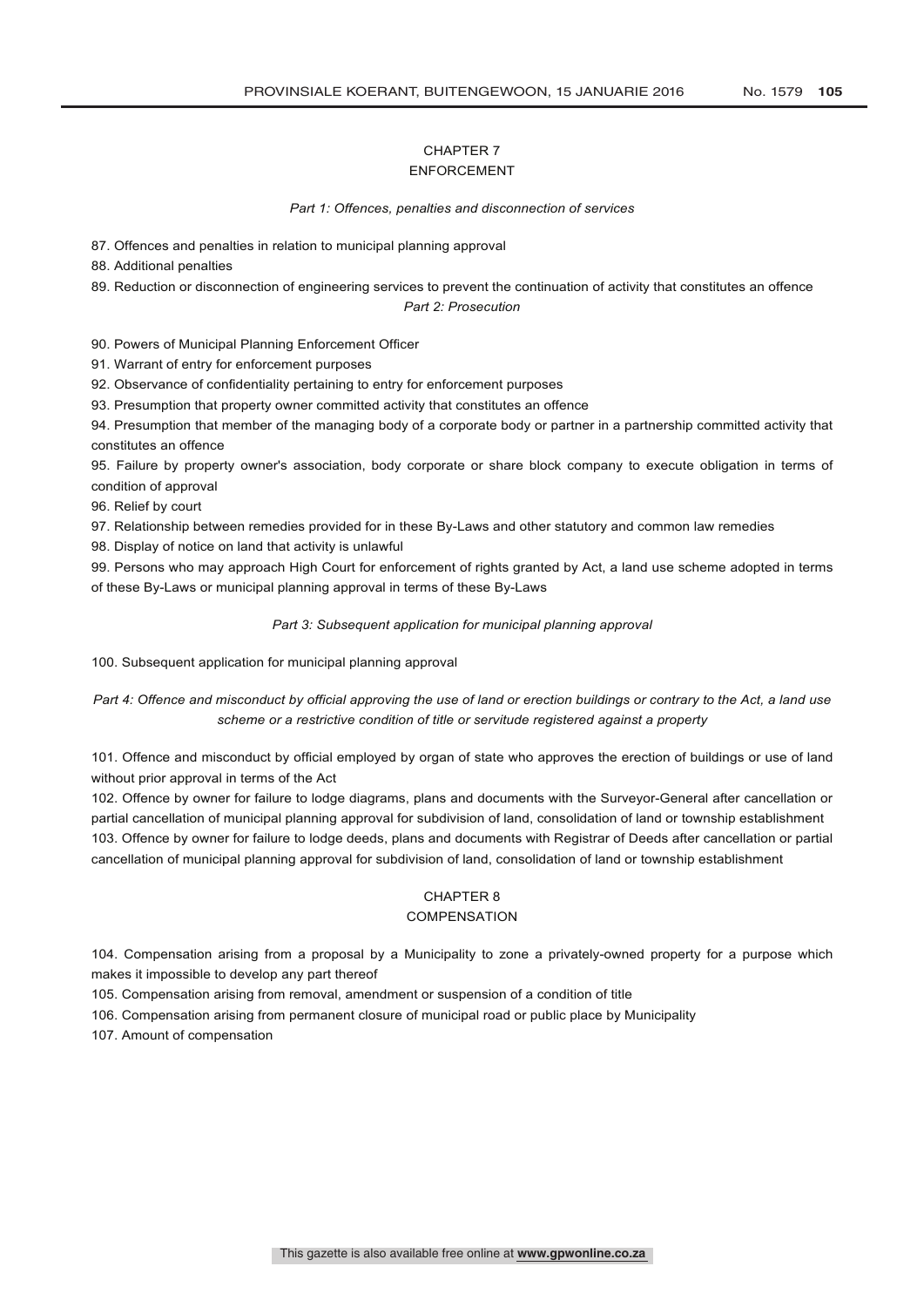# CHAPTER 9

## SERVICE OF DOCUMENTS

108. Service of documents

109. Service of documents on Municipal Planning Registrar

110. Service of documents on Municipal Planning Appeal Authority Registrar

111. Date of service of document

# CHAPTER 10

# DELEGATIONS AND AGENCY AGREEMENTS

112. Agency agreement between municipalities for performance of functions in terms of Act

113. Agency agreement with traditional council

114. Delegations by Municipality

# CHAPTER 11

# KEEPING OF RECORDS AND ACCESS TO INFORMATION

115. Record of a land use scheme

116. Record of applications for municipal planning approval

117. Notice of approval of sectional title plan, diagram and general plan

118. Notice of allocation of land in terms of the customary law

119. Access to information held by Municipal Planning Registrar

120. Access to information held by Municipal Planning Appeal Authority Registrar

121. Access to information held by Municipal Manager

# CHAPTER 12

## GENERAL PROVISIONS

122. Declaration of land as land for occupation by a traditional community or indigent households in an unstructured manner

123. Calculation of number of days

124. Effect of change of ownership of land to which an application for municipal planning approval relates

125. Ceding of rights associated with a person who commented on an application for municipal planning approval to new property owner

126. Application for leave to intervene in application for municipal planning approval or appeal

127. Transitional arrangements and savings

128. Short title and commencement

# SCHEDULE 1

MATTERS THAT MUST BE ADDRESSED IN AN AGREEMENT TO ESTABLISH A JOINT MUNICIPAL PLANNING TRIBUNAL

1. Matters that must be addressed in an agreement to establish a Joint Municipal Planning Tribunal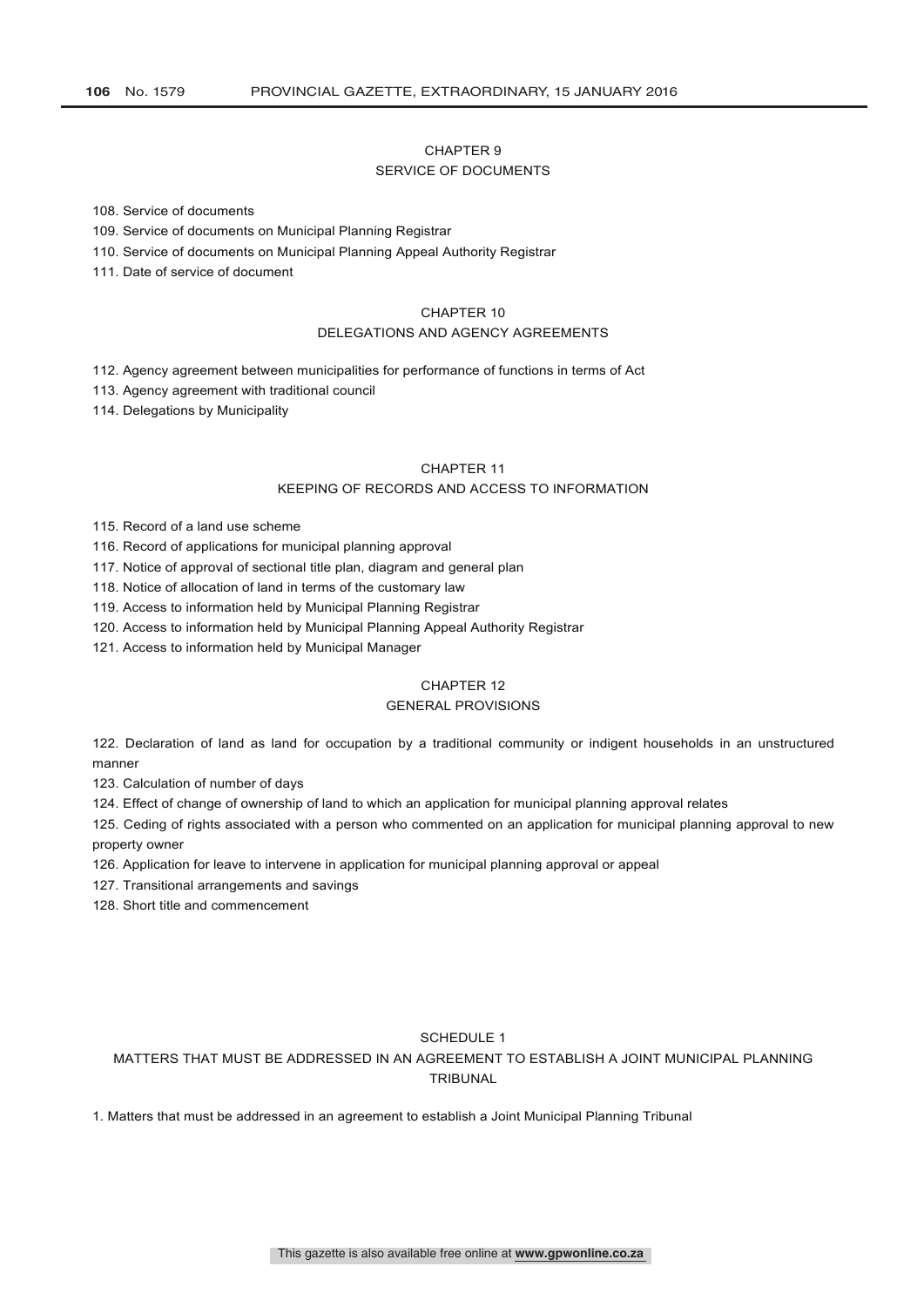# SCHEDULE 2

## CATEGORISATION OF APPLICATIONS FOR DECISION BY THE MUNICIPAL PLANNING APPROVAL AUTHORITY

1. Applications for municipal planning approval that may be decided by a Municipal Planning Authorised Officer

- 2. Applications for municipal planning approval that must be decided by the Chairperson of a Municipal Planning Tribunal or a tribunal member designated by the Chairperson
- 3. Applications for municipal planning approval that must be decided by the Municipal Planning Tribunal
- 4. Applications for municipal planning approval that must be decided by the Municipal Council

# SCHEDULE 3

# ACTIVITIES IN AREAS SITUATED OUTSIDE THE AREA OF A LAND USE SCHEME THAT REQUIRES MUNICIPAL PLANNING APPROVAL

1. Activities that require municipal planning approval outside the area of a land use scheme

2. Land use definitions

#### SCHEDULE 4

# APPLICATION PROCESSES: ALL APPLICATIONS, EXCEPT AN APPLICATION FOR A DWELLING ON LAND DEMARCATED FOR THE SETTLEMENT OF INDIGENT HOUSEHOLDS (SCHEDULE 7)

- 1. Persons who may make an application
- 2. Person who must prepare an application
- 3. Pre-application procedure
- 4. Failure by an organ of state to comment on a proposed application for municipal planning approval
- 5. Lodging of application

6. Records of receipt of application, request for additional information and confirmation that application is complete by Municipal Planning Registrar

- 7. Provision of additional information to Municipal Planning Registrar
- 8. Confirmation of lodging of complete application, if additional information was required
- 9. Referral of application affecting the national interest to the Minister of Rural Development and Land Reform
- 10. Monitoring of application by the responsible Member of the Executive Council
- 11. Public notice of application
- 12. Applicant's right to respond
- 13. Referral of application to Municipal Planning Approval Authority
- 14. Request for additional information by Municipal Planning Approval Authority
- 15. Provision of additional information to Municipal Planning Approval Authority
- 16. Site inspection
- 17. Public hearing
- 18. Registered planner's report on an application
- 19. Time in which a Municipal Planning Authorised Officer or a Municipal Planning Tribunal must decide an application
- 20. Municipal Planning Tribunal's recommendation on an application that must be decided by the Municipal Council
- 21. Referral of application that must be decided by the Municipal Council to the council
- 22. Time in which a Municipal Council must decide an application

# SCHEDULE 5

# PUBLIC NOTICE

- 1. Methods of public notice
- 2. Contents of public notice
- 3. Joint public notice for an application for municipal planning approval and an application for environmental authorisation
- 4. Joint public notice for an application for municipal planning approval and an application for a mining right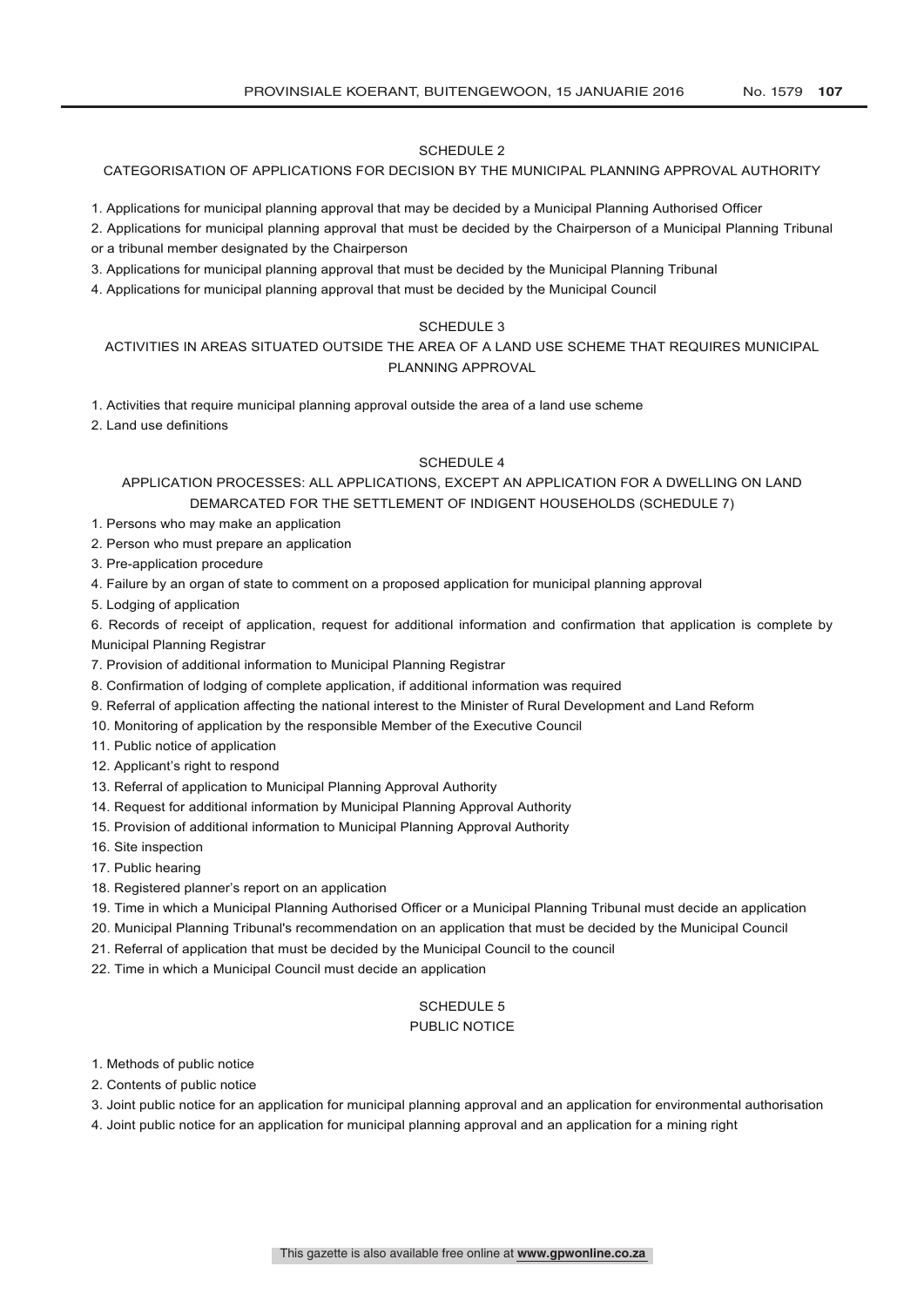# SCHEDULE 6

# PROCEDURE FOR AMENDING AN APPLICATION OR DECISION FOR MUNICIPAL PLANNING APPROVAL AND CANCELLATION OF MUNICIPAL PLANNING APPROVAL

1. Application for an amendment to an application for municipal planning prior to notice of decision on the main application 2. Application for an amendment to a municipal planning authority's Record of Decision to correct an error or update a reference.

3. Application for a non-material amendment to a decision on an application or cancellation of municipal planning approval 4. Matters that a Municipal Planning Approval Authority must consider when deciding if an application qualifies as an application for a non-material amendment to a decision

# SCHEDULE 7

# APPLICATION PROCESS FOR A DWELLING ON LAND DEMARCATED FOR THE SETTLEMENT OF INDIGENT HOUSEHOLDS

1. Persons who may make an application

- 2. Persons who must compile an application
- 3. Lodging of application
- 4. Confirming availability of the site
- 5. Granting of municipal planning approval
- 6. Transfer of municipal planning approval

# SCHEDULE 8

# MATTERS THAT A MUNICIPAL PLANNING APPROVAL AUTHORITY MUST CONSIDER WHEN IT DECIDES OR MAKES A RECOMMENDATION ON AN APPLICATION FOR MUNICIPAL PLANNING APPROVAL

1. Matters that a Municipal Planning Authority must consider when it decides or makes a recommendation on an application for municipal planning approval

# SCHEDULE 9

# INFORMATION THAT MUST BE INCLUDED IN RECORD OF DECISION

1. Information that must be included in a Record of Decision on an application for municipal planning approval

# SCHEDULE 10 APPEAL PROCESS

*Part 1: Lodging of memorandum of appeal, lodging of responding memorandum, summonsing of person to lodge document and collation of documents*

- 1. Lodging of memorandum of appeal
- 2. Lodging of responding memorandum
- 3. Parties to an appeal hearing
- 4. Withdrawal of appeal or opposition to appeal
- 5. Powers of Municipal Planning Appeal Authority with regard to witness
- 6. Issuing and service of subpoena to secure attendance of witness
- 7. Powers of Municipal Planning Appeal Authority with regard to document required to decide appeal
- 8. Issuing and service of subpoena to obtain document
- 9. Collation of documents required to decide appeal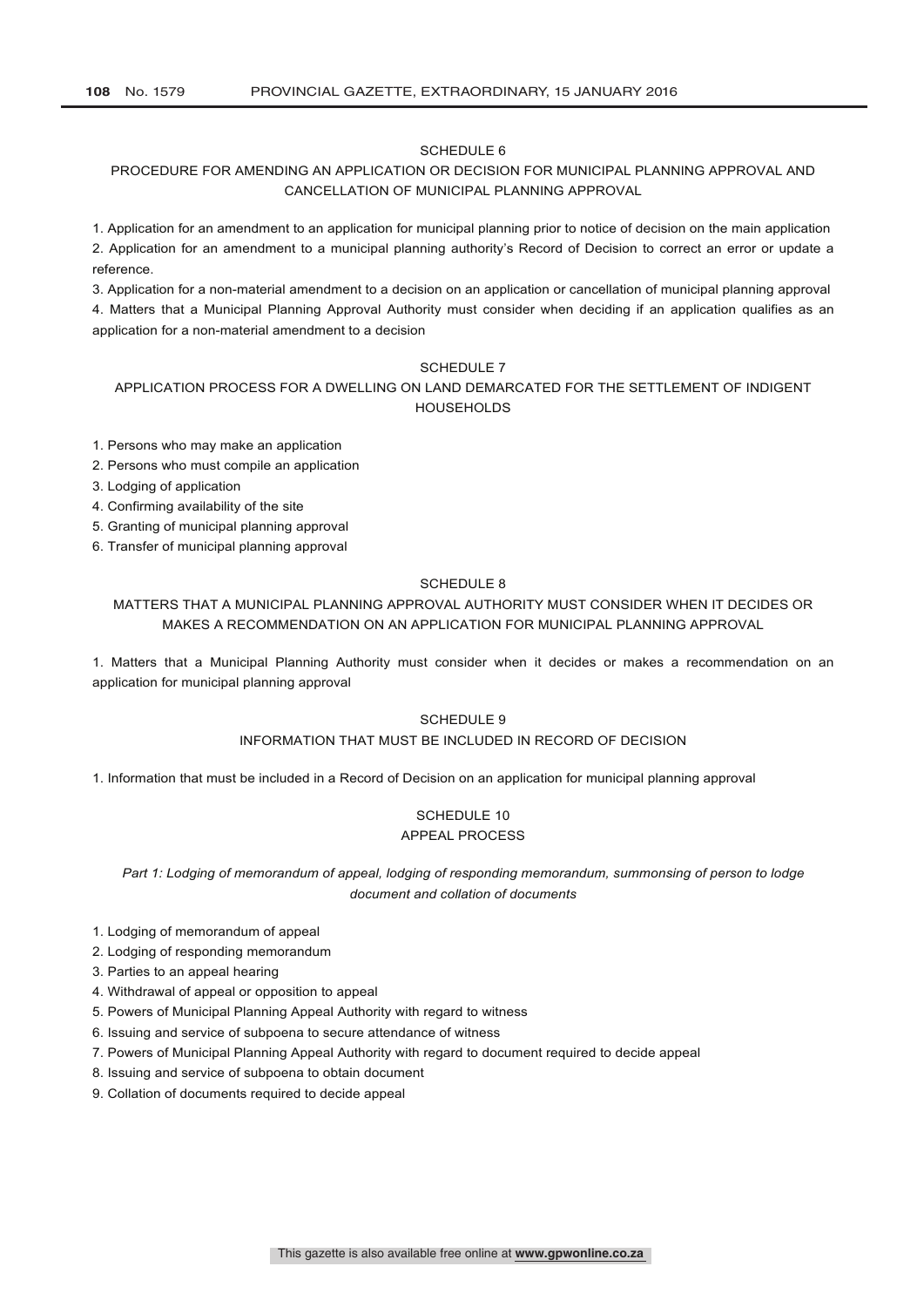# *Part 2: Setting down of appeal for hearing, site inspection and hearing of appeal*

- 10. Setting down of appeal for hearing
- 11. Rescinding of an appeal due to undue delay by appellant
- 12. Site inspection
- 13. Hearing
- 14. Circumstances in which hearing may be dispensed with

#### SCHEDULE 11

#### APPLICATION FOR LATE LODGING OF MEMORANDUM OF APPEAL

- 1. Application for late lodging of memorandum of appeal
- 2. Opposition by an applicant to late lodging of a memorandum of appeal
- 3. Matters relevant in determining merits of late lodging of a memorandum of appeal
- 4. Decision on application for late lodging of a memorandum of appeal
- 5. Notice of decision on application for late lodging of a memorandum of appeal

# SCHEDULE 12

# URGENT APPLICATION TO THE MUNICIPAL PLANNING APPEAL AUTHORITY TO CONFIRM THAT AN APPEAL IS INVALID OR FOR THE PARTIAL COMMENCEMENT OF A DECISION APPROVING AN APPLICATION FOR MUNICIPAL PLANNING APPROVAL

1. Urgent application to the Municipal Planning Appeal Authority to confirm that an appeal is invalid or for the partial commencement of a decision approving an application for municipal planning approval

- 2. Opposition to an urgent application
- 3. Matters relevant in determining merits of an urgent application to confirm that an appeal is invalid
- 4. Matters relevant in determining merits of an urgent application for the partial commencement of a decision approving an
- application for municipal planning approval
- 5. Decision on urgent application
- 6. Notice of decision on urgent application

# SCHEDULE 13

# TRANSITIONAL MEASURES

#### *Part 1: Ordinance*

- 1. Application for special consent approved in terms of the Ordinance
- 2. Application for special consent in terms of the Ordinance not finalised before commencement of these By-Laws

#### *Part 3: Less Formal Township Establishment Act*

3. Less formal settlement or township approved in terms of the Less Formal Township Establishment Act

#### *Part 3: Development Facilitation Act*

4. Development approved in terms of the Development Facilitation Act

5. Functions of designated officer may be performed by Municipality

6. Power reserved by Development Tribunal or Development Appeal Tribunal in a decision on an application in terms of the Development Facilitation Act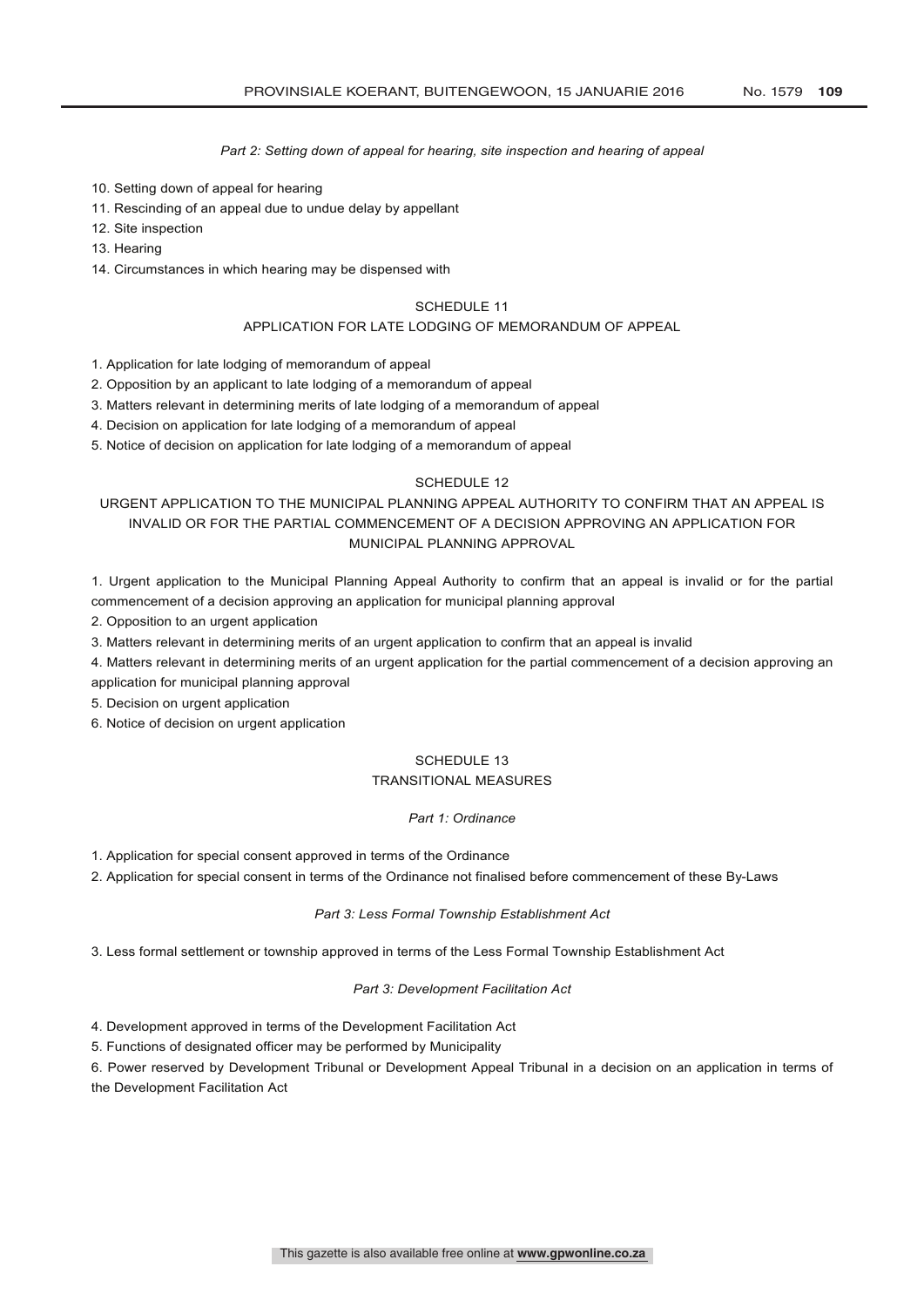## *Part 4: KwaZulu-Natal Planning and Development Act*

7. Application approved in terms of KwaZulu-Natal Planning and Development Act

8. Application in terms of a repealed planning law that must regarded as an application approved in terms of KwaZulu-Natal Planning and Development Act

9. Application in terms of KwaZulu-Natal Planning and Development Act not finalised before commencement of these Bylaws

# CHAPTER 1

#### PRELIMINARY PROVISIONS

#### **Definitions**

**1.** In these By-Laws, unless the context clearly gives it another meaning –

"**adjacent land**" means all land that border a property and all properties that would have bordered a property, if they were not separated by a river, road, railway line, power transmission line, pipeline, or a similar feature;

"**appellant**" means a person who has lodged an appeal in terms of section 57(2);

"**approval**" in relation to an application for Municipal Planning Approval means approval in terms of section 54(3)(a) of these By-Laws and includes the conditions of approval;

"**Architectural Profession Act**" means the Architectural Profession Act, 2000 (Act No. 44 of 2000);

"**attorneys or advocates**" means a person admitted to practice as an attorney in terms of the Attorneys Act, 1979 (Act No 53 of 1979) or as an advocate in terms of the Advocates Act 1964 (Act No. 74 of 1964);

"**building line**" means a rear space, side space or street front space;

"**Deeds Registries Act**" means the Deeds Registries Act, 1937 (Act No. 47 of 1937);

"**Deeds Registry**" means a deeds registry established in terms of section 1(1)(a) of the Deeds Registries Act, 1937 (Act No 47 of 1937);

"**Development Facilitation Act**" means the Development Facilitation Act, 1995 (Act No. 67 of 1995);

"**District Municipality**" means the uMgungundlovu District Municipality;

"**engineering services**" means infrastructure for –

- (a) roads;
- (b) stormwater drainage;
- (c) water;
- (d) electricity;
- (e) telecommunication;
- (f) sewerage disposal;
- (g) waste water disposal; and
- (h) solid waste disposal;

"**Executive Authority**" means the executive committee or executive mayor of the Municipality or, if the Municipality does not have an executive committee or executive mayor, a committee of councillors appointed by the Municipal Council;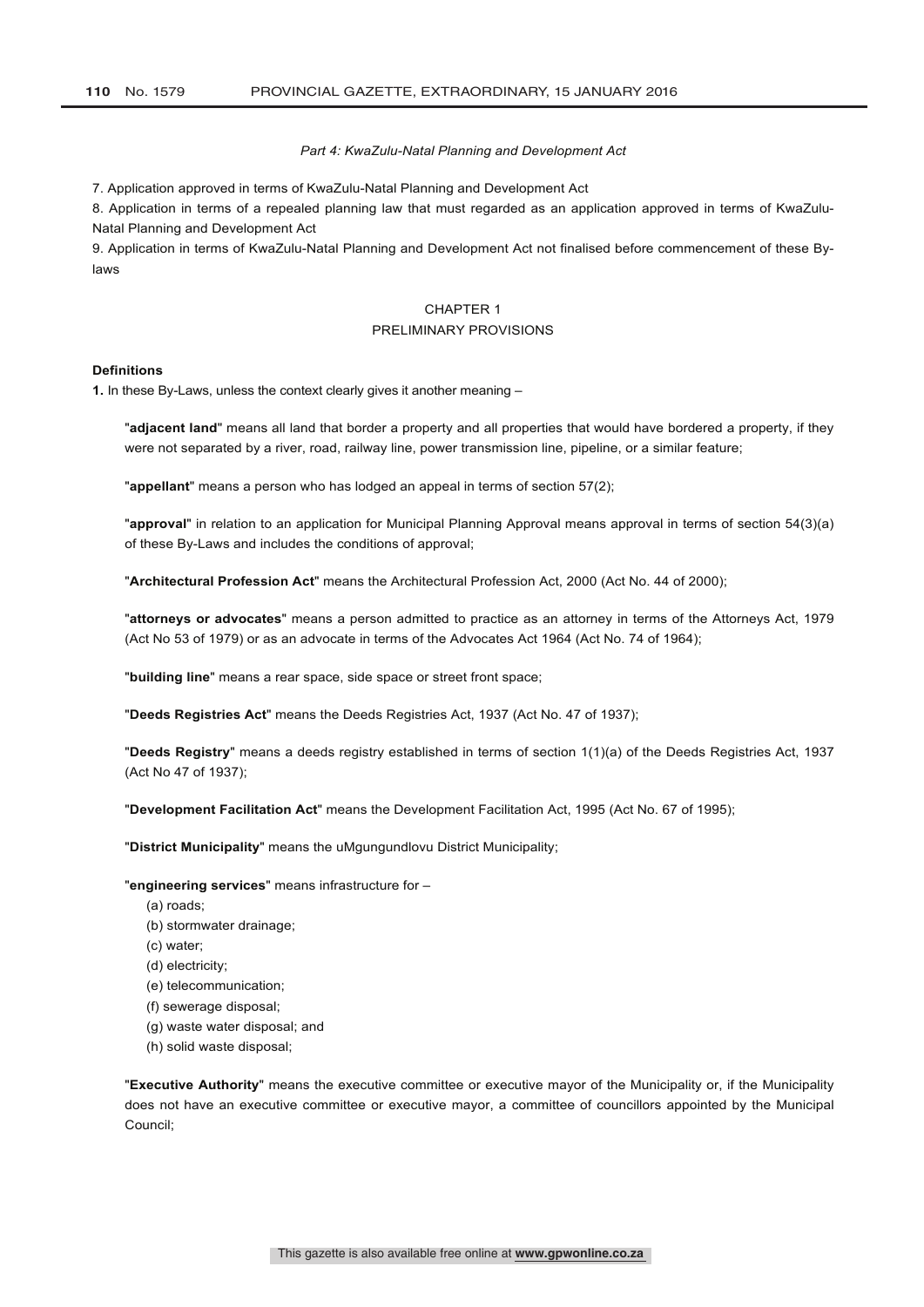"**Gazette**" means the KwaZulu-Natal Provincial Gazette;

"**Geomatics Professions Act**" Geomatics Professions Act, 2013, (Act No. 19 of 2013)

"**indemnify**" means an undertaking to pay any damages, claim or taxed costs awarded by a court or agreed to by the municipality in terms of a formal settlement process;

"**Integrated Development Plan**" means the Integrated Development Plan adopted by the Municipality in terms of section 25(1) of the Municipal Systems Act;

#### "**land**"means −

(a) any piece of land depicted on a diagram approved by the Surveyor General and registered in the Deeds Registry, including an erf, a sectional title unit, a lot, a plot, a stand, a farm and a portion or piece of land, and (b) unsurveyed state land;

"**land owner's association**" means an organisation established by owners of a group of properties to collectively regulate their conduct and share the costs of maintaining and improving shared infrastructure and services, including a home owner's association;

"**lodge**" has the same meaning as "serve", except in relation to the lodging of plans and documents with the Surveyor-General or the lodging of deeds, plans and documents with the Registrar of Deeds;

"**Municipality**" means the Local Municipality in whose area the land is located;

"**municipal area**" means the area of jurisdiction of the Municipality determined from time to time by the Municipal Demarcation Board established by section 2 of the Local Government: Municipal Demarcation Act, 1998 (Act No 27 of 1998);

"**Municipal Council**" means the Municipal Council of the Municipality established in terms of section 18 of the Municipal Structures Act;

"**Municipal Planning Appeal Authority**" means the Municipal Planning Appeal Authority contemplated in section 23(1);

"**Municipal Planning Approval Authority**" means the Municipal Planning Approval Authority contemplated in section 4;

"**Municipal Property Rates Act**" means the Local Government: Municipal Property Rates Act, 2004 (Act No. 6 of 2004);

"**Municipal Structures Act**" means the Local Government: Municipal Structures Act, 1998 (Act No 117 of 1998);

"**Municipal Systems Act**" means the Local Government: Municipal Systems Act, 2000, (Act No 32 of 2000);

"**notify**" has a corresponding meaning as "serve";

"**Ordinance**" means the KwaZulu-Natal Town Planning Ordinance, 1949 (Ordinance No. 27 of 1949);

"**organ of state**" means an organ of state as defined in section 239 of the Constitution of the Republic of South Africa, 1996;

"**owner**" means −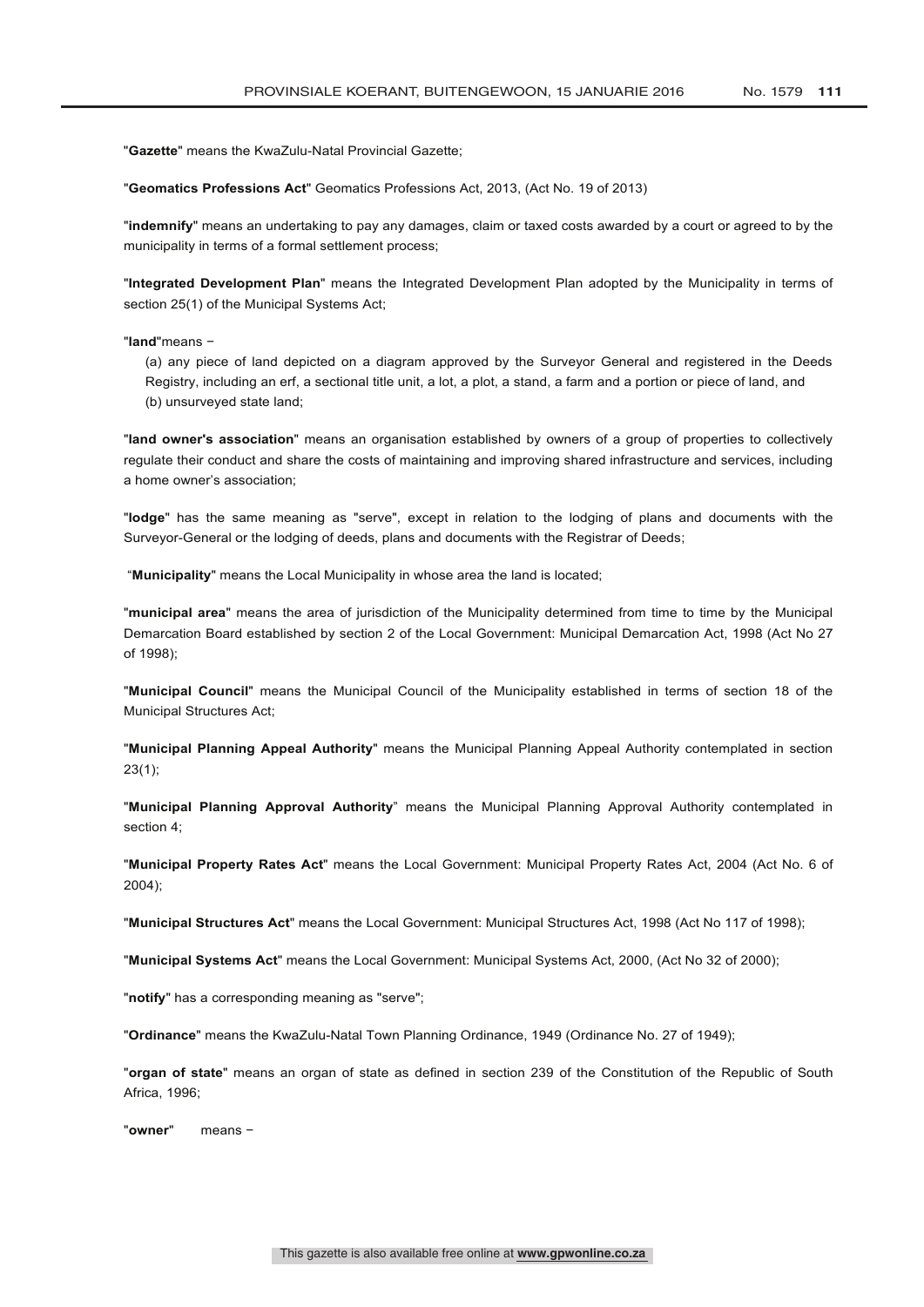- (a) the person in whose name land is registered in the deeds registry for KwaZulu-Natal;
- (b) the beneficial holder of a real right in land;
- (c) the person in whom land vests;

"**person**" means a natural or juristic person and includes an organ of state;

"**Planning and Development Act**" means the KwaZulu-Natal Planning and Development Act, 2008, (Act No. 6 of 2008);

# "**Presiding Officer**" means –

(a) a member of a Municipal Planning Tribunal designated to preside over the determination of an application for municipal planning approval contemplated in section 16(5); or

(b) the Presiding Officer of the Municipal Planning Appeal Authority contemplated in section 25;

"**Promotion of Access to Information Act**" means the Promotion of Access to Information Act, 2000 (Act No. 2 of 2000)

"**public service infrastructure**" means public service infrastructure as defined in section 1 of the Municipal Property Rates Act;

"**rear space**" means a space, along the inside of a boundary of a property that does not meet a street boundary, in which no buildings may be erected, the extent of which is determined by a parallel line which is a set distance from the boundary;

"**Record of Decision**" means a Record of Decision of an application for municipal planning approval as contemplated in section 55;

"**Registered Planner**" means a professional or technical planner registered in terms of the Planning Profession Act, 2002 (Act No 36 of 2002), unless the South African Municipal Council for Planners has reserved the work to be performed by a Registered Planner in terms of section 16(2) of that Act in which case a 'Registered Planner' means the category of registered persons for whom the work has been reserved;

"**Sectional Titles Act**" means the Sectional Titles Act, 1986 (Act No. 95 of 1986);

"**serve**" in relation to a notice, order or other document means to serve the document concerned in the manner set out in section 108;

"**shared services agreement**" means an agreement entered into between two or more municipalities, including the District Municipality, whereby the participating municipalities agree to share services described in the agreement;

"**side space**" means a space, along the inside of a boundary of a property that meets a street boundary, in which no buildings may be erected, the extent of which is determined by a parallel line which is a set distance from the boundary;

"**street front space**" means a space along the inside of a boundary of a property, that is contiguous with a street, public right of way or road reservation, in which no buildings may be erected, the extent of which is determined by a parallel line which is a set distance from the boundary;

"**Spatial Planning and Land Use Management Act**" means the Spatial Planning and Land Use Management Act 2013 (Act No. 16 of 2013) and the Spatial Planning and Land Use Management Regulations: Land Use Management and General Matters, 2015 (Government Notice No. 239 of 2015);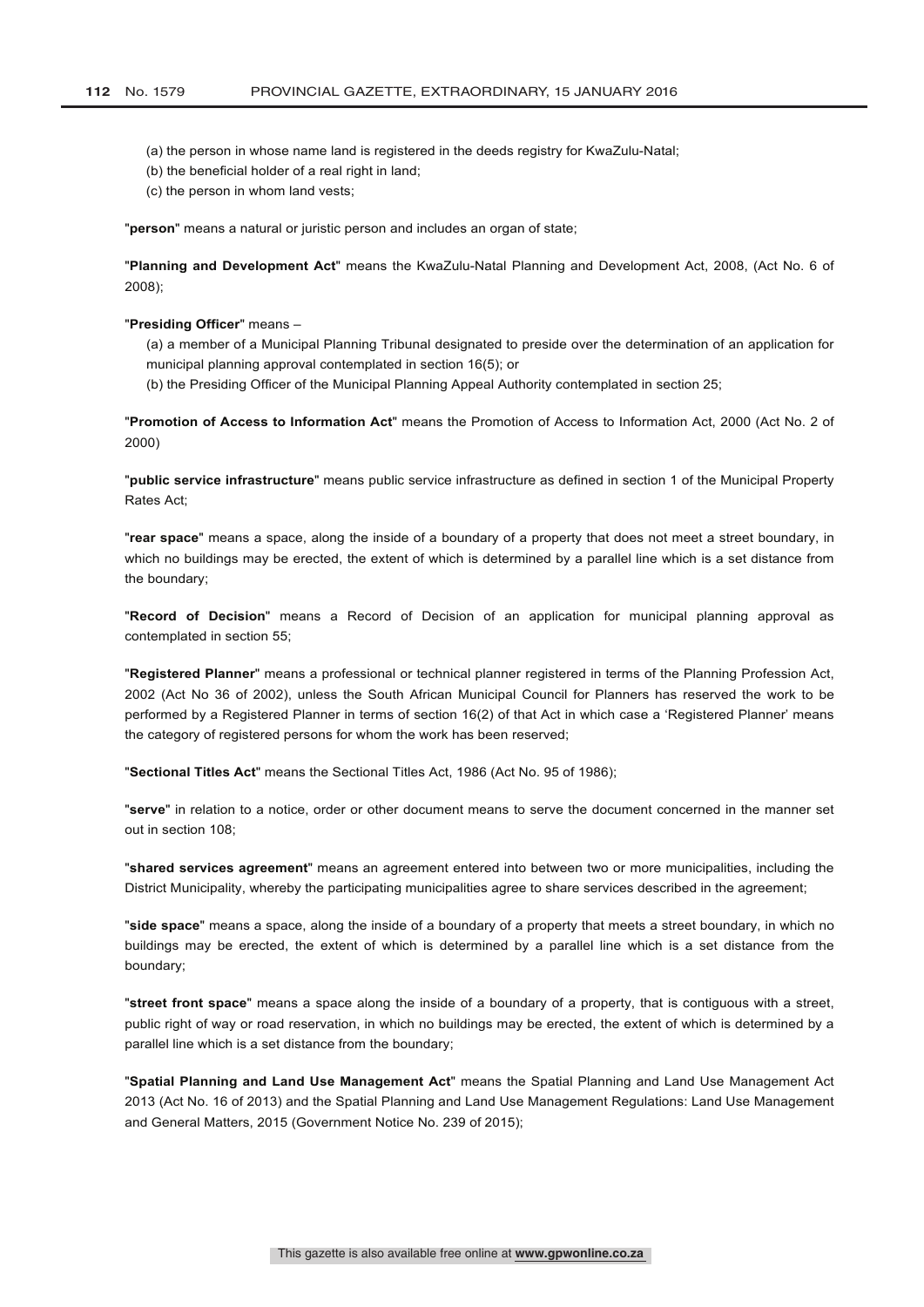"**Spatial Development Framework"** means the Spatial Development Framework adopted by the Municipality in terms of section 25(1) of the Municipal Systems Act and section 20(1) of the Spatial Planning and Land Use Management Act;

"**subdivision**" means the division of land in accordance with a layout plan into a combined total of less than fifty properties, including a remainder, but excluding land to be used for road purposes;

"**Subdivision of Agricultural Land Act**" means Subdivision of Agricultural Land Act, 1970 (Act No. 70 of 1970);

"**Surveyor-General**" means the Surveyor-General as defined in the Land Survey Act, 1997 (Act No. 8 of 1997);

"**township**" means the division of land in accordance with a layout plan into a combined total of fifty or more properties, including a remainder, but excluding land to be used for road purposes.

#### **Application of By-Laws**

**2.**(1) This By-Law is subject to section 2(2) of the Spatial Planning and Land Use Management Act that provides that, except as provided in the Spatial Planning and Land Use Management Act, no legislation may prescribe an alternative or parallel mechanism, measure, institution or system on spatial planning, land use, land use management and land development in a manner inconsistent with it.

(2) This By-law applies to all land within the jurisdiction of the Municipality, including land owned by an organ of state and the Municipality.

(3) This By-law binds every owner and their successors-in-title and every user of land, including the state, any organ of state or the Municipality.

#### **Principles, norms and standards and policies**

**3.**(1) Any development principles and any norms and standards applicable to spatial planning, land development and land use management made in terms of national or provincial legislation apply to the Municipality.

(2) The Municipal Council may adopt policies not inconsistent with national legislation, provincial legislation or these By-Laws to guide applications or decision making in terms of these By-Laws.

(3) If the Municipal Council intends to adopt or amend a policy that may materially and adversely affect the rights of any individual or the public, the Municipality must follow a participation process and procedure which meets the requirements of the Municipal Systems Act.

# CHAPTER 2

# INSTITUTIONAL

*Part 1: Function, appointment and constitution of Municipal Planning Approval Authority*

# **The Municipal Planning Approval Authority**

**4.** The Municipal Planning Approval Authority comprises −

- (a) the Municipal Planning Authorised Officer
- (b) the Municipal Planning Tribunal; and
- (c) the Municipal Council.

# **Function of Municipal Planning Authorised Officer**

**5.**(1) A Municipal Planning Authorised Officer must decide applications for municipal planning approval in terms of section 22(1)(a).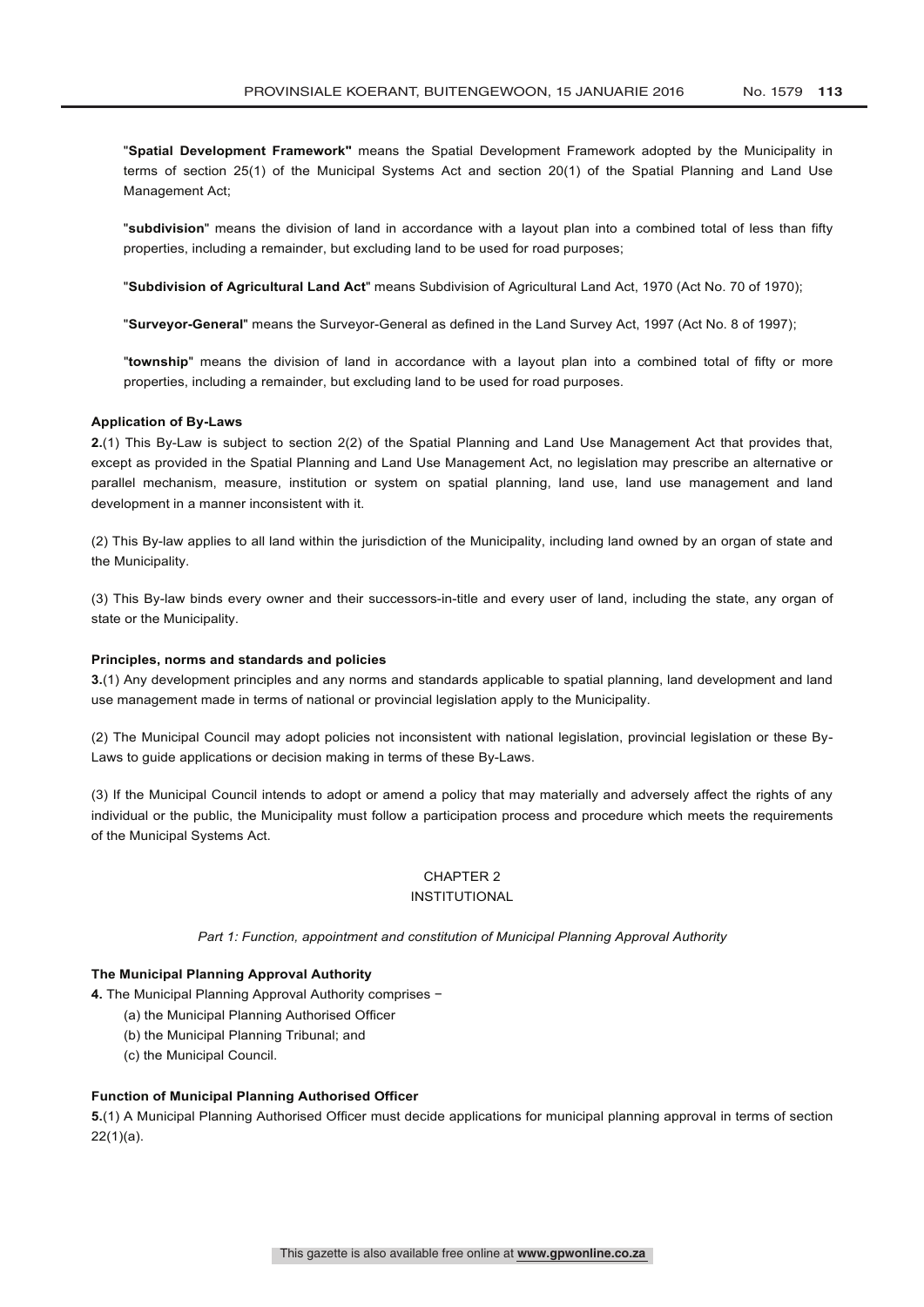#### **Appointment of Municipal Planning Authorised Officer**

**6.**(1) The Municipal Manager must in writing −

(a) appoint a Municipal Planning Authorised Officer; or

(b) determine that the incumbent of a particular post on the Municipality's post establishment shall be a Municipal Planning Authorised Officer.

(2) A Municipal Planning Authorised Officer –

(a) must be a municipal official or a municipal official employed in a full time capacity by another Municipality under a shared services agreement; and

(b) must be a Registered Planner.

(3) The Municipality may have as many Municipal Planning Authorised Officers as it requires.

# **Function of Municipal Planning Tribunal or Joint Municipal Planning Tribunal**

**7.** A Municipal Planning Tribunal or a Joint Municipal Planning Tribunal must decide applications for municipal planning approval in terms of section 22(1)(b) or (c).

#### **Establishment of Municipal Planning Tribunal or Joint Municipal Planning Tribunal**

**8.**(1) The Municipal Council must establish –

- (a) a Municipal Planning Tribunal; or
- (b) a Joint Municipal Planning Tribunal.

(2) The Municipal Council may consider the following factors when deciding to establish a Municipal Planning Tribunal or to participate in the establishment of a Joint Municipal Planning Tribunal –

(a) the impact of these By-Laws on its financial, administrative and professional capacity;

- (b) its ability to effectively implement the provisions of Chapter 4;
- (c) the average number of applications for municipal planning approval that it deals with annually; and
- (d) the development pressures in the Municipality.

(3) If the Municipality does not have capacity to implement the provisions of Chapter 4 of these By-Laws, it is an indication that it should be establishing a Joint Municipal Planning Tribunal.

(4) If the Municipal Council decided to establishment a Joint Municipal Planning Tribunal, it must enter into a written agreement with the other participating municipalities, including the District Municipality, in accordance with Chapter 3 of the Inter-governmental Relations Framework Act, 2005 (Act No 13 of 2005).

(5) An agreement to establish a Joint Municipal Planning Tribunal must at least address the matters set out in Schedule 1.

(6) An agreement to establish a Joint Municipal Planning Tribunal may provide for joint invitations in terms of sections 10(1) or joint notifications in terms of section 14.

(7) The provisions of sections 9 to 17 with the necessary changes apply to a Joint Municipal Planning Tribunal.

#### **Appointment and composition of Municipal Planning Tribunal**

**9.**(1) The Municipal Planning Tribunal consists of five or more members, who, by reason of their integrity, qualifications, expertise and experience are suitable for membership.

- (2) The Municipal Planning Tribunal must comprise of persons from the following categories −
	- (a) officials in the full-time service of the Municipality; and
	- (b) persons who are not municipal officials.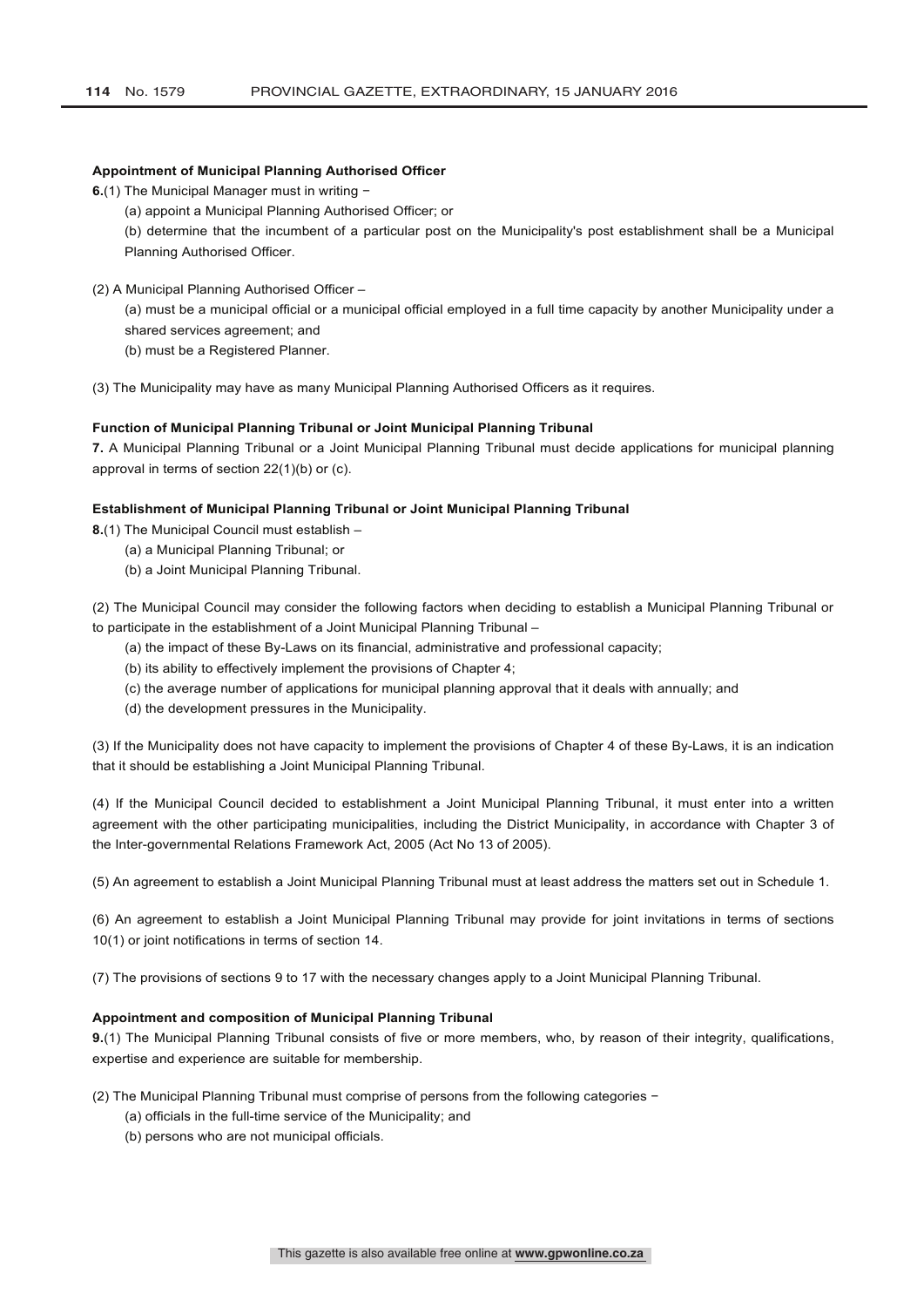- (3) A member of the Municipal Planning Tribunal members who is not a municipal official may be
	- (a) an official or employee of any national or provincial organ of state;
	- (b) an official or employee of organised local government in KwaZulu-Natal; or
	- (c) a person drawn from the private sector.

(4) A member of the Municipal Planning Tribunal who is not a municipal official must have knowledge and experience of spatial planning, land use management and land development or the law related thereto.

(5) A person is not disqualified from serving on a Municipal Planning Tribunal by virtue of the fact that he or she –

- (a) does not reside or is not employed in the area of the Municipality concerned; or
- (b) serves on another Municipal Planning Tribunal.

(6) If the Municipality is of the opinion that it necessary to appoint additional or new members or a new Chairperson or a new Deputy-Chairperson, it may make additional or new appointments.

(7) The procedure for the appointment of Municipal Planning Tribunal members must be followed for the appointment of new or additional members or a new Chairperson or a new Deputy-Chairperson.

(8) New or additional members will serve for the unexpired period of office of the Municipal Planning Tribunal to which he or she is appointed.

#### **Drawing persons from private sector to serve on the Municipal Planning Tribunal**

**10.**(1) If the Municipality intends to appoint persons drawn from the private sector to serve on the Municipal Planning Tribunal, the Municipal Manager must by notice in a newspaper circulating in its area call on interested persons who qualify to apply for appointment.

(2) The Municipality must establish an evaluation panel consisting of officials in the service of the Municipality to evaluate nominations received in response to the call for nominations.

(3) The Municipality must consider the evaluation panel's recommendations when it appoints members drawn from the private sector who to serve on the Municipal Planning Tribunal.

(4) The Municipality may only appoint members drawn from the private sector who have responded to the invitation to serve on the Municipal Planning Tribunal.

# **Disqualifications for Municipal Planning Tribunal membership**

**11.** A person is disqualified from appointment as a member if he or she –

- (a) is a member of the Municipal Planning Appeal Authority;
- (b) is an un-rehabilitated insolvent;
- (c) is declared incapable of managing his or her own affairs by a court of law or under curatorship;

(d) is a member of Parliament, the provincial legislature, a Municipal Council or a House of Traditional Leaders, or if that person is nominated as a member of Parliament, the provincial legislature, a Municipal Council or a House of Traditional Leaders;

(e) has at any time been removed from an office of trust on account of misconduct involving theft or fraud;

- (f) fails to disclose an interest in terms of section 33(1),
- (g) attended or participated in the proceedings of the Tribunal while having such interest; or
- (h) is convicted by a court of law of
	- (i) perjury, theft, fraud, bribery or corruption or any other offence involving dishonesty;
	- (ii) any offence under these By-Laws; or

(iii) any other offence for which he or she was sentenced to imprisonment without the option of a fine for a period longer than six months.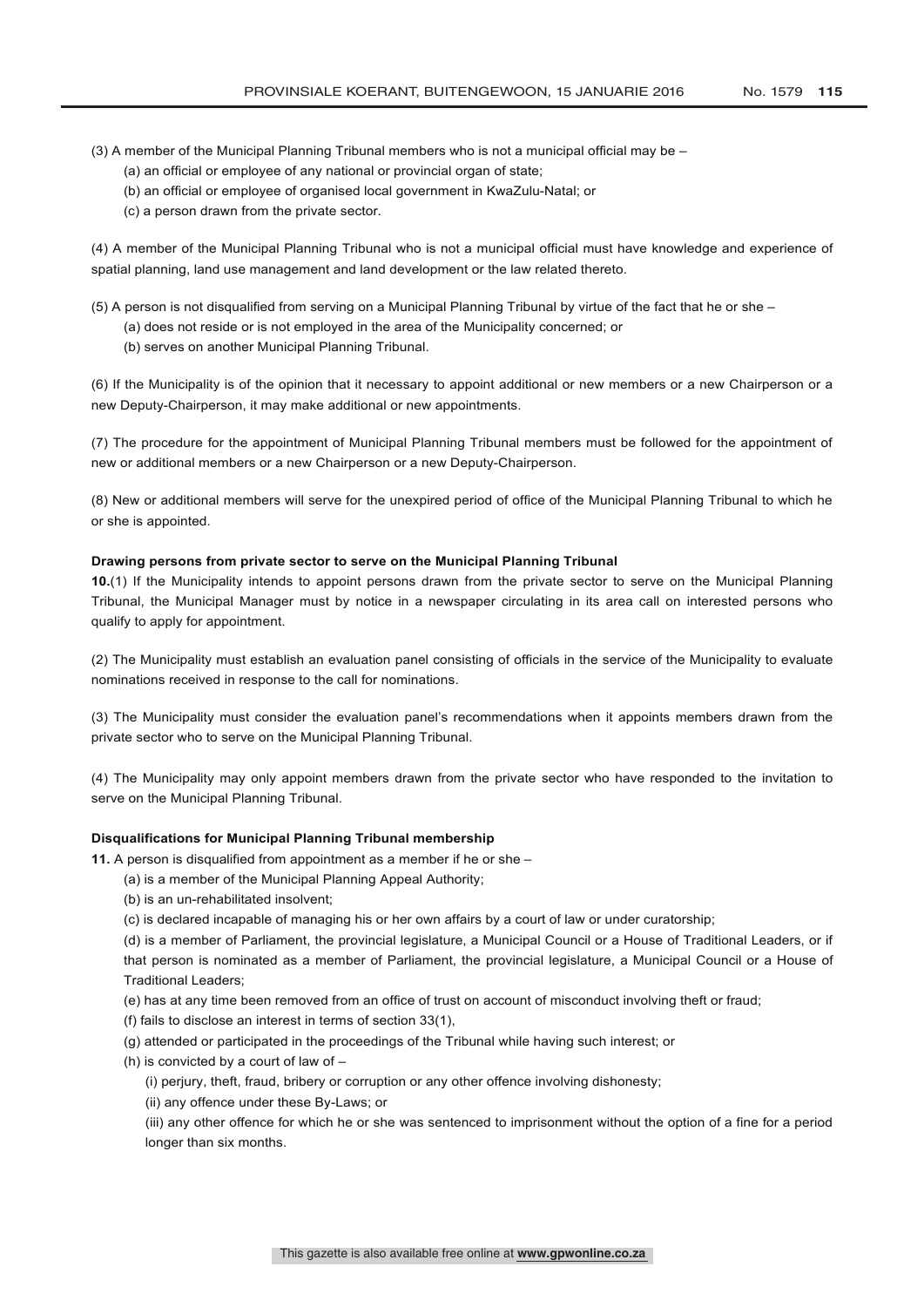# **Chairperson and Deputy Chairperson of Municipal Planning Tribunal**

**12.**(1) The Municipality must designate a Chairperson and a Deputy Chairperson for a Municipal Planning Tribunal from the members who are Registered Planners, attorneys or advocates.

(2) A Deputy Chairperson of a Municipal Planning Tribunal must act in the place of the Chairperson of a Municipal Planning Tribunal whenever –

- (a) the office of the Chairperson is vacant; or
- (b) the Chairperson is absent or for any other reason temporarily unable to exercise his or her powers.

(3) If the office of a Deputy Chairperson of a Municipal Planning Tribunal is vacant, or if a Deputy Chairperson is unable to act as Chairperson, the Municipality must designate one of the remaining members who are Registered Planners, attorneys or advocates.

#### **Terms and conditions of appointment of Municipal Planning Tribunal members**

**13.**(1) A member holds office for a period of five years, or such shorter period as the Municipal Council may determine in the member's letter of appointment.

(2) A member holds office on the terms and conditions determined by the Municipality in accordance with any national norms and standards determined by the Minister of Rural Development and Land Reform in terms of section 37(2) of the Spatial Planning and Land Use Management Act.

# (3) A member who is drawn from the private sector must −

- (a) be remunerated and reimbursed from funds appropriated for that purpose by the Municipality;
- (b) be remunerated at a daily rate, as determined by the Municipality; and
- (c) be reimbursed for travelling and subsistence expenses reasonably incurred.

# **Notification of the appointment of a Municipal Planning Tribunal**

**14.** Notice of the appointment of members to a Municipal Planning Tribunal must be published in the Gazette and in newspapers circulating in its area of jurisdiction announcing –

(a) that it has established a Municipal Planning Tribunal;

(b) the names of the persons that it has appointed to a Municipal Planning Tribunal, including the Chairperson and Deputy Chairperson;

(c) the date from which applications for municipal planning approval can be lodged for consideration by the Municipal Planning Tribunal; and

- (d) where and with whom applications for municipal planning approval can be lodged.
- (e) if the Municipality has established a Joint Municipal Planning Tribunal, also
	- (i) the names of the participating municipalities;
	- (ii) where a copy of the written agreement between the participating municipalities may be obtained.

#### **Resignation and removal from office and filling of vacancies**

**15.**(1) A member may resign from the Municipal Planning Tribunal in writing by giving not less than 30 days' written notice to the Municipal Manager.

(2) The Municipality may remove a member from the Municipal Planning Tribunal –

(a) if that person is unable to exercise or perform the powers associated with the office of a Municipal Planning Tribunal member due to physical disability or mental illness;

(b) for failing to exercise or perform the powers attached to the office of a Municipal Planning Tribunal member diligently and efficiently; or

(c) for misconduct.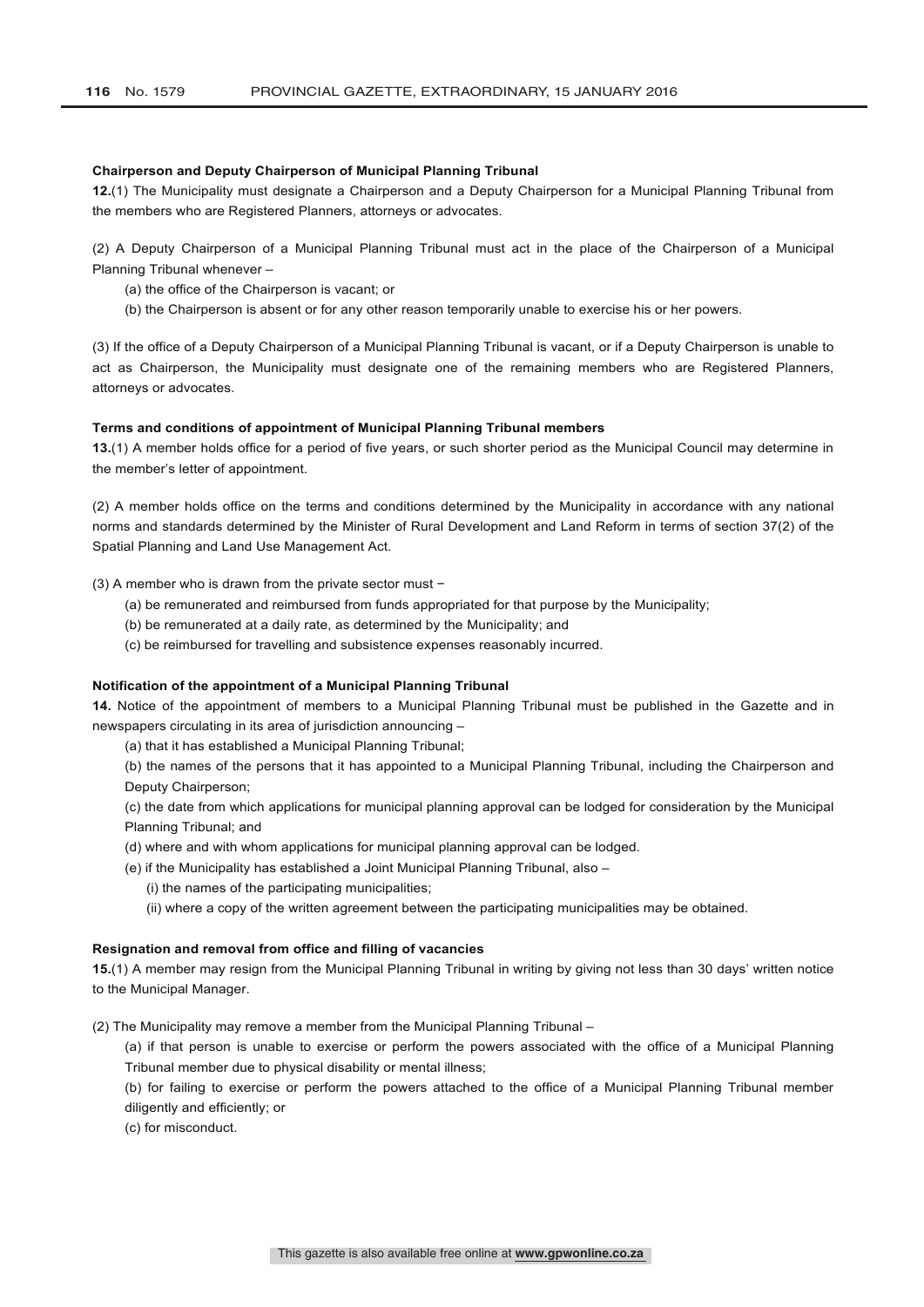(3) Any member of the Municipal Planning Tribunal who, subsequent to his or her appointment, becomes disqualified in terms of section 11 ceases immediately upon such disqualification being established to be a member of the Municipal Planning Tribunal.

(4) A member must vacate office if he or she is absent without a leave of absence having first been granted by the Chairperson of the Municipal Planning Tribunal from two consecutive meetings of the Tribunal for which reasonable notice was given to that member.

## **Constitution of Municipal Planning Tribunal for Decision Making**

**16.**(1) The Chairperson of a Municipal Planning Tribunal, in consultation with the Municipal Planning Registrar, must refer an application for municipal planning approval to at least three members of the Municipal Planning Tribunal designated by the Chairperson for the purposes of –

- (a) deciding an application; or
- (b) making a recommendation on a an application to the Municipality.

(2) At least one of the members to whom an application for municipal planning approval has been referred to must be a Registered Planner.

(3) At least one of the members to whom an application for municipal planning approval has been referred to must be an official in the full-time service of the Municipality.

(4) At least one of the members to whom an application for municipal planning approval has been referred to must be a person who is not a municipal official.

(5) The Chairperson of the Municipal Planning Tribunal must designate one of the members to whom an application for municipal planning approval has been referred to, to be the Presiding Officer.

(6) A member designated includes the Chairperson himself or herself for the purposes of designating members or designating a Presiding Officer.

# **Decision of Municipal Planning Tribunal**

**17.**(1) A recommendation or decision on an application for municipal planning approval is decided by a majority of the members designated by the Chairperson of a Municipal Planning Tribunal in terms of section 16(1) to make a recommendation or decision on the application.

(2) The Presiding Officer has a casting vote in the event of an equality of votes.

(3) The Presiding Officer must sign the decision of the Municipal Planning Tribunal.

#### *Part 2: Support for Municipal Planning Tribunal and Municipal Council*

# **Function of Municipal Planning Registrar and Deputy Municipal Planning Registrar**

**18.**(1) A Municipal Planning Registrar must provide administrative support to the Municipality's municipal planning approval authorities.

# (2) A Deputy Municipal Planning Registrar must –

- (a) assist the Municipal Planning Registrar; and
- (b) act as the Municipal Planning Registrar, whenever
	- (i) the office of Municipal Planning Registrar is vacant; or

(ii) the Municipal Planning Registrar is absent or for any other reason temporarily unable to exercise his or her powers.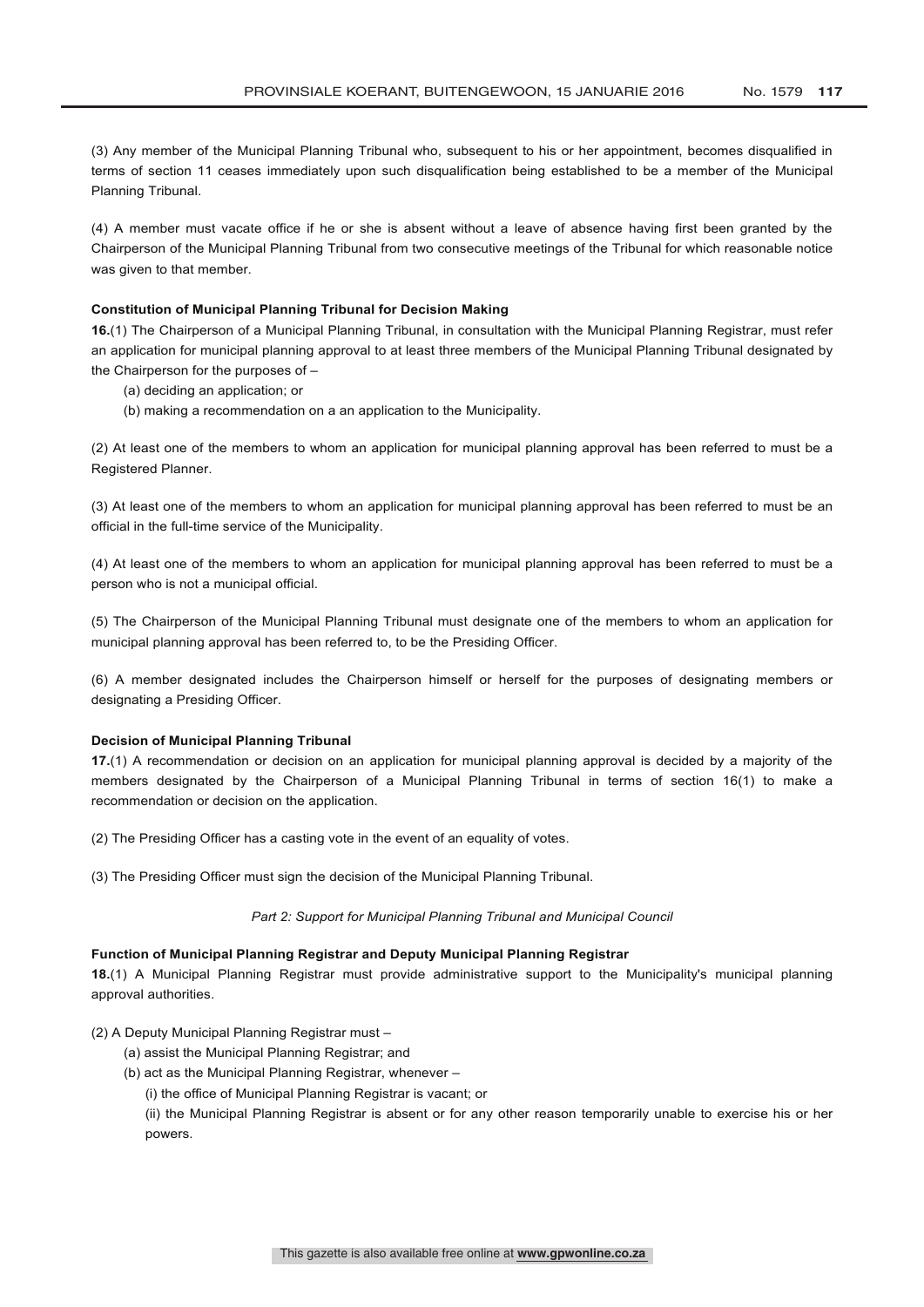# **Appointment of a Municipal Planning Registrar and Deputy Municipal Planning Registrar**

**19.**(1) The Municipal Manager or Municipal Manager of the District Municipality must –

(a) appoint a Municipal Planning Registrar; or

(b) determine that the incumbent of a particular post on the Municipality's establishment shall be a Municipal Planning Registrar.

(2) The Municipal Manager or Municipal Manager of the District Municipality may –

(a) appoint a Deputy Municipal Planning Registrar; or

(b) determine that the incumbent of a particular post on the Municipality's establishment shall be a Deputy Municipal Planning Registrar.

(3) The Municipal Planning Registrar and a Deputy Municipal Planning Registrar must be municipal employees.

(4) The Municipal Manager or Municipal Manager of the District Municipality may appoint as many municipal planning registrars and deputy municipal planning registrars as the Municipality requires.

#### **Function of Expert Technical Advisor**

**20.** An Expert Technical Advisor must advise and assist a Municipal Planning Tribunal or Municipal Council to make a decision on an application for municipal planning approval.

# **Appointment of Expert Technical Advisor**

**21.**(1) A Municipal Planning Tribunal or Municipal Council may co-opt the services of an Expert Technical Advisor.

(2) An Expert Technical Advisor may be appointed on an ad hoc basis or for such period as the Municipality may decide and upon such terms and conditions as may be agreed with the Expert Technical Advisor.

(3) An Expert Technical Advisor is not a member of the Municipal Planning Tribunal or Municipal Council and has no voting rights.

(4) The Municipality may remunerate an Expert Technical Advisor who is not a national, provincial or municipal official.

#### *Part 3: Categorisation of applications for municipal planning approval*

#### **Categorisation of applications for municipal planning approval**

**22.**(1) Applications for municipal planning approval must be decided by −

- (a) a Municipal Planning Authorised Officer;
	- (b) the Chairperson of the Municipal Planning Tribunal or a member of the Tribunal authorised by the Chairperson to do so;
	-
	- (c) the Municipal Planning Tribunal; or
- (d) the Municipal Council,

in accordance with Schedule 2.

(2) If a development requires both an application for municipal planning approval that must be decided by a Municipal Planning Authorised Officer and an application for municipal planning approval that must be decided by the Municipal Planning Tribunal, the Municipal Planning Tribunal must decide both applications.

(3) If a development requires both an application for municipal planning approval that may be decided by a Municipal Planning Authorised Officer and an application for municipal planning approval that must be decided by the Municipal Council, the Municipal Planning Tribunal must decide the application that could have been decided by the Municipal Planning Authorised Officer.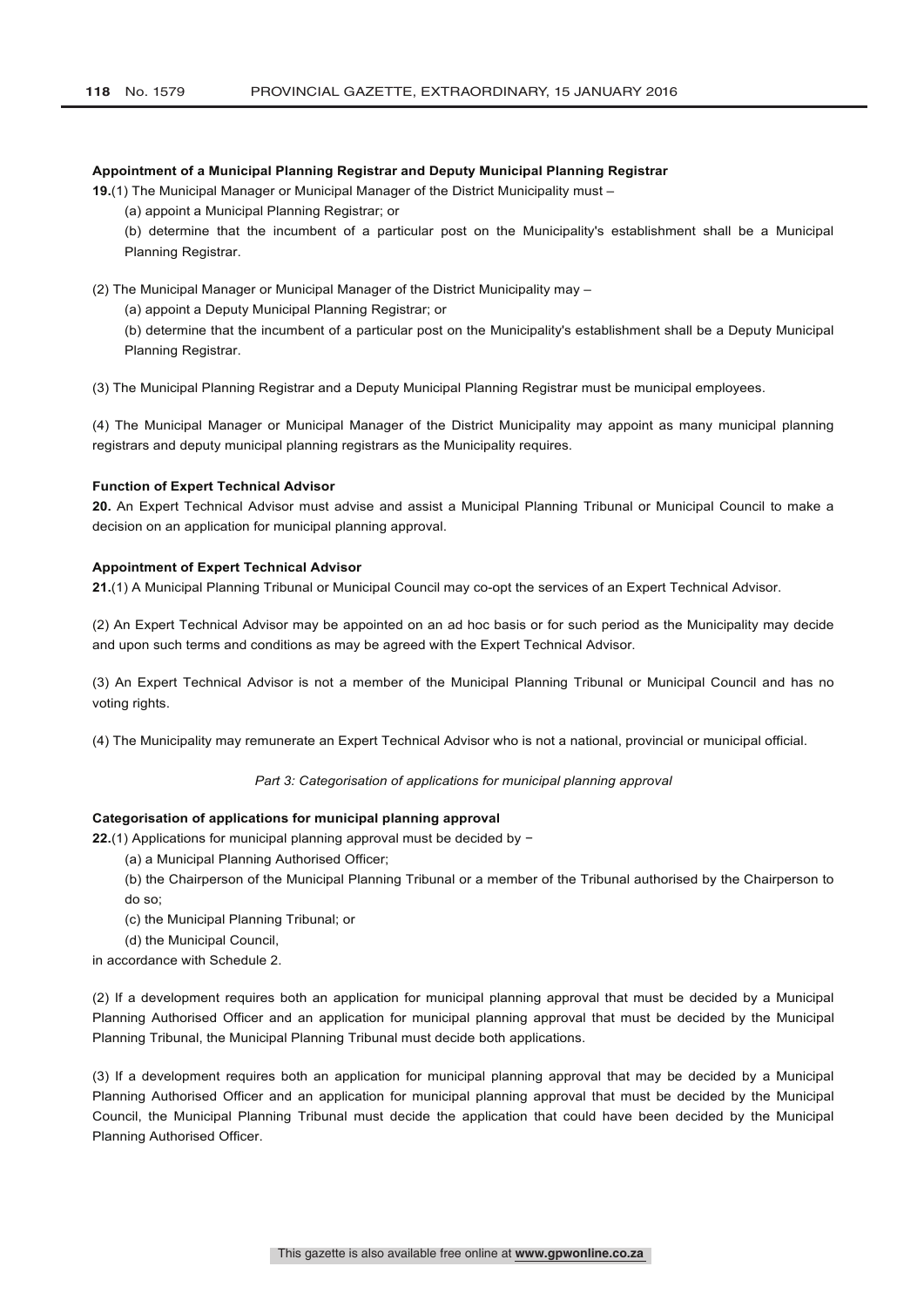(4) If a development requires both an application for municipal planning approval that must be decided by a Municipal Planning Tribunal and an application for municipal planning approval that must be decided by the Municipal Council, then each must decide the application submitted to it separately, subject to section 55(2).

(5) A Municipal Planning Authorised Officer may, at any time, refer an application for municipal planning approval to a Municipal Planning Tribunal, if the Municipal Planning Authorised Officer is of the opinion that it warrants a decision by a Municipal Planning Tribunal –

- (a) due to the complexity of the application, or
- (b) due to the divisive nature of opinion on the application.

(6) The time frames in which an action must be completed are not affected by the referral of an application for municipal planning approval by a Municipal Planning Authorised Officer to the Municipal Planning Tribunal.

(7) An application for municipal planning approval that must be decided by a Municipal Council may not be decided by any other person or body.

(8) An application for –

(a) a material change to the Municipality's decision on an application for municipal planning approval; or

(b) the cancellation of the Municipality's decision on an application for municipal planning approval, except a decision to adopt or amend land use scheme,

must be decided by the Municipal Planning Approval Authority that made the original decision for municipal planning approval.

*Part 4: Function, appointment and constitution of Municipal Planning Appeal Authority*

### **The Municipal Planning Appeal Authority**

**23.**(1) The Municipal Planning Appeal Authority of the Municipality is the Executive Authority of the Municipality, unless –

(a) the Municipal Council has delegated the power to decide appeals to –

(i) a committee of the Municipal Council; or

(ii) a committee of municipal officials; or

(b) the Municipality has, in the place of its Executive Authority, authorised a body or institution outside of the municipality, or in a manner regulated in terms of a provincial legislation, to assume the obligations of an appeal authority.

# **Function of Municipal Planning Appeal Authority**

**24.** The Municipal Planning Appeal Authority must decide appeals against decisions on applications for municipal planning approval that have been decided by a Municipal Planning Authorised Officer or a Municipal Planning Tribunal.

# **Presiding Officer for Municipal Planning Appeal Authority**

**25.** The Presiding Officer of the Municipal Planning Appeal Authority is –

- (a) the Executive Mayor of the Municipality;
- (b) the Chairperson of the Executive Committee of the Municipality;

(c) the Chairperson of the Committee of Councillors, if a Municipality does not have an Executive Committee or Executive Mayor;

(d) the Municipal Councillor, Chairperson of the committee of municipal officials, or municipal official to whom the Municipal Council has delegated the power to decide appeals; or

(e) the Chairperson or a Presiding Officer appointed by the Chairperson of a body or institution outside of the Municipality that it has authorised to assume the obligations of an appeal authority.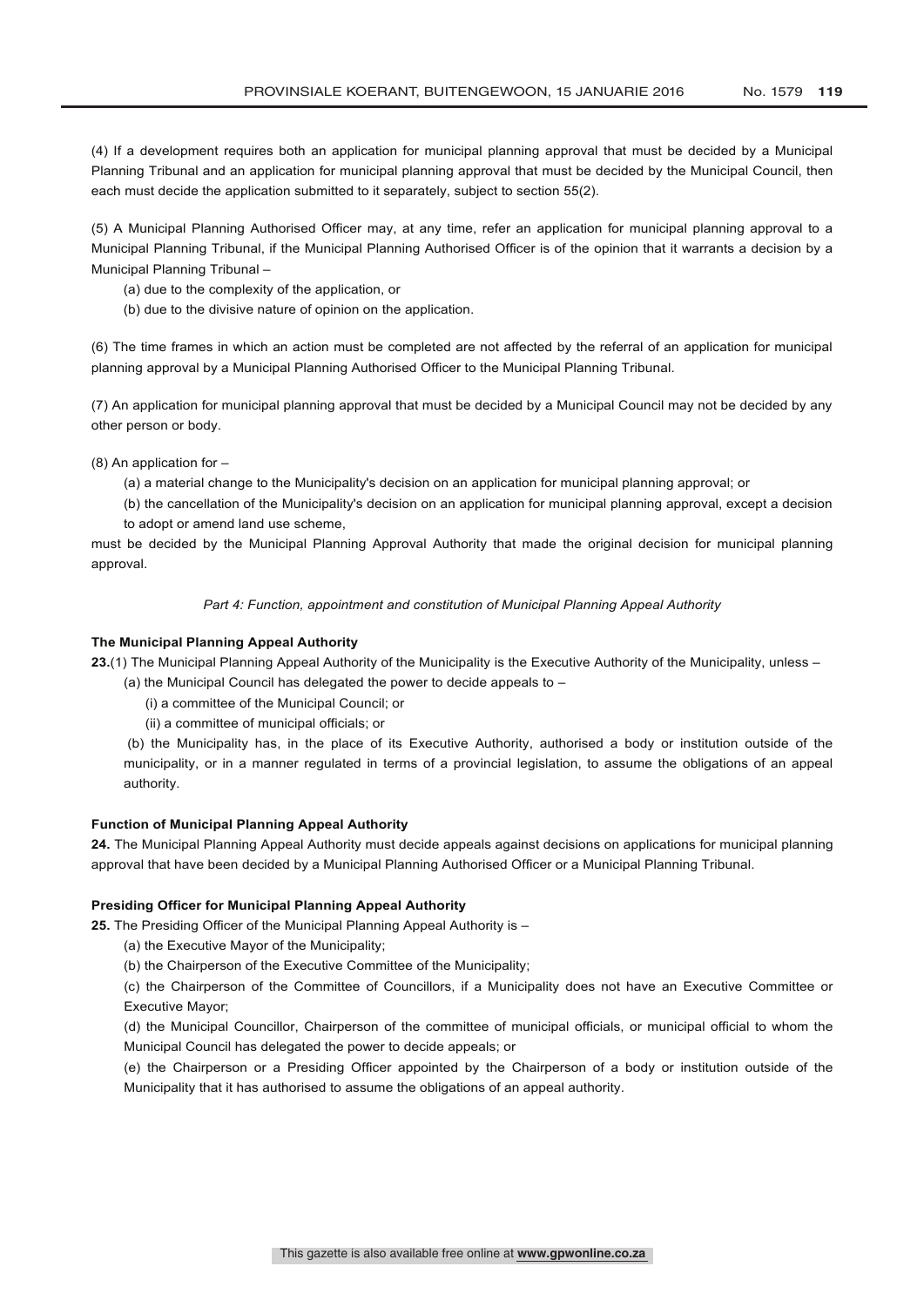*Part 5: Support for Municipal Planning Appeal Authority*

# **Function of Municipal Planning Appeal Authority Registrar and Deputy Municipal Planning Appeal Authority Registrar**

**26.**(1) The Municipal Planning Appeal Authority Registrar and Deputy Municipal Planning Appeal Authority Registrar must provide administrative support to the Municipal Planning Appeal Authority, including –

(a) making arrangements for site inspections to be conducted by the Municipal Planning Appeal Authority;

(b) making arrangements suitable venues for all appeal hearings; and

(c) the recording and transcription of proceedings of the Municipal Planning Appeal Authority.

(2) The provisions of section 18(2) apply to the functions of a Deputy Municipal Planning Appeal Authority Registrar, except that –

(a) a reference to a Municipal Planning Registrar must be regarded as a reference to the Municipal Planning Appeal Authority Registrar; and

(b) a reference to a Deputy Municipal Planning Registrar must be regarded as a reference to a Deputy Municipal Planning Appeal Authority Registrar.

# **Appointment of Municipal Planning Appeal Authority Registrar and Deputy Municipal Planning Appeal Authority Registrar**

**27.**(1) The provisions of section 19 apply to the appointment of a Municipal Planning Appeal Authority Registrar or Deputy Municipal Planning Appeal Authority Registrar, except that –

(a) a reference to a Municipal Planning Registrar must be regarded as a reference to the Municipal Planning Appeal Authority Registrar; and

(b) a reference to a Deputy Municipal Planning Registrar must be regarded as a reference to a Deputy Municipal Planning Appeal Authority Registrar.

(2) If the Municipal Manager has not appointed a Registrar or Deputy Registrar as contemplated in this section, he or she must perform the functions of a Municipal Planning Appeal Authority Registrar.

(3) It is not necessary for the Municipal Manager to appoint a Municipal Planning Appeal Authority Registrar, if the Municipal Council has authorised a provincial body in terms of provincial legislation to perform this function.

#### **Function of Expert Technical Advisor**

**28.** An Expert Technical Advisor must advise and assist the Municipal Planning Appeal Authority to make a decision on an appeal against a decision by a Municipal Planning Authorised Officer or the Municipal Planning Tribunal on an application for municipal planning approval.

#### **Appointment of Expert Technical Advisor**

**29.** The provisions of section 21 apply to the appointment of an Expert Technical Advisor to assist the Municipal Planning Appeal Authority, except that a reference to the Municipal Planning Tribunal or Municipal Council must be regarded as a reference to the Municipal Planning Appeal Authority.

#### *Part 6: Function and appointment of the Municipal Planning Enforcement Authority*

#### **Function of Municipal Planning Enforcement Officer**

**30.** A Municipal Planning Enforcement Officer must assist a Municipality with the enforcement of these By-Laws, the land use management scheme and the decisions of the Municipal Planning Approval Authority and Municipal Planning Appeal Authority.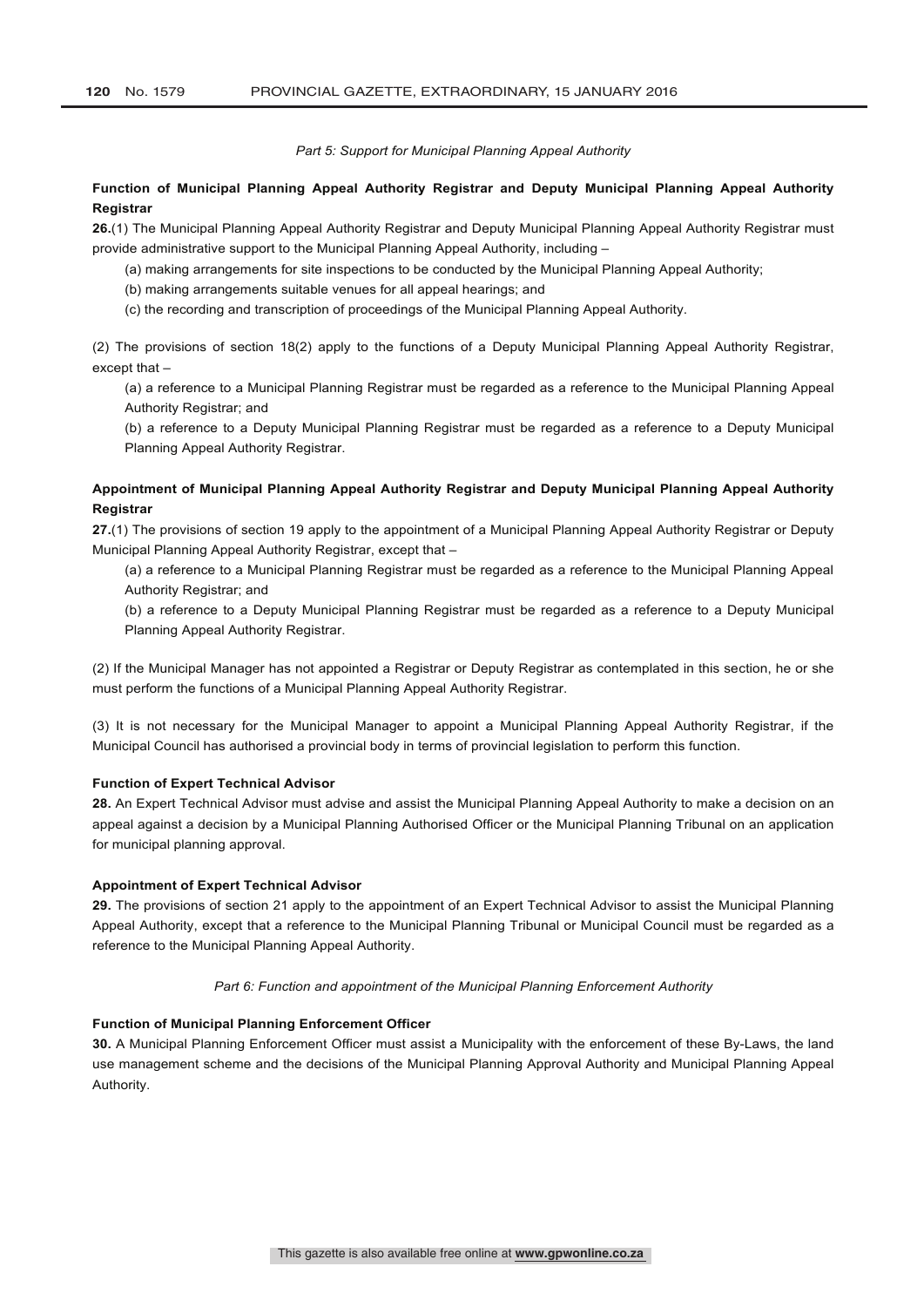# **Appointment of Municipal Planning Enforcement Officer**

**31.**(1) The Municipal Manager or Municipal Manager of the District Municipality must appoint a Municipal Planning Enforcement Officer.

(2) A Municipal Planning Enforcement Officer must be a peace officer contemplated in section 334(1)(a) of the Criminal Procedure Act, 1977 (Act 51 of 1977).

(3) The Municipal Manager or Municipal Manager of the District Municipality may appoint as many municipal planning enforcement officers as the Municipality requires.

(4) The Municipal Manager or Municipal Manager of the District Municipality must issue a Municipal Planning Enforcement Officer with an identity card containing –

- (a) a photograph of that person;
- (b) the person's full names;
- (c) the person's identity number;
- (d) the person's designation;
- (e) the person's professional registration number (if applicable);
- (f) the date that the identity card was issued;
- (g) the period of validity of authorisation;
- (h) the signature of the person; and
- (i) the Municipality's contact number.

(5) A Municipal Planning Enforcement Officer must on request produce his or her written identity card.

#### *Part 7: Independence, conflict of interest, liability and indemnity*

# **Independence of Municipal Planning Approval Authority and Municipal Planning Appeal Authority**

**32.**(1) The Municipal Planning Approval Authority and Municipal Planning Appeal Authority must exercise their powers in an independent manner, free from governmental or any other outside interference or influence, and in accordance with the highest standards of integrity, impartiality, objectivity and professional ethics.

(2) No person, Municipality or organ of state may interfere with the functioning of the Municipal Planning Approval Authority and Municipal Planning Appeal Authority.

# **Declaration of Interest**

**33.**(1) A Municipal Planning Authorised Officer, member of the Municipal Planning Tribunal, member of the Municipal Council, municipal official to whom the power to decide an appeal in terms of these By-Laws have been delegated, Municipal Planning Registrar, Deputy Municipal Planning Registrar, Municipal Planning Appeal Authority Registrar or Deputy Municipal Planning Appeal Authority Registrar must, within 10 days of being appointed, submit a written declaration to the Municipal Manager –

(a) declaring his or her financial or other interests in the planning sector or related sectors which may be in conflict with their appointment:

(b) declaring financial or other interests in development undertaken by family members and close associates in the Municipality; and

(c) declaring any conviction for a Schedule 1 offence in terms of the Criminal Procedure Act, 1977 (Act No. 51 of 1977).

(2) If a person's interest status changes, he or she must, within 10 days of the date the change of status, submit a written declaration of the change to the Municipal Manager.

(3) The Municipal Manager must keep a register of the interests disclosed.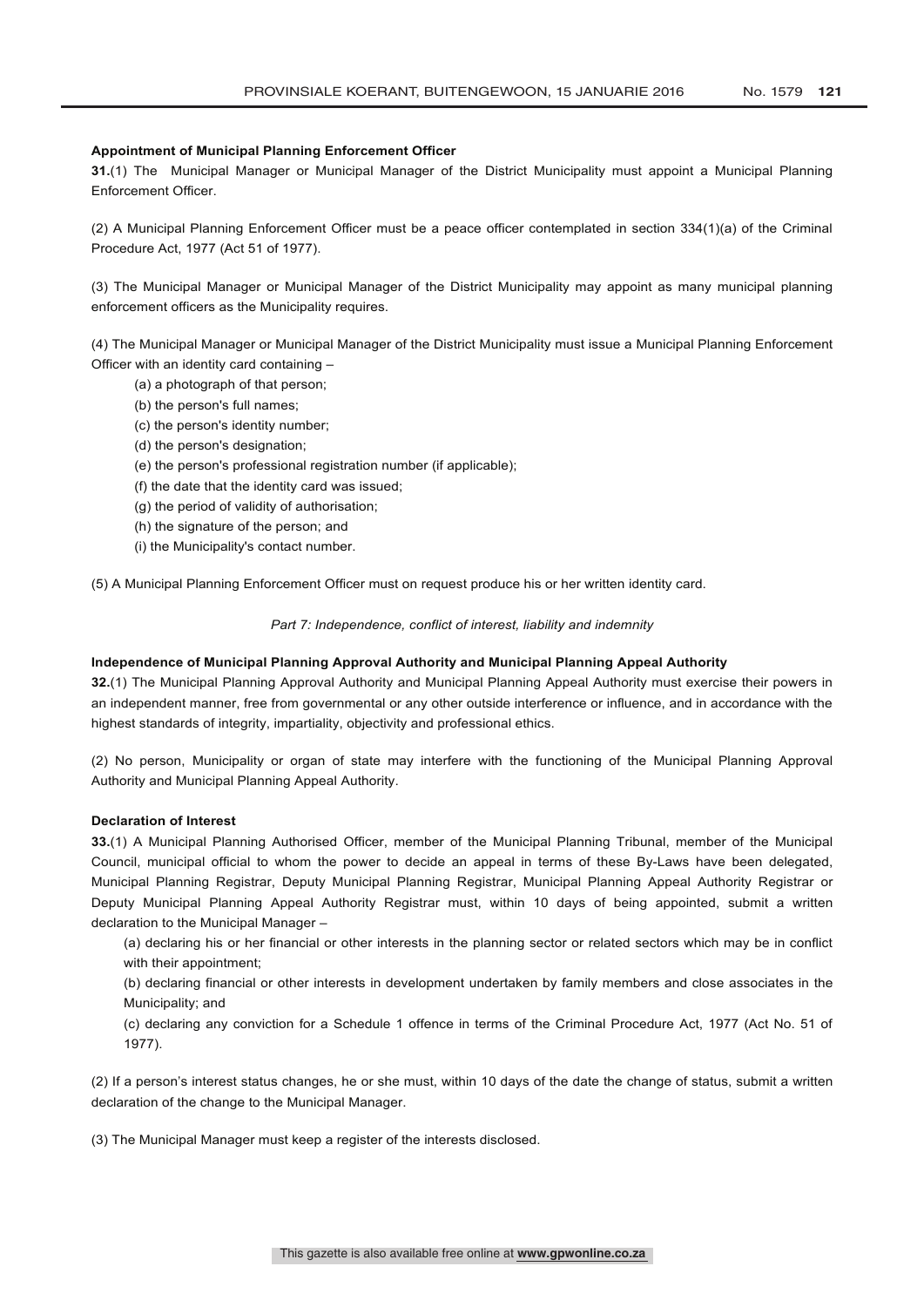# **Holding more than one office simultaneously**

**34.**(1) The same person may simultaneously hold more than one of the following offices of:

- (a) Municipal Planning Authorised Officer;
- (b) Municipal Planning Registrar;
- (c) Deputy Municipal Planning Registrar; and
- (d) a member of the Municipal Planning Tribunal.

(2) It does not constitute a conflict of interest if a person serves as a Municipal Planning Authorised Officer and Municipal Planning Registrar or Deputy Municipal Planning Registrar.

(3) It does not constitute a conflict of interest if a person serves as member of the Municipal Planning Tribunal and a Municipal Planning Registrar or Deputy Municipal Planning Registrar.

(4) It does not constitute a conflict of interest for a person to serve as member of the Municipal Planning Tribunal to decide or make a recommendation on an application for municipal planning approval in the capacity as both a Registered Planner and an official in the full-time service of the Municipality.

(5) It does not constitute a conflict of interest for a person to serve as member of the Municipal Planning Tribunal to decide or make a recommendation on an application for municipal planning approval in the capacity as both a Registered Planner and as a person who is not a municipal official.

(6) It constitutes a conflict of interest if a person serves as a member of the Municipal Planning Approval Authority and the Municipal Planning Appeal Authority.

(7) It constitutes a conflict of interest if a person serves as an Authorised Municipal Planning Official or a member of the Municipal Planning Tribunal and an Expert Technical Advisor for the Municipal Planning Appeal Authority on the same application for municipal planning approval.

(8) A Municipal Planning Enforcement Officer may not also hold the office of –

- (a) Municipal Planning Registrar;
- (b) Deputy Municipal Planning Registrar;
- (c) Municipal Planning Authorised Officer;
- (d) a member of a Municipal Planning Tribunal;
- (e) Municipal Planning Appeal Authority Registrar; or
- (f) Deputy Municipal Planning Appeal Authority Registrar.

#### **Recusal**

**35.**(1) A Municipal Planning Authorised Officer, member of the Municipal Planning Tribunal, member of the Municipal Council, municipal official to whom the power to decide an appeal in terms of these By-Laws have been delegated, Municipal Planning Registrar, Deputy Municipal Planning Registrar, Municipal Planning Appeal Authority Registrar or Deputy Municipal Planning Appeal Authority Registrar may not be present or participate in a matter in which –

- (a) he or she; or
- (b) his or her spouse, immediate family, business associate, employer or employee,

has any interest, whether pecuniary or otherwise.

(2) A member of the Municipal Planning Tribunal who has been designated by the Chairperson of the Municipal Planning Tribunal to make a recommendation on or decide an application for municipal planning approval or member of the Municipal Council must fully disclose the nature of an interest and recuse him or herself from the proceedings, if the member becomes aware of the possibility of having a disqualifying interest in an application.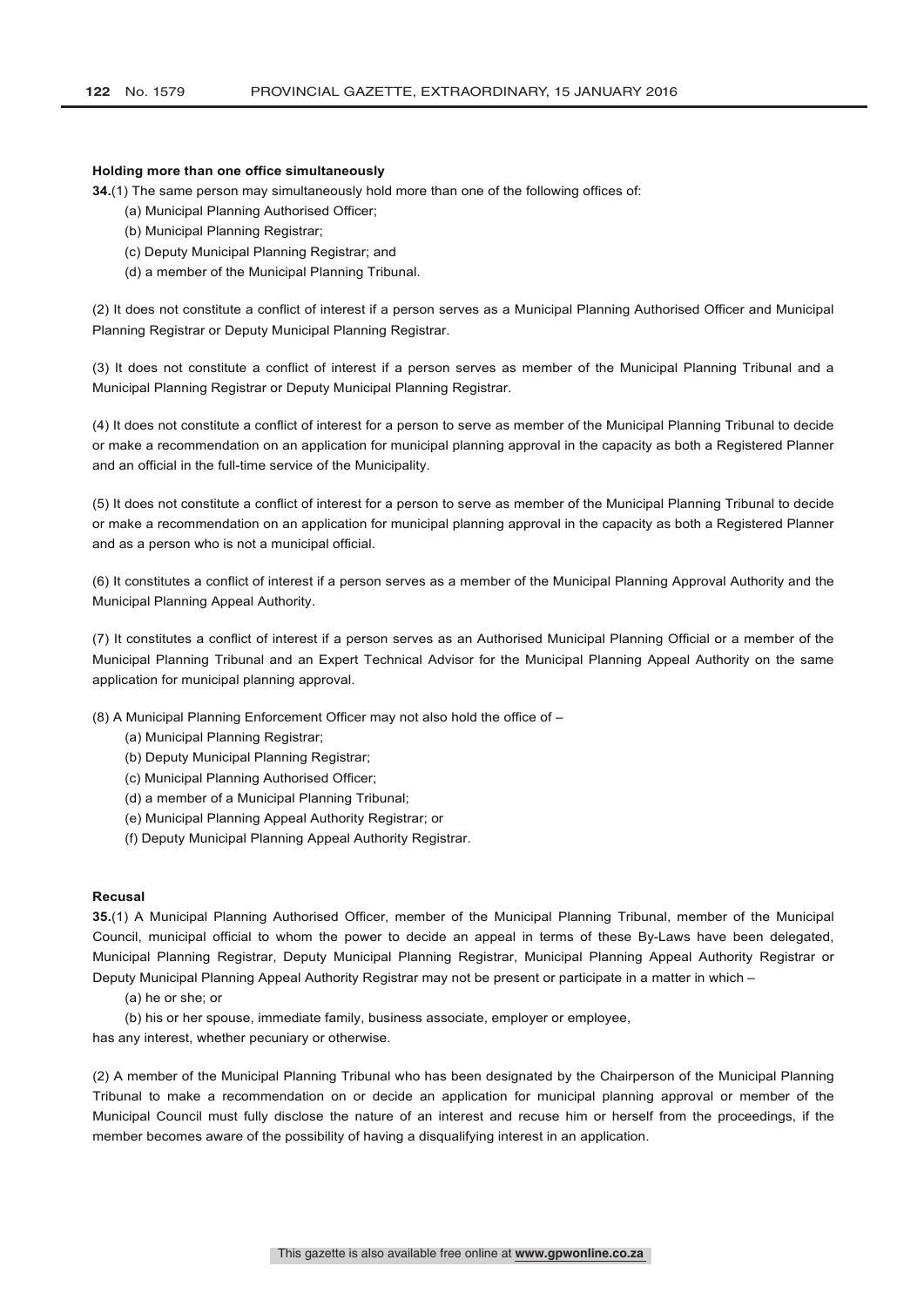(3) The recusal of a member of the Municipal Planning Tribunal or Municipal Council does not affect the validity of the proceedings conducted before the Municipal Planning Tribunal, Municipal Council or Executive Authority of the Municipality before the recusal, and the remaining members of the Municipal Planning Tribunal designated by the Chairperson of the Municipal Planning Tribunal, Municipal Council or Executive Authority of the Municipality are competent to make the recommendation or to decide the application or appeal, as long as the recusal occurs before the members of the Municipal Planning Tribunal, Municipal Council or Executive Authority of the Municipality adjourn to deliberate their decision.

(4) In the event that the Presiding Officer recuses him or herself, the Chairperson of a Municipal Planning Tribunal must designate another member who is a Registered Planner, attorney or advocate as Presiding Officer for the duration of the proceedings before the Tribunal

#### **Conflict of interest of Municipal Planning Enforcement Officer**

**36.** A Municipal Planning Enforcement Officer may not have a direct or indirect personal interest in the matter to be investigated.

## **Liability of Municipal Planning Approval Authority, Municipal Planning Appeal Authority and their support staff**

**37.** The Municipal Planning Approval Authority and Municipal Planning Appeal Authority, a member thereof and their support staff are not liable in respect of any legal proceedings in relation to an act performed in good faith in terms of these By-Laws.

#### **Legal indemnification**

**38.**(1) If a claim is made or legal proceedings are instituted against a member of the Municipal Planning Approval Authority or Municipal Planning Appeal Authority or their support staff arising out of any act or omission by the member or support staff in the performance of his or her duties or the exercise of his or her powers in terms of these By-Laws, the Municipality must, if it is of the opinion that the person acted in good faith and without negligence −

- (a) if a civil claim or civil proceedings is instituted against the person
	- (i) indemnify the person in respect of such claim or proceedings; and

(ii) provide legal representation for the person at the cost of the Municipality or pay taxed party and party costs of legal representation.

(b) if a criminal prosecution is instituted against the person, provide for legal representation for the person at the cost of the Municipality.

(2) A member of the Municipal Planning Approval Authority or Municipal Planning Appeal Authority or their support staff has no legal indemnification if he or she, with regard to the act or omission, is liable in law and −

- (a) intentionally exceeded his or her powers;
- (b) made use of alcohol or drugs;
- (c) did not act in the course and scope of his or her employment, designation or appointment;
- (d) acted recklessly or intentionally;
- (e) made an admission that was detrimental to the Municipality; or

(f) failed to comply with or ignored standing instructions, of which he or she was aware of or could reasonably have been aware of, which led to the loss, damage or reason for the claim.

- (3) The Municipality may determine by means of a policy or by other means −
	- (a) the terms and conditions of such indemnity and legal representation; and

(b) circumstances in addition to the circumstances contemplated in this section in which indemnity or legal representation may be withdrawn by the Municipality.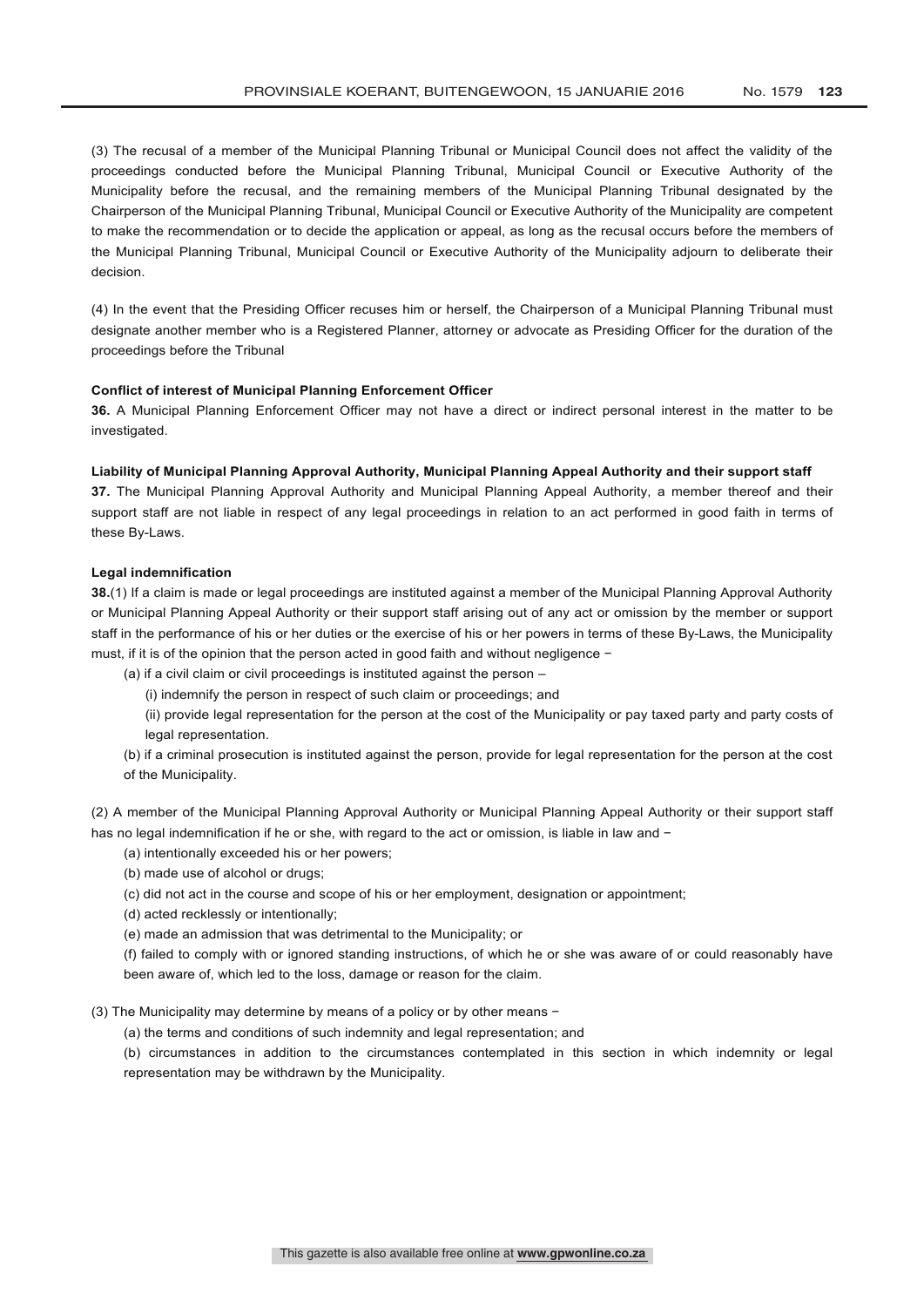# CHAPTER 3

# LAND USE SCHEME

### **Purpose of land use scheme**

**39.**(1) The purpose of the land use scheme is to determine development rights and parameters in the Municipality in order  $to -$ 

(a) give effect to the policies and plans of national, provincial and municipal government, including the Municipality's own policies and plans;

(b) protect reasonable individual and communal interests in land;

(c) promote sustainable and desirable development;

(d) develop land in a manner that will promote the convenience, efficiency, economy, health, safety and general welfare of the public;

(e) promote social integration;

(f) promote economic growth and job creation;

(g) limit nuisance and undesirable conditions in the development of land;

(h) limit and mitigate the impact of development on the natural environment;

(i) promote the protection of valuable natural features and the conservation of heritage sites and areas of public value; and

(j) promote national food security.

# **Contents of land use scheme**

**40.**(1) A land use scheme must –

(a) be shown on maps with accompanying clauses and any other information that the Municipality considers necessary for illustrating or explaining the extent, content, provisions and effect of the land use scheme;

(b) define the area to which it applies;

(c) define the terminology used in the maps and clauses; and

(d) specify –

(i) categories of land uses and development that are permitted and the conditions under which they are permitted;

(ii) categories of land uses and development that may be permitted with the Municipality's consent in terms of the land use scheme, including –

(aa) the criteria that will guide the Municipality in deciding whether to grant its consent;

(bb) the controls which apply if the Municipality grants its consent;

(cc) consents for which notice in a local newspaper is not required;

(e) categories of land uses and development that are not permitted;

(f) the extent to which land that was being used lawfully for a purpose that does not conform to the land use scheme may be continued to be used for that purpose and the extent to which buildings or structures on that land may be altered or extended;

(g) provisions to promote the inclusion of affordable housing in residential land development;

(h) land use and development incentives to promote the effective implementation of the Municipality's Spatial Development Framework and development policies; and

(i) a schedule of amendments to the land use scheme.

(2) A land use scheme may include –

- (a) a schedule of land use scheme amendments and consents;
- (b) a schedule of consents granted in terms thereof; and

(b) schedules containing guidelines, forms and other information that is purely intended for information purposes.

# **Legal effect of land use scheme**

**41.**(1) The land use scheme provides for land use and development rights and has the force of law and is binding on the Municipality, all other persons and organs of state.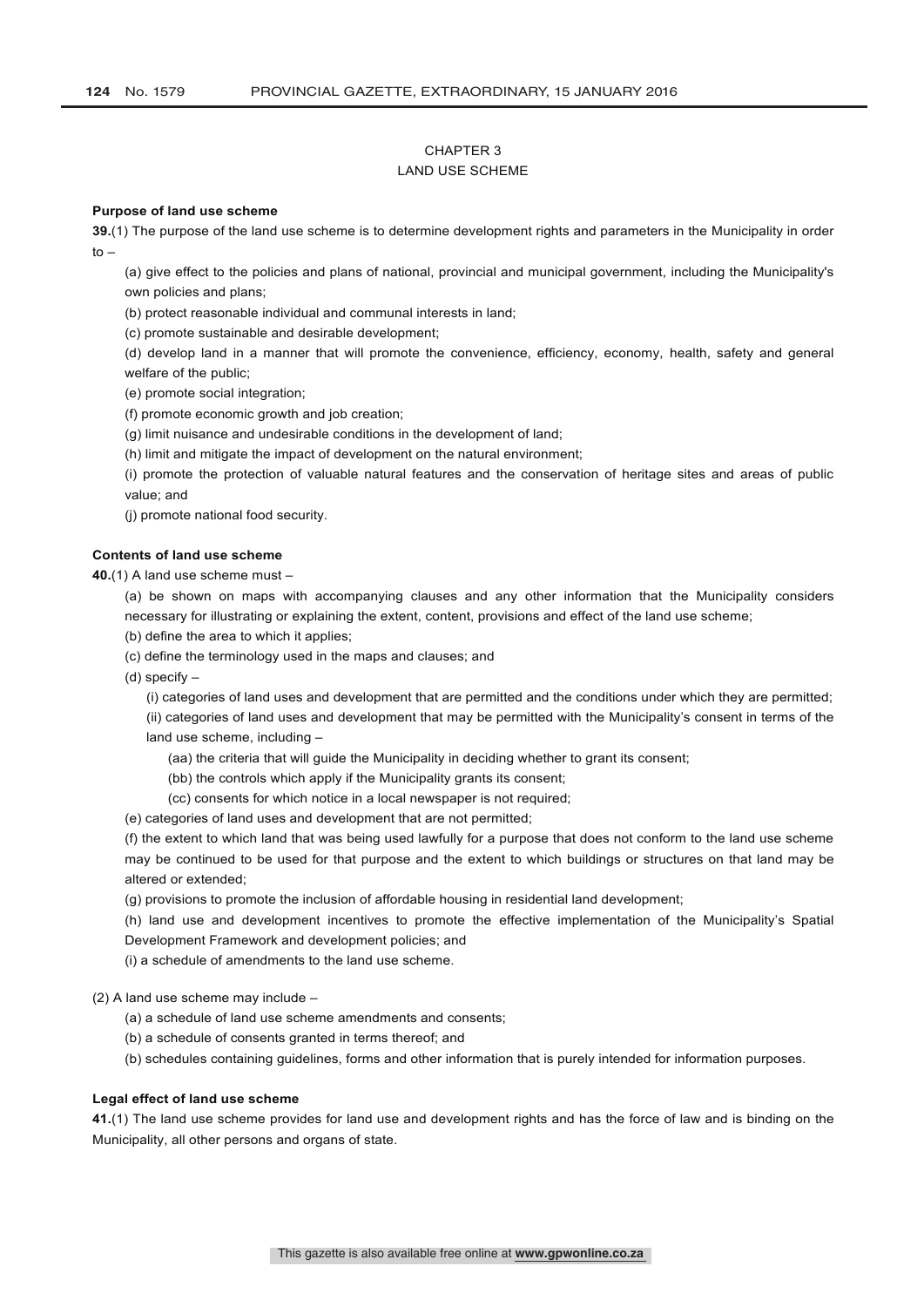(2) The right to use land for a purpose without the need to first obtain the consent of the Municipality in terms of the land use scheme vests in the land and not in a person.

(3) Consent in terms of the land use scheme vests in land and not in a person, unless the Municipal Planning Authority concerned has determined that it constitutes a personal right in favour of a defined person and may only be exercised by that person.

(4) The right to use land for a purpose may not be alienated separately from the land to which it relates.

(5) Land that was being used lawfully before the effective date for the adoption of land use scheme for a purpose that does not conform to the land use scheme may continue to be used for that purpose.

(6) If the use of land as contemplated in subsection (5) is discontinued for an uninterrupted period of more than 12 months, the land may no longer be used for that purpose.

#### **Existing land use scheme**

**42.** Upon the commencement of these By-Laws the land use scheme shall consist of –

(a) any land use scheme, including amendments to it, adopted in terms of section 13(1)(a) of the KwaZulu-Natal Planning and Development Act;

(b) any town planning scheme adopted, altered or amended in terms of section 47*bis*(4)(a) or section 47*bis*A(4) of the Ordinance; and

(c) any amendments by the Development Tribunal in terms of section 33(2)(h)(i) of the Development Facilitation Act to a town planning scheme adopted in terms of section 47bis(4)(a) or section 47*bis*A(4) of the Ordinance.

#### **Adoption of land use scheme**

**43.**(1) The Municipality must, by 1 July 2020, adopt a land use scheme for its whole municipal area.

(2) A land use scheme may be progressively adopted and made applicable as resources and circumstances permit.

# **Inclusion of land that is occupied in an unstructured manner by a traditional community or indigent households in the land use scheme**

**44.**(1) If land that is occupied in an unstructured manner by a traditional community or indigent households is included in the land use scheme, the community's accepted land use patterns and land use management practices must not be unduly disturbed.

(2) The regulation of land use, controls associated therewith and the enforcement thereof may be introduced progressively as, in the opinion of the Municipal Council, adherence to the land use scheme warrants their introduction.

(3) The community and its leadership, including traditional leaders, must be consulted when land occupied by a traditional community or indigent households is included in a land use scheme.

(4) If the land occupied by indigent households is not administered by traditional leaders or any other legal entity, the Municipality must –

- (a) initiate the formation of an informal voluntary association consisting of the residents of the settlement over the age of 18 years to represent the community;
- (b) initiate the formation of a management committee elected by the members of the voluntary association; and
- (c) initiate the adoption of rules to govern the voluntary association.

(5) The rules of a voluntary association must be democratic, inclusive and permit all opinions to be articulated.

(6) The Municipality, in consultation with the community and its leadership, including traditional leaders must −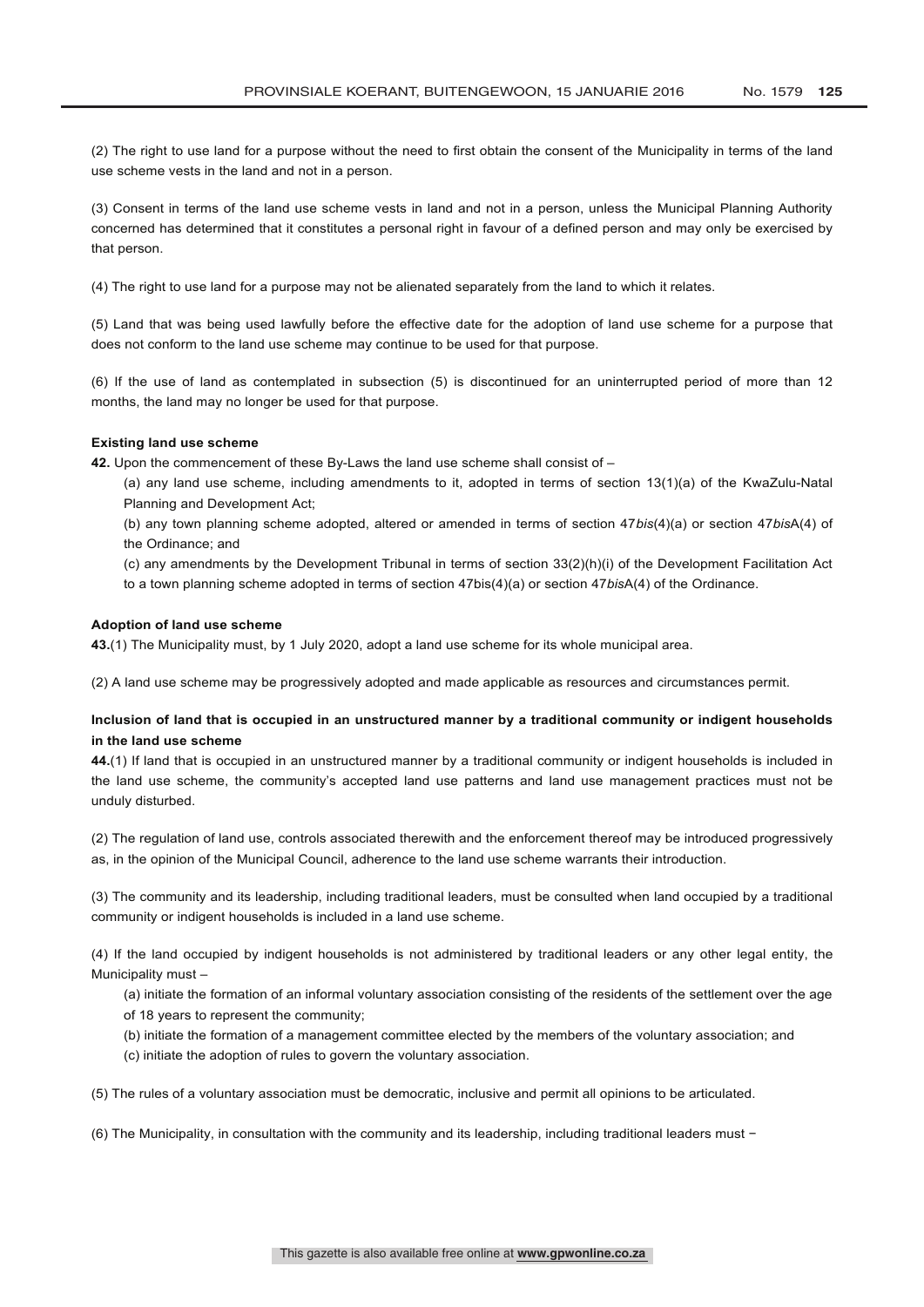- (a) identify all existing non-residential and non-agricultural informal rights to the land;
- (b) identify the land uses associated with the rights and the nature and extent of the rights;
- (c) locate the rights geographically on a map;
- (d) identify and record for each holder of a non-residential and non-agricultural informal right to the land −
	- (i) the name, identity number and contact details of the holder of the informal right to the land;
	- (ii) the name of the household which the holder of the informal right to the land represents;
	- (iii) the name of the traditional area and of the isiGodi where the land is situated, if applicable;
	- (iv) the name of the Inkosi of the traditional area and of the isInduna of the isiGodi, if applicable;

(v) the GPS co-ordinates for the site to which the informal right applies with sufficient details to indicate its approximate extent; and

(vi) photographic evidence of the site.

(7) The information contained in subsection (6) must inform the Municipality in the preparation of the land use scheme.

#### **Review of land use scheme**

**45.**(1) The Municipality must review the land use scheme within six months after it has adopted an Integrated Development Plan for its elected term in terms of section 25 of the Municipal Systems Act.

(2) The process for the amendment of the land use scheme must be followed to update the land use scheme in accordance with the Municipality's recommendations.

# CHAPTER 4 MUNICIPAL PLANNING APPROVAL

#### **Activities for which an application for municipal planning approval is required**

**46.** An application for municipal planning approval is required for –

- (a) the adoption of a land use scheme;
- (b) the amendment of a land use scheme;
- (c) a Municipality's consent in terms of a land use scheme;
- (d) the repeal of a land use scheme;

(e) the development of land that is situated outside the area of a land use scheme, if the development constitutes an activity contemplated in Schedule 3;

(f) the extension or replacement of a building on a property that is used for a purpose defined in Schedule 3, notwithstanding that municipal planning approval was not required at the time that the use of the original building for that purpose commenced;

- (g) the subdivision of land;
- (h) the consolidation of land;
- (i) township establishment;
- (j) the notarial tying of adjacent land;

(k) the extension of a sectional title scheme by the addition of land to common property in terms of section 26 of the Sectional Titles Act;

(l) the permanent closure of a municipal road or a public place;

- (m) the removal, amendment or suspension of a restrictive condition of title or a servitude;
- (n) a material change to a Municipality's decision on an application for municipal planning approval;

(o) the cancellation of a Municipality's decision on an application for municipal planning approval, except a decision to adopt or amend a land use scheme.

#### **Activities for which an application for municipal planning approval is not required**

**47.**(1) An application for municipal planning approval is not required for an amendment to a land use scheme –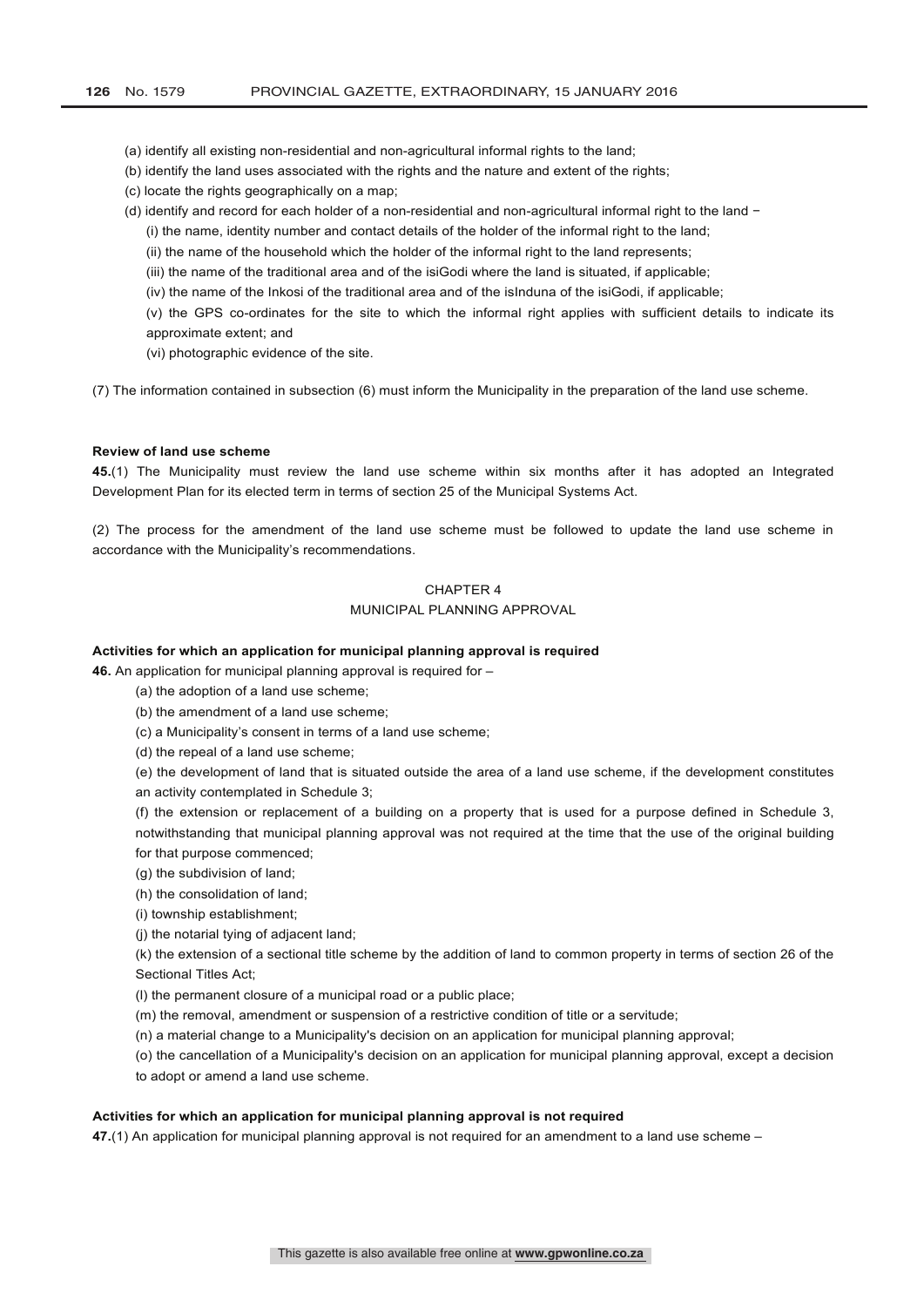(a) for the creation of private roads, municipal roads, local roads or district roads when land is subdivided in accordance with the purpose for which it has been zoned in a land use scheme, unless the land use scheme expressly provides otherwise;

(b) to record the actual use of a property or preferred use of a property that is used in accordance with the provisions of the land use scheme, unless the land use scheme expressly provides otherwise;

(c) to record features and attributes, like historical buildings, archaeological sites an prominent ridges;

(d) to identify and show land that is subject to the Subdivision of Agricultural Land Act;

(e) to identify and show geographical areas in which activities may not commence without environmental approval contemplated in section 24(2)(a) of the National Environmental Management Act, 1998 (Act No. 107 of 1998);

(f) to identify and show geographical areas in which activities may commence without environmental approval contemplated in section 24(2)(b) of the National Environmental Management Act, 1998 (Act No. 107 of 1998);

(g) to amend a schedule consisting of a register of land use scheme amendments;

(h) to amend a schedule consisting of a register of consents granted in terms of the land use scheme; and

(i) to amend a schedule consisting of guidelines, forms and other information that is purely intended for information purposes

(2) An application for municipal planning approval is not required outside the area of a land use scheme for a development that does not constitute an activity listed in Schedule 3.

(3) An application for municipal planning approval is not required for the use of a building that is situated outside the area of a land use scheme, if –

(a) the building has been used for a purpose defined in Schedule 3; and

(b) the use of the building for that purpose has commenced –

(i) before development approval was required for the development in terms of section 11(2) of the Ordinance with effect from 1 August 1951;

(ii) before section 11(2) of the Ordinance was amended to require development approval for the development with effect from 10 October 2008; or

(iii) before development approval was required in terms of section 14 of the KwaZulu Land Affairs Act, 1992 (Act No. 11 of 1992) with effect from 19 June 1998.

(4) An application for municipal planning approval contemplated in section 46(l) is not required for the permanent closure of a municipal road or a public place that has not been registered as a property in separate ownership by the Registrar of Deeds, but an application contemplated in section 70 may be required to remove references to the proposed municipal road or public place from the Municipal Planning Approval Authority's Record of Decision.

# **Restrictive conditions of title and servitudes that may be removed, amended or suspended in terms of these By-Laws**

**48.**(1) A condition of title or servitude –

- (a) that is registered against a property;
- (b) that the property is subject to; and
- (c) that relates to
	- (i) the subdivision or consolidation of the land;
	- (ii) the purpose for which the land may be used; or
	- (iii) requirements that must be complied with for the erection of buildings or the use of the land;

may be removed, amended or suspended in terms of these By-Laws .

(2) A restrictive condition or servitude imposed in terms of –

(a) a restrictive condition of title or servitude imposed by the Administrator, Premier or responsible Member of the Executive Council for Transport in terms of section 9(3) or 9A(1) of the Advertising on Roads and Ribbon Development Act, 1940 (Act No. 21 of 1940);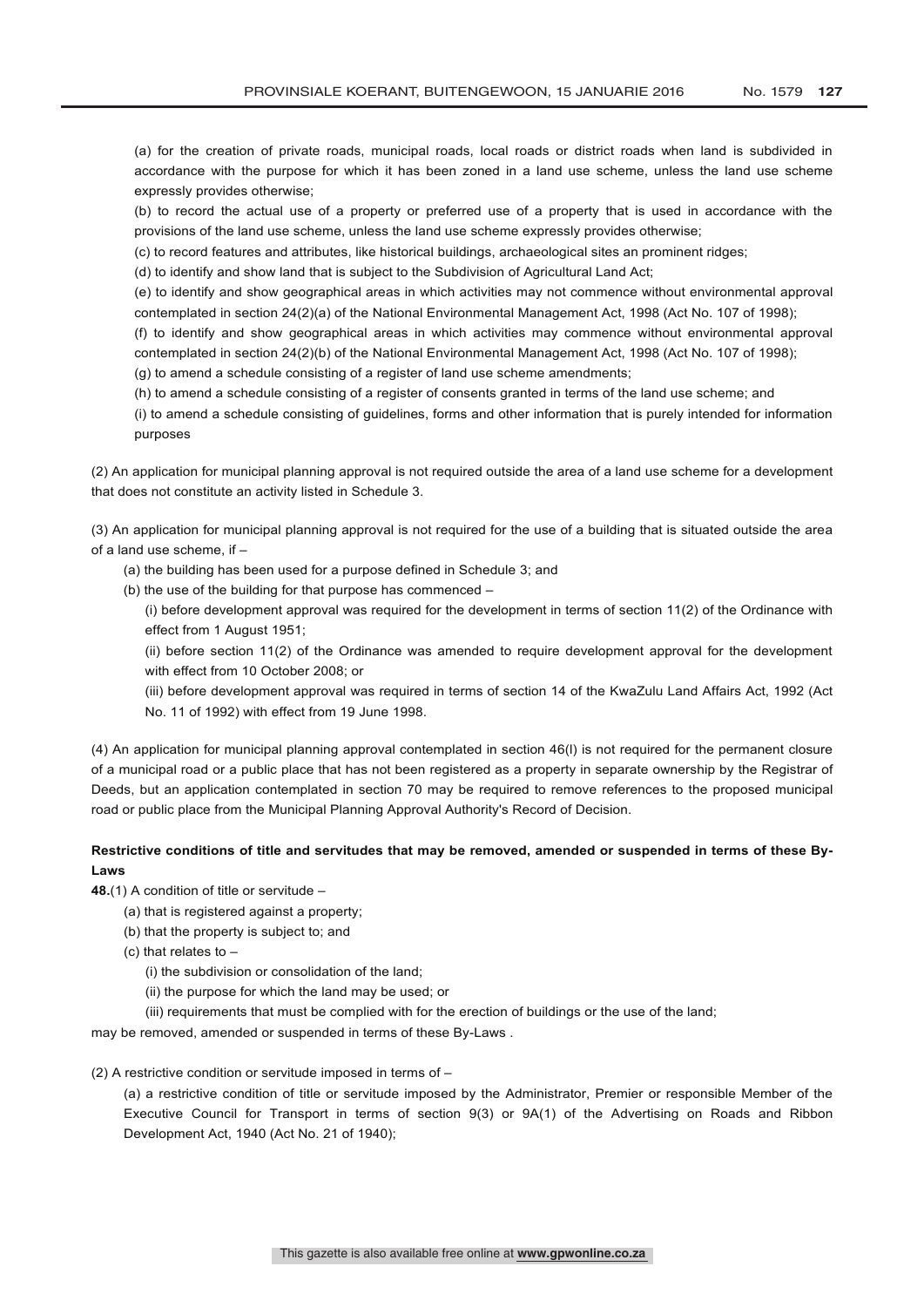# **CONTINUES ON PAGE 130 - PART 2**

This gazette is also available free online at **www.gpwonline.co.za**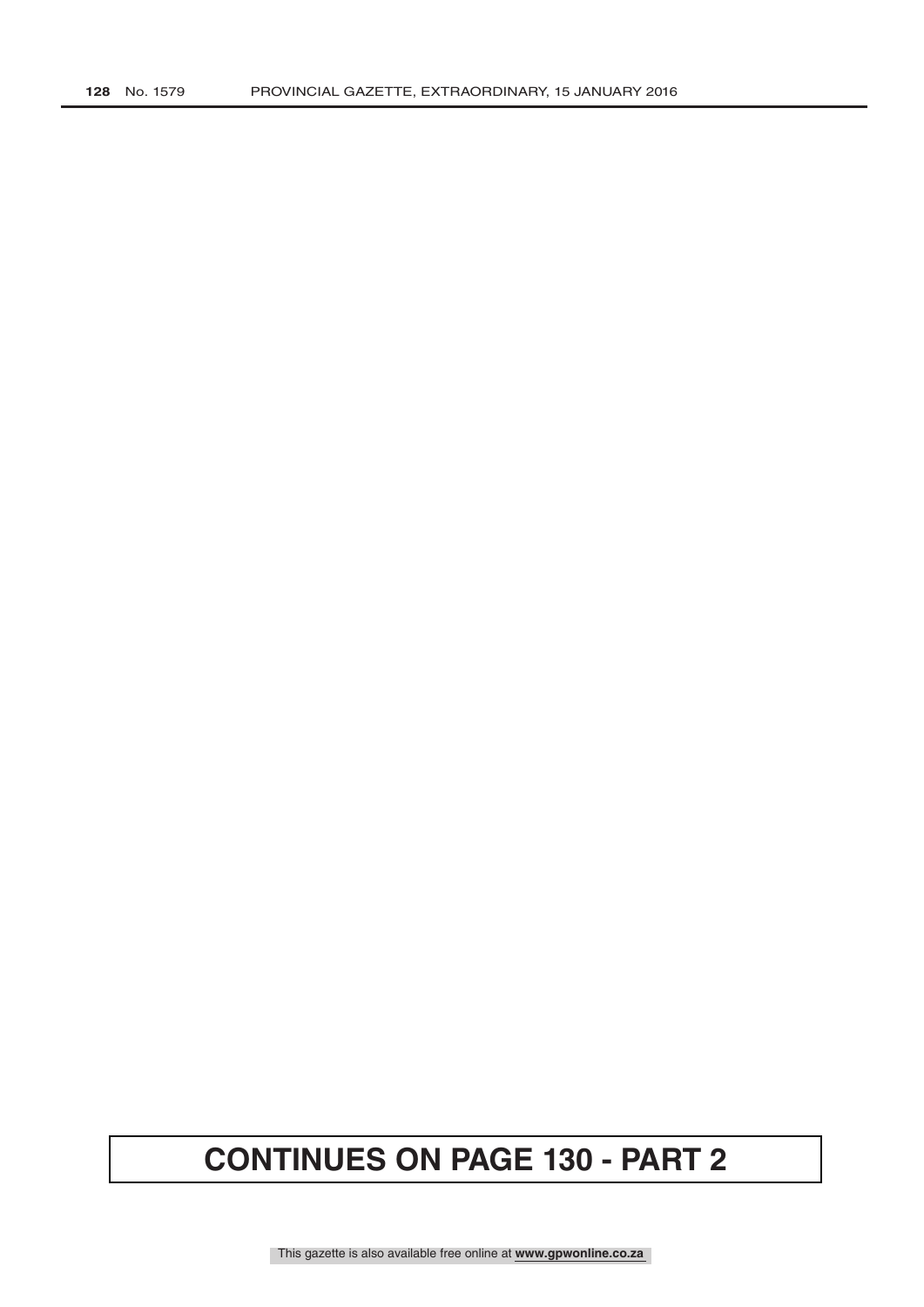

 $(\ )$ 

KwaZulu-Natal Provinsie KwaZulu-Natal Province

Isifundazwe saKwaZulu-Natali

# *Provincial Gazette • Provinsiale Koerant • Igazethi Yesifundazwe*

**GAZETTE EXTRAORDINARY — BUITENGEWONE KOERANT — IGAZETHI EYISIPESHELI**

*(Registered at the post office as a newspaper) • (As 'n nuusblad by die poskantoor geregistreer) (Irejistiwee njengephephandaba eposihhovisi)*

# PIETERMARITZBURG

Vol. 10

15 JANUARY 2016 15 JANUARIE 2016 15 KUMASINGANA 2016 No. 1579

**PART 2 OF 6**

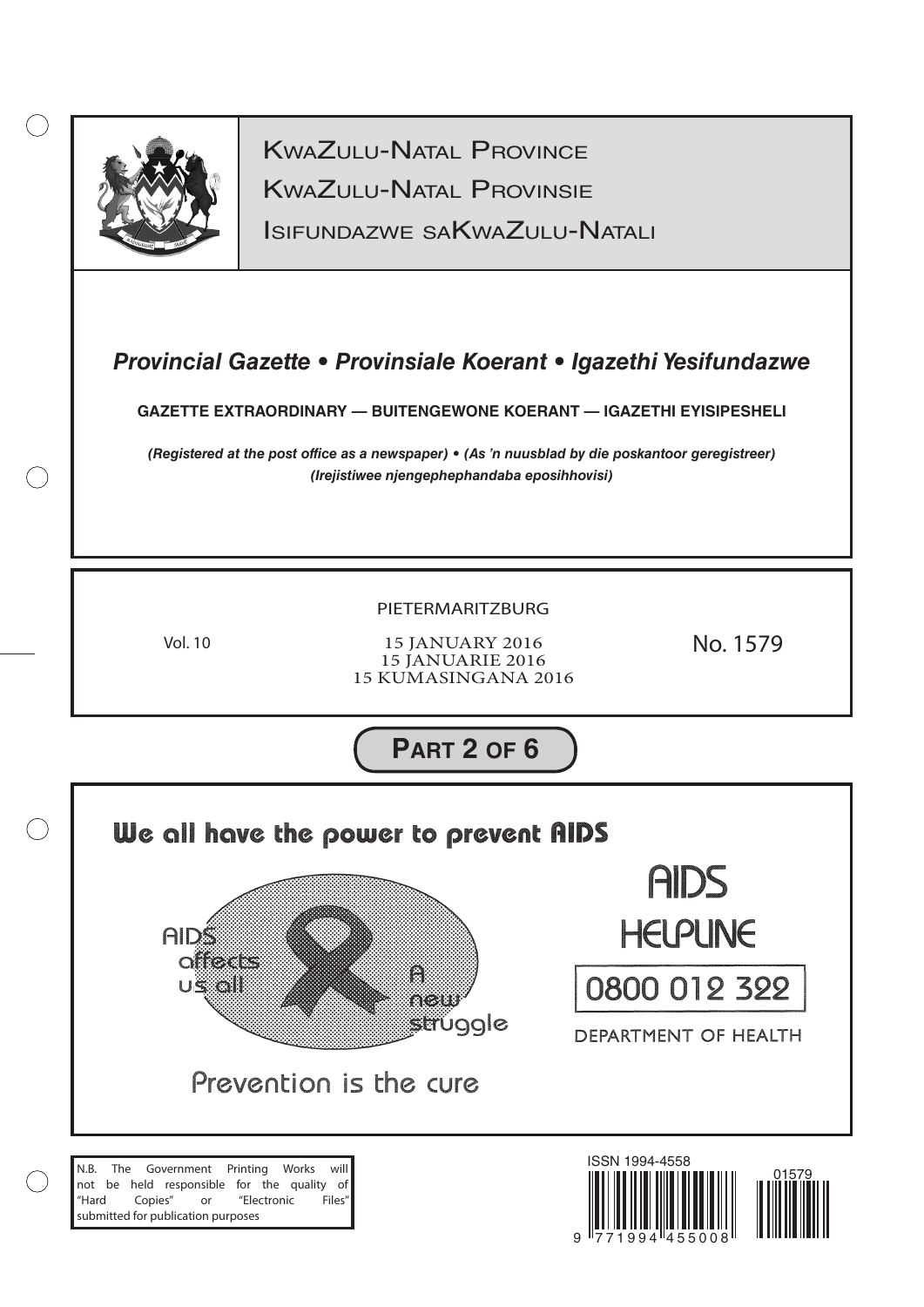(b) the Roads Ordinance, 1968 (Ordinance No. 10 of 1968); or

(c) the KwaZulu Roads Amendment Act, 1978 (KwaZulu Act No. 11 of 1978),

may be removed, suspended or altered in terms of this Act with the express written consent of the Member of the Executive Council responsible for Transport.

(3) An endorsement in a title deed that is part of a property has been expropriated may be removed, suspended or altered in terms of this Act with the express written consent of the organ of state that expropriated the land.

# **Conditions of title and servitudes that may not be removed, amended or suspended in terms of these By-Laws**

**49.**(1) A condition of title or servitude that benefits a property may not be removed, amended or suspended, unless the corresponding restrictive condition of title of the property or servitude that is subject to the condition or servitude is also removed, amended or suspended.

(2) A mineral right registered against a property may not be removed, amended or suspended in terms of these By-Laws.

(3) A restrictive condition of title in favour of the KwaZulu-Natal Nature Conservation Board may not be removed, amended or suspended in terms of these By-Laws without the Board's written permission.

(4) A restrictive condition of title or servitude imposed by the South African Roads Board in terms of the South African Roads Board Act, 1988 (Act No. of 1988) may not be removed, amended or suspended in terms of these By-Laws.

(5) A restrictive condition of title or servitude imposed by the South African National Roads Agency Limited (SANRAL) in terms of section 44(3) of the South African National Roads Agency Limited and National Roads Act, 1998 (Act No. 7 of 1998) may not be removed, amended or suspended in terms of these By-Laws.

(6) A restrictive condition of title or servitude imposed by the Minister or the responsible Member of the Executive Council responsible for Roads in terms of sections 10(1)(c), 13(2)(b), 20(2)(b) or 21(2)(b) of the KwaZulu-Natal Provincial Roads Act may not be removed, amended or suspended in terms of these By-Laws.

(7) A restrictive condition relating to the sale of land, including a right to purchase a property and a condition that the value of a building must exceed a minimum amount, may not be removed, suspended or altered in terms of these By-Laws.

(8) A restrictive condition relating to the inheritance of land, including a condition that grants a person the right to use the land for the person's lifetime, may not be removed, suspended or altered in terms of these By-Laws.

#### **Relationship between municipal planning approval and the Municipality's Integrated Development Plan**

**50.**(1) The Integrated Development Plan does not confer any rights on a person or exempt a person from the need to obtain municipal planning approval contemplated in section 46.

(2) The Municipal Planning Approval Authority must be guided and informed by the Integrated Development Plans applicable in its area as contemplated in section 35(1) of the Municipal Systems Act when it decides an application for municipal planning approval.

(3) The Municipal Planning Approval Authority may refuse an application for municipal planning approval, even if the application conforms to the Integrated Development Plans applicable in its area.

(4) The Municipal Planning Approval Authority may not approve an application for municipal planning approval that is inconsistent with an Integrated Development Plan that is applicable in its area.

(5) For the purposes of subsection (4) "inconsistent" means –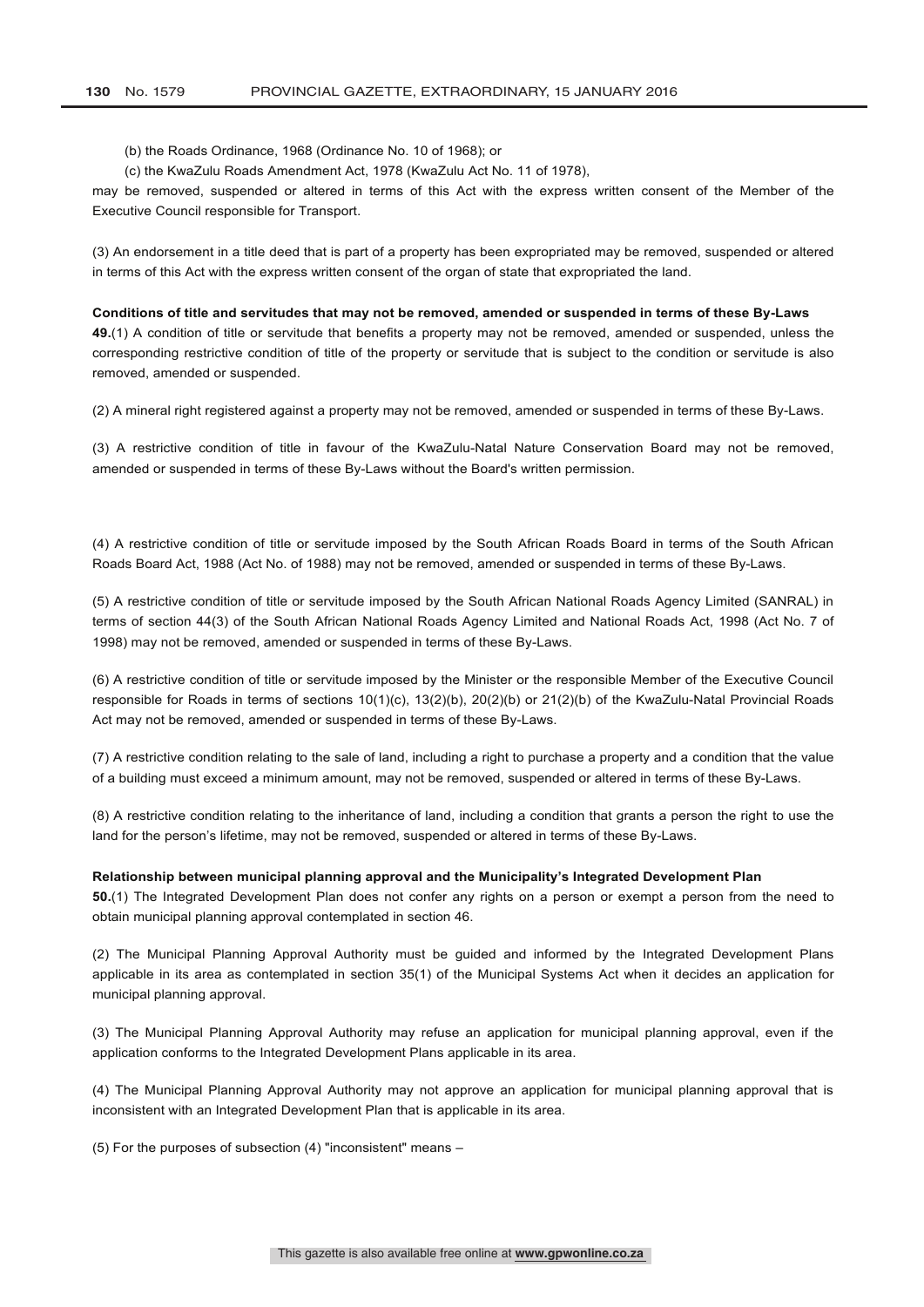(a) that the Integrated Development Plan prohibits the use or development of the land for the purpose or in the manner proposed in the application for municipal planning approval;

(b) that the Integrated Development Plan proposes that the land should be used or developed for a purpose or in a manner that is irreconcilable with the application for municipal planning approval; or

(c) that the use or development of land is dependent on engineering services from the Municipality or another organ of state that according to the Integrated Development Plan will not be made available in the area in which the land that is the subject of the application for municipal planning approval is located.

(6) The Municipality may amend its Integrated Development Plan in order to reconcile its Integrated Development Plan with an application for municipal planning approval in terms of section 34(b) of the Municipal Systems Act.

(7) The Municipality may approve an amendment to its Integrated Development Plan in order to reconcile it with an application for municipal planning approval subject to a condition –

(a) that the amendment will only take effect on the effective date of the approval for the application for municipal planning approval; and

(b) that the amendment will lapse, if the application for municipal planning approval is refused.

# **Relationship between land use scheme and other municipal planning approvals**

**51.**(1) If a person wants to use land that is situated outside the area of a land use scheme for a purpose listed in Schedule 3, the Municipality must require an application to amend its land use scheme to accommodate the land use, unless –

(a) it does not have a land use scheme and the scale of the development does not justify the adoption of a land use scheme; or

(b) the land is subject to the Subdivision of Agricultural Land Act and the Minister responsible for the administration thereof has approved the subdivision of the land in terms of section 3(a) read with section 4(2), but has refused to allow the Municipality to regulate the use of the land by a land use scheme in terms of section 3(g) read with section 4(2) of the Subdivision of Agricultural Land Act.

(2) The Municipality may not approve the subdivision of land or consolidation of land in conflict with the provisions of the land use scheme.

(3) An approval for the subdivision or consolidation of land or establishment of a township in conflict with the provisions of the land use scheme is invalid.

# **Relationship between municipal planning approval and other approvals**

**52.**(1) Municipal planning approval does not absolve an applicant from the need to obtain any other statutory approval for the activity.

(2) A sectional plan in terms of section 1 of the Sectional Titles Act that is in conflict with the provisions of the land use scheme is invalid.

(3) The Municipality or any other organ of state may not approve a building plan that is in conflict with–

- (a) the Municipality's land use scheme;
- (b) consent in terms of a land use scheme;
- (c) the development of a property that is situated outside the area of a land use scheme;
- (d) the subdivision of a property;
- (e) the consolidation of properties;
- (f) the notarial tying of properties;
- (g) the permanent closure of a municipal road or a public place; or
- (h) a condition of title relating to use or development of land.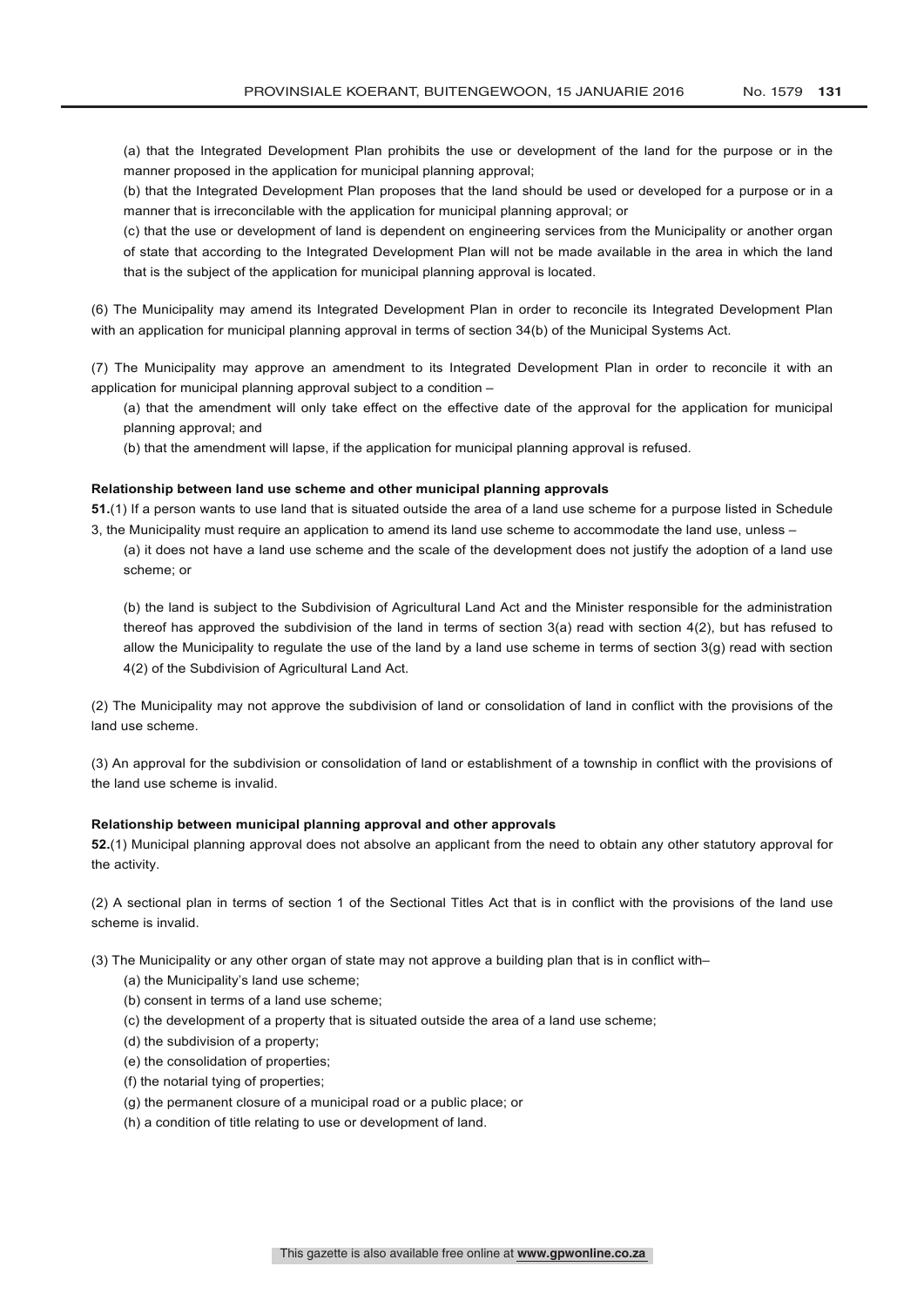(4) Building plan approval that is in conflict with –

- (a) a Municipality's approval for
	- (i) the Municipality's land use scheme;
	- (ii) consent in terms of a land use scheme;
	- (iii) the development of a property that is situated outside the area of a land use scheme;
	- (iv) the subdivision of a property;
	- (v) the consolidation of properties;
	- (vi) the notarial tying of properties;
	- (vii) the permanent closure of a municipal road or a public place;
- (c) a condition of title relating to use or development of land,;
- (d) a conservation servitude imposed by the KwaZulu-Natal Nature Conservation Board,

is invalid.

(5) If an activity requires both municipal planning approval and building plan approval, municipal planning approval must be obtained before building plan approval may be granted.

#### **Procedure for municipal planning approval**

**53.**(1) The procedure in Schedule 4 must be followed for all applications for municipal planning approval, except for the erection of a dwelling house on land declared by the Municipality as land occupation by a traditional community or indigent households in an unstructured manner contemplated in section 122(1).

(2) The provisions of Schedule 5 apply, if public consultation is required as contemplated in item 11(1) of Schedule 4.

(3) An application for an amendment to an application for municipal planning approval prior to notice of a Municipal Planning Approval Authority's decision must follow the process in item 1 of Schedule 6.

(4) The procedure in Schedule 7 must be followed for an application for municipal planning approval for the erection of a dwelling house on land declared by the Municipality as land for occupation by a traditional community or indigent households in an unstructured manner contemplated in section 122(1).

(5) The provisions of subsections (1) to (3) and sections 54 to 72 do not apply to an application for municipal planning approval for the erection of a dwelling house on land declared by the Municipality as land for occupation by a traditional community or indigent households in an unstructured manner.

#### **Municipal Planning Approval Authority's decision**

**54.**(1) A Municipal Planning Approval Authority must consider the matters listed in Schedule 8 when it decides or make a recommendation on an application for municipal planning approval.

(2) If the Municipal Planning Approval Authority is the Municipal Council –

- (a) it may consider a summary of the comments received in response to the public consultation process, instead of the comments; and
- (b) it must consider the Tribunal's recommendation on the application in addition to the matters in Schedule 8.

#### (3) The Municipal Planning Approval Authority must –

(a) approve, including partly approve; or

(b) refuse,

an application for municipal planning approval.

(4) The Municipal Planning Approval Authority may not approve an application for municipal planning approval that is inconsistent with –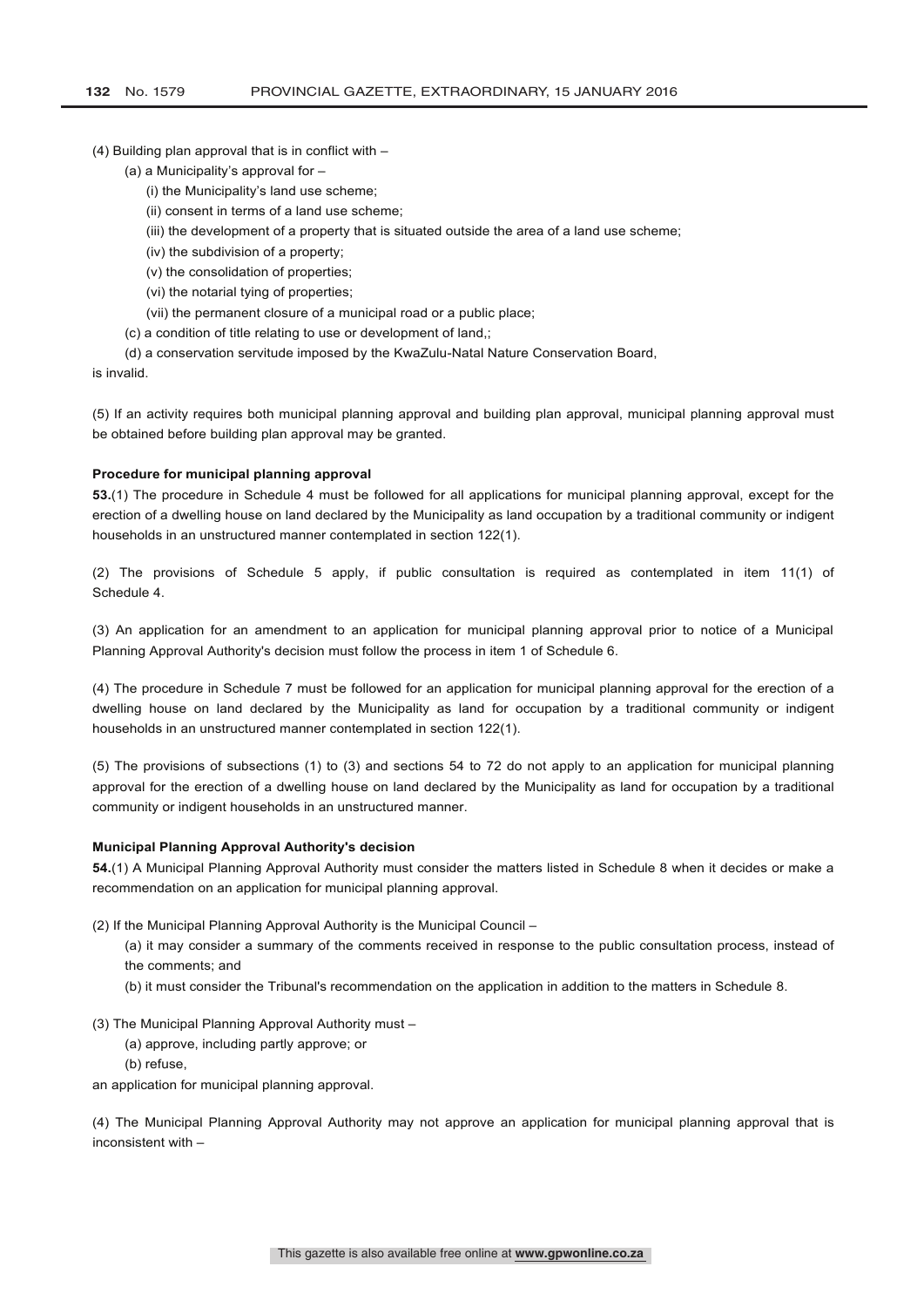- (a) the national planning norms and standards;
- (b) the provincial planning norms and standards;
- (c) Its Integrated Development Plan;

(d) its Spatial Development Framework, except where site specific circumstances justify a departure from its provisions.

(5) The Municipal Planning Approval Authority may not approve an application for municipal planning approval for –

- (a) the Municipality's consent in terms of a land use scheme;
- (b) the subdivision of land;
- (c) the consolidation of land;
- (d) the notarial tying of properties; or
- (e) the permanent closure of a municipal road or a public place,

that is in conflict with the land use scheme.

(6) The Municipal Planning Approval Authority may approve an application for municipal planning approval, subject to any conditions, including conditions relating to -

(a) the extent of the applicant's obligation to provide engineering services;

(b) the creation of a servitude in favour of the land or against the land in favour of other land;

(c) the removal, suspension or amendment of a condition of title or a servitude that prevents the development of the land in accordance with the Tribunal's decision;

- (d) the period in which the Municipality's consent in terms of the land use scheme must be exercised;
- (e) a duty to furnish to the Municipality with a guarantee issued by a financial institution or other guarantor acceptable
- to the Municipality, within a period specified in the condition for an amount sufficient to cover the costs of
	- (i) fulfilling the obligations of the applicant to provide engineering services; or
	- (ii) complying with any other condition of approval;
- (f) arrangements for the transfer of a municipal road, park or open space to the Municipality;

(g) a prohibition on the alienation of a part of the property by means of a sectional title scheme in terms of the Sectional Titles Act or a share block in terms of the Share Blocks Control Act, 1980 (Act No. 59 of 1980);

(h) the regulation of buildings in the case of an application for a development situated outside the area of a land use scheme, including –

- (i) the maximum or minimum number of buildings which may be built;
- (ii) the maximum or minimum size of buildings;
- (iii) the location of buildings; and
- (iv) restrictions on building materials.

(7) If it is a condition for the approval of the subdivision of land or establishment of a township that the Municipality requires land for use as a municipal road, park or other open space, the applicant must, at his, her or its own cost transfer the land for use as a road, park or other open space to the Municipality.

(8) Land that the Municipality requires for use as a municipal road, park or other open space must be regarded as land of which the ownership vests in the municipality contemplated in section 32 of the Deeds Registries Act.

# **Record of Decision**

**55.**(1) If the Municipal Planning Approval Authority is an Municipal Planning Authorised Officer, the Municipal Planning Authorised Officer must draft the Record of Decision.

(2) If the Municipal Planning Approval Authority is a Municipal Planning Tribunal or the Municipal Council, a member designated by the Chairperson of a Municipal Planning Tribunal in terms of section 16(2) must draft the Record of Decision.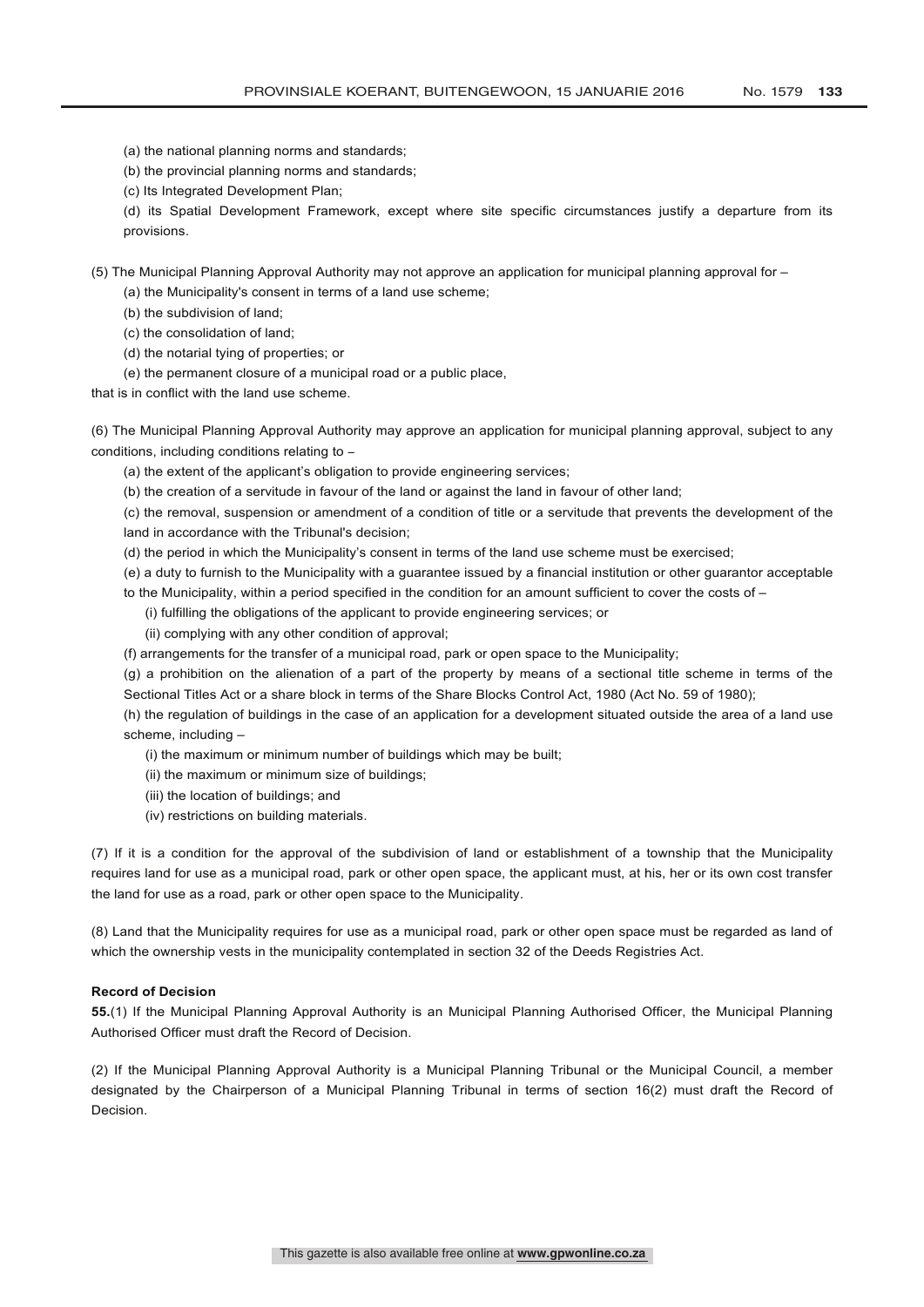(3) If the member of the Municipal Planning Tribunal designated by the Chairperson in terms of section 16(2) is not a Registered Planner, a Registered Planner must assist him or her to draft the Record of Decision and it must be countersigned by the Registered Planner.

(4) If a development involved both a decision from a Municipal Planning Tribunal and the Municipal Council, a Registered Planner member designated by the Chairperson of a Municipal Planning Tribunal in terms of section 16(2) must draft a combined Record of Decision.

(5) A Record of Decision must include the information listed in item 1 of Schedule 9.

# **Persons who must be informed of a Municipal Planning Approval Authority's decision**

**56.** A Municipal Planning Registrar must, within 21 days after a Municipal Planning Approval Authority decided to approve or refuse an application for municipal planning approval, serve a copy of the Record of Decision –

(a) on the applicant;

(b) on every person who has lodged written comments in response to an invitation to comment on the application by the closing date stated in the invitation contemplated in item 7(f) of Schedule 6, if persons were invited to comment on the application; and

(c) every person who has been granted leave to intervene in the application for municipal planning approval contemplated in section 126(3)(a).

# **Appeal against Municipal Planning Approval Authority's decision**

**57.**(1) A person whose rights are affected by a decision by a Municipal Planning Authorised Officer or the Municipal Planning Tribunal to approve or refuse an application for municipal planning approval may appeal against that decision.

(2) A person whose rights are affected by a decision by a Municipal Planning Authorised Officer or the Municipal Planning Tribunal to approve or refuse an application for municipal planning approval include the following persons –

(a) an applicant;

(b) a person, including a person who has been granted leave to intervene in the application for municipal planning approval contemplated in section 125(3)(a), who has –

- (i) a propriety interest;
- (ii) pecuniary interest; or
- (iii) other interest,
- that will be adversely affected by the decision, excluding a reduction in the value of the land; and
- (c) a municipality in which the land is located.

(3) An appellant must lodge a memorandum of appeal, contemplated in item 1 of Schedule 10, within 30 days of being regarded as having been notified of a Municipal Planning Authorised Officer or Municipal Planning Tribunal's decision.

(4) The right to appeal to the Municipal Planning Appeal Authority against a decision by a Municipal Planning Authorised Officer or the Municipal Planning Tribunal lapses, if an appellant fails to lodge a memorandum of appeal within 30 days of being regarded as having been notified of the decision.

# **Effective date of Municipal Planning Approval Authority's decision on application**

**58.** A decision on an application for municipal planning approval comes into effect upon –

- (a) the date of the Record of Decision, if
	- (i) no comments were received in response to an invitation for the public to comment on the application;

(ii) no person has applied for leave to intervene contemplated in section 126(1) before the application was decided; and

(iii) the applicant has waived the right to appeal;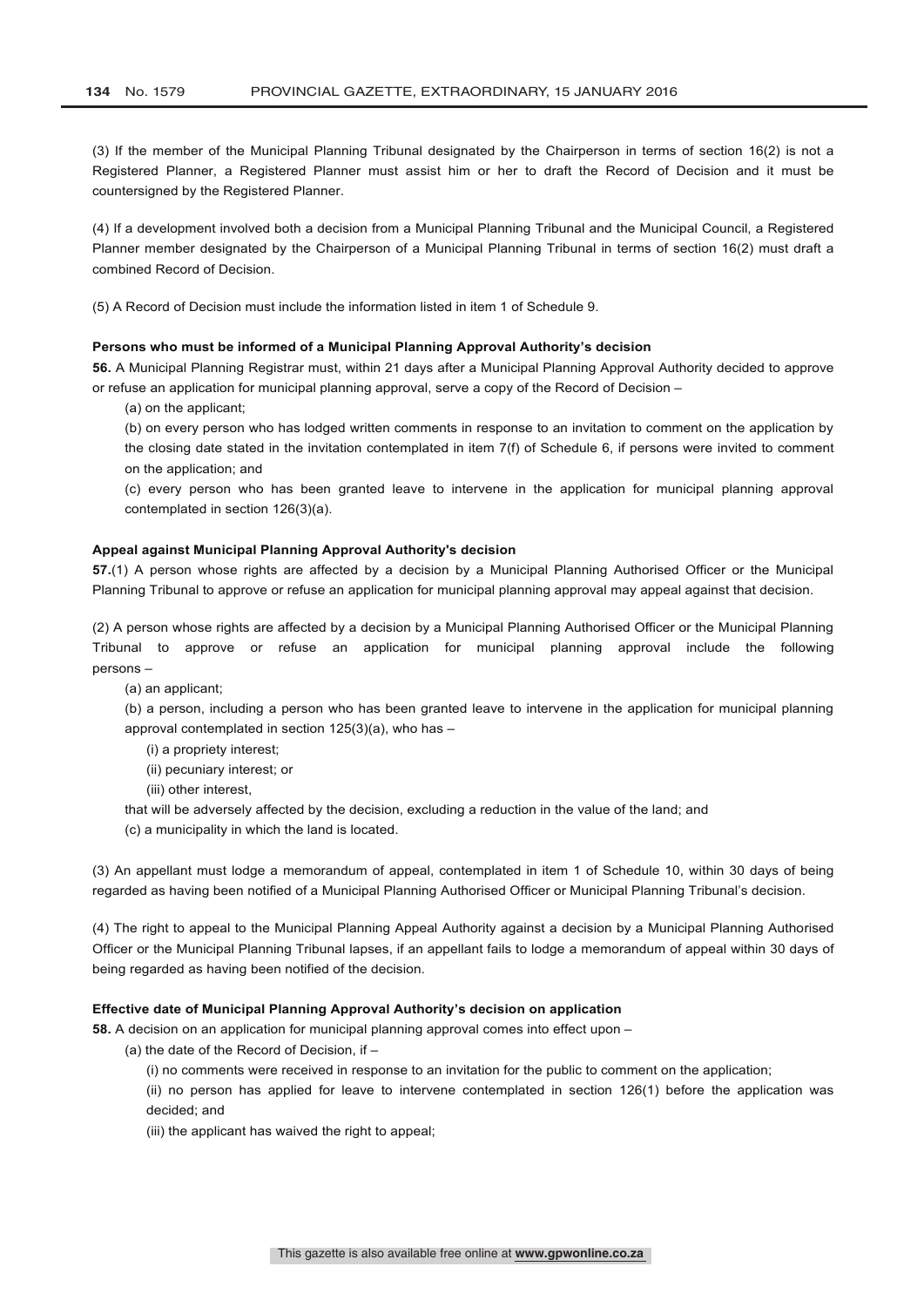(b) the expiry of the 30 day period contemplated in section  $57(2)$ , if –

(i) comments were received in response to an invitation for the public to comment on the application;

- (ii) a person has applied for leave to intervene contemplated in section 126(1) before the application was decided; or
- (iii) the applicant has not waived the right to appeal;

(c) the date upon which the Presiding Officer of the Municipal Planning Appeal Authority confirmed that an appeal is invalid, if an applicant or a Municipality successfully made an urgent application to declare an appeal invalid, unless the application for municipal planning approval is subject to another valid appeal;

- (d) the date upon which the Presiding Officer of the Municipal Planning Appeal Authority has confirmed that
	- (i) a decision on an application for municipal planning approval may commence in respect of land that is not affected by the appeal; or
	- (ii) parts of a decision for municipal planning approval that are not affected by the appeal may commence,

if an applicant or the Municipality successfully made an urgent application for the partial commencement of a decision to approve an application for municipal approval;

(e) the date upon which an appeal is withdrawn, unless the application for municipal planning approval is subject to another appeal;

(f) the finalisation of an appeal, if an appeal was lodged against the decision of a Municipal Planning Authorised Officer or the Municipal Planning Tribunal and –

(i) the Chairperson of the Municipal Planning Appeal Authority has not declared the appeal invalid; or

(ii) granted approval for the partial commencement of the decision of the Municipal Planning Approval Authority in respect of the properties or parts of the decision of the Municipal Planning Approval Authority.

#### **Prohibition on making a substantially similar application, if an application was refused**

**59.**(1) If a Municipal Planning Approval Authority refused an application for municipal planning approval, a substantially similar application may not be brought in terms of these By-Laws, or any other law, within a period of two years after the date of refusal, without its written permission.

(2) A Municipal Planning Approval Authority may grant permission in writing that a substantially similar application for municipal planning approval may be brought in terms of these By-Laws within a period of less than two years after the date that it refused an application for municipal planning approval, if circumstances have changed to such an extent that there is a reasonable prospect that the application may be approved.

#### **Certification of compliance with conditions of approval**

**60.**(1) A Municipality must certify that the conditions of approval that must be complied with –

- (a) before the erection of a structure on land or the use of land in accordance with the approval;
- (b) before the construction of a building on the land;
- (c) before occupation of the land; and
- (d) before the land may be registered in separate ownership

have been complied with.

(2) The prohibition on the use of land before compliance with the conditions of approval does not prohibit the use of the land for the purposes that it was lawfully used before municipal planning approval was applied for, unless a Municipal Planning Approval Authority directed otherwise in the conditions of approval.

(3) The prohibition on the occupation of a building before compliance with the conditions of approval does not prohibit the occupation of a building that was lawfully in existence on a property before municipal planning approval was granted, unless a Municipal Planning Approval Authority directed otherwise in the conditions of approval.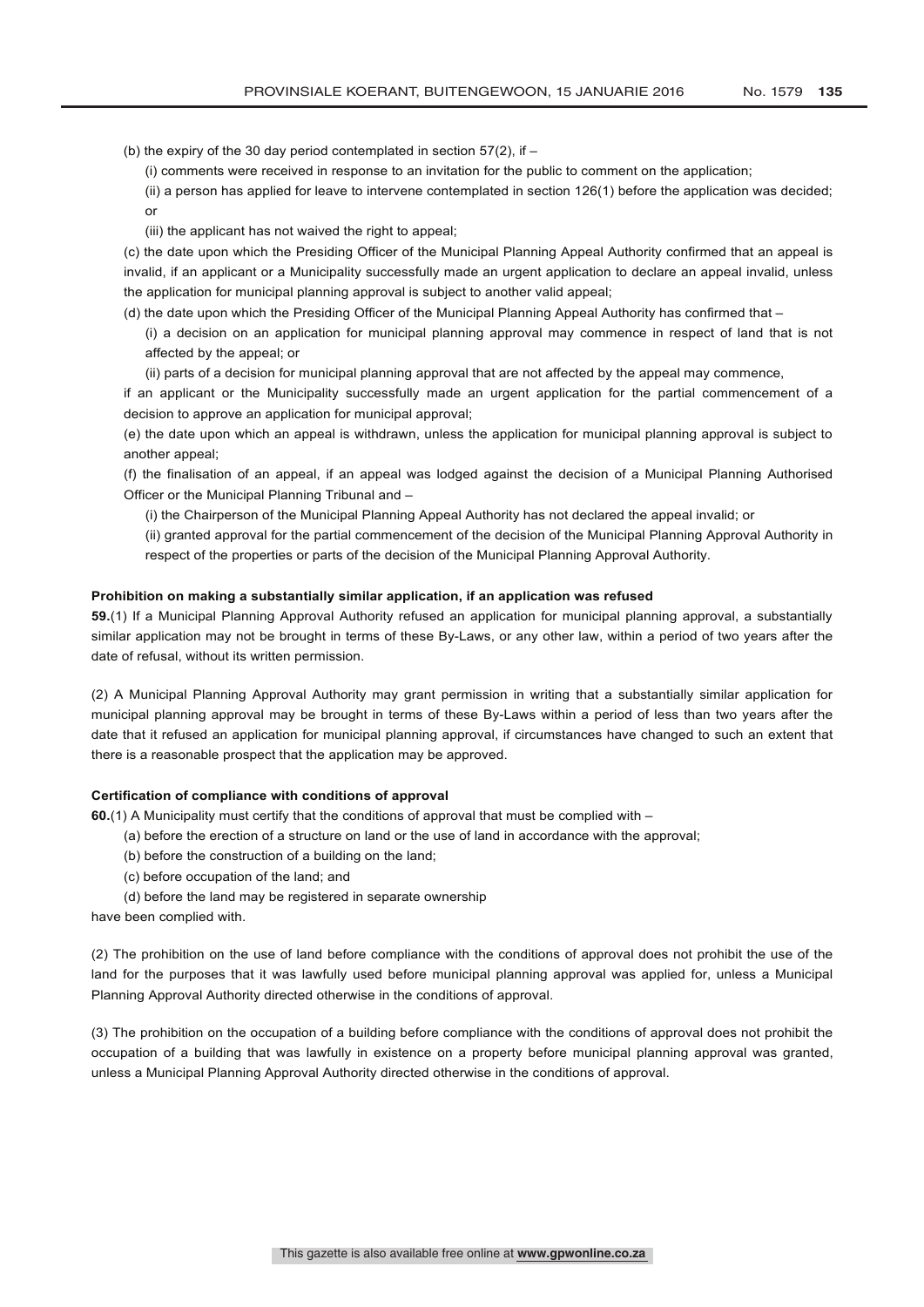#### **Transfer of roads, parks and other open spaces**

**61.**(1) If it is a condition for the approval of the subdivision land that the Municipality requires land for use as a municipal road, park or other open space, the applicant must, at his, her or its own cost transfer the land for use as a road, park or other open space to the Municipality.

(2) Land that the municipality requires for use as a municipal road, park or other open space must be regarded as land of which the ownership vests in the Municipality contemplated in section 32 of the Deeds Registries Act.

#### **Disclosure that property is not registrable before compliance with conditions**

**62.** An agreement for the alienation of a subdivision of land or for consolidated land that was approved by a Municipality, but for which it has not issued a certificate that the owner has complied with the conditions of approval before it may be registered in separate ownership, must contain a clause disclosing –

(a) that the owner has not yet complied with the conditions of approval; and

(b) that the property is not registrable as contemplated in section 1 of the Alienation of Land Act, 1981 (Act No. 68 of 1981).

# **Vesting of ownership of land after permanent closure of municipal road or public place**

**63.**(1) The ownership of land that formed part of a municipal road or a public place, must, upon the permanent closure of the municipal road or public place –

(a) vest in the person in whose name the land was registered before the permanent closure of the municipal road or public place;

(b) vest in a person agreed to in writing between –

- (i) that person;
- (ii) the municipality; and

(iii) the person in whose name the land was registered before the permanent closure of the municipal road or public place; or

(c) vest in the municipality, if the municipality has taken reasonable steps to locate the person in whose name the land was registered before the permanent closure of the municipal road or public place without success.

(2) For the purpose of subsection (1)(c), reasonable steps include the publication of a notice in a local newspaper inviting anyone who has an interest in the ownership of the land to contact the municipality by a date specified in the notice, which date may not be earlier than 30 days, excluding public holidays, after the date that the notice is published.

# **Lodging of plans and documents with Surveyor-General for the subdivision of a property, consolidation of properties or the permanent closure of a municipal road or public place**

**64.**(1) An owner must –

(a) ensure that all unapproved diagrams, unapproved general plans, plans and other documents, that the Surveyor-General may require for the registration of the subdivision or consolidation of land, establishment of a township, or recording the permanent closure of a municipal road or a public place that are shown as a road or a public place on a general plan are lodged with the Surveyor-General; and

(b) submit a certified copy of the approved diagram or general plan, to the Municipality within 30 days after the date on which the Surveyor-General has approved the diagram or general plan, if the applicant is a person or an organ of state, other than the Municipality.

(2) A professional land surveyor who lodges unapproved diagrams, unapproved general plans, plans and other documents on behalf of an owner with the Surveyor-General, must include an affidavit in the submission confirming –

(a) that the decision of the Municipal Planning Approval Authority is authentic and that it was made by a person or body authorised to make the decision; and

(b) that the layout plan is the layout plan that was approved by the municipal planning approval authority.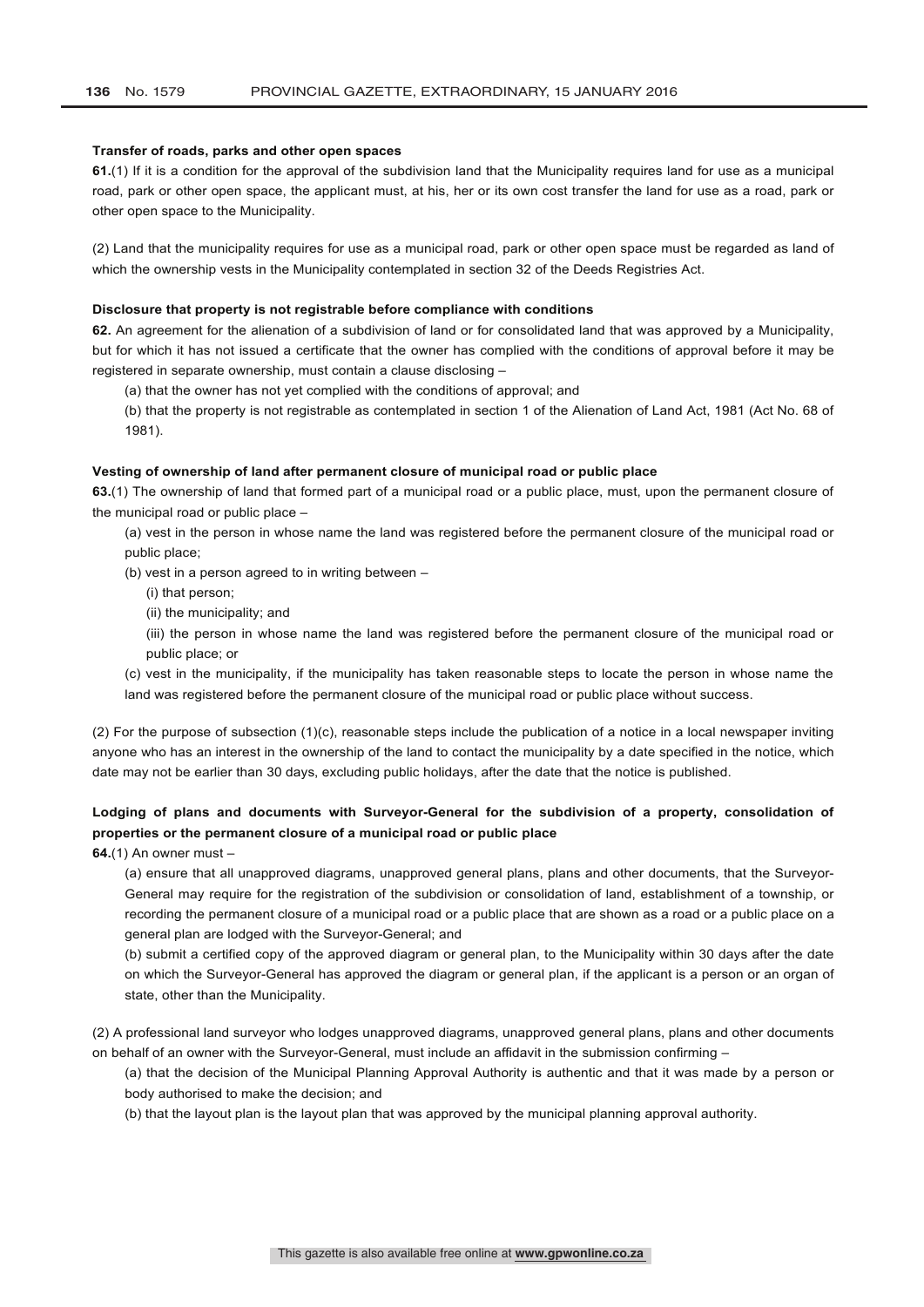#### **Diagram and general plan for the subdivision of a property or consolidation of properties**

**65.**(1) If an approval for the subdivision of land involves the creation of less than ten subdivisions, excluding land that will be used for the purpose of constructing roads, the Surveyor-General may approve a diagram for each property, or a general plan for all the land.

(2) If an approval for the subdivision of a land involves the creation of ten or more subdivisions, excluding land that are used for the purpose of constructing roads, the Surveyor-General may not approve a diagram for each property, but must approve a general plan or general plans for the properties.

**Registration of ownership for subdivision of a property or consolidated property, or opening of township register 66.**(1) A land owner who wishes to register land must lodge with the Registrar of Deeds the diagrams or general plan together with the deeds and other documents that the Registrar of Deeds requires for the registration thereof.

(2) Subject to national legislation, the Registrar of Deeds may not register land in separate ownership, unless the Municipality has issued a certificate stating that the conditions of approval for the subdivision of the land, consolidation of the land, or township establishment that must be complied with before the land may be registered in separate ownership as contemplated in item 1(c)(iv) of Schedule 9, have been complied with.

(3) If the subdivision of a property, township establishment or consolidation of properties is approved subject to the imposition of a condition of title –

(a) the condition of title must be registered by the Registrar of Deeds against the land, including land retained by the transferor; or

(b) the condition of title must be registered by notarial deed against the land, including a property retained by the transferor.

## **Lodging of deeds, plans and documents with Registrar of Deeds for permanent closure of municipal road or public place**

**67.**(1) An owner must ensure that all diagrams, plans and other documents that the Registrar of Deeds may require to record the permanent closure of a municipal road or a public place are lodged with the Registrar of Deeds.

(2) If a Municipality has determined that the ownership of land that formed part of a municipal road or a public place, will, upon the closure thereof vest in it or in another organ of state –

(a) it is not necessary for the land to be transferred to the Municipality or the organ of state; and

(b) subject to national legislation, the Registrar of Deeds must make the necessary entries to give effect to registration of the land in the name of the Municipality or organ of state.

## **Lodging of deeds, plans and documents with Registrar of Deeds pursuant to an application for the removal, amendment, or suspension of a restrictive condition of title or servitude and certificate of compliance with certain conditions of approval**

**68.**(1) A property owner must ensure that the deeds and other documents that the Registrar of Deeds may require to record the removal, amendment, or suspension of a restrictive condition of title or servitude are lodged with the Registrar of Deeds.

(2) A person may not apply to the Registrar of Deeds to record the removal, amendment, or suspension of a restrictive condition of title or servitude, unless the Municipality has issued a certificate stating that the conditions of approval that have to be complied with before the condition of title or servitude may be removed, amended or suspended have been complied with.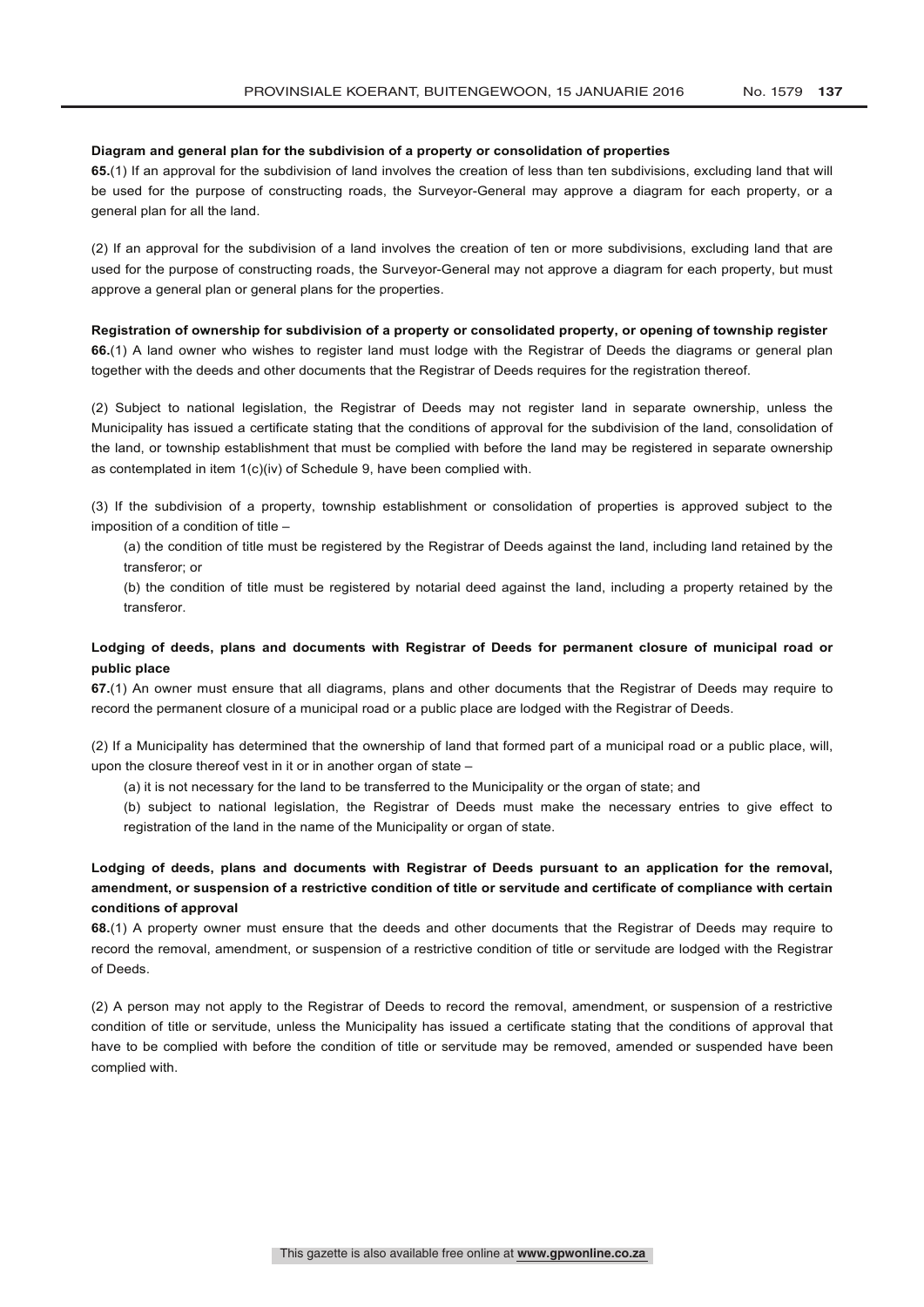## **Application for an amendment to a municipal planning authority's Record of Decision to correct an error in the wording of the decision, correct a spelling error, update a property description, or update a reference to a law, person, institution, place name or street name**

**69.** An application for an amendment to a Municipal Planning Approval authority's Record of Decision to correct an error in the wording of the decision, correct a spelling error, update a property description, or update a reference to a law, person, institution, place name or street name must follow the process in item 1 of Schedule 6.

## **Application for a non-material amendment to a decision on an application or cancellation of municipal planning approval**

**70.** An application for a non-material amendment to a decision on an application for municipal planning approval or cancellation of municipal planning approval must follow the process in item 3 of Schedule 6.

### **Cancellation or partial cancellation by Municipality of rights that have not been fully exercised**

**71.**(1) A Municipality may unilaterally initiate the cancellation of –

(a) a consent that it has granted in terms of a land use scheme, if it was not granted subject to a condition that it will lapse if it is not exercised within a specified period;

(b) municipal planning approval for the development of a property that is situated outside the area of a land use scheme;

(c) municipal planning approval for the subdivision of land;

- (d) municipal planning approval for the consolidation of land; and
- (e) municipal planning approval for the notarial tying of land,

if the rights have not been fully exercised.

(2) A Municipality may only initiate the unilateral cancellation or partial cancellation of –

(a) a consent that it has granted in terms of a land use scheme;

(b) municipal planning approval for the development of a property that is situated outside the area of a land use scheme,

ten years after the date on which the Municipality's consent or approval became effective.

(3) A Municipality may only initiate the unilateral cancellation or partial cancellation of –

- (a) municipal planning approval for the subdivision of land;
- (b) municipal planning approval for the consolidation of land; and
- (c) municipal planning approval for the notarial tying of land,

ten years after the date on which the Municipality's consent or approval became effective.

(4) A Municipality may not unilaterally initiate the cancellation or partial cancellation of –

- (a) municipal planning approval for the subdivision of land; or
- (b) municipal planning approval for the consolidation of land,

of properties that have been registered in separate ownership by the Registrar of Deeds.

#### **Process for the cancellation or partial cancellation of rights by Municipality that have not been fully exercised**

**72.**(1) A Municipality must serve notice on the owner –

- (a) warning the owner that it may cancel or partially cancel
	- (i) a consent granted in terms of a land use scheme;
	- (ii) the right to development of land situated outside the area of a land use scheme;
	- (iii) the right to subdivide a property; or
	- (iv) the right to consolidate properties;
	- (v) the right to notarial tie properties,
- by unilaterally amending or cancelling its decision; and
- (b) specifying the period in which the rights must be fully exercised.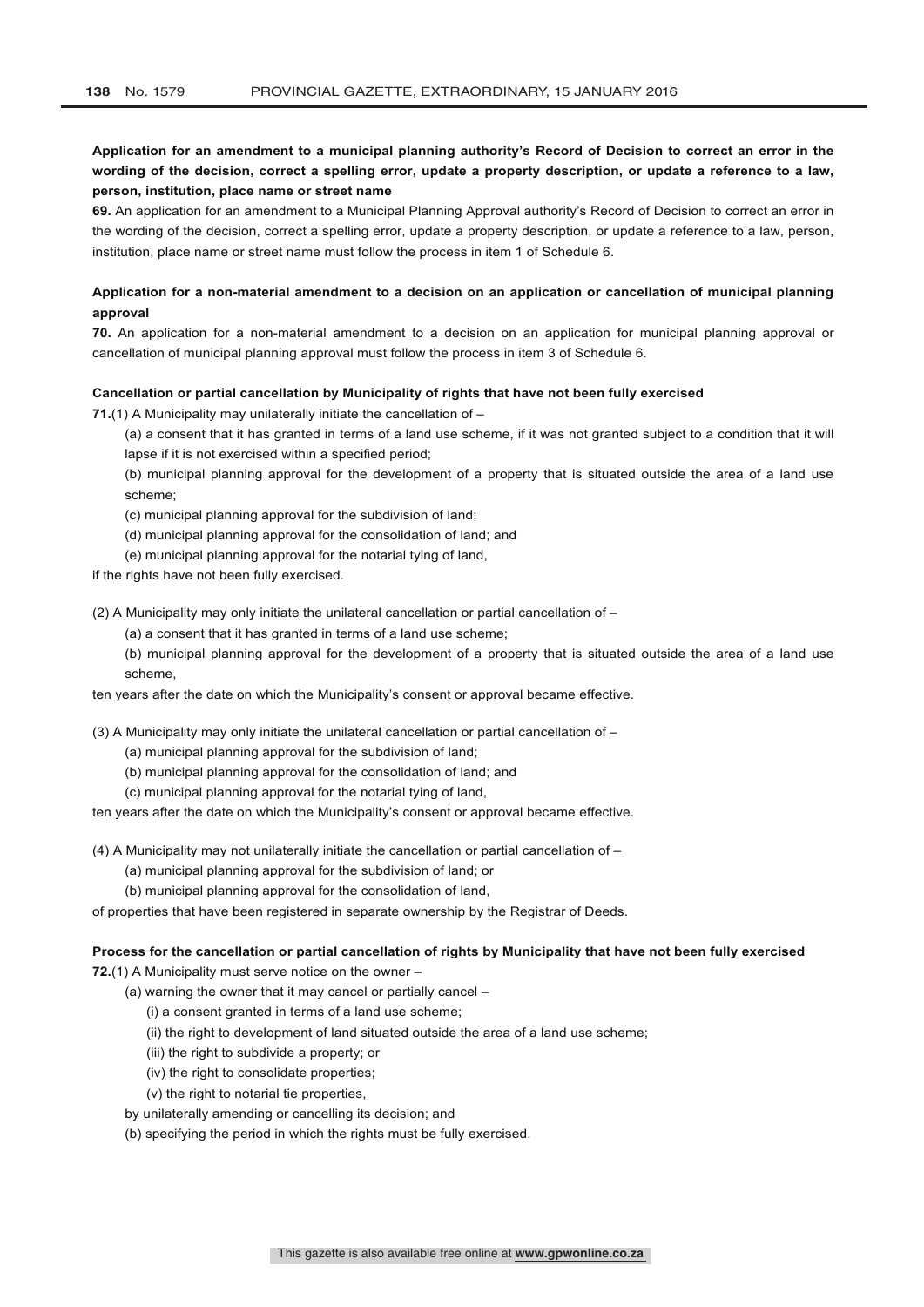(2) A Municipality may withdraw a notice warning the owner of its intention at any time before the expiry of the period stated in the notice.

(3) A notice warning the owner of its intention is of no force if a Municipality fails to act in terms of the notice within a period of six months after the expiry of the period in which the rights must be fully exercised.

(4) If an owner fails to fully exercise within the period specified –

- (a) a consent granted in terms of a land use scheme;
- (b) the right to development of land situated outside the area of a land use scheme;
- (c) the right to subdivide a property; or
- (d) the right to consolidate properties;
- (e) the right to notarial tie properties,

the Municipality may unilaterally cancel or partially cancel the right by amending or cancelling its decision.

(5) A Municipality must notify the Surveyor General and Registrar of Deeds, if it unilaterally cancelled or partially cancelled rights relating to the subdivision, consolidation or notarial tying of properties.

#### CHAPTER 5

### MUNICIPAL PLANNING PROPOSAL BY A MUNICIPALITY

### **Municipal Planning proposal by a Municipality**

**73.**(1) The Municipality may on its own initiative propose –

- (a) to adopt a land use scheme;
- (b) to amendment a land use scheme;
- (c) to repeal a land use scheme; and
- (d) a material amendment to its decision to adopt, amend or repeal a land use scheme,

irrespective of who the affected properties belong to.

(2) The Municipality may propose to the Municipal Planning Approval Authority –

(a) to use land for a purpose or in a manner that requires an application for its consent in terms of the land use scheme;

- (b) to develop land situated outside the area of a land use scheme;
- (c) to subdivide land;
- (d) to consolidate land;
- (e) to establish a township;
- (f) to notarial tie adjacent land;

(g) to extend a sectional title scheme by adding land to the common property in terms of section 26 of the Sectional titles Act;

- (h) to remove, amend or suspend a restrictive condition of title or a servitude; and
- (i) to cancel its municipal planning approval,
- if it is the owner of the land or in the process of acquiring it.
- (3) The Municipality may propose a non-material amendment to the Municipal Planning Approval Authority's decision
	- (a) on a proposal contemplated in subsection (1); and
	- (b) on a proposal contemplated in subsection (2), if it is the owner of the land or in the process of acquiring it.

## **Process for municipal planning approval for a proposal by a Municipality**

- **74.** The provisions of Chapter 4 apply to municipal planning approval for a proposal by the Municipality, except
	- (a) a reference to an applicant must be regarded as a reference to the Municipality; and

(b) a period in which the Municipality must conclude a step in the application process is the maximum period prescribed, inclusive of the maximum time by which that period may be extended.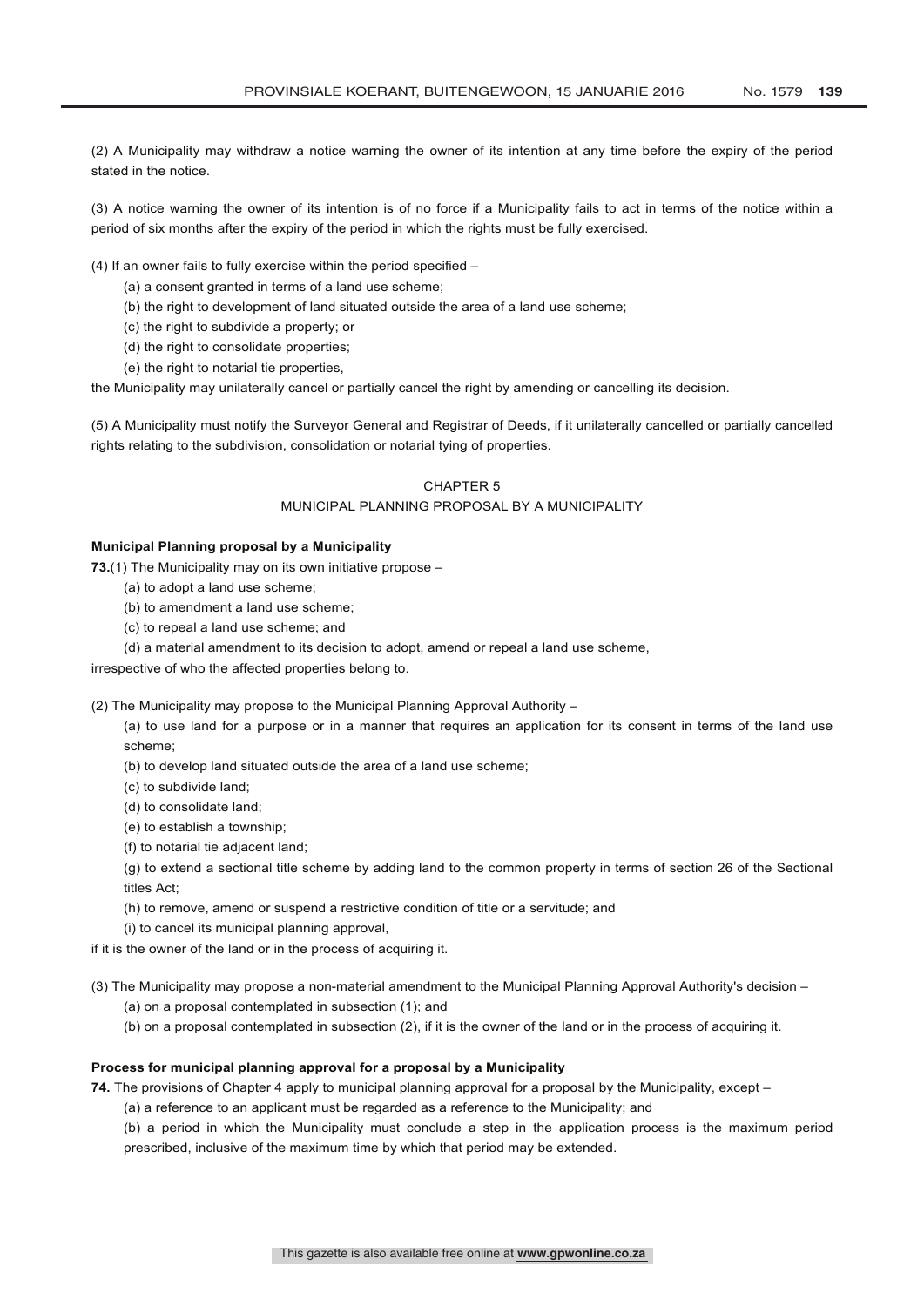## CHAPTER 6 APPEALS

### **Application of this chapter**

**75.** This Chapter applies, unless the Municipal has authorised a body or institution outside of the municipality, or in a manner regulated in terms of a provincial legislation, to assume the obligations of an appeal authority and that body has its own procedures that must be followed.

#### **Appeal processes**

**76.**(1) The procedure contemplated in Schedule 10 must be followed for the lodging and hearing of an appeal.

(2) The procedure contemplated in Schedule 11 must be followed for the late lodging of a memorandum of appeal.

(3) The procedure contemplated in Schedule 12 must be followed for –

(a) an urgent application to confirm that an appeal is invalid; and

(b) the partial commencement of a decision approving an application for municipal planning approval.

#### **Condonation**

**77.**(1) A person can apply for condonation for –

(a) failure to lodge a memorandum of appeal within 30 days of being regarded as having been notified of the Municipality's decision; and

(b) failure to comply with –

(i) the procedure for the lodging and hearing of an appeal contemplated in Schedule 10;

(ii) the procedure for the late lodging of a memorandum of appeal contemplated in Schedule 11;

(iii) the procedure for an urgent application to confirm that an appeal is invalid contemplated in Schedule 12; and

(iv) the procedure for an urgent application for the partial commencement of a decision approving an application for municipal planning approval contemplated in Schedule 12.

(2) If all the other parties to an appeal condoned the failure, the Municipal Planning Appeal Authority must grant condonation.

(3) If all the other parties to an appeal did not condone the failure, the Municipal Planning Appeal Authority must consider the following matters when it decides whether to grant or refuse condonation –

(a) the object of the provisions of item 1 of Schedule 10 relating to the lodging of a memorandum of appeal and item 2 of Schedule 10 relating to the lodging of a responding memorandum;

(b) whether the Municipality informed the applicant for condonation in writing of his or her rights and obligations;

(c) the applicant for condonation's explanation for the failure;

(d) whether it was practical to service a document, if an application for condonation is for condonation for failure to serve a document;

(e) whether the applicant for condonation is the only appellant, or if there are other appellants that also appealed against the decision of the Municipality on similar grounds; (g) the importance of the appeal;

(f) prejudice that may be suffered by the applicant, the applicant for condonation, or any other person, including the public;

(g) the applicant for condonation's interest in the outcome of the appeal;

(h) the applicant for condonation's prospects of success;

(i) the degree of lateness;

(j) avoidance of unnecessary delay in the administration of justice;

(k) the convenience of the Municipal Planning Appeal Authority; and

(l) any other relevant factor.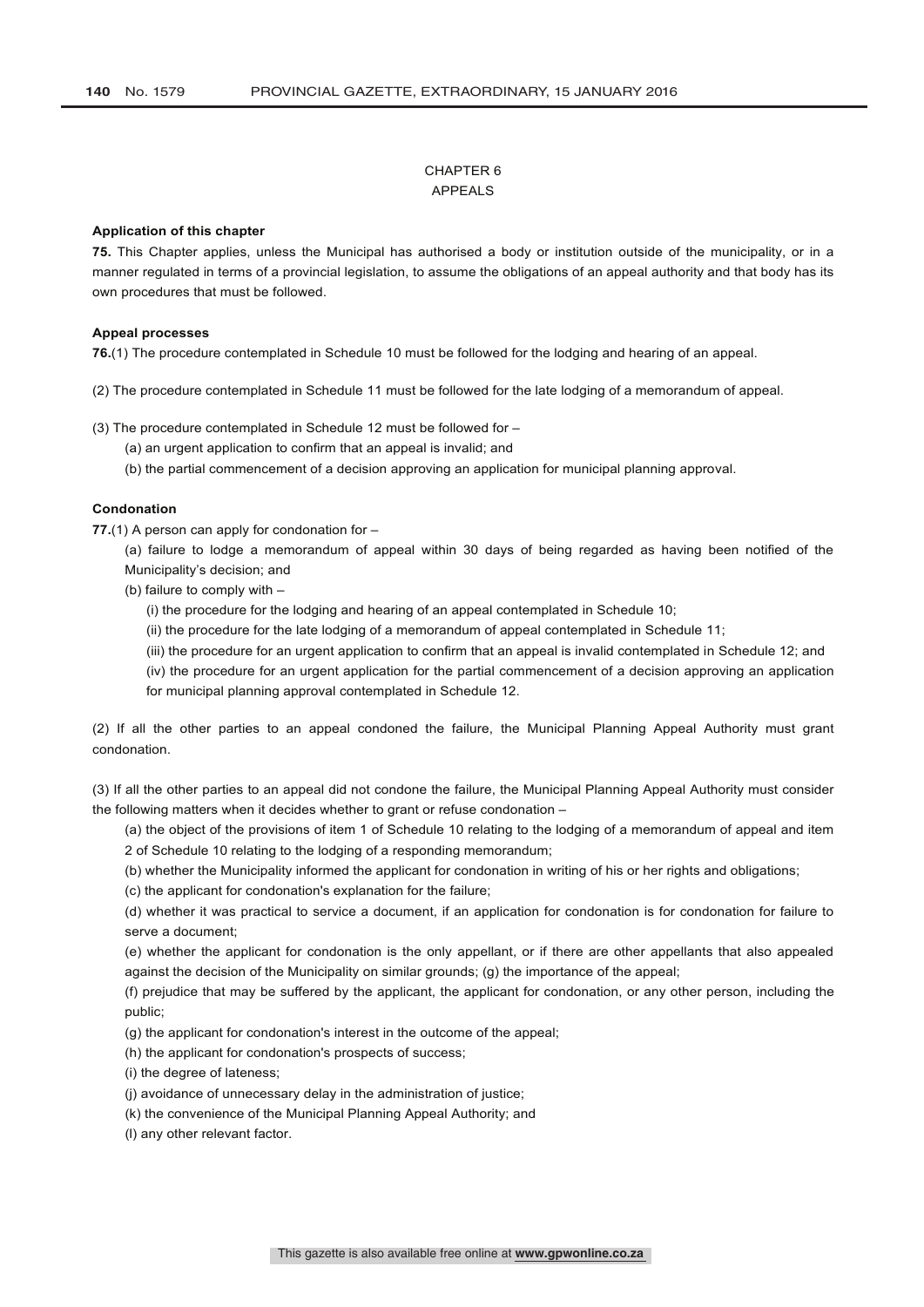(4) The Municipal Planning Appeal Authority can decide an application for condonation –

(a) when it decides an appeal as contemplated in Schedule 10;

(b) when it decides an application for the late lodging of an appeal contemplated in Schedule 11;

(c) when it decides an urgent application to confirm that an appeal is invalid contemplated in Schedule 12; or

(d) when it decides an application for the partial commencement of a decision approving an application for municipal

planning approval contemplated in Schedule 12.

## **Decision of Municipal Planning Appeal Authority**

**78.**(1) The Municipal Planning Appeal Authority, or an appointed external body or institution, must reach a decision on the outcome of an appeal heard by it within fourteen days after the last day of the hearing.

(2) If the Municipal Planning Appeal Authority is –

(a) the executive committee of the Municipality;

(b) a committee of councillors, if a Municipality does not have an executive committee or executive mayor;

(c) a committee of municipal officials; or

(d) a body or institution outside of the municipality, or in a manner regulated in terms of a provincial legislation, authorised as the appeal authority,

an appeal is decided by a majority of the members who have been designated by the chairperson of the Municipal Planning Appeal Authority to hear the appeal.

(3) The Presiding Officer has a casting vote in the event of an equality of votes.

(4) The Municipal Planning Appeal Authority may –

- (a) uphold and confirm the decision of the Municipality against which the appeal is brought;
- (b) alter the decision of the Municipality;
- (c) set the decision of the Municipality aside, and
	- (i) replace the decision of the Municipality with its own decision; or
	- (ii) remit the matter to the Municipality for reconsideration in the event that a procedural defect occurred; or
- (d) make an order of costs contemplated in section 84.

(5) The decision on the outcome of the appeal may be given together with any order issued by the Municipal Planning Appeal Authority which is fair and reasonable in the particular circumstances.

(6) The Presiding Officer must sign the decision of the Municipal Planning Appeal Authority and any order made by it.

## **Reasons for decision of Municipal Planning Appeal Authority**

**79.**(1) The Presiding Officer must prepare written reasons for the decision of the Municipal Planning Appeal Authority within 30 days after the last day of the hearing.

- (2) The reasons for the decision must, among other things
	- (a) summarise the decision of the Municipal Planning Appeal Authority and any order made by it; and

(b) in the case of a split decision, summarise the decision and order proposed by the minority and the reasons therefore.

(3) The Presiding Officer must sign the reasons for the Municipal Planning Appeal Authority's decision.

### **Notification of outcome of appeal**

**80.** The Municipal Planning Appeal Authority Registrar must –

(a) before the conclusion of an appeal hearing, determine the manner in which the parties must be notified of the decision of the Municipal Planning Appeal Authority; and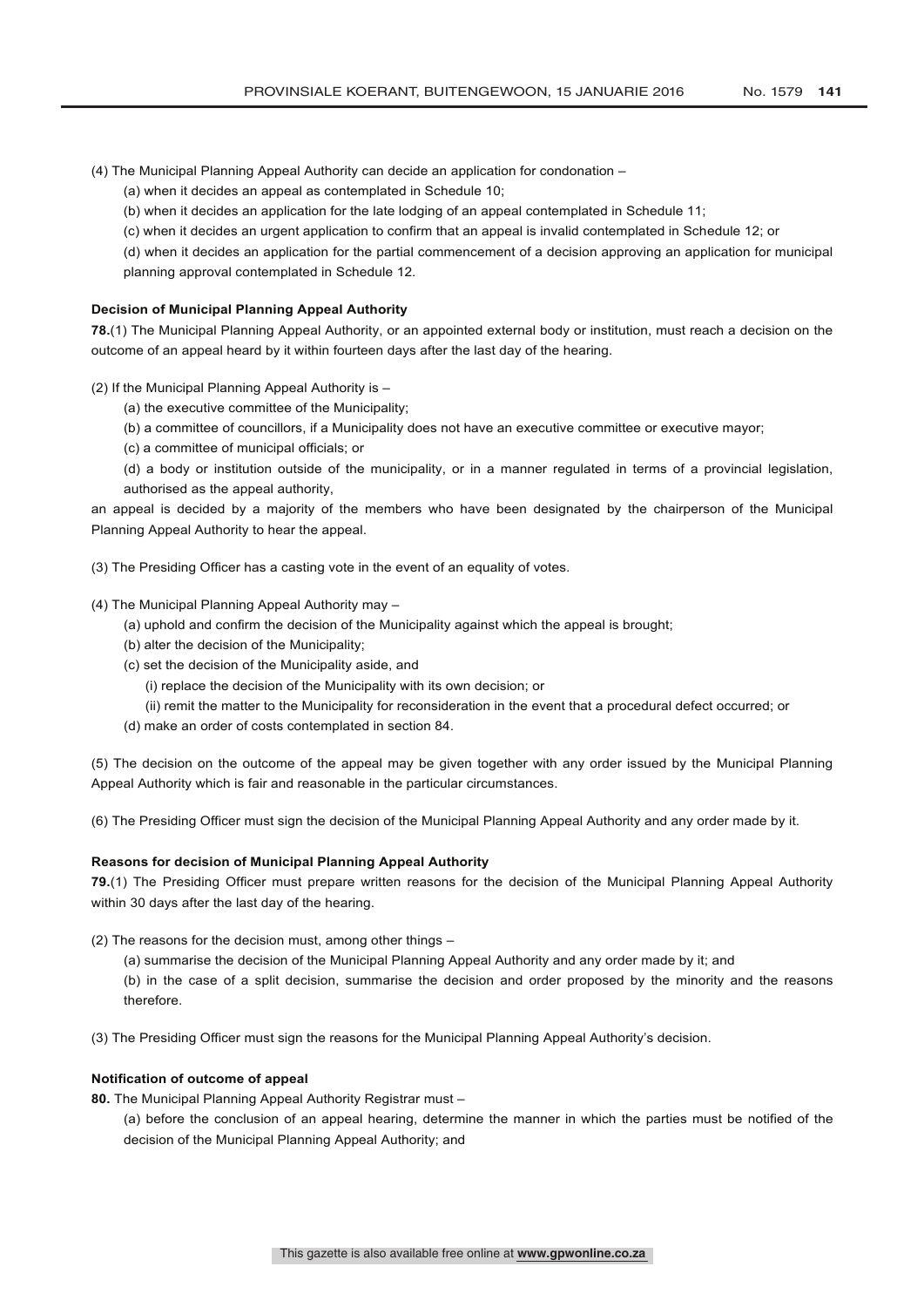(b) notify the parties of the decision of the Municipal Planning Appeal Authority within seven days after the Municipal Planning Appeal Authority handed down its decision, including the reasons for its decision.

### **Legal effect of decision of Municipal Planning Appeal Authority**

**81**. A decision of the Municipal Planning Appeal Authority is binding on all parties.

## **Relationship between appeals in terms of these By-Laws and appeals in terms of section 62 of the Municipal Systems Act**

**82.** No appeal may be lodged in terms of section 62 of the Municipal Systems Act against a decision taken in terms of these By-Laws.

#### **Proceedings before Municipal Planning Appeal Authority open to public**

**83.**(1) The Presiding Officer may direct that members of the public be excluded from the proceedings, if he or she is satisfied that evidence to be presented at the hearing may –

- (a) cause a person to suffer unfair prejudice or undue hardship; or
- (b) endanger the life or physical well-being of a person.

(2) Any person who fails to comply with a direction issued in terms of this section is guilty of an offence, and on conviction may be sentenced to a fine or to a period of imprisonment not exceeding one year, or to both the fine and the period of imprisonment.

## **Costs**

**84.**(1) The Municipal Planning Appeal Authority may not make any order in terms of which a party in any appeal proceedings is ordered to pay the costs of any other party in those proceedings in prosecuting or opposing an appeal, except as provided for in Schedules 10, Schedule 11 and Schedule 12.

(2) The Presiding Officer must afford the parties an opportunity to make oral or written representations before an order of costs is made.

## **Offences in connection with proceedings before Municipal Planning Appeal Authority**

**85.**(1) A person is guilty of an offence, if the person –

- (a) without good reason, and after having been subpoenaed to appear at the proceedings to testify as a witness or to produce a document or other object, fails to attend on the date, time and place specified in the subpoena;
- (b) after having appeared in response to the subpoena, fails to remain in attendance at the venue of those proceedings, until excused by the Presiding Officer concerned;
- (c) without good reason fails to produce a document or object in response to a subpoena;
- (d) wilfully hinders or obstructs the Municipal Planning Appeal Authority in the exercise of its powers;
- (e) disrupts or wilfully interrupts the proceedings;
- (f) insult, disparages or belittles any member of the Municipal Planning Appeal Authority; or
- (g) prejudices or improperly influences the proceedings.

(2) A person is guilty of an offence –

(a) when obstructing the Municipal Planning Appeal Authority in exercising a power under these By-Laws by failing, without good reason, to answer, to the best of that person's ability, a lawful question by the Municipal Planning Appeal Authority;

(b) when obstructing a person who is acting on behalf of the Municipal Planning Appeal Authority; or

(c) when attempting to exercise a power under these By-Laws on behalf of the Municipal Planning Appeal Authority, without the necessary authority.

(3) A person convicted of an offence in terms of this section is liable on conviction to a fine not exceeding R10 000.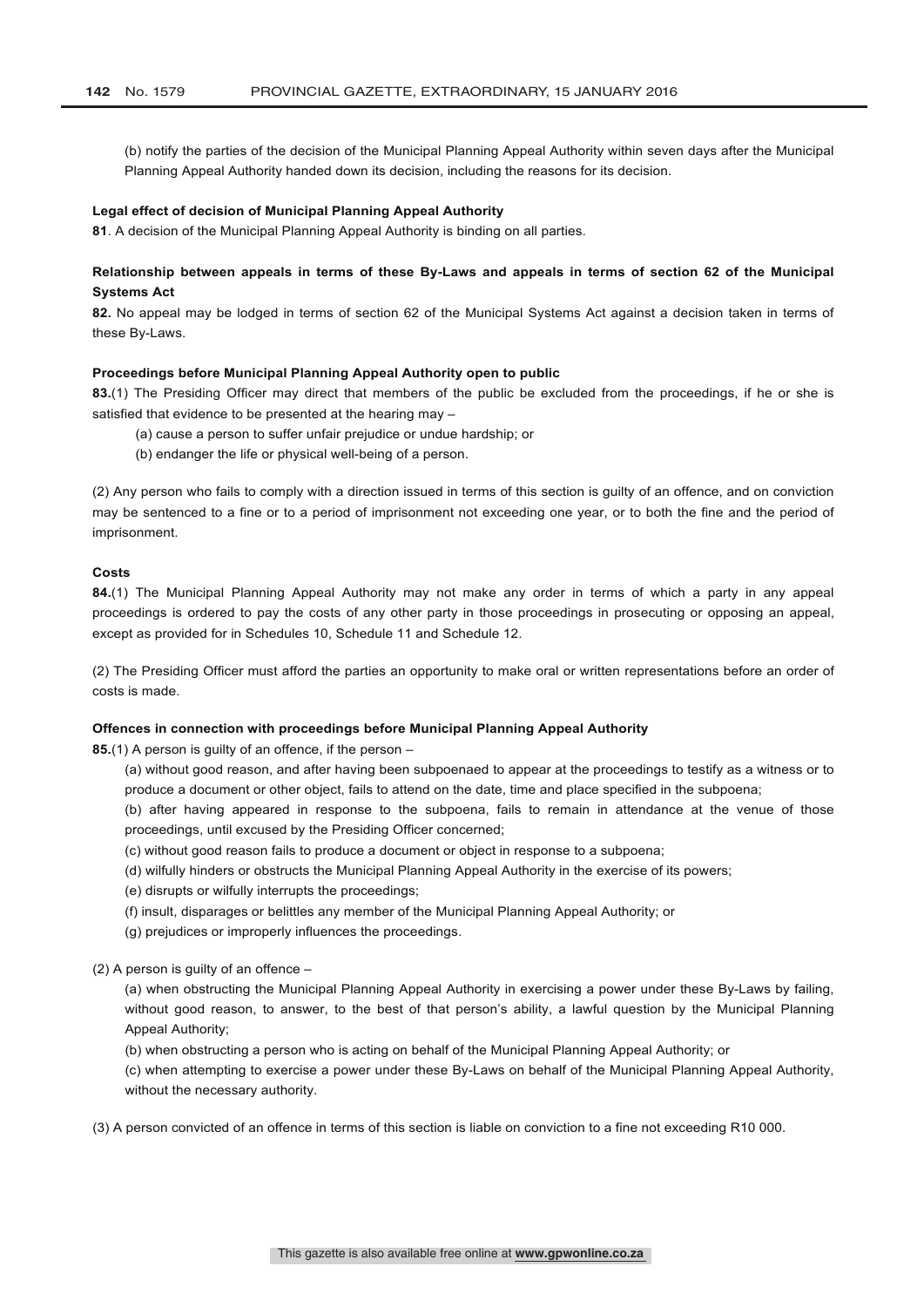## **Municipal Planning Appeal Authority Registrar must keep records relating to appeals**

**86.**(1) The Municipal Planning Appeal Authority must keep a record of its proceedings.

(2) The Municipal Planning Appeal Authority Registrar must keep a register in which the following particulars are recorded in respect of every appeal:

- (a) the date on which the appeal was lodged;
- (b) the reference number assigned to the appeal;
- $(c)$  the names of  $-$ 
	- (i) every appellant;
	- (ii) the Municipality against whose decision the appeal is brought; and
	- (iii) every other party to the appeal;

(d) the names of the members of the Municipal Planning Appeal Authority designated by the Chairperson of the Municipal Planning Appeal Authority to hear the appeal; and

- (e) the decision of the Municipal Planning Appeal Authority, including
	- (i) whether the decision was unanimous or was the decision of the majority of the members; and
	- (ii) the date of the decision.

(3) A copy of the reasons for every decision of the Municipal Planning Appeal Authority and every ruling given by the Chairperson of the Municipal Planning Appeal Authority must be filed by Municipal Planning Appeal Authority Registrar.

(4) The register and records of the Municipal Planning Appeal Authority Registrar must be open for inspection by members of the public during normal office hours.

## CHAPTER 7

## ENFORCEMENT

### *Part 1: Offences, penalties and disconnection of services*

## **Offences and penalties in relation to municipal planning approval**

**87.**(1) A person who –

(a) uses land, subdivides land, consolidates land, establishes a township, notarially tying adjacent land or erect buildings on a land without municipal planning approval, if municipal planning approval is required in terms of these By-Laws;

(b) uses land, subdivides land, consolidates land, establishes a township, notarially tying adjacent land or erect buildings on land contrary to a provision of a land use scheme;

(c) uses land, subdivides land, consolidates land, establishes a township, notarially tying adjacent land or erect buildings on land contrary to a restrictive condition of title or servitude;

(d) uses land, subdivides land, consolidates land, establishes a township, notarially tying adjacent land or erect buildings on land contrary to a Municipality's Record of Decision for municipal planning approval as contemplated in section 54;

(e) fails to disclose that land is not registrable as contemplated in section 62;

(f) removes a site notice declaring that an activity on land is unlawful as contemplated in section 98;

(g) offers or pays a reward for –

(i) the written support of an organ of state in support of an application for municipal planning approval or a nonmaterial amendment to Municipality's decision;

(ii) the written support of a Traditional Council for an application for municipal planning approval or a non-material amendment to Municipality's decision; or

(iii) the approval or refusal of an application for municipal planning approval or a non-material amendment to Municipality's decision;

(h) requests or accepts a reward for –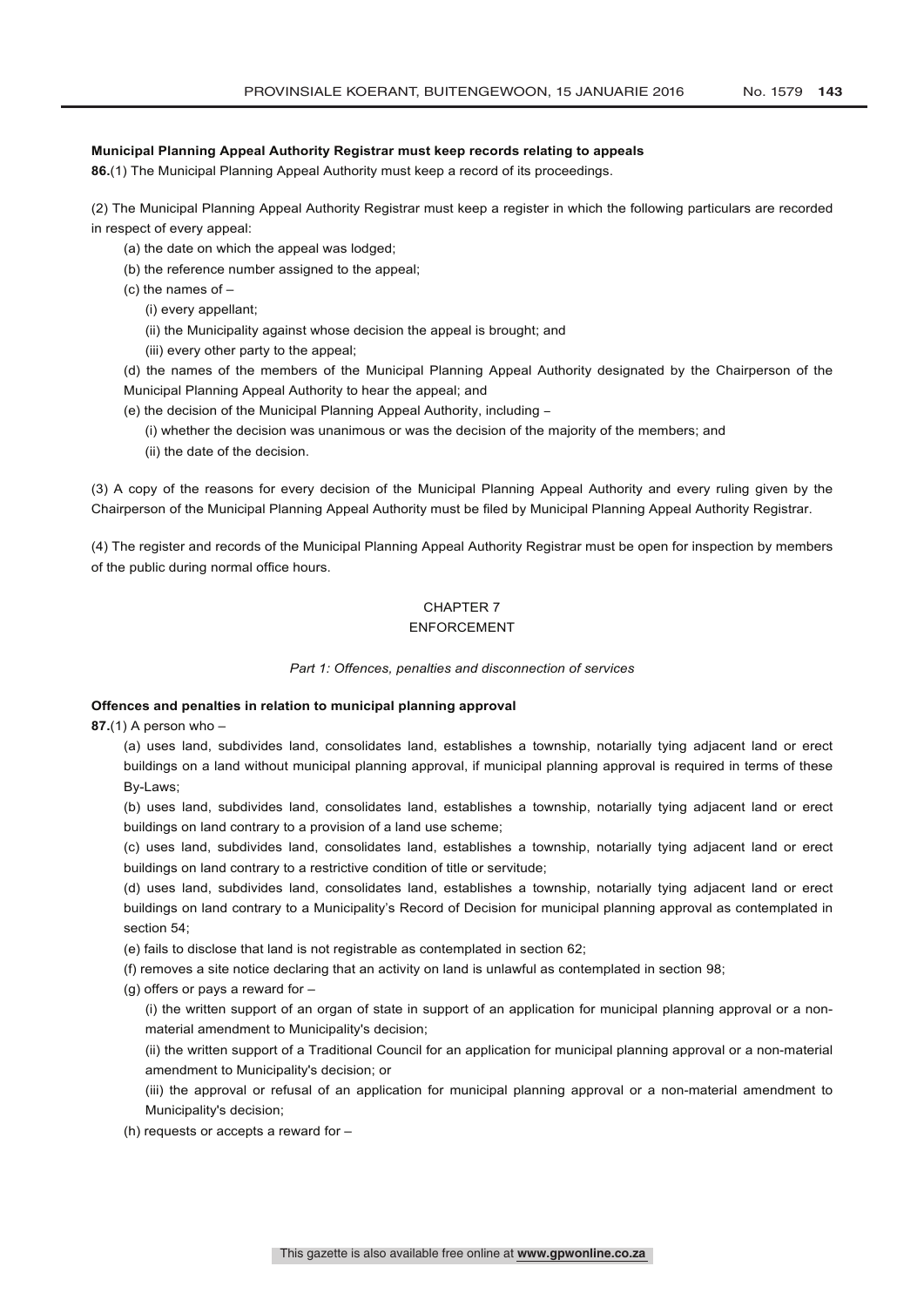(i) the written support of an organ of state in support of an application for municipal planning approval or a nonmaterial amendment to Municipality's decision;

(ii) the written support of a Traditional Council for an application for municipal planning approval or a non-material amendment to Municipality's decision; or

(iii) the approval or refusal of an application for municipal planning approval or a non-material amendment to Municipality's decision,

is guilty of an offence.

(2) A person convicted of an offence in terms of this section is liable on conviction to a fine not exceeding R1 000 000 or to imprisonment for a period not exceeding 1 year or to both such a fine and such imprisonment.

(3) A person convicted of an offence under these By-Laws who, after conviction, continues with the conduct in respect of which he or she was so convicted, shall be guilty of a continuing offence and liable on conviction to a term of imprisonment for a period not exceeding three months or to a fine not exceeding R 10 000 or to both a fine and such imprisonment in respect of each day on which he or she so continues or has continued with such conduct.

(4) A person convicted of an offence under this By-law who, after conviction, continues with the conduct in respect of which he or she was so convicted, shall be guilty of a continuing offence and liable on conviction to a term of imprisonment for a period not exceeding three months or to a fine not exceeding R 10 000 or to both a fine and such imprisonment in respect of each day on which he or she so continues or has continued with such conduct.

(5) The levying of rates in accordance with the use of a property as contemplated in section 8(1) of the Municipal Property Rates Act does not render the use of the property lawful for the purposes of these By-Laws.

#### **Additional penalties**

**88.**(1) When the court convicts a person of an offence contemplated in section 87(1), it may –

(a) at the written request of the Municipality, summarily enquire into and determine the monetary value of any advantage which that person may have gained as a result of that offence; and

(b) in addition to the fine or imprisonment contemplated in section 87(2), order an award of damages, compensation or a fine not exceeding the monetary value of any advantage which that person may have gained as a result of that offence.

(2) The court may sentence a person who fails to pay a fine imposed under this section to imprisonment for a period not exceeding one year.

## **Reduction or disconnection of engineering services to prevent the continuation of activity that constitutes an offence**

**89.**(1) The Municipality must obtain a court order contemplated before it reduces or disconnects engineering services to prevent the continuation of an activity that constitutes an offence contemplated section 87(1)(a)-(d).

(2) The Municipality may reduce or disconnect engineering services to prevent the continuation of an activity that constitutes an offence contemplated section 87(1)(a)-(d) without a court order contemplated, if irreparable harm will be caused by the illegal activity to land, a building, a structure or the environment.

(3) The Municipality must obtain a court order as soon as possible, after it reduced or disconnected engineering services to prevent irreparable harm to land, a building, a structure or the environment as contemplated in subsection (2).

(4) The Municipality may not disconnect engineering services to prevent the continuation of an activity that constitutes an offence contemplated in section 87(1)(a)-(d), if the land is also used for a lawful activity and it is not possible to disconnect the engineering services serving the unlawful activity without also disconnecting the engineering services serving the lawful activity.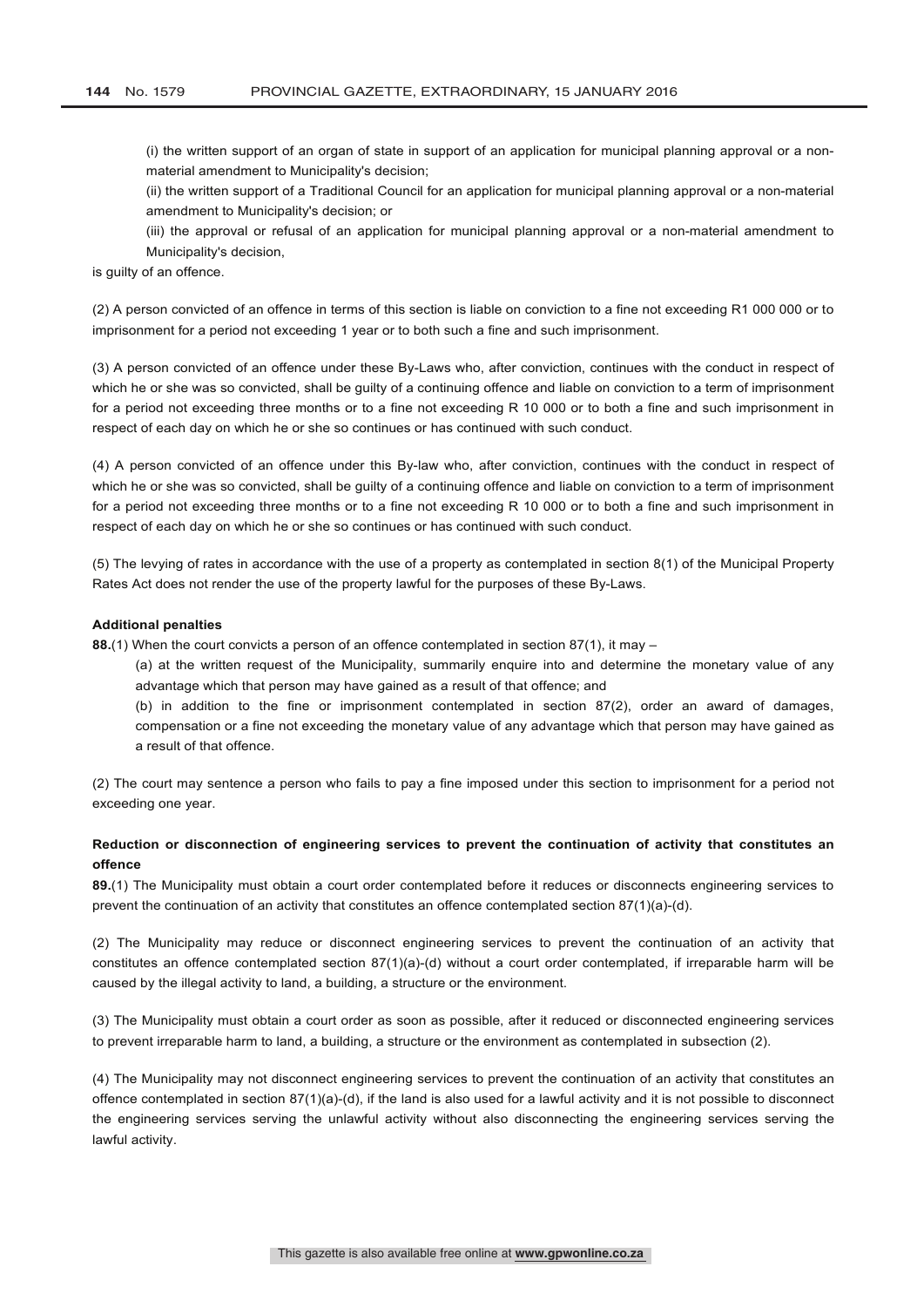(5) The Municipality may disconnect engineering services to prevent the continuation of an activity that constitutes an offence contemplated in section 87(1)(a)-(d), even if payment for the engineering service is not in arrears.

(6) The right of the Municipality to reduce or disconnect water to prevent the continuation of an activity that constitutes an offence contemplated in section 87(1)(a)-(d) must be regarded as a condition under which water services are provided contemplated in section 21(2)(b)(ii) of the Water Services Act, 1997, (Act No. 108 of 1997).

(7) For the purposes of section 21(5) of the Electricity Regulation Act, 2006 (Act No. 4 of 2006), the use of electricity for an activity that constitutes an offence contemplated in section 87(1)(a)-(d) must be regarded as dishonouring by a customer of the agreement with the licensee.

## *Part 2: Prosecution*

### **Powers of Municipal Planning Enforcement Officer**

**90.**(1) A Municipal Planning Enforcement Officer may, with the permission of the occupier or owner of a property, and during normal business hours, enter upon a property or enter a building for the purposes of ensuring compliance with –

- (a) these By-Laws;
- (b) the land use scheme;

(c) a Record of Decision contemplated in section 55 or Municipal Planning Appeal Authority's decision contemplated in section 80; or

(d) a restrictive condition of title or servitude that may be removed, amended or altered in terms of these By-Laws.

(2) A Municipal Planning Enforcement Officer may be accompanied by an interpreter, a police official or any other person who may be able to assist with the inspection.

(3) A person who controls or manages the property must at all times provide such facilities as are reasonably required by the Municipal Planning Enforcement Officer to enable the officer to perform his or her functions effectively and safely.

(4) A person who wilfully obstructs a Municipal Planning Enforcement Officer, or any person lawfully accompanying such officer, from entering upon land or entering a building, is guilty of an offence, and is liable on conviction to a fine not exceeding R10 000.

(5) A Municipal Planning Enforcement Officer must leave the land or building as effectively secured against trespassers as he or she found it, if the owner or occupier is not present.

(6) A Municipal Planning Enforcement Officer may question any person on that land who, in his or her opinion, may be able to furnish information on a matter to which these By-Laws relates.

(7) A Municipal Planning Enforcement Officer may inspect and take a picture or video footage –

- (a) of any article, substance, or machinery which is or was on the property,
- (b) of any work performed on the land or any condition prevalent on the land.

(8) A Municipal Planning Enforcement Officer may seize any document, record, article, substance, or machinery which, in his or her opinion, is necessary as evidence at the trial of any person charged with an offence under these By-Laws or the common law.

(9) A Municipal Planning Enforcement Officer may grant a user of a document or record the right to make copies of the book or record before its seizure.

(10) A Municipal Planning Enforcement Officer must issue a receipt to the owner or person in control of document, record, article, substance, or machinery which he or she has seized.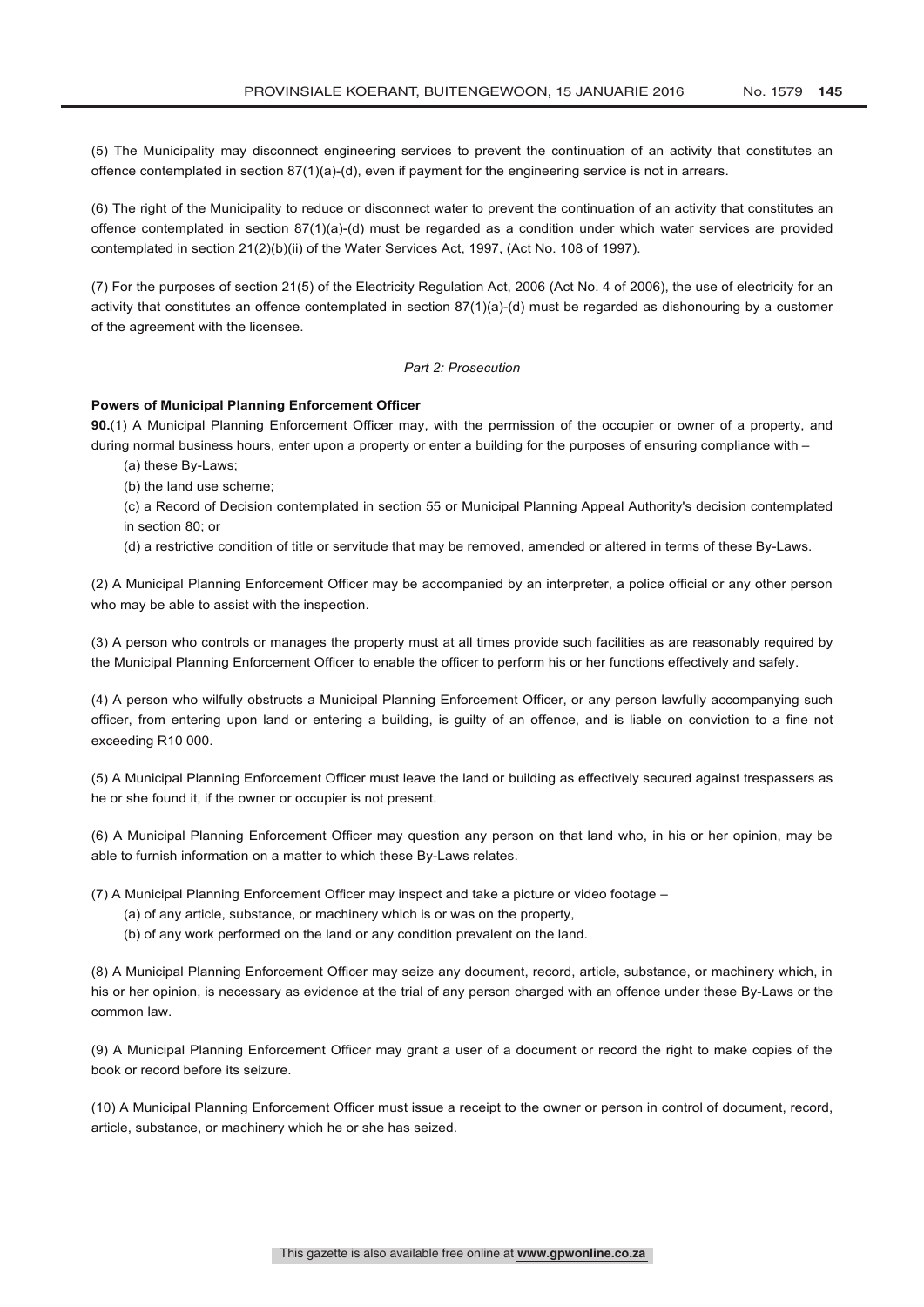(11) A Municipal Planning Enforcement Officer may direct any person to appear before him or her at such time and place as may be agreed upon and question the person.

### **Warrant of entry for enforcement purposes**

**91.**(1) A magistrate for the district in which the land is situated may, at the request of the Municipality, issue a warrant to enter upon the land or enter the building if the –

- (a) prior permission of the occupier or owner of land cannot be obtained after reasonable attempts; or
- (b) purpose of the inspection would be frustrated by the prior knowledge thereof.

(2) A magistrate may only issue a warrant if the magistrate is satisfied that there are reasonable grounds for suspecting that any activity that is contrary to the provisions of these By-Laws or the Municipality's land use scheme, has been or is about to be carried out on that land or building.

(3) A warrant authorises the Municipality to enter upon the land or to enter the building on one occasion only, and that entry must occur –

- (a) within one month of the date on which the warrant was issued; and
- (b) at a reasonable hour, except where the warrant was issued on the grounds of urgency.

### **Observance of confidentiality pertaining to entry for enforcement purposes**

**92.**(1) A Municipal Planning Enforcement Officer who has entered upon land or entered a building for the purposes of ensuring compliance with these By-Laws or the Municipality's land use scheme, and who has gained knowledge of any information or matter relating to another person's private or business affairs in the process, must treat that information or matter as confidential and may not disclose it to any other person.

(2) A person is guilty of an offence and liable on conviction to a fine or to a period of imprisonment not exceeding one year, or both, if that person subsequently discloses to any other person trade secrets or any privileged information obtained whilst entering upon land or entering a building for the purposes of ensuring compliance with these By-Laws or the Municipality's land use scheme, except –

- (a) if the disclosure was made for the purposes of enforcing the Act or the Municipality's land use scheme; or
- (b) if the disclosure was ordered by a competent court or is required under any law.

#### **Presumption that property owner committed activity that constitutes an offence**

**93.** In the absence of evidence to the contrary, it must be presumed that an activity that constitutes a criminal offence contemplated in section 87(1) was conducted by the owner of the land on which the activity was conducted.

## **Presumption that member of the managing body of a corporate body or partner in a partnership committed activity that constitutes an offence**

**94.** A person is personally guilty of an offence contemplated in these By-Laws if –

- (a) the offence was committed by  $-$ 
	- (i) a corporate body established in terms of any law; or
	- (ii) a partnership;

(b) the person was a member of the board, executive committee, close corporation or other managing body of the corporate body or the partnership at the time that the offence was committed; and

(c) the person failed to take reasonable steps to prevent the offence.

## **Failure by property owner's association, body corporate or share block company to execute obligation in terms of condition of approval**

**95.** If a land owner's association, a body corporate established in terms of section 36(1) of the Sectional Titles Act, or a share block company contemplated in section 1 of the Share Blocks Control Act, fails to execute an obligation imposed on it in terms of a condition of approval contemplated in section 54(6) or by the Municipal Planning Appeal Authority, the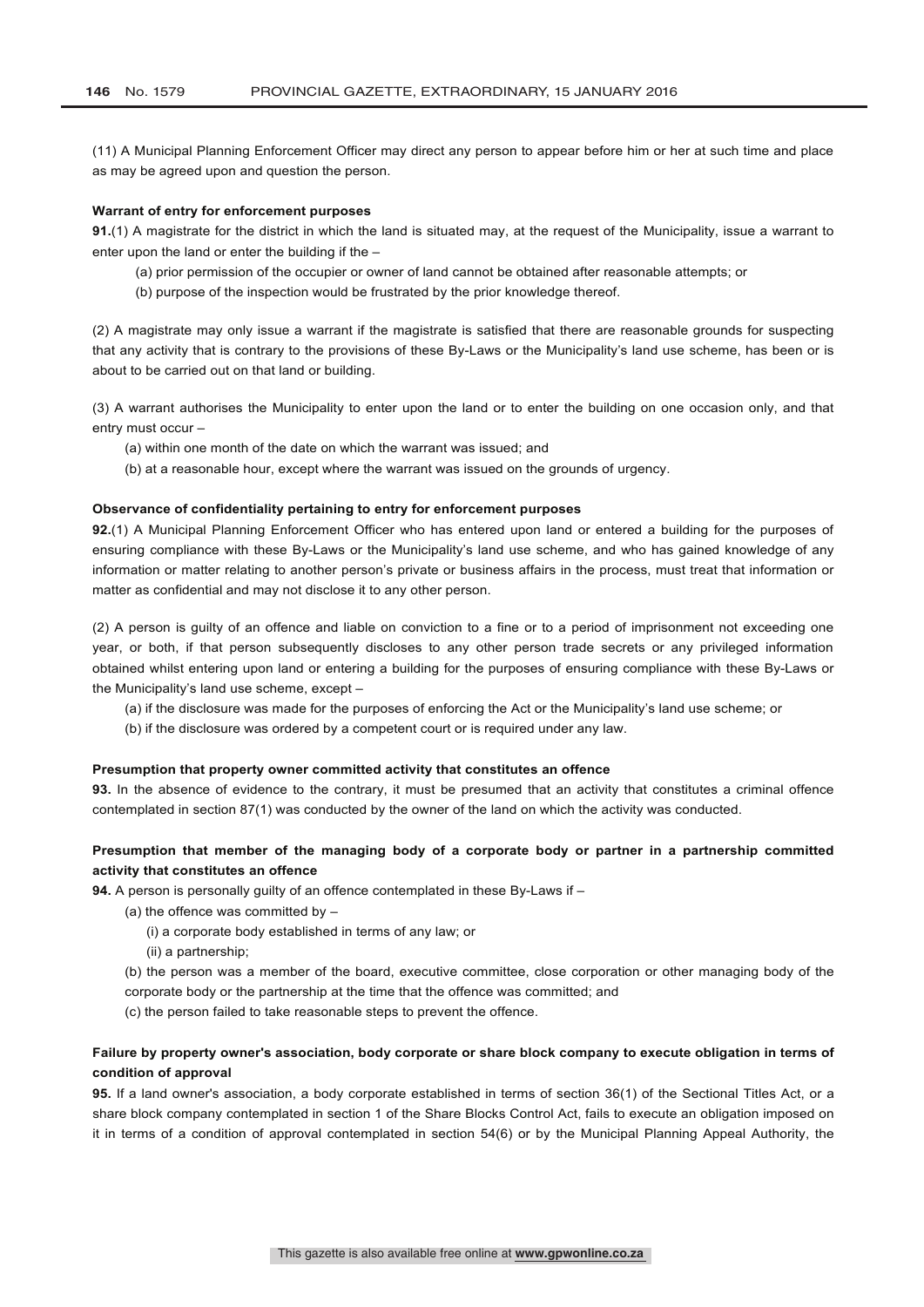Municipality may rectify the failure and recover the cost thereof from the members of the property association, body corporate or shareholders of the share block company.

### **Relief by court**

**96.**(1) If the Municipality has instituted proceedings against a person for an offence contemplated in section 87(1) it may simultaneously apply to a court for appropriate relief.

(2) A court may grant any appropriate relief, including –

- (a) a declaration of rights;
- (b) an order or an interdict preventing a person from –

(i) using land, subdividing land, consolidating land, establishing a township, notarially tying adjacent land or erecting buildings on land without municipal planning approval, if municipal planning approval is required in terms of these By-Laws;

(ii) using land, subdividing land, consolidating land, establishing a township, notarially tying adjacent land or erecting buildings on land contrary to a provision of a land use scheme;

(iii) using land, subdividing land, consolidating land, establishing a township, notarially tying adjacent land or erecting buildings on land contrary to a restrictive condition of title or servitude; or

(iv) using land, subdividing land, consolidating land, establishing a township, notarially tying adjacent land or erecting buildings on land contrary to a Municipality's decision for municipal planning approval as contemplated in section 53 or the Municipal Planning Appeal Authority's decision contemplated in section 76; or

(v) failing to disclose that land is not registrable as contemplated in section 62;

- (c) an order to reduce or disconnect engineering services;
- (d) an order to demolish, remove or alter any building, structure or work illegally erected or constructed;
- (e) an order to rehabilitate the land concerned; or
- (f) any other appropriate preventative or remedial measure.

#### **Relationship between remedies provided for in these By-Laws and other statutory and common law remedies**

**97.** The remedies provided for in these By-Laws are in addition to any other statutory or common law criminal or civil remedies that a Municipality or a person may have at their disposal.

### **Display of notice on land that activity is unlawful**

**98.** The Municipality must display a notice on the land, if it obtained a temporary or final interdict to prevent use of land or erection buildings contrary to these By-Laws, a land use scheme or a restrictive condition of title or servitude registered against the land, stating that –

- (a) the activity identified in the notice is unlawful;
- (b) a temporary or final interdict has been obtained to prevent the activity;
- (c) that any person who continues with the activity will be guilty of an offence; and

(d) that any person who continues with the activity is liable on conviction to a fine not exceeding R1 000 000 or to imprisonment for a period not exceeding 1 year or to both such a fine and such imprisonment.

## **Persons who may approach High Court for enforcement of rights granted by Act, a land use scheme adopted in terms of these By-Laws or municipal planning approval in terms of these By-Laws**

**99.**(1) A person who alleges that a right granted by these By-Laws, a land use scheme adopted in terms of these By-Laws, or an approval in terms of these By-Laws has been infringed or is threatened by another person or an organ of state, may approach the High Court for relief, in the event that the person is acting –

- (a) in his or her own interest;
- (b) on behalf of another person who cannot act in his or her own name;
- (c) as a member of, or in the interest of, a group or category of persons;
- (d) on behalf of an association and in the interest of its members; or
- (e) in the public interest.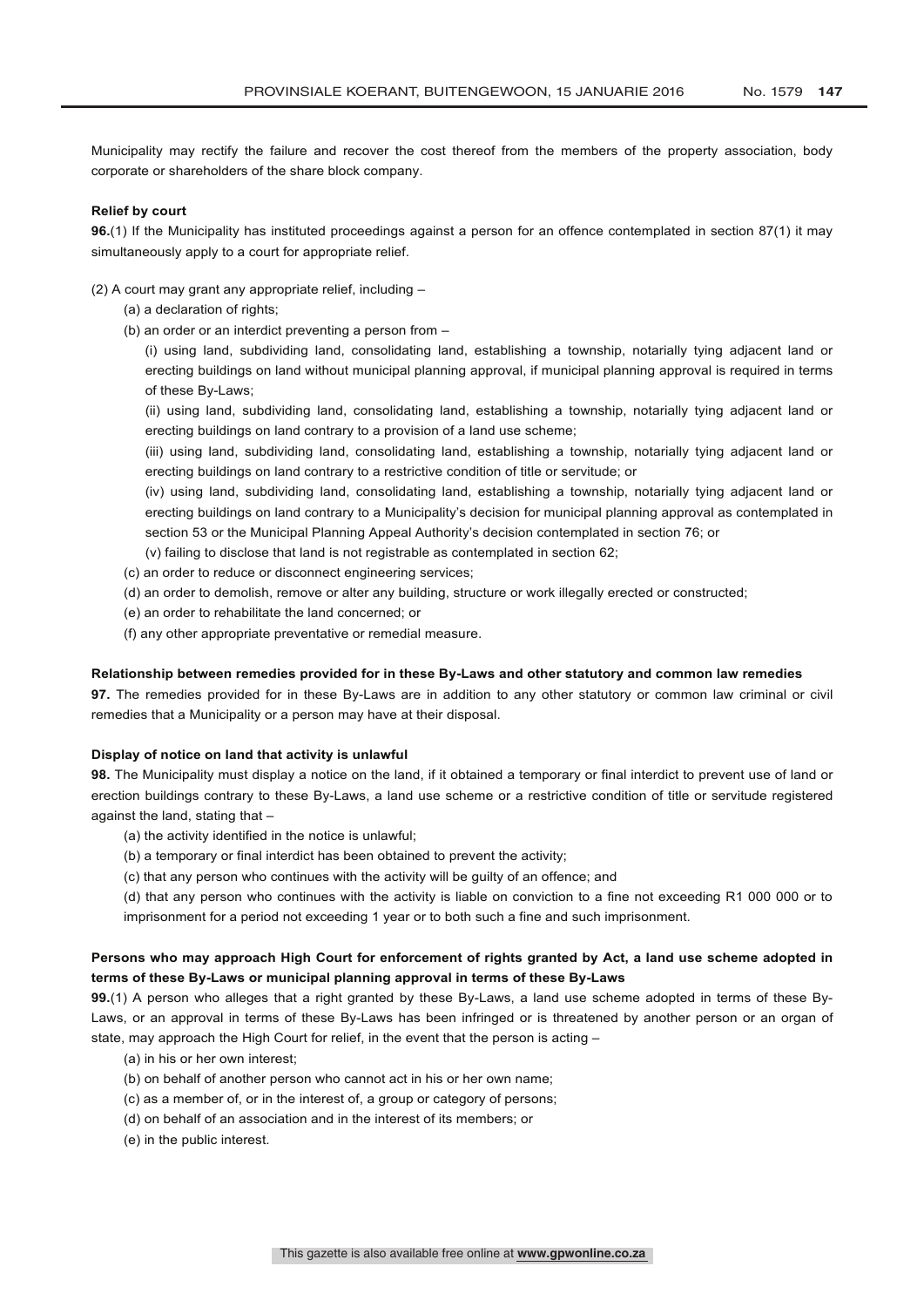#### *Part 3: Subsequent application for municipal planning approval*

#### **Subsequent application for municipal planning approval**

**100.**(1) A person may make an application for municipal planning approval contemplated in section 46, despite –

(a) having committed an offence contemplated in section 87(1); or

(b) a court order contemplated in section 96(2).

(2) If a Municipality approves a subsequent application for municipal planning approval, it must impose a condition –

(a) that applicant must, within 30 days after notice of approval was served, pay to the Municipality as a civil penalty an amount, not less than 5% and not more than 100%, of the value of any building, construction, engineering, mining or other operation, illegally performed to which the subsequent application for municipal planning approval relates; and

(b) that the approval lapses if, upon expiry of the period referred to in paragraph (a), the amount of the civil penalty has not been paid in full.

(3) The Municipality may waive the civil penalty for failing to obtain its prior approval in respect of a public benefit organisation registered in terms of section 30 of the Income Tax Act, 1962 (Act No. 58 of 1962).

*Part 4: Offence and misconduct by official approving the use of land or erection buildings or contrary to the Act, a land use scheme or a restrictive condition of title or servitude registered against a property*

## **Offence and misconduct by official employed by organ of state who approves the erection of buildings or use of land without prior approval in terms of the Act**

**101.**(1) An official is guilty of an offence and misconduct –

(a) when authorising the use of land, subdivision of land, consolidation of land, the establishment of a township, notarially tying adjacent land or erection of buildings on land without municipal planning approval, if municipal planning approval is required in terms of these By-Laws;

(b) when authorising the use of land, subdivision of land, consolidation of land, the establishment of a township, notarially tying adjacent land or erection of buildings on land contrary to a provision of a land use scheme;

(c) when authorising the use of land, subdivision of land, consolidation of land, the establishment of a township, notarially tying adjacent land or erection of buildings on land contrary to a Municipality's decision for municipal planning approval as contemplated in section 54 or Municipal Planning Appeal Authority's decision contemplated in section 77;

(d) when authorising the use of land, subdivision of land, consolidation of land, the establishment of a township, notarially tying adjacent land or erection of buildings on land contrary to a restrictive condition of title or servitude; or (e) if the official certified that a condition of approval for municipal planning approval has been complied with, when it

has not.

(2) An official who is guilty of an offence in terms of section is liable on conviction to a fine not exceeding R1 00 000 or to imprisonment for a period not exceeding 1 year or to both such a fine and such imprisonment.

(3) An official who is guilty of misconduct under this section may be disciplined in accordance with the disciplinary code of the person's employer or the official's profession.

(4) It is a defence for an official charged in terms of this section if it can be proven that the official acted in an emergency to save human life, property or the environment.

**Offence by owner for failure to lodge diagrams, plans and documents with the Surveyor-General after cancellation or partial cancellation of municipal planning approval for subdivision of land, consolidation of land or township establishment**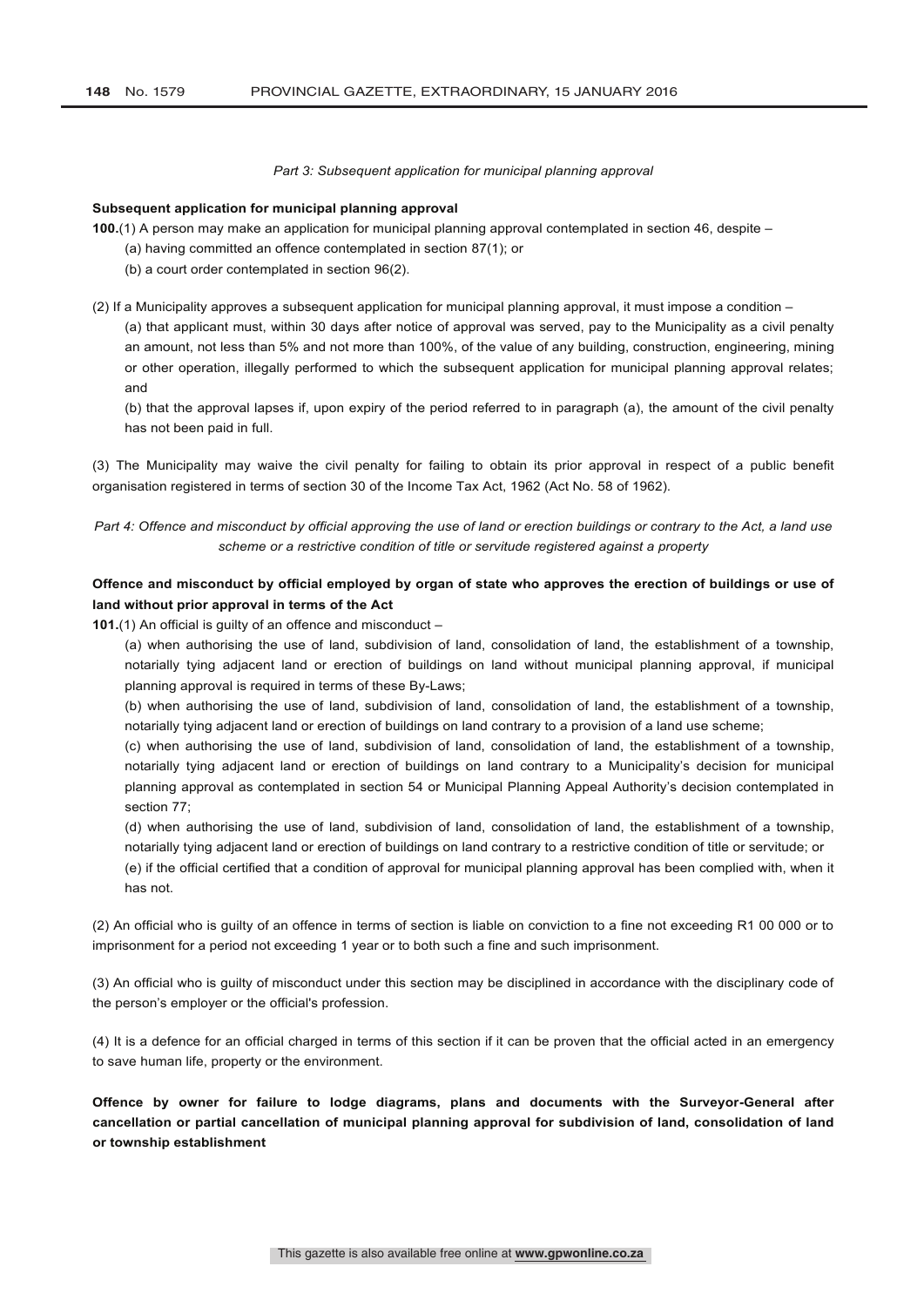**102.**(1) An owner is guilty of an offence, if the owner fails to ensure that diagrams, plans and other documents that the Surveyor-General required for the cancellation or partial cancellation of an approved diagram or general plan for the subdivision of land, consolidation of land or township establishment are lodged with the Surveyor-General, within six months after the Municipality cancelled or partial cancelled its municipal planning approval.

(2) An owner who is guilty of an offence in terms of this section is liable on conviction to a fine not exceeding R1 000 000 to imprisonment for a period not exceeding 1 year or to both such a fine and such imprisonment.

## **Offence by owner for failure to lodge deeds, plans and documents with Registrar of Deeds after cancellation or partial cancellation of municipal planning approval for subdivision of land, consolidation of land or township establishment**

**103.**(1) An owner is guilty of an offence, if the owner fails to ensure that all deeds, plans and other documents that the Registrar of Deeds required to update the records of the Registrar of Deeds that are affected by the cancellation or partial cancellation of a municipal planning approval for the subdivision of land, consolidation of land or township establishment are lodged with the Registrar of Deeds, within three months after the Surveyor-General updated the records of the Office of the Surveyor-General to reflect the partial cancellation or cancellation of municipal planning approval.

(2) An owner who is guilty of an offence in terms of this section is liable on conviction to a fine not exceeding R1 000 000 or to imprisonment for a period not exceeding 1 year or to both such a fine and such imprisonment.

## CHAPTER 8

## **COMPENSATION**

## **Compensation arising from a proposal by a Municipality to zone a privately-owned property for a purpose which makes it impossible to develop any part thereof**

**104.**(1) If the Municipality zones land on its own accord for a purpose that makes it impossible for the land owner to develop any part thereof, the land owner may claim compensation from the Municipality –

- (a) within three years after the effective date of the Municipality's decision; and
- (b) to the extent to which the owner has not already received compensation for the loss of the use of the property.

(2) The Municipality may amend a provision of a land use scheme which prevents an owner from developing any part of his or her land, within six months after the owner has lodged a claim for compensation, in order to avoid being liable for payment of compensation.

(3) When the Municipality has compensated an owner of land under this section, it must take transfer of the land concerned.

#### **Compensation arising from removal, amendment or suspension of a condition of title**

**105.**(1) A person who has suffered any loss or damage, or whose land or real right in land has been adversely affected as a result of the removal, amendment or alteration of a condition of title in terms of these By-Laws, may claim compensation from the person who, at the time of the removal, amendment or suspension of the condition of title, was the owner of the other land that was burdened by the condition of title.

(2) A claim for compensation is limited to the extent to which the claimant has not already received compensation, and must be instituted within three years after the date of the alteration, suspension or deletion.

## **Compensation arising from permanent closure of municipal road or public place by Municipality**

**106.**(1) Any owner of land, who has suffered a loss or damage due to the closure of a municipal road or a public place, may claim compensation from a Municipality.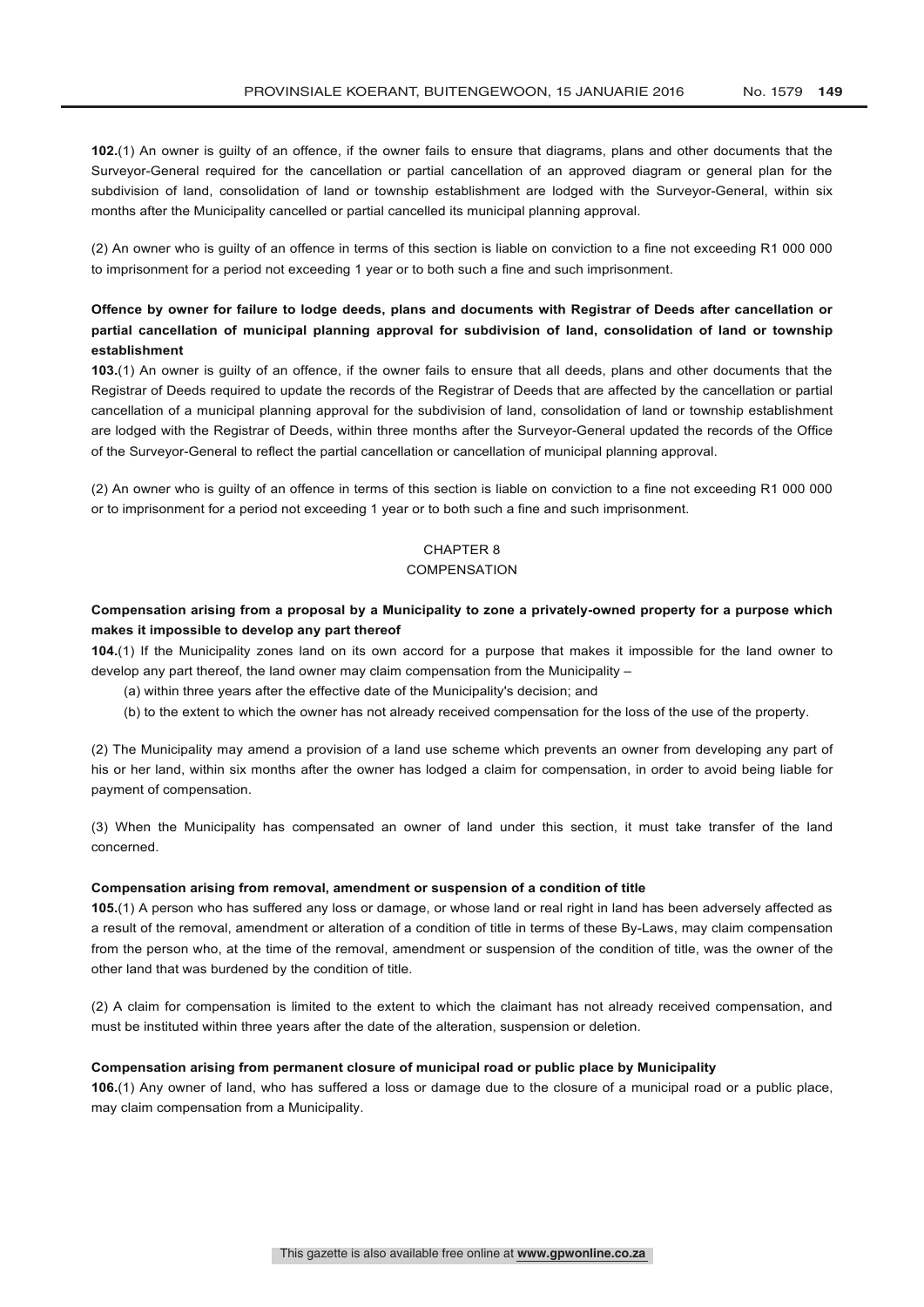(2) A claim for compensation –

- (a) is limited to the extent to which the claimant has not already received compensation; and
- (b) must be instituted within a period of three years after the date of the closure of the municipal road or public place.

### **Amount of compensation**

**107.**(1) The amount of compensation must be agreed upon between –

- (a) the claimant and the owner of the land for the benefit of which the restrictive condition of title or servitude was altered, suspended or deleted; or
- (b) the claimant and the Municipality for any other claim in terms of this Chapter.

(2) In the event that the parties fail to conclude an agreement for compensation within one year, a court may determine the amount thereof.

## CHAPTER 9 SERVICE OF DOCUMENTS

### **Service of documents**

**108.**(1) Any document that needs to be served, on any person or body, other than the Municipal Planning Registrar and Municipal Planning Appeal Authority Registrar, may be served –

(a) by delivering the document by hand to the person;

(b) by delivering the document by hand to a person who apparently is over the age of sixteen years and apparently resides or works at the physical address of the person;

(c) by successful electronic transmission of the document to the e-mail address or telefax number of the person;

(d) by sending the document by registered post or signature on delivery mail to the person's postal address; or

(e) by affixing a copy of the document on the outer or principal door of the recipient's residence or place of business.

(2) Service of a document is not invalid by virtue of an intended recipient not receiving a document, if –

(a) the document was hand delivered to a person who apparently is over the age of sixteen years at a valid physical address of the intended recipient;

(b) the document was mailed to a valid e-mail address or transmitted to a valid telefax number of the intended recipient;

(c) the document was posted by registered mail or signature on delivery mail to a valid postal address of the intended recipient; or

(d) a copy of the document was affixed on the outer or principal door of at a valid residence or place of business of the recipient.

(3) A notice to anyone who is a signatory to a joint petition or group representation, may be given to the –

(a) authorised representative of the signatories if the petition or representation is lodged by a person claiming to be the authorised representative; or

(b) person whose name appears first on the document, if no person claims to be the authorised representative of the signatories.

(4) A notice to a signatory to a joint petition or group representation constitutes notice to each person named in the joint petition or group representation.

## **Service of documents on Municipal Planning Registrar**

**109.** Any document that needs to be served on the Municipal Planning Registrar may be served –

- (a) by delivering the document by hand to the Municipal Planning Registrar or a Deputy Municipal Planning Registrar;
- (b) by successful electronic transmission of the document
	- (i) to the e-mail address or telefax number of the Municipal Planning Registrar; or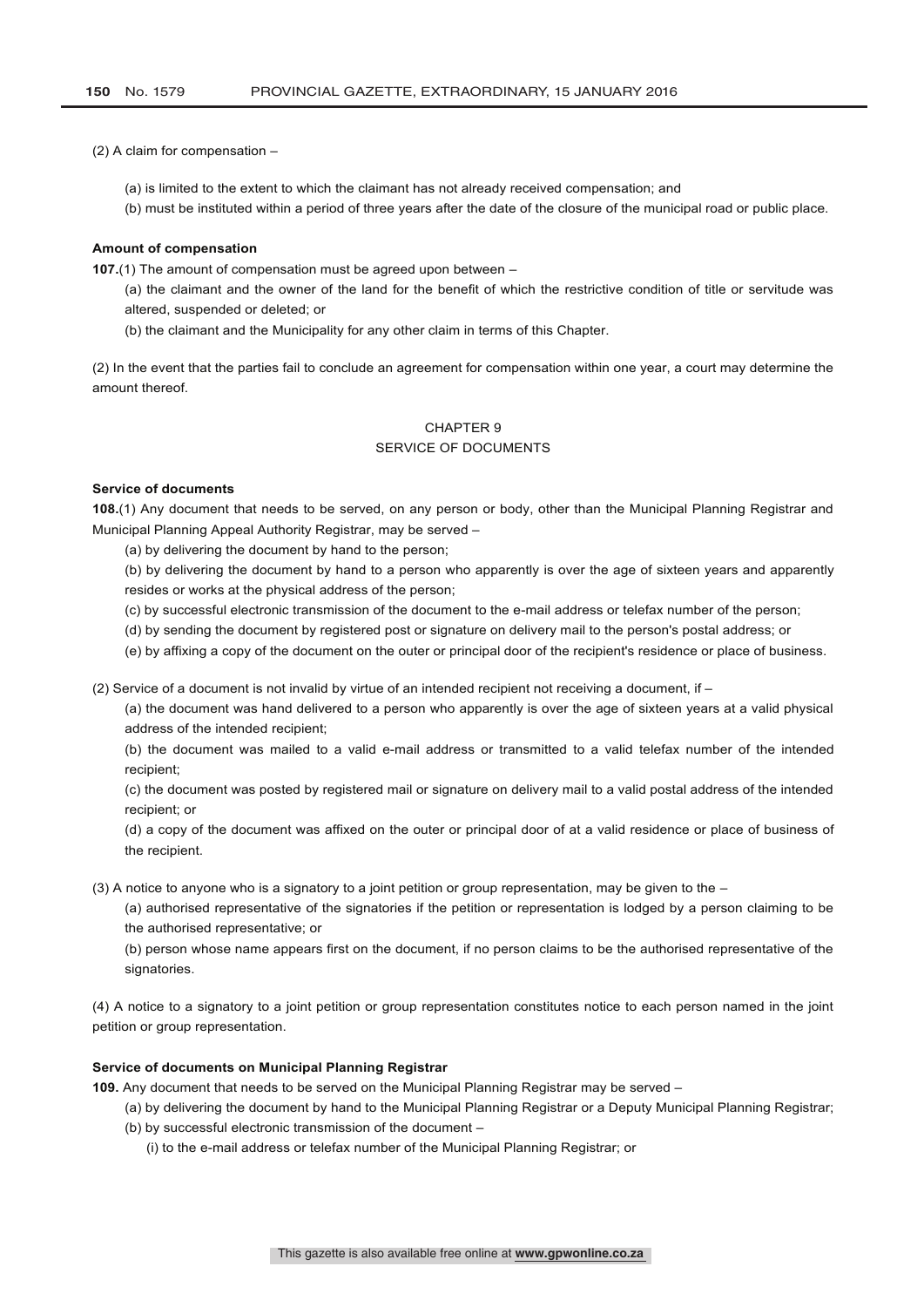- (ii) to the e-mail address or telefax number of the Municipal Manager; or
- (c) by sending the document by registered post or signature on delivery mail –
- (i) to the postal address of the Municipal Planning Registrar; or
- (ii) to the postal address of the Municipal Manager.

#### **Service of documents on Municipal Planning Appeal Authority Registrar**

**110.** Any document that needs to be served on the Municipal Planning Appeal Authority Registrar must be served –

(a) by delivering the document by hand to the Municipal Planning Appeal Authority Registrar or a Deputy Municipal Planning Appeal Tribunal Registrar; or

- (b) by successful electronic transmission of the document
	- (i) to the e-mail address or telefax number of the Municipal Planning Appeal Authority Registrar; or
	- (ii) to the e-mail address or telefax number of the Municipal Manager.

#### **Date of service of document**

**111.**(1) If a document has been served by delivering the document by hand to the addressee the date on which the document was delivered must be regarded as the date of service of the document.

(2) If a document has been served on a person who apparently is over the age of sixteen years, service must be regarded as having been effected within 14 days of delivery.

(3) If a document has been served by successful electronic transmission of the document to the e-mail address or telefax number of the addressee, the date on which the document was successfully transmitted must be regarded as the date of service of the document.

(4) If a document has been served by registered post or signature on delivery mail, service must be regarded as having been effected within 21 days of posting, irrespective of when or if the mail has been collected.

## CHAPTER 10 DELEGATIONS AND AGENCY AGREEMENTS

#### **Agency agreement between municipalities for performance of functions in terms of Act**

**112.**(1) The Municipality may, after it has applied the criteria contemplated in section 78 of the Municipal Systems Act, enter into an agreement with one or more other municipalities, including the District Municipality, in terms of which the latter is to exercise, as the agent of the Municipality, any of its powers in terms of these By-Laws.

(2) An agency agreement must clearly specify the powers assigned to the agent municipality and the terms and conditions subject to which the powers must be exercised.

(3) A power exercised by an agent municipality in terms of an agency agreement must be regarded as a power exercised by the Municipality.

(4) The Municipal Manager must keep copies of agency agreements between municipalities for performance of functions in terms of these By-Laws.

## **Agency agreement with traditional council**

**113.**(1) The Municipality may enter into an agreement with a traditional council in terms of which the latter is to exercise, as the agent of the Municipality, any of its powers in terms of these By-Laws, except –

(a) a power which requires the person exercising it to have a specific qualification and registration with a profession's controlling body; and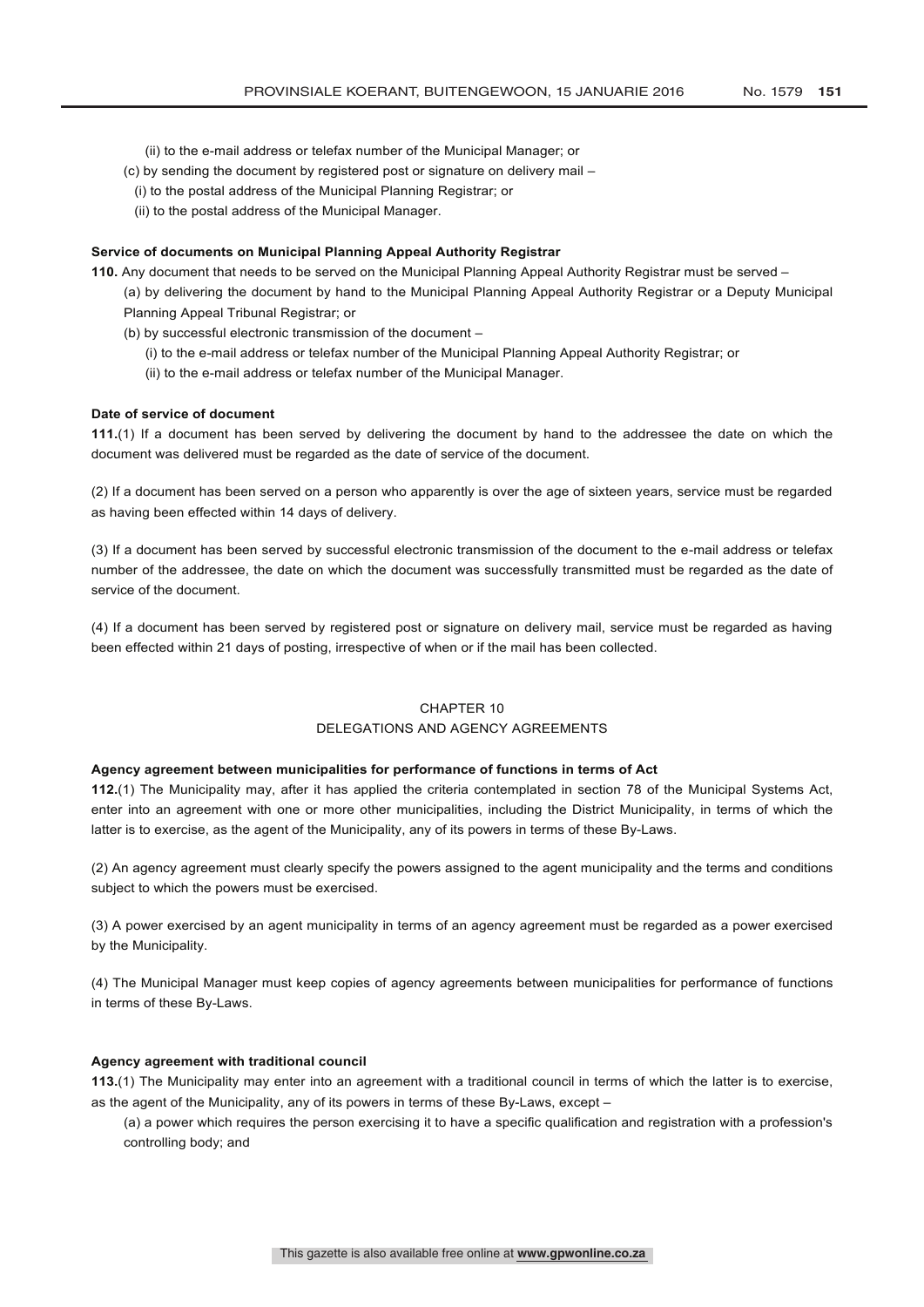(b) the power to decide an application for municipal planning approval.

(2) An agency agreement must clearly specify the powers assigned to the traditional council and the terms and conditions subject to which the powers must be exercised.

(3) A power exercised by a traditional council in terms of an agency agreement must be regarded as a power exercised by the Municipality.

(4) The Municipal Manager must keep copies of agency agreements between the Municipality and a traditional council for performance of functions in terms of these By-Laws.

### **Delegations by Municipality**

**114.**(1) The Municipal Council may not delegate the following powers –

- (a) the power to decide an application for municipal planning approval for
	- (i) the adoption of a land use scheme;
	- (ii) an amendment to a land use scheme that requires an amendment to the land use scheme clauses;
	- (iii) the repeal of a land use scheme; or
	- (iv) a material change to the Municipal Council's decision to adopt a land use scheme or to amend the land use scheme clauses.
- (b) the appointment of members of the Municipal Planning Tribunal;
- (c) the determination of the conditions subject to which a member of the Municipal Planning Tribunal holds office;
- (d) the removal of a member of the Municipal Planning Tribunal;
- (e) the designation of a Chairperson and Deputy Chairperson the Municipal Planning Tribunal; and

(f) the designation of a Chairperson, if the Chairperson and Deputy Chairperson of the Municipal Planning Tribunal are unable to act.

- (2) A power conferred on
	- (a) a Municipal Planning Tribunal;
	- (b) Chairperson of a Municipal Planning Tribunal;
	- (c) Presiding Officer appointed by the Chairperson of a Municipal Planning Tribunal;
	- (d) a member of a Municipal Planning Tribunal who is a Registered Planner member, attorney or advocate;
	- (f) Tribunal Registrar; or
	- (g) Municipal Planning Authorised Officer;

may not be delegated, unless the Act provides expressly otherwise.

(3) A Municipality may delegate any power conferred on it in terms these By-Laws, other than the powers contemplated in subsections (1) and  $(2)$  –

(a) to a committee of the Municipality established in terms of sections  $60(1)(a)$ ,  $61(2)$ , 71 or 79(1)(a) of the Municipal Structures Act; or

(b) to an official employed by the Municipality.

#### (4) A power or duty may –

- (a) be delegated to more than one functionary;
- (b) be delegated to a named person or the holder of a specific office or position;
- (c) be delegated subject to any conditions or limitations that the Municipality considers necessary; and
- (d) at any time be withdrawn or amended in writing by the Municipal Council.
- (5) A delegation does not
	- (a) prevent the Municipal Council from exercising that power or performing the duty; or
	- (b) relieve the Municipal Council from being accountable for the exercise of the power or the performance of the duty.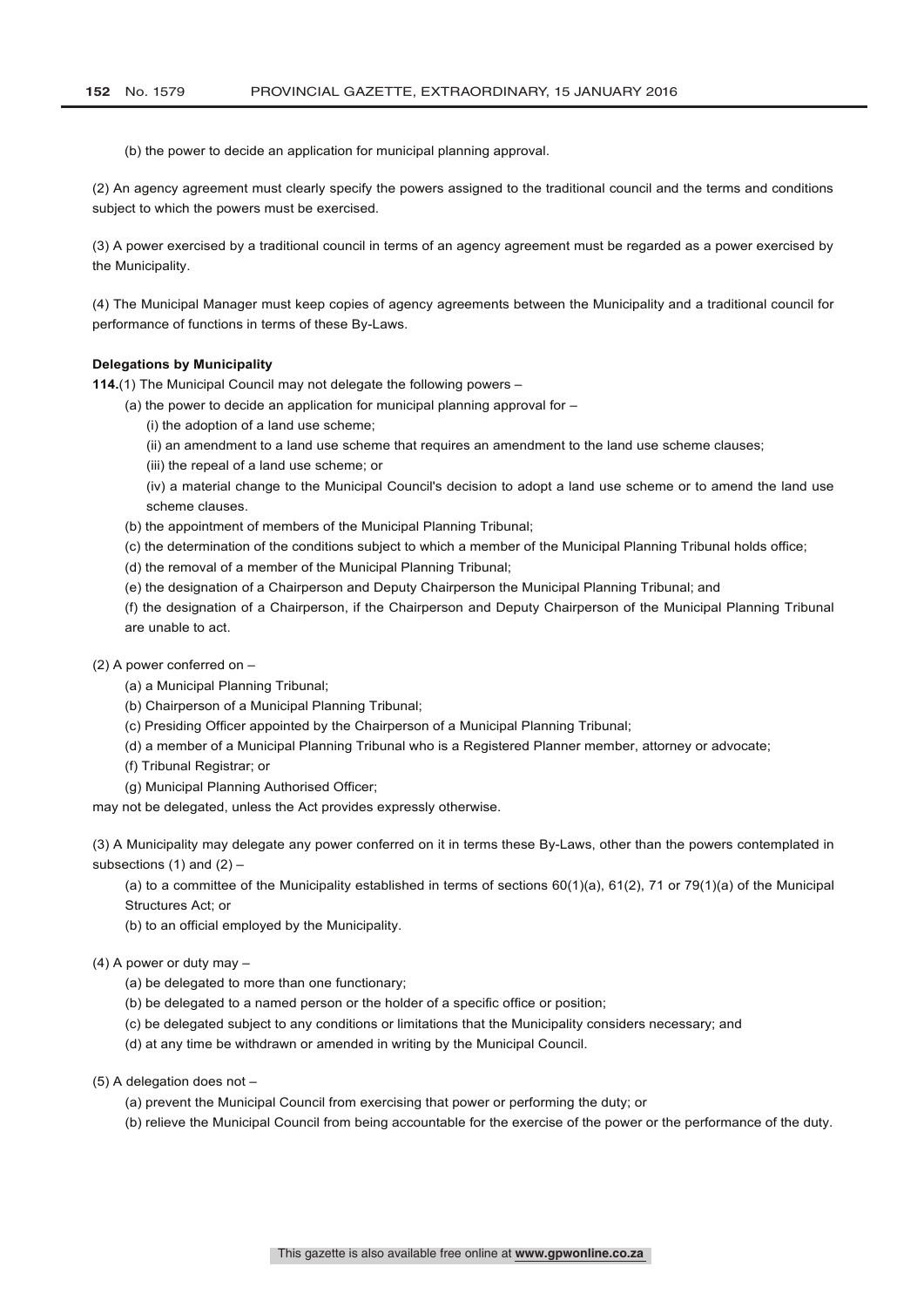(6) An act performed by a delegated authority has the same force as if it had been done by the Municipal Council.

(7) An act performed by a delegated authority, which was done within the scope of the delegation, remains in force and is not invalidated by reason of –

- (a) the Municipal Council electing afterwards to exercise that power or performing the function or duty; or
- (b) a later amendment or withdrawal of a delegation.

(8) A delegation in terms of this section –

- (a) must be in writing;
- (b) must include the following details
	- (i) the matter being delegated; and
	- (ii) the conditions subject to which the delegation is made.

(9) The Municipal Council may at any time amend the terms of a delegation, or revoke a delegation made in terms of this section.

(10) A Municipal Manager must keep an updated record of all delegations in terms of these By-Laws.

(11) Any act done in terms of a power conferred on the Municipality in terms of these By-Laws that is exercised without the necessary authority is voidable.

## CHAPTER 11

### KEEPING OF RECORDS AND ACCESS TO INFORMATION

## **Record of a land use scheme**

**115.** The Municipality's land use scheme clauses and map must be updated on 1 July each year to show amendments to the land use scheme that have been made during the preceding year.

### **Record of applications for municipal planning approval**

**116.**(1) The Municipality must keep a register of all applications for municipal planning approval.

(2) The Municipality must keep copies of all documents to which the public has a right of access contemplated section 119and 121.

## **Notice of approval of sectional title plan, diagram and general plan**

**117.** The Surveyor-General must notify the Municipality in writing within 14 days of the approval by the Surveyor-General of the following plans -

(a) a sectional plan in terms of section 7(4) of the Sectional Titles Act;

(b) a sectional plan for the subdivision of consolidation of a section in terms of section 21(3) of the Sectional Titles Act;

(c) a sectional plan for the extension of a section in terms of section 24(4) of the Sectional Titles Act;

(d) a sectional plan for the extension of a scheme by the addition of sections and exclusive areas in terms of section 25(8) of the Sectional Titles Act;

(e) a diagram or general plan approved in terms of section 6(1)(b) of the Land Survey Act;

(f) a correction of a registered diagram that affects the extent of land in terms of section 36 of the Land Survey Act; or (g) an alteration or amendment of a general plan that effects the extent land in terms of section 37 of the Land Survey Act.

### **Notice of allocation of land in terms of the customary law**

**118.**(1) A traditional council must notify a Municipality in writing within 14 days of –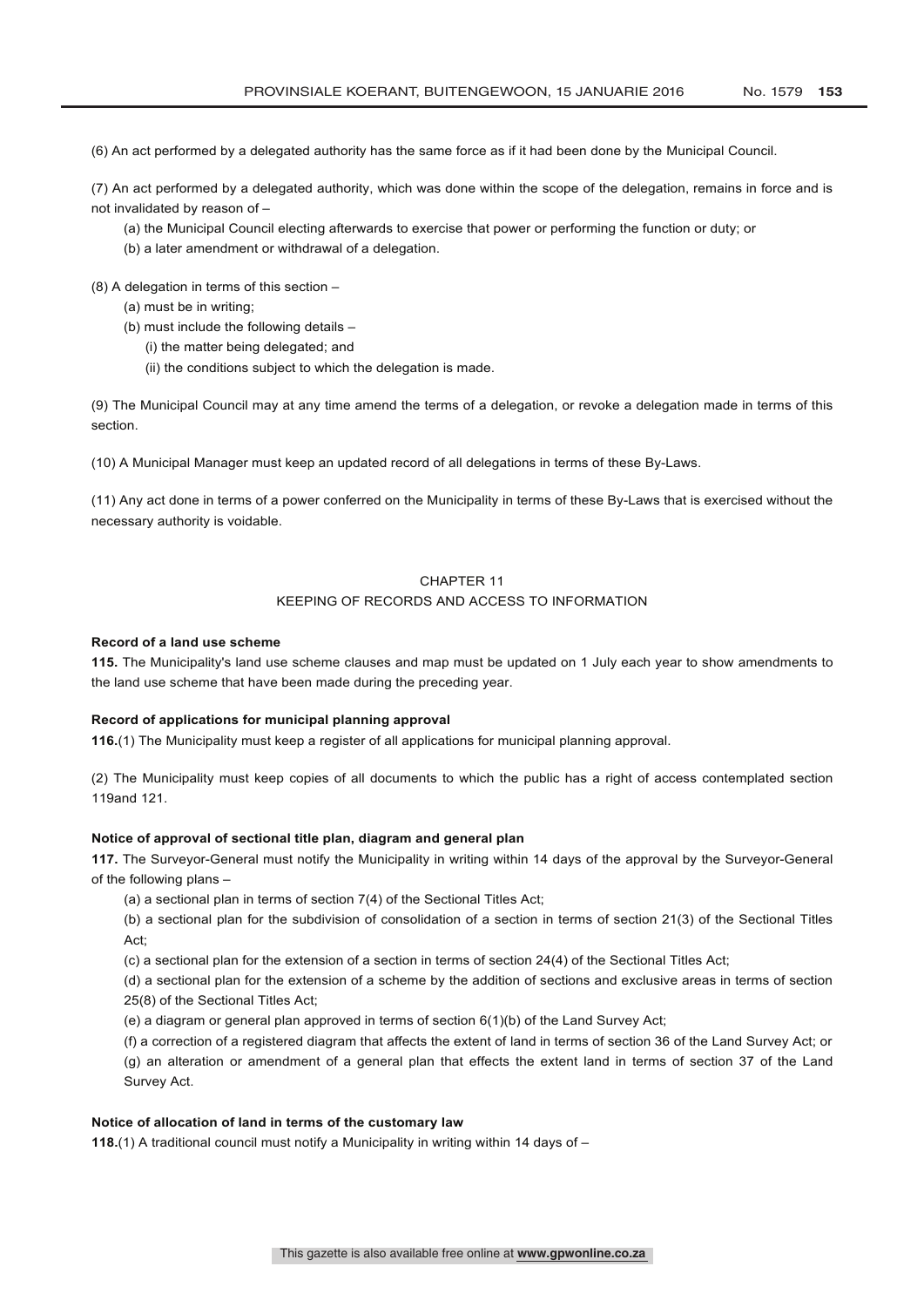- (a) any allocation of land in terms of customary law; and
- (b) any re-allocation of land in terms of customary law.

(2) A traditional council must provide a Municipality with the contact details of the person to whom the land has been allocated or re-allocated.

#### **Access to information held by Municipal Planning Registrar**

**119.** The following records that are held by the Municipal Planning Registrar must be regarded as records that are automatically available as contemplated in section 15 of the Promotion of Access to Information Act –

(a) the land use scheme contemplated in section 40(1);

(b) an application for municipal planning approval contemplated in section 45 or municipal planning proposal by a Municipality contemplated in section 73;

(c) proof that an applicant did give notice of an application for municipal planning approval contemplated in item 11(1) of Schedule 4;

(d) comments received by the Municipality in response to an invitation to comment on an application for municipal planning approval contemplated in item 11(1) of Schedule 4;

(e) the Municipal Planning Registrar's assessment of compliance of an application for municipal planning approval with the application process contemplated in item 13(2)(d) of Schedule 4;

(f) the Registered Planner's assessment and recommendation on an application for municipal planning approval contemplated in item 16(2) of Schedule 4;

(g) the Municipal Planning Tribunal's recommendation on an application for municipal planning approval, if the application is an application–

(i) for the adoption of a land use scheme;

(ii) for an amendment to a land use scheme that requires an amendment to the land use scheme clauses;

(iii) for the repeal of a land use scheme; or

(iv) for a material change to a Municipal Council's decision to adopt a land use scheme or to amend the land use scheme clauses,

contemplated in item18 of Schedule 4;

(h) the Municipal Planning Approval Authority's Record of Decision on an application for municipal planning contemplated in section 55; and

(i) an applicant's waiver of the right to appeal against the Municipal Planning Approval Authority's decision on an application for municipal planning contemplated in section 58(a)(iii).

#### **Access to information held by Municipal Planning Appeal Authority Registrar**

**120.** The following records that are held by the Municipal Planning Appeal Authority Registrar must be regarded as records that are automatically available as contemplated in section 15 of the Promotion of Access to Information Act –

(a) a memorandum of appeal contemplated in item 1(1) of Schedule 10;

(b) a responding memorandum contemplated in item 2(1) of Schedule 10;

(c) a withdrawal of an appeal contemplated in item 4(1) of Schedule 10;

(d) a withdrawal of a opposition to an appeal contemplated in item 4(2) of Schedule 10;

(e) a subpoena requesting a person to testify or produce a document at a site inspection or an appeal hearing contemplated in item 6(1) of Schedule 10;

(f) a subpoena requesting a person to lodge a document with the Municipal Planning Appeal Authority Registrar contemplated in item 7(1) of Schedule 10;

(g) the collated appeal documents contemplated in item 9(3) of Schedule 10;

(h) a notice of a site inspection contemplated in item 12(4) of Schedule 10;

(i) a notice of an appeal hearing contemplated in item 13(1) of Schedule 10;

(j) an application for the late lodging of a memorandum of appeal contemplated in item 1 of Schedule 11;

(k) opposition to a late appeal contemplated in item 2 of Schedule 11;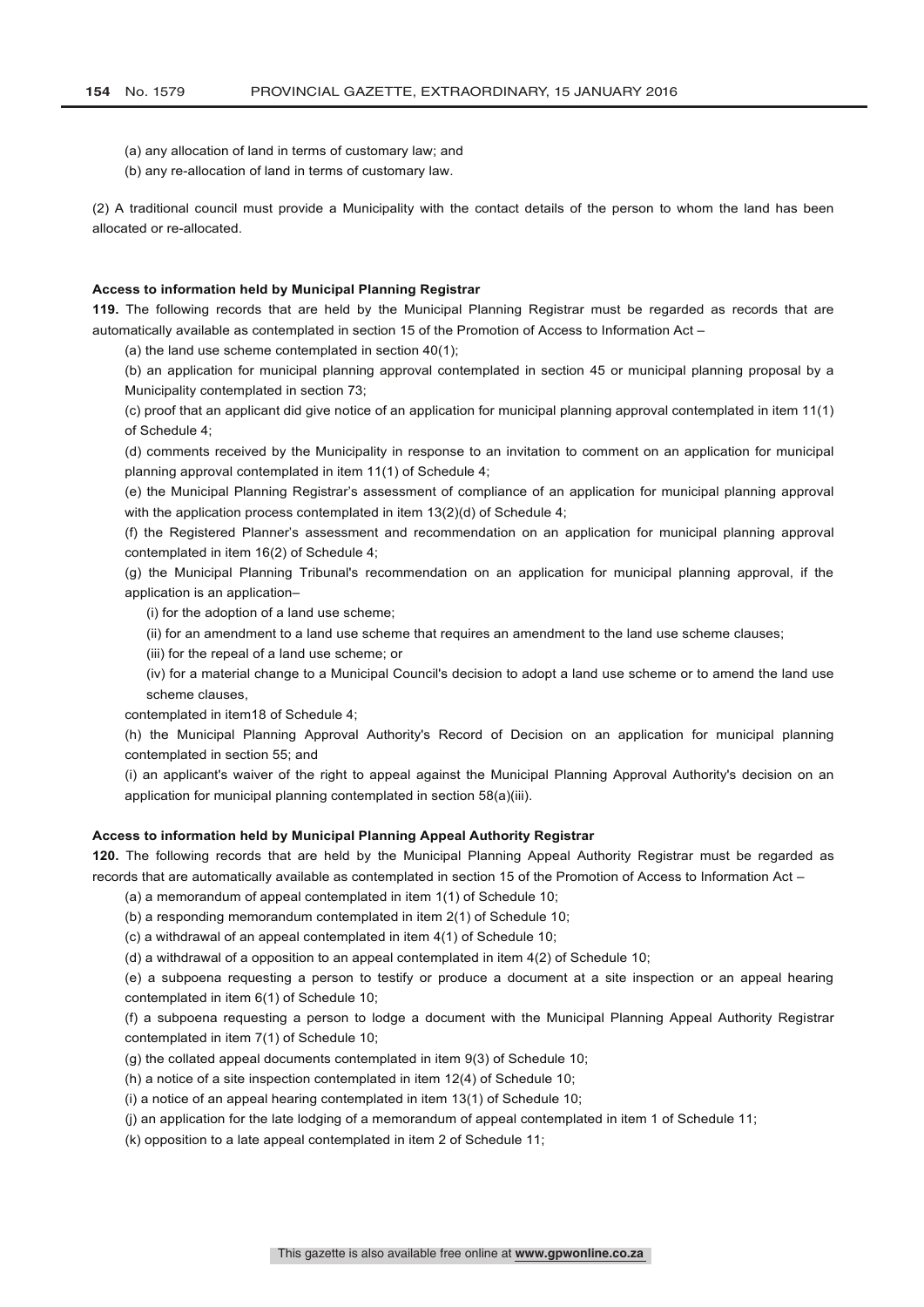(l) a decision on an application for the late lodging of a memorandum of appeal contemplated in item 4 of Schedule  $11:$ 

(m) an urgent application to confirm that an appeal is invalid or for the partial commencement of a decision approving an application for municipal planning approval contemplated in item 1 of Schedule 12;

(n) opposition to an urgent application to confirm that an appeal is invalid or for the partial commencement of a decision approving an application for municipal planning approval contemplated in item 2 of Schedule 12;

(o) a decision on an urgent application to confirm that an appeal is invalid or for the partial commencement of a decision approving an application for municipal planning approval contemplated in item 5 of Schedule 12;

(p) a decision of the Municipal Planning Appeal Authority contemplated in section 78(4);

(q) written reasons for a decision of the Municipal Planning Appeal Authority contemplated in section 79(1); and

(r) a register of appeals contemplated in section 86(2).

### **Access to information held by Municipal Manager**

**121.**(1) The following records that are held by a Municipal Manager must be regarded as records that are automatically available as contemplated in section 15 of the Promotion of Access to Information Act –

(a) a register of the interests of members of the Municipal Planning Approval Authority, Municipal Planning Appeal Authority and the Municipal Planning Enforcement Authority contemplated in section 33(3);

(b) an agency agreement for performance of functions in terms of these By-Laws in terms of section 112(4); and

(c) an updated record of all delegations in terms of these By-Laws contemplated in section 114(10).

## CHAPTER 12

## GENERAL PROVISIONS

## **Declaration of land as land for occupation by a traditional community or indigent households in an unstructured manner**

**122.**(1) The Municipality may declare land as land for occupation by a traditional community or indigent households in an unstructured manner, if –

(a) the land is occupied or earmarked for occupation by three or more households;

(b) the households are settled on the land or will be settled on it in an unstructured manner;

(c) the majority of the households that are settled on the land or will be settled on it will not be able to afford to comply with the application process contemplated in Schedule 4; and

(d) the Municipality has designated the land in its Spatial Development Framework as land to which shortened land use development procedures apply as contemplated in section 21(l)(ii) of the Spatial Planning and Land Use Management Act.

(2) The Municipality must map land declared as land for occupation by a traditional community or indigent households in an unstructured manner.

(3) The Municipality must publish on its website –

(a) its decision declare land as land for occupation by a traditional community or indigent households in an unstructured manner; and

(b) mapping showing land that it has declared as land for occupation by a traditional community or indigent households in an unstructured manner.

## **Calculation of number of days**

**123.**(1) If these By-Laws prescribes a period for performing an action, the number of days must be calculated by excluding the first day, and by including the last day, unless the last day happens to fall on a Saturday, Sunday or public holiday, in which case the first work day immediately following the Saturday, Sunday or public must be regarded as the last day of the period.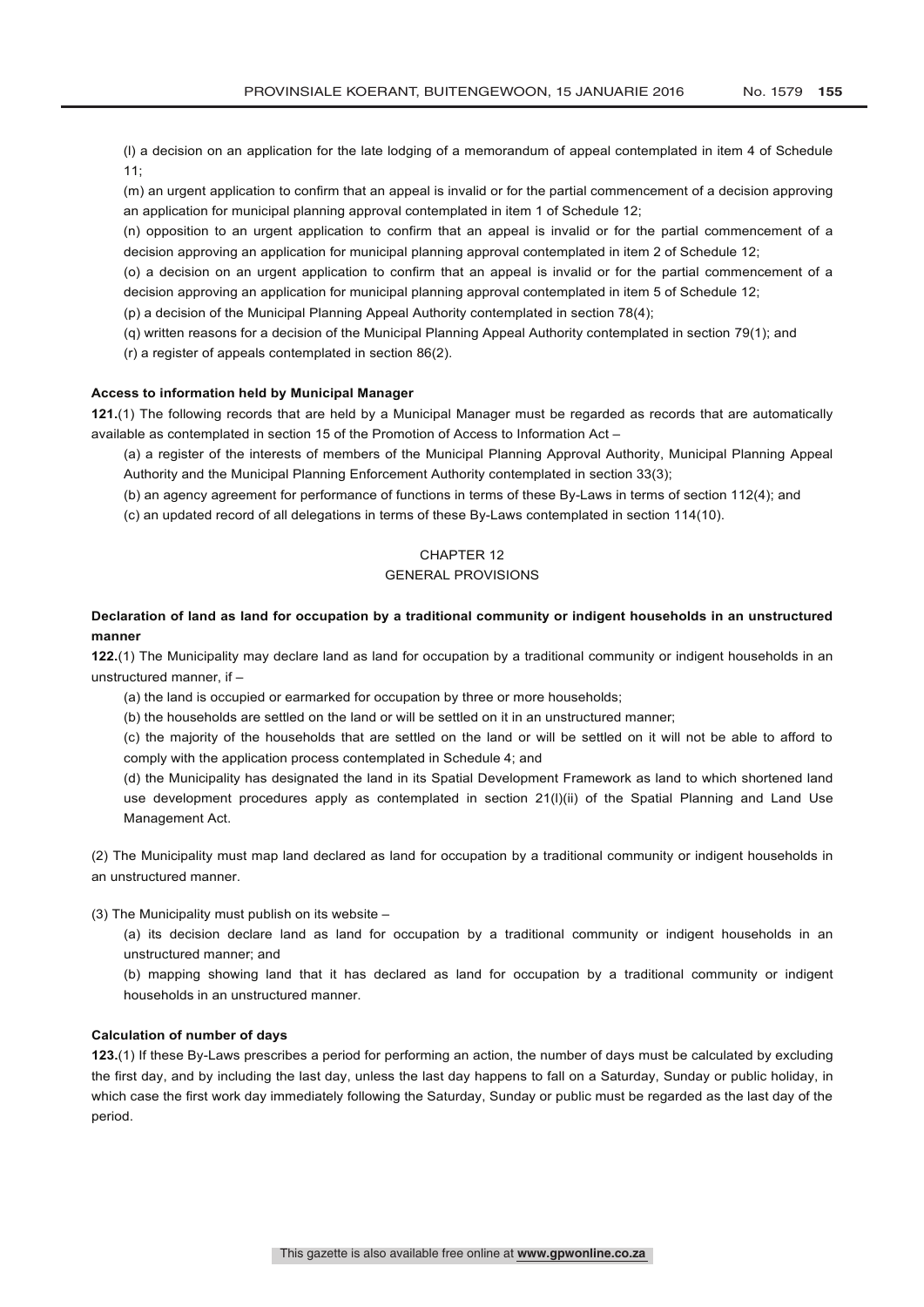(2) Days that a Municipality is officially in recess must be excluded from the period in which a Municipality must perform an action in terms of these By-Laws, if –

- (a) a Municipality did not delegate the power to perform the action; and
- (b) the action must be performed in 120 days or less.

#### **Effect of change of ownership of land to which an application for municipal planning approval relates**

**124.**(1) If a land, which is the subject of an application for municipal planning approval, is transferred to a new owner, the new owner may continue with the application as the legal successor-in-title of the previous owner.

(2) A new owner must inform the Municipality in writing that he or she wishes to continue with an application for municipal planning approval and provide the Municipality with his or her contact details.

## **Ceding of rights associated with a person who commented on an application for municipal planning approval to new property owner**

**125.**(1) An owner who commented on an application for municipal planning approval by the closing date stated in the invitation contemplated in item 2(f) of Schedule 5 may, in writing, cede the rights conferred on a person who commented on an application to the new owner of his or her property.

(2) The new owner must provide the applicant and Municipality with a copy of the agreement to cede the rights and his or her contact details.

## **Application for leave to intervene in application for municipal planning approval or appeal**

**126.**(1) An person may apply in writing for leave to intervene in an existing application for municipal planning approval before the Municipal Planning Approval Authority or the Municipal Planning Appeal Authority.

(2) The Municipal Planning Approval Authority or the Municipal Planning Appeal Authority must consider the following matters when it decides an application for leave to intervene –

(a) whether public consultation was required for the application for municipal planning approval;

(b) whether the applicant for intervention was given notice of the application for municipal planning approval;

(c) the applicant for intervention's motivation for the request to intervene;

(d) the written consent of all the other parties to the application for municipal planning approval or appeal to agree to the party intervening, if they did consent to the party intervening;

(e) prejudice that may be suffered by the applicant or any other person, including the public;

(f) the applicant for intervention's prospects of success;

(g) avoidance of unnecessary delay in the administration of justice;

(h) the convenience of the Municipal Planning Approval Authority or Municipal Planning Appeal Authority;

(i) if a party applies to intervene in an application for municipal planning approval, whether the applicant for intervention is the only person who wishes to comment on the application, or if there are other persons who also made similar comments on the application;

(j) if a party applies to intervene in an appeal –

(i) whether the applicant for intervention is the only person who wishes to appeal against the decision of the Municipal Planning Approval Authority, or if there are other appellants that also appealed against the decision on similar grounds;

(ii) the importance of the appeal;

(iii) the applicant for intervention's interest in the outcome of the appeal; and

(k) any other relevant factor.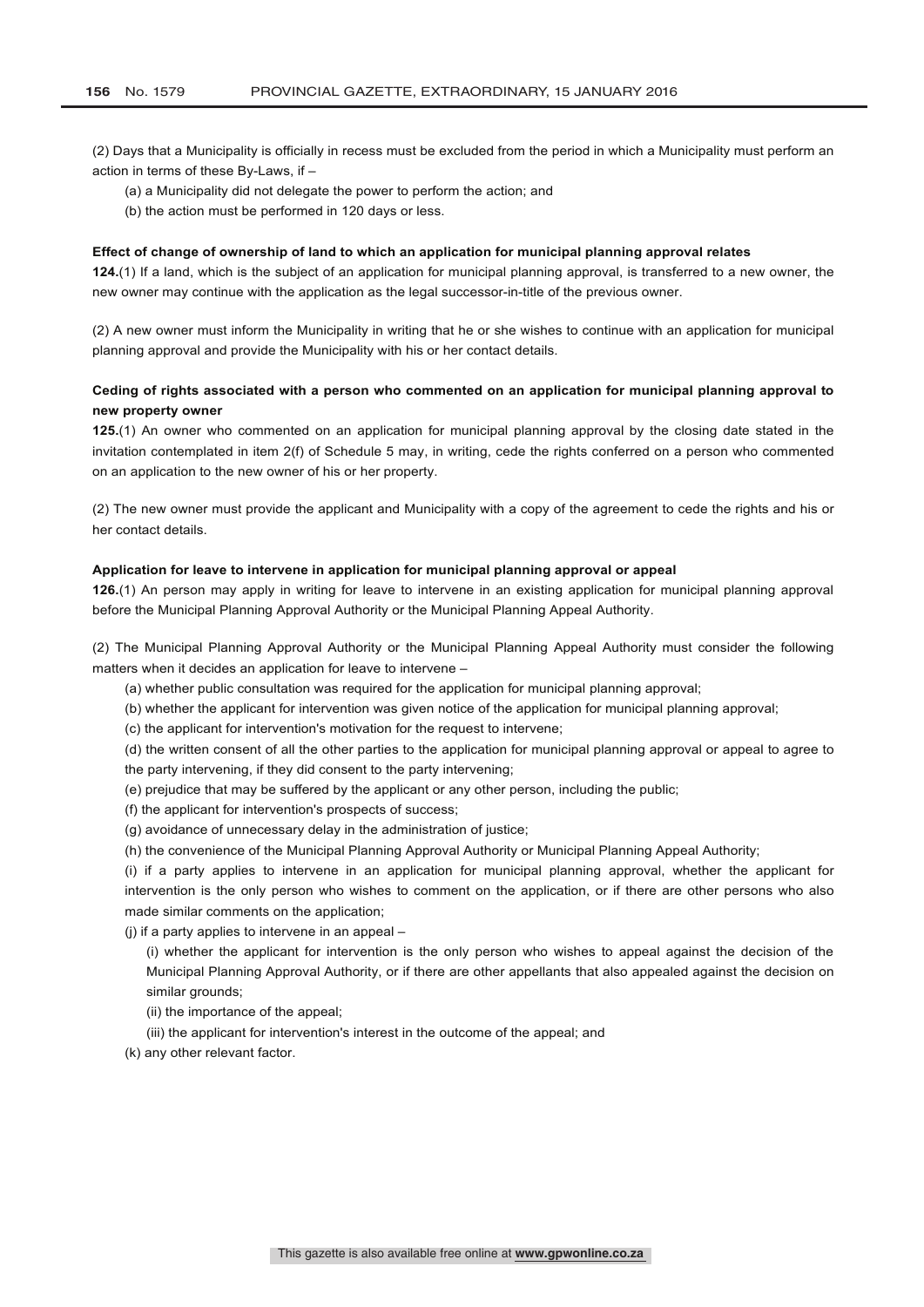(3) The Municipal Planning Appeal Authority or Municipal Planning Appeal Authority must –

- (a) approve; or
- (b) refuse,

an application for leave to intervene.

(4) The Municipal Planning Appeal Authority or the Municipal Planning Appeal Authority may limit a person who applied for intervention's participation to the issues in which the person's interest has been established in its decision to grant leave to intervene.

(5) If a person was granted leave to intervene in an application for municipal planning approval, the person must submit written comment on the application to the Municipal Planning Approval Authority in the manner and by the date determined by the Municipality in its decision to grant leave to intervene.

(6) If a person was granted leave to intervene in an appeal, the person must participate in the appeal proceedings in the manner determined by the Municipal Planning Appeal Authority in its decision to grant leave to intervene.

(7) A person who was granted leave to intervene in an application for municipal planning approval must be regarded as a person who commented on the application when the public was consulted, irrespective of whether or not public consultation was required for the application.

### **Transitional arrangements and savings**

**127**. Schedule 13 applies to the transition from the old legislative order to the new legislative order.

#### **Short title and commencement**

**128.** This By-Law is called the Impendle Municipality, Makambatini Municipality, uMngeni Municipality, uMpofana Municipality, and uMswati Municipality Planning and Land Use Management By-law, 2015, and comes into operation on the date of this gazette.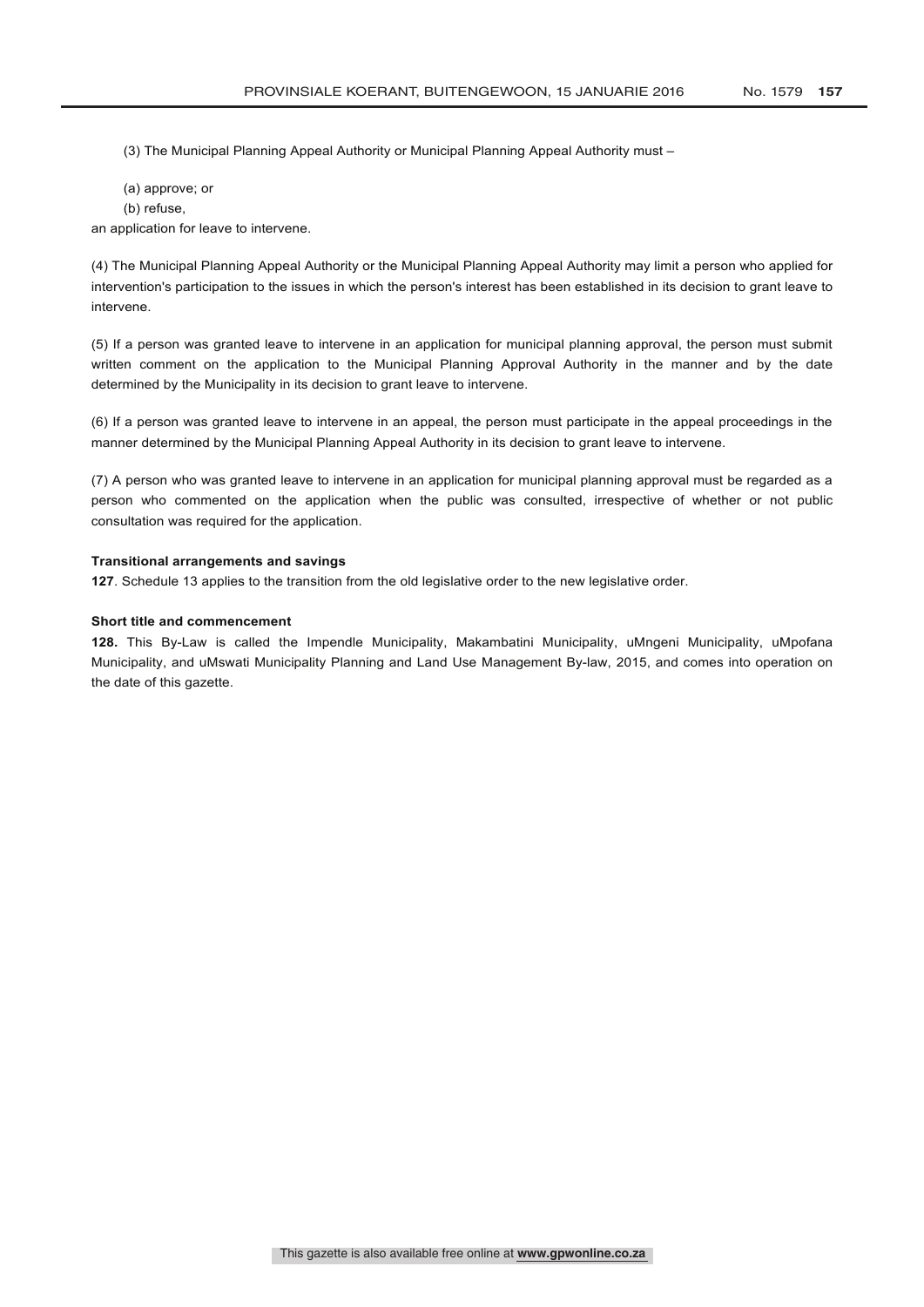### SCHEDULE 1

## MATTERS THAT MUST BE ADDRESSED IN AN AGREEMENT TO ESTABLISH A JOINT MUNICIPAL PLANNING

## **TRIBUNAL**

## *(Section 8(5))*

### **Matters that must be addressed in an agreement to establish a Joint Municipal Planning Tribunal**

**1.** An agreement between the Municipal Council and any other municipalities to establish a Joint Municipal Planning Tribunal should at least provide for the following −

- (a) the names of the participating municipalities;
- (b) the rights, obligations and responsibilities of each of the participating municipalities;
- (c) how the Joint Municipal Planning Tribunal will be funded;
- (d) how Municipal Planning Registrars and Deputy Municipal Planning Registrars will be appointed and function;
- (e) how the following functionaries will be elected
	- (i) the Municipal Planning Tribunal members;
	- (ii) the Chairperson of the Municipal Planning Tribunal;
	- (iii) the Deputy Chairperson of the Municipal Planning Tribunal;

(f) how the participating municipalities will publish legal notices, including –

(i) the notice calling for the persons to serve on the Joint Municipal Planning Tribunal;

(ii) the notice confirming the appointment of the members of the Joint Municipal Planning Tribunal.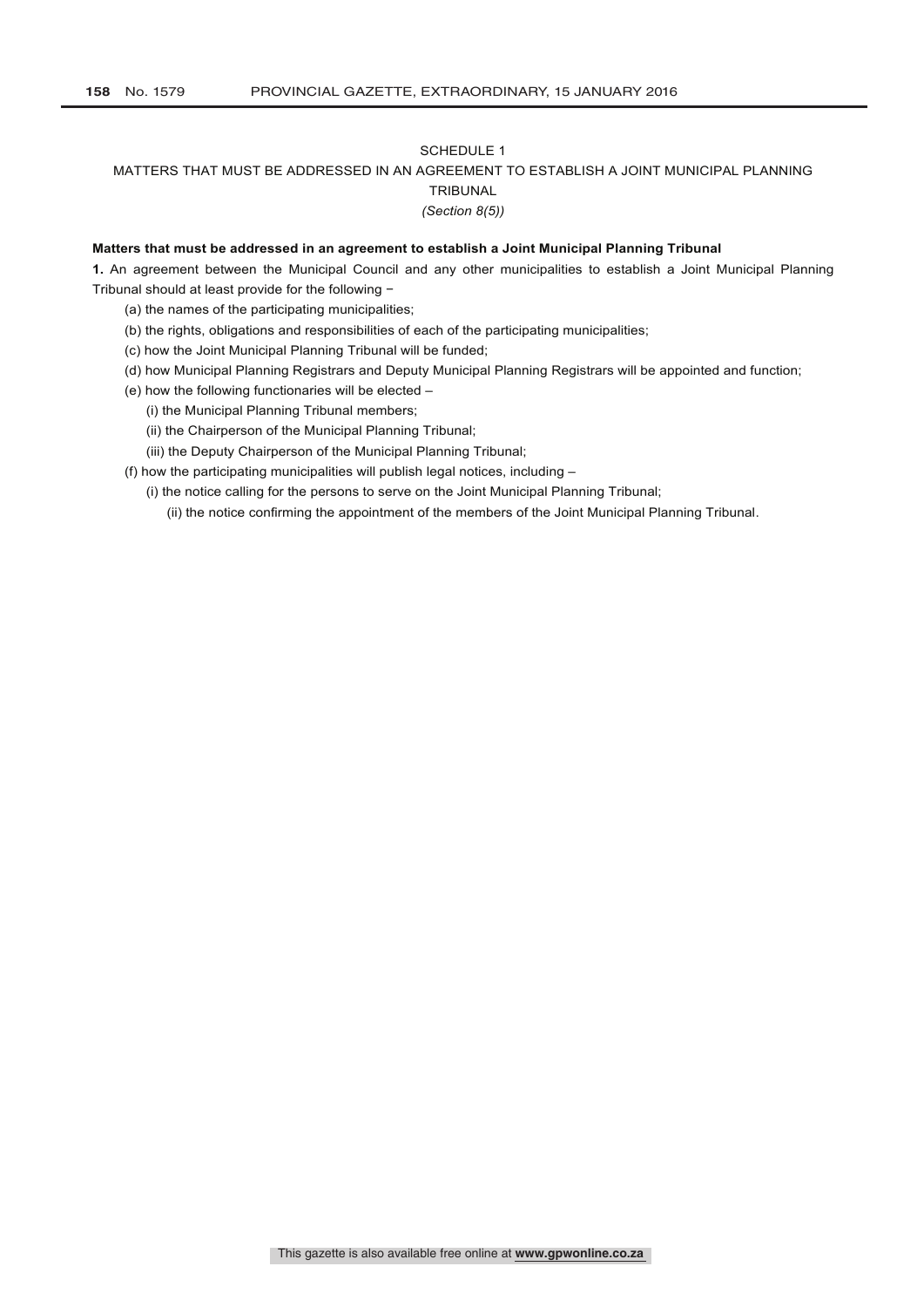### SCHEDULE 2

## CATEGORISATION OF APPLICATIONS FOR DECISION BY THE MUNICIPAL PLANNING APPROVAL AUTHORITY *(Section 22(1))*

## **Applications for municipal planning approval that may be decided by a Municipal Planning Authorised Officer**

**1.**(1) A Municipal Planning Authorised Officer may decide the following applications for municipal planning approval –

(a) the granting of consent in terms of the land use scheme;

(b) the subdivision of land into 10 or less properties, excluding land to be used for road purposes, if the subdivision of the land complies with the land use scheme;

(c) the subdivision of land exclusively for the purpose of accommodating engineering services;

(d) the subdivision of agricultural land situated outside the area of the land use scheme, if the land will continue to be used for agricultural purposes;

(e) the consolidation of land;

(f) the removal, amendment or suspension of a restrictive condition of title –

(i) that has been imposed in terms of these By-Laws or a repealed municipal planning law; or

(ii) that has not been imposed in terms of these By-Laws or a repealed municipal planning law, but is accompanied by the written approval of the person or entity in whose favour the condition is registered;

(g) an amendment to an application in terms of paragraphs (a) to (d), prior to the approval thereof by the Municipal Planning Authorised Officer;

(h) a correction to a decision of a Municipal Planning Authorised Officer on an application in terms of paragraphs (a) to (d) to correct an error in the wording of the decision, correct a spelling error, update land description, or update a reference to a law, person, institution, place name or street name; and

(i) a non-material amendment to a Municipal Planning Authorised Officer's decision on an application in terms of paragraphs (a) to (d).

## **Applications for municipal planning approval that must be decided by the Chairperson of a Municipal Planning Tribunal or a tribunal member designated by the Chairperson**

**2.**(1) The Chairperson of a Municipal Planning Tribunal must decide an application for municipal planning approval for –

(a) an amendment to an application in terms of paragraphs (a) to (l) of item 3, prior to the approval thereof by the Municipal Planning Tribunal;

(b) a correction to a decision of a Municipal Planning Tribunal on an application in terms of paragraphs (a) to (l) of Item 3 to correct an error in the wording of the decision, correct a spelling error, update land description, or update a reference to a law, person, institution, place name or street name.

(2) The Chairperson of a Municipal Planning Tribunal may designate another member of the Tribunal to decide an application for municipal planning approval for a correction to a decision of a Municipal Planning Tribunal on an application in terms of paragraphs (a) to (l) of Item 3 to correct an error in the wording of the decision, correct a spelling error, update land description, or update a reference to a law, person, institution, place name or street name.

### **Applications for municipal planning approval that must be decided by the Municipal Planning Tribunal**

**3.** The Municipal Planning Tribunal must decide the following applications for municipal planning approval –

- (a) the zoning or rezoning of land in accordance with an existing zone;
- (b) the granting of consent in terms of land use scheme for land use;
- (c) approval for a development situated outside the area of land use scheme;
- (d) the subdivision and consolidation of land
	- (i) that involves a change of land use; or

(ii) of which the end result is the creation of more than two new properties, excluding properties used exclusively

- for the accommodation of roads or other engineering services;
- (e) township establishment;
- (f) the notarial tying of adjacent properties;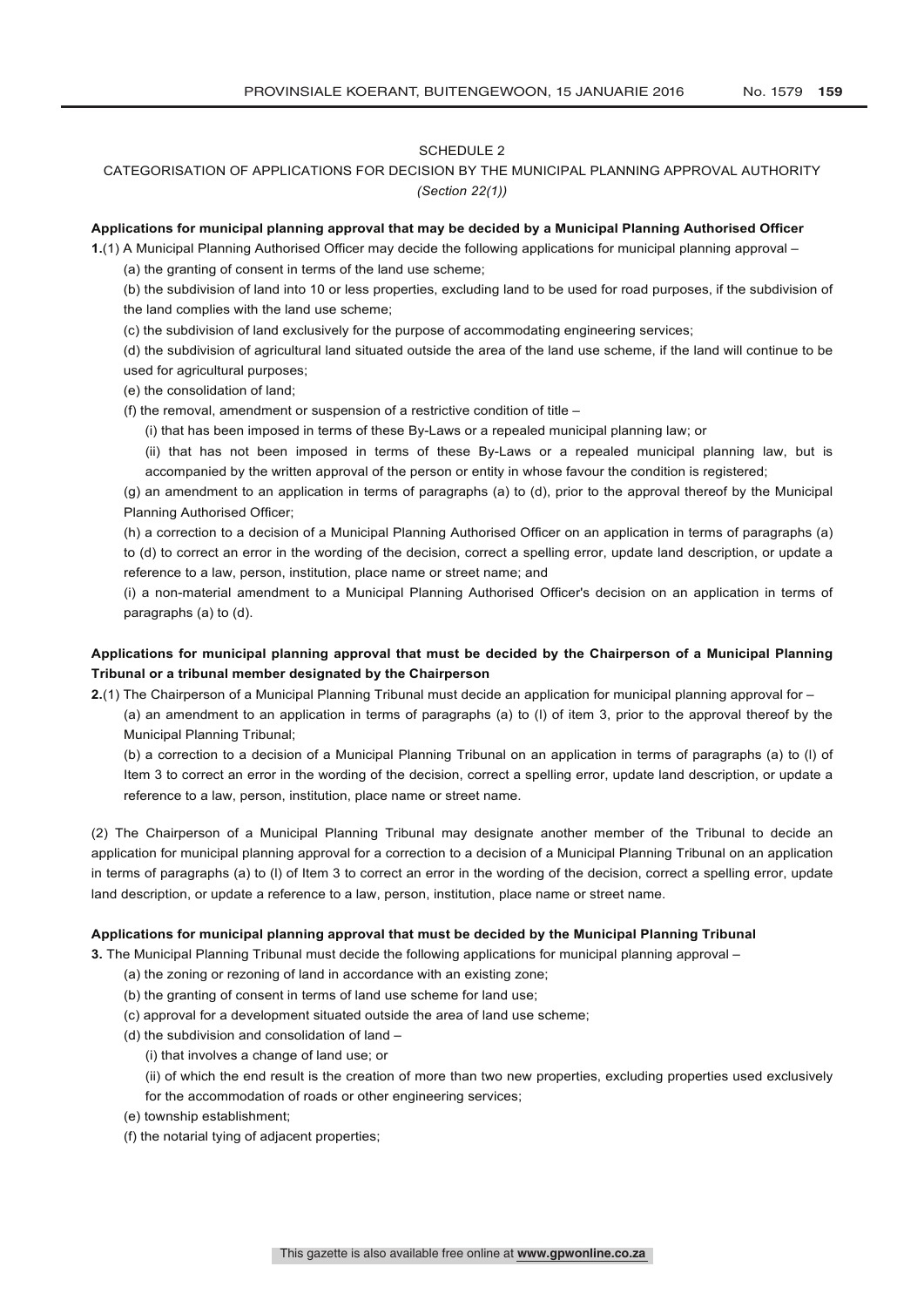(g) the extension of a sectional title scheme by the addition of land to common land in terms of section 26 of the Sectional Titles Act;

(h) the removal, amendment or suspension of a restrictive condition of title –

(i) that has not been imposed in terms of these By-Laws or a repealed municipal planning law; or

(ii) that is not accompanied by the written approval of the person or entity in whose favour the condition is registered;

(i) the permanent closure of a municipal road or a public place;

(j) an application for municipal planning approval that has been referred to the Municipal Planning Tribunal by a Municipal Planning Authorised Officer;

(l) a non-material amendment to a Municipal Planning Tribunal's decision on an application in terms of paragraphs (a) to (j).

### **Applications for municipal planning approval that must be decided by the Municipal Council**

**4.** The following applications for municipal planning approval must be decided by a Municipal Council –

(a) the adoption of land use scheme;

(b) an amendment to wording of land use scheme, including development controls contained in it;

(c) the zoning or rezoning of land in accordance with a new zone; and

(d) the zoning or rezoning land by the Municipality to achieve the development goals and objectives of the municipal spatial development framework.

(e) an amendment to an application in terms of paragraphs (a) to (d), prior to the approval thereof by a Municipal Council;

(f) a correction to a decision of a Municipal Council on an application in terms of paragraphs (a) to (d) to correct an error in the wording of the decision, correct a spelling error, update land description, or update a reference to a law, person, institution, place name or street name; and

(g) a non-material amendment to a Municipal Council's decision on an application in terms of paragraphs (a) to (d).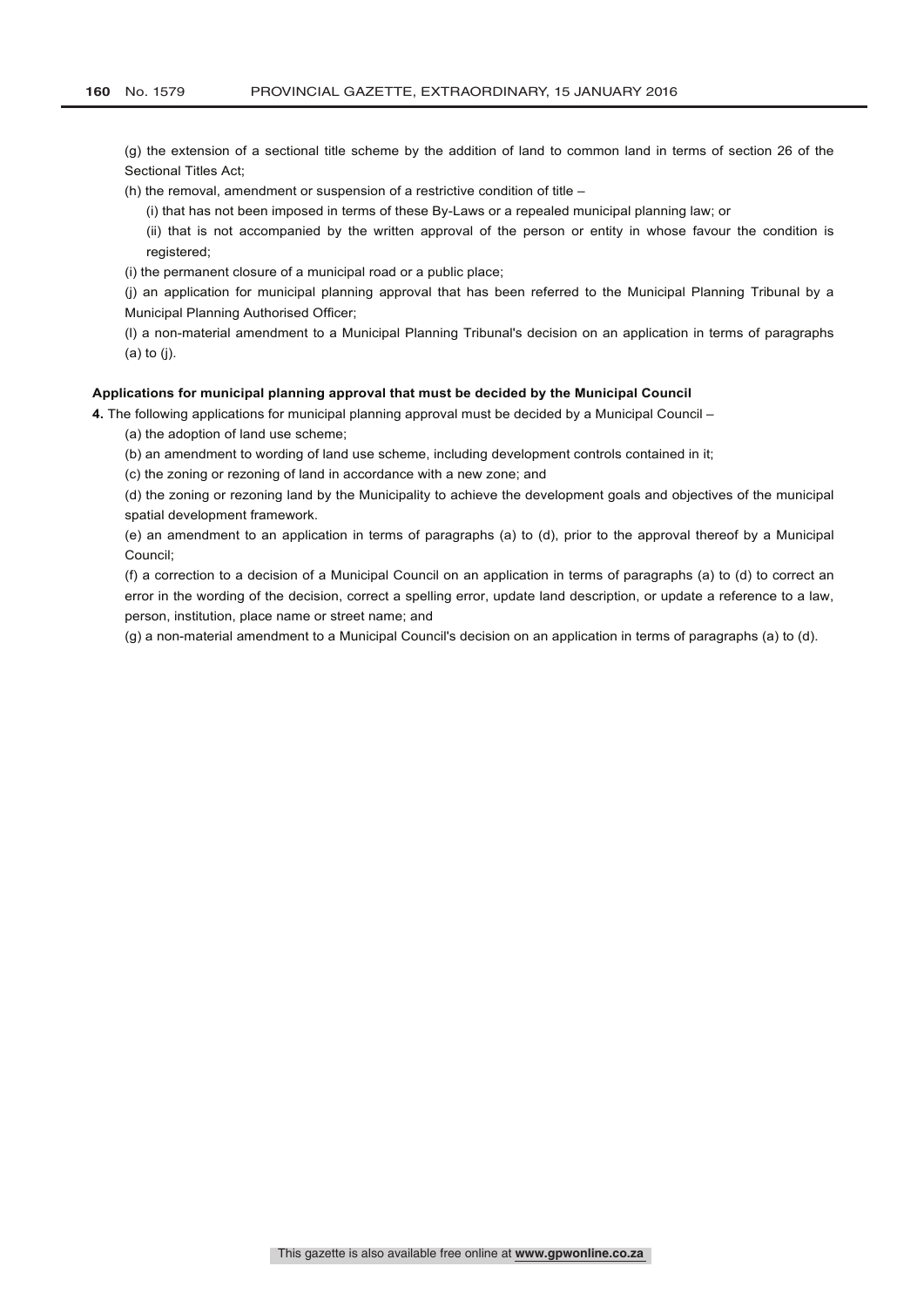## SCHEDULE 3 ACTIVITIES IN AREAS SITUATED OUTSIDE THE AREA OF A LAND USE SCHEME THAT REQUIRES MUNICIPAL PLANNING APPROVAL *(Section 46(e))*

### **Activities that require municipal planning approval outside the area of a land use scheme**

**1.** The following activities require municipal planning approval outside the area of a land use scheme –

abattoir adult premises agricultural or forestry building airport betting shop bus depot caravan park car wash casino cemetery court room crematorium dairy day care centre dormitory educational building escort agency factory fast food drive-through fire station funeral parlour government subsidised dwelling health facility kennels launderette mining operation mortuary multiple dwellings office overnight accommodation establishment paper mill parking lot petroleum production operation place of public amusement place of public assembly place of safety police station power generation plant prison recreational building restaurant retirement home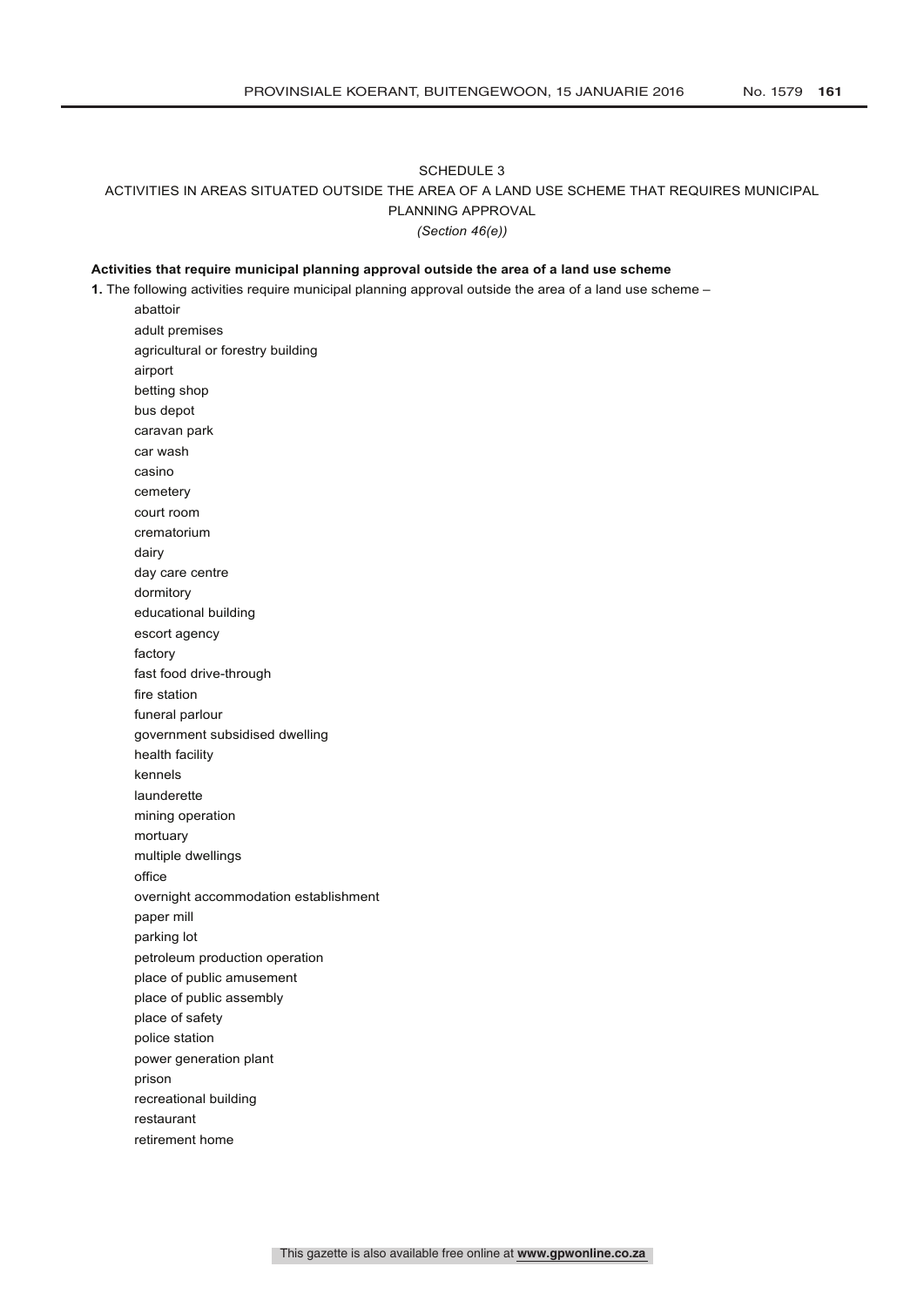saw mill scrap-metal yard service industry service station shop shopping mall sugar mill tannery tavern taxi rank telecommunication mast train station vehicle repair workshop vehicle scrap-yard vehicle showroom veterinary clinic warehouse water bottling plant

### **Land use definitions**

## **2.** In this Schedule –

"**abattoir**" means a building used for the slaughtering of animals with a production of 50 or more units of poultry per day or 6 or more units of red meat and game per day;

"**adult premises**" means a building used for the distribution of adult films and publications contemplated in section 24 of the Films and Publications Act, 1996 (Act No. 65 of 1996);

#### "**agricultural or forestry building**" means –

(a) a building or buildings on the same property that is used for the concentration of animals for the purpose of commercial production or sale –

(i) that is 400m² or more in extent or that together are 400m² or more in extent; or

(ii) that is 8 metres or more in height;

(b) a building or buildings on the same property that is used for the cultivation, processing, packaging, storage or sale of crops, flowers or trees –

(i) that is 400m² or more in extent or that together are 400m² or more in extent; or

(ii) that is 8 metres or more in height; and

(c) a building or buildings on the same property that is used for the storage of farm and forestry vehicles and implements–

(i) that is 400m² or more in extent or that together are 400m² or more in extent; or

(ii) that is 8 metres or more in height;

"**airport**" means a tract of levelled land where aircraft can take off and land, equipped with a hard-surfaced landing strip and a control tower;

"**betting shop**" means a building used to handle bets on races and other events;

"**bus depot**" means a building or land where three or more buses load and unload passengers;

"**caravan park**" means land for the accommodation of more than one caravan or mobile homes;

"**car wash**" means a building or land used for the cleaning of vehicles for commercial gain;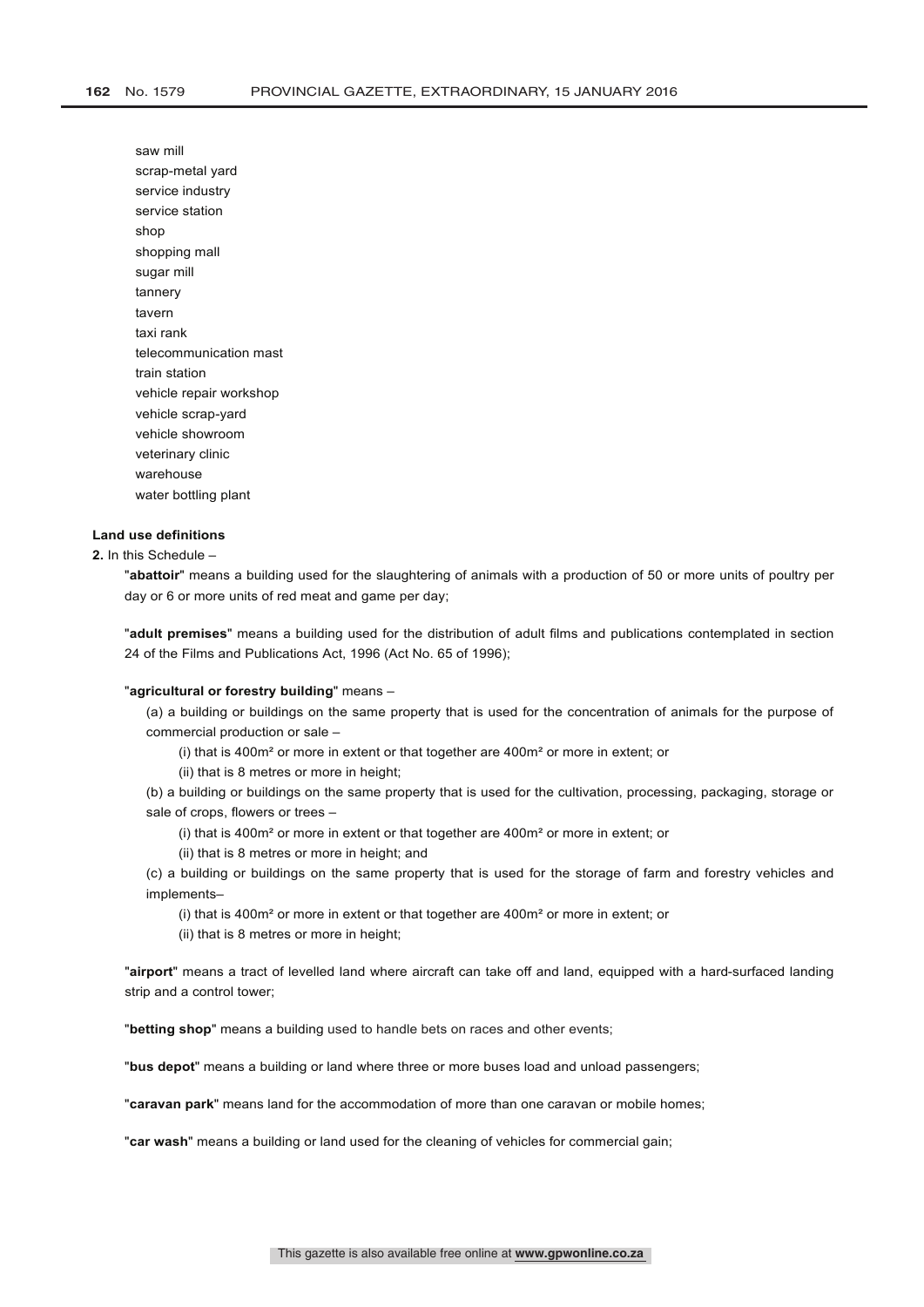"**casino**" means a casino as defined in section 1 of the KwaZulu-Natal Gaming and Betting Act, 2010 (Act No. 8 of 2010);

"**cemetery**" means an area of land that is 1000m² or more in extent, used for burying the dead;

"**child care centre**" means a building used for the daily accommodation and care of 6 or more children under 18 years of age in the absence of their parents or guardians;

"**court room**" means a building in which the proceedings of a court of law are held;

"**crematorium**" means a building or furnace used for burning human or animal bodies to ashes;

"**dairy**" means an area of a building that is 100m² or more in extent, used for the production and processing of milk;

"**day care centre**" means a building used for the care of 6 or more children under 18 years of age during the daytime absence of their parents or guardians;

"**dormitory**" means a building used in conjunction with an educational building for living quarters for seven or more students;

"**educational building**" means a building used as a university, college, technical institute, school, academy, research laboratory, lecture hall, convent, monastery, public library, public art gallery or museum;

"**escort agency**" means a building used to provide an escort service for sexual services;

"**factory**" means an area of a building that is 100m² or more in extent or an area of land that is 100m² or more in extent, used for the manufacturing of goods;

"**fast food drive-through**" means a building used for the sale of food and beverages to customers who remain in their vehicles;

"**fire station**" means a building that houses a fire brigade;

"**funeral parlour**" means a building used for the purpose of funeral management and the sale of coffins and tombstones;

"**government subsidised dwelling**" means a dwelling that is funded or partially funded with funds from the Integrated Residential Development Programme, the Upgrading of Informal Settlements Programme, the Rural Housing Subsidy: Communal Land Rights, or a similar programme of an organ of state, irrespective of where the dwelling is situated;

"**health facility**" means a building used by a health agency or a health establishment as defined in section 1 of the National Health Act for the care and treatment of human illness, including a hospital, clinic and doctor's consulting room;

"**kennels**" means the use of land for the keeping of four or more dogs, cats, or other small domestic animals for financial gain;

"**launderette**" means a building used for the purpose of washing and drying clothing and household fabrics for financial gain;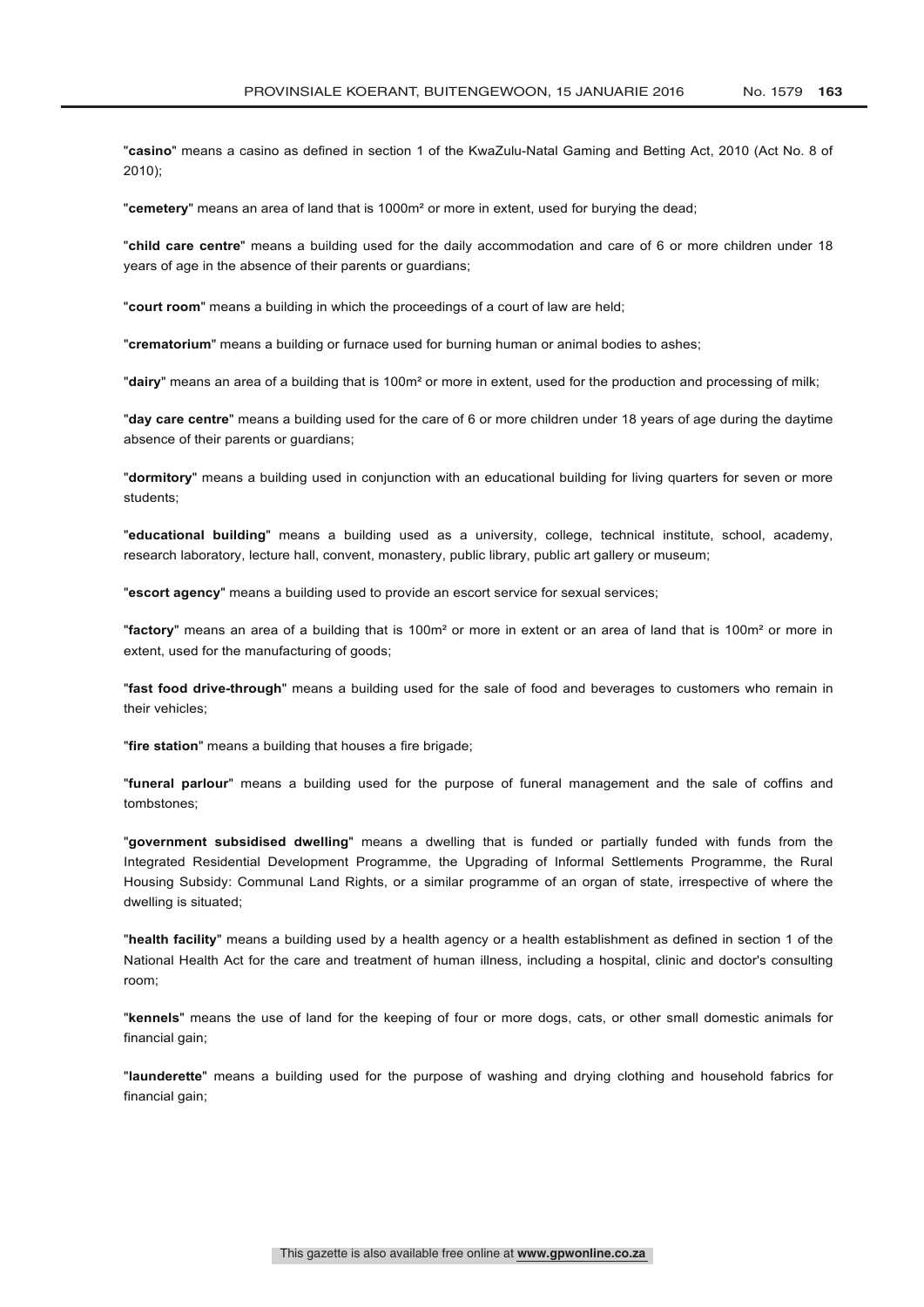"**mining operation**" means the processing of any mineral as defined in section 1 of the Mineral and Petroleum Resources Development Act on, in or under the earth, water or residue deposit, whether by underground or open working or otherwise –

(a) if a mining right contemplated in section 22 of the Mineral and Petroleum Resources Development Act is required or has been granted for the operation, but processing has not commenced by 10 October 2008, or (b) if a mining right has been granted in terms of a repealed law for the operation, but processing has not

"**mortuary**" means a building where dead bodies are kept and prepared before burial or cremation;

#### "**multiple dwellings**" means –

(a) a second dwelling on a property –

commenced by 10 October 2008;

- (i) that is 80m² or more in extent, or
- (ii) that is a distance of 20m or more away from the first dwelling on the same property; or
- (b) three or more dwellings on the same property,

unless the property has been declared by the Municipality as land for the settlement of indigent households in an unstructured manner contemplated in section 122(1);

"**nursing home**" means a building used for the accommodation and care of persons with chronic illness or disability, including persons with mobility and eating problems;

"**office**" means an area of a building used for consultations with clients, administration, or clerical services that is 100m² or more in extent;

"**place for overnight accommodation**" means a building where three or more bedrooms are used for the overnight accommodation of guests for financial gain, including a bed and breakfast, a guesthouse, a lodge or a hotel;

"**paper mill**" means a building used for producing paper and cardboard from timber;

"**parking lot**" means a building or land used for the parking or storage of ten or more motorcars or bakkies, or two or more buses or trucks, excluding -

(a) the parking and storage of vehicles used for farming, forestry, game viewing or conservation on a farm or in an area that has been declared a protected in terms of the KwaZulu-Natal Nature Conservation Management Act, 1997 (Act No. 9 of 1997); or

(b) the parking of vehicles in designated parking areas that have been provided in accordance with requirements for a development approval in terms of any planning law;

"**petroleum production operation**" means a production operation as defined in section 1 of the Mineral and Petroleum Resources Development Act –

(a) for which a production right contemplated in section 84 of the Mineral and Petroleum Resources Development Act is required or has been granted, but production has not commenced by 10 October 2008; or

(b) for which a production right has been granted in terms of a repealed law, but production has not commenced by 10 October 2008;

"**place of public amusement**" means a building used for public entertainment and includes a night club, theatre, cinema, music hall, amusement-arcade, skating-rink, race track, sports arena, exhibition hall, billiards room and fun fair;

"**place of public assembly**" means a building used for social gatherings, religious purposes or indoor recreation by 100 or more persons;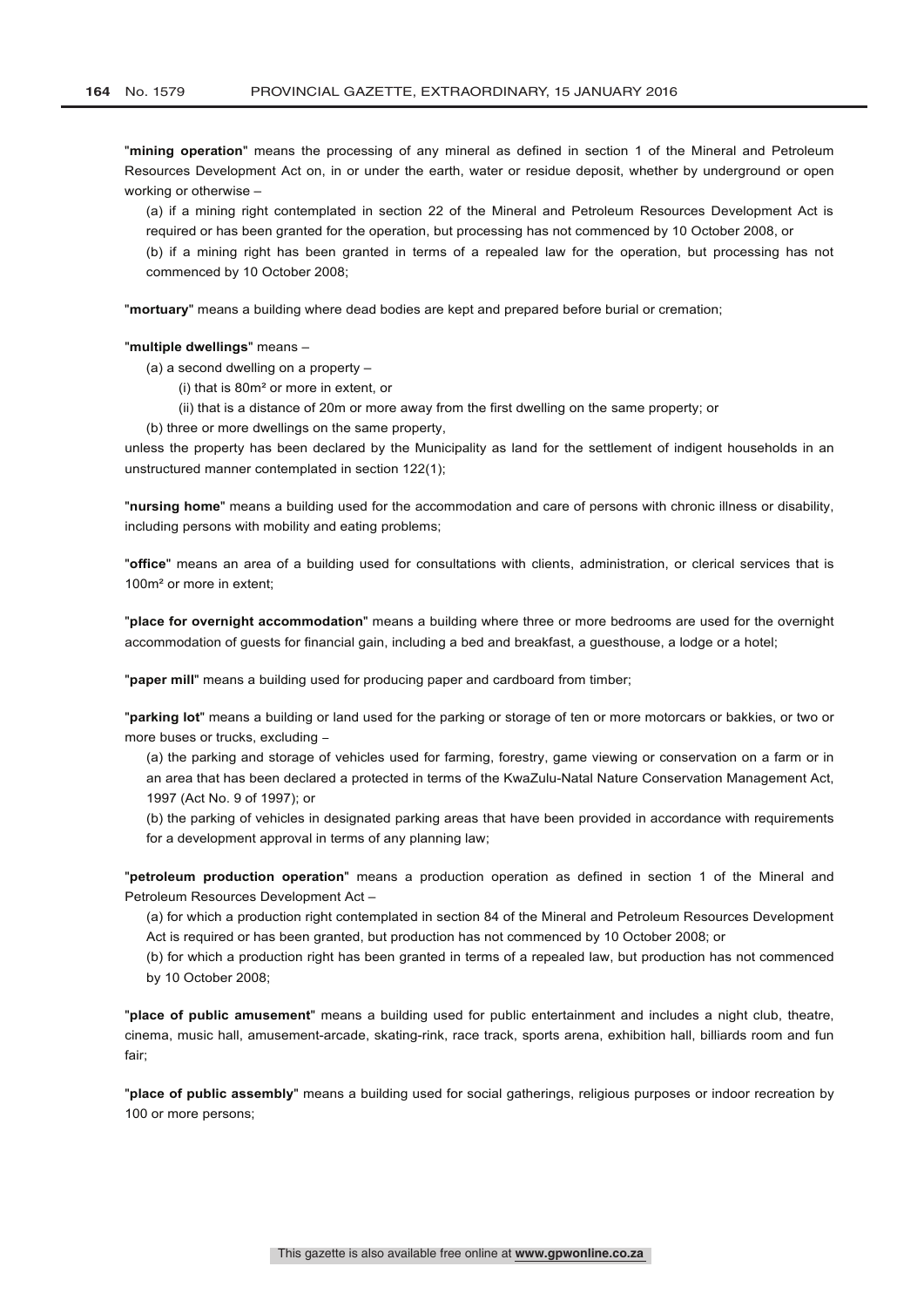"**police station**" means a building that houses the police force;

"**power generation plant**" means land, a building or equipment used for the generation of electric energy from an energy source like fossil fuel, gas, wind, water or solar energy –

- (a) with an electricity output of more than 10 megawatts; or
- (b) a total extent that covers an area in excess of 1 hectare;

"**prison**" means a building used for the confinement of detained persons;

"**recreational building**" means a building used for a gymnasium or clubhouse;

"**restaurant**" means a building used for the preparation and sale of food, confectionery and beverages for consumption on the premises;

"**retirement home**" means a building used for living quarters for more than seven persons who are 65 years or older;

"**saw mill**" means a building used for producing planks and boards from timber;

"**scrap-metal yard**" means a building or land used for the collection of metal objects for recycling purposes;

"**service industry**" means an area of a building that is 100m² or more in extent or an area of land that is 100m² or more in extent, used for the cleaning of goods, the repair of goods, the packaging of goods that are not manufactured or produced on the property, or the transport of goods that are not manufactured or produced on the property;

"**service station**" means a building used for the sale of fuel for vehicles;

"**shop**" means an area of a building that is 30m² or more in extent or an area of land that is 30m² or more in extent, used for the sale or hire of goods;

"**shopping mall**" means an enclosed building containing a variety of stores connected by common pedestrian passageways that is used for shopping, including the sale of groceries, food, clothes, cosmetics, jewellery, books, music, toys, sport equipment, camping equipment, cell phones, household appliances, décor and furniture and provision of services, including a bank, hairdresser, pharmacy, optometrist, laundrette, pet shop, movie house, videohire, internet café and workshop for the repair of shoes or cell phones;

"**sugar mill**" means a building used for the production of sugar from sugar cane and the processing of sugar;

"**tannery**" means a building where skins and hides are tanned;

"**tavern**" means a building that is used for the sale of alcoholic beverages to be consumed on the premises and "bar" and "pub" have a corresponding meaning;

"**taxi rank**" means a building or land where three or more taxis load or unload passengers;

"**telecommunication mast**" means a mast that is 15 metres or taller that is used to support an antennae for communicating television radio, or telephone signals;

"**train station**" means a building or land operated by Transnet where trains load or unload passengers or goods;

"**vehicle repair workshop**" means a building used for the repair of vehicles;

"**vehicle scrap-yard**" means a building or land used for the dismantling of vehicles or the storage of wrecked vehicles;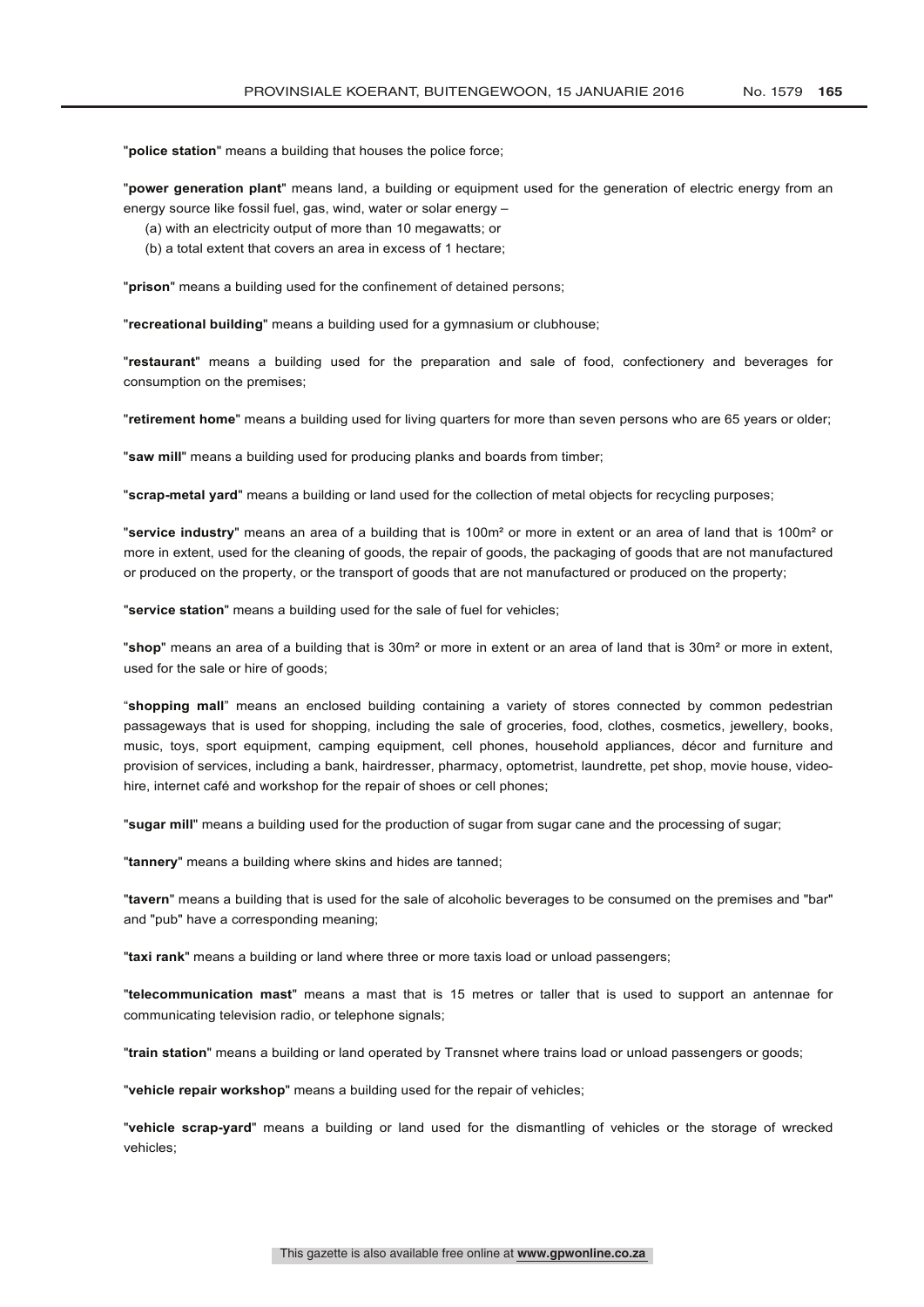"**vehicle showroom**" means a building used for the sale of vehicles;

"**veterinary clinic**" means a building where animals are given medication or surgical treatment and are cared for during the time of such treatment for financial gain;

"**warehouse**" means an area of a building that is 100m² or more in extent, used for the storage of goods, excluding the storage of farm implements on a farm;

"**water bottling plant**" means a building used for the bottling of natural water for financial gain.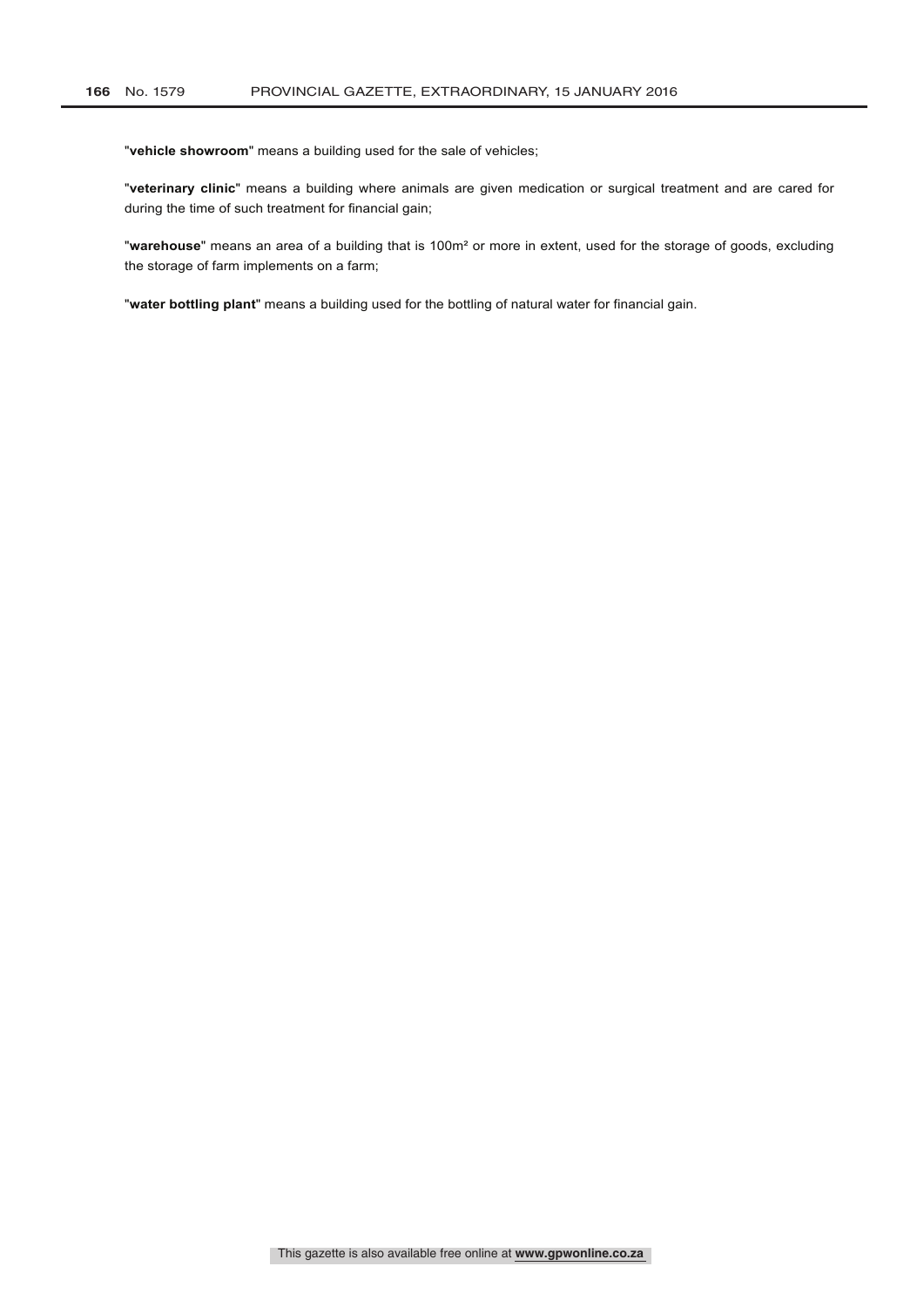## SCHEDULE 4

# APPLICATION PROCESSES FOR MUNICIPAL PLANNING APPROVAL: ALL APPLICATIONS, EXCEPT AN APPLICATION FOR A DWELLING ON LAND DEMARCATED FOR THE SETTLEMENT OF INDIGENT HOUSEHOLDS (SCHEDULE 7)

*(Section 53(1))*

### **Persons who may make an application**

**1.**(1) An application for municipal planning approval must be made by –

- (a) the owner of the land that is the subject of an application, including an organ of state;
- (b) a person acting with the written consent of the owner of a property that is the subject of the application;
- (c) an organ of state, if it is in the process of acquiring the property that is the subject of the application.

(2) Any person may make application for municipal planning approval for the permanent closure of a municipal road or public place.

### **Person who must prepare an application**

**2.**(1) An application for municipal planning approval may be prepared by any person, but the Municipal Planning Registrar may require that it must be prepared by –

- (a) a Registered Planner;
- (b) a person registered in terms of section 18(1)(a) of the Architectural Profession Act;
- (c) a person registered in terms of section 13(1)(d) of the Geomatics Professions as a Land Surveyor, or
- (d) an attorney or advocate,

or under the direction or in association with such a person, if it is a complex application that requires such technical expertise.

(2) If the Municipal Planning Registrar is not a Registered Planner, he or she must consult a Registered Planner employed by the Municipality before requiring that an application for municipal planning approval must be prepared or be prepared under the direction of or in association with a person contemplated in subitem (1).

#### **Pre-application procedure**

**3.**(1) An applicant must obtain approvals from organs of state, including municipal departments, and any other information which is necessary for determining an application for municipal planning approval.

(2) Organs of state, including municipal departments, must provide a potential applicant with the information or a decision on an application that a potential applicant needs in order to make an application for municipal planning approval within 60 days from being served with a request for the information or decision, or such further period as agreed upon with the applicant.

(3) A Municipal Planning Registrar may give guidance to a potential applicant on approvals that may be required from organs of state and municipal departments and other information in order to make an application for municipal planning approval.

(4) A Municipal Planning Registrar may not give advice about the merits of a proposed application for municipal planning approval when it provides guidance to a potential applicant.

(5) A Municipal Planning Authority may require an applicant to provide proof of any other statutory approval if, in its opinion, it is reasonably required to decide an application for municipal planning approval.

### **Failure by an organ of state to comment on a proposed application for municipal planning approval**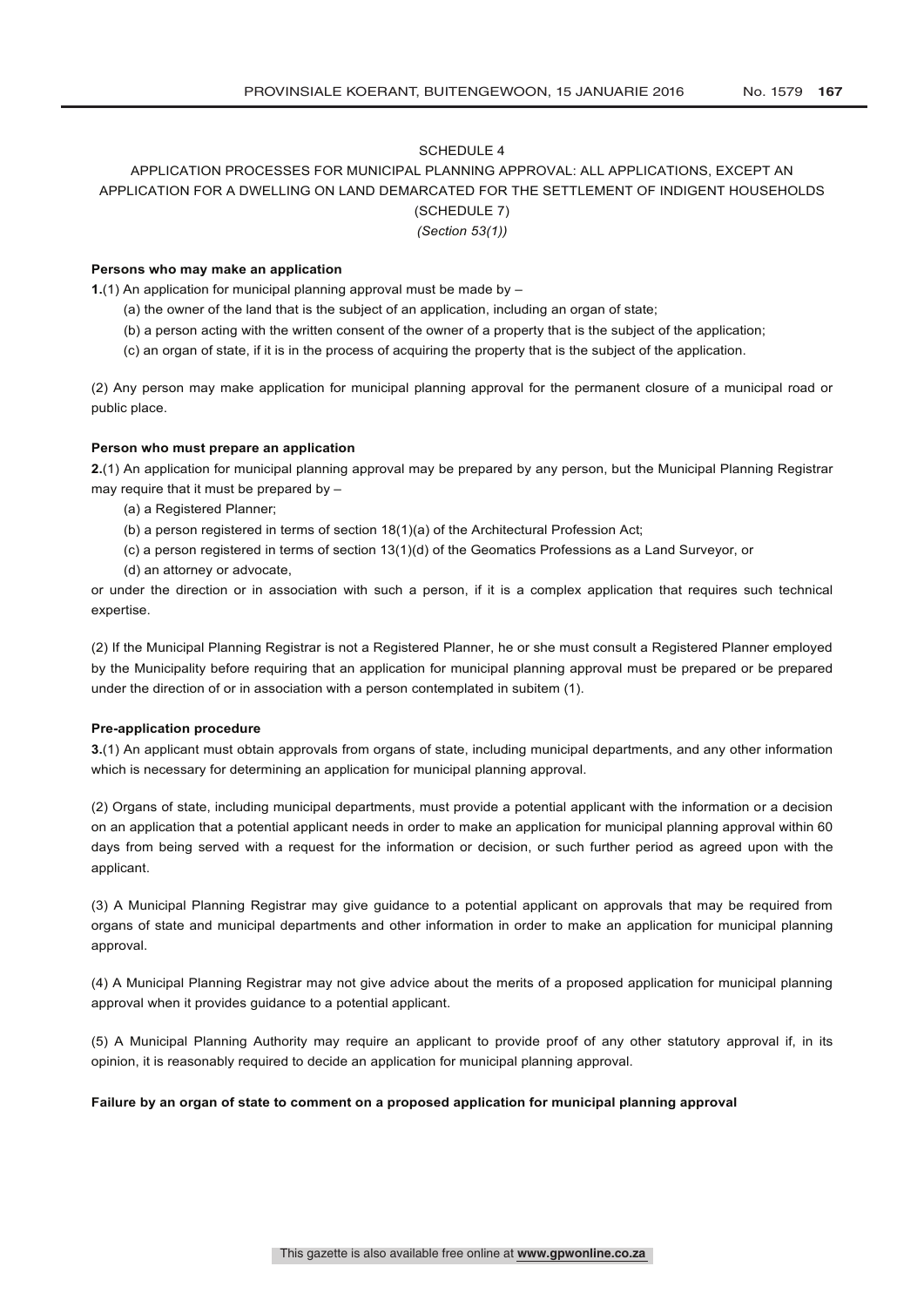**4.**(1) An organ of state shall be regarded as having no comment on an application for municipal planning approval, if it did not provide comment on the proposed application within the time permitted, unless the use or development of land is dependent on an engineering service that it must provide.

(2) An organ of state may refuse to comment on a proposed application for municipal planning approval, if a separate application for its approval is required in terms of a law administered by it.

(3) A Municipal Planning Registrar may proceed with the processing of an application for municipal planning approval, if an organ of state failed to provide comment on a proposed application for municipal planning approval within the timeframe specified, or such further period as agreed upon with the organ of state, unless -

(a) the use or development of land is dependent on an engineering service that must be provided by the organ of state;

(b) the organ of state refused to comment on the application because a separate application for its approval is required in terms of a law administered by it; or

(c) another law prohibits the Municipal Planning Registrar from proceeding with the application.

### **Lodging of application**

**5.**(1) An application for municipal planning approval must be accompanied by –

(a) the application form;

(b) written motivation by the applicant in support of the application;

(c) proof of registered ownership and a copy of the property diagram, unless the application relates to a general amendment of a land use scheme;

(d) the written consent of the registered owner of that land, if the applicant is not the owner thereof, unless the application relates to a general amendment of a land use scheme;

(e) the written comments of the land owner's association, body corporate established in terms of section 36(1) of the Sectional Titles Act, or a share block company contemplated in section 1 of the Share Blocks Control Act, if applicable;

(f) the written support of the traditional council for the application, if the property is located in a traditional authority area;

(g) proof of circulation of an application to organs of state, including municipal departments;

- (h) if an application is an application for the subdivision or consolidation of land or township establishment
	- (i) a request that the Municipality must require the Surveyor-General
		- (aa) to approve a diagram for the subdivision or consolidation of the land; or

(bb) to approve a general plan for the subdivision or consolidation of the land or establishment of the township;

- (ii) whether the Surveyor-General must approve the land
	- (aa) as a farm or a subdivision of a farm, including a portion or a remainder of a farm;
	- (bb) as a subdivision of land that is not a farm;
	- (cc) as an erf in an existing township; or
	- (dd) as an erf in a new township;

(i) the proposed property descriptions, and

(j) any other plans, diagrams, documents, ESRI Shapefiles, information or fees that the Municipal Planning Registrar may require.

(2) An application for municipal planning approval must be lodged with –

(a) the Municipal Planning Registrar;

(b) another person designated by the Municipal Manager to receive applications for municipal planning approval; or

(c) the Municipal Manager, if a Municipality has not appointed a Municipal Planning Registrar and the Municipal Manager has not appointed any other person to receive applications for municipal planning approval.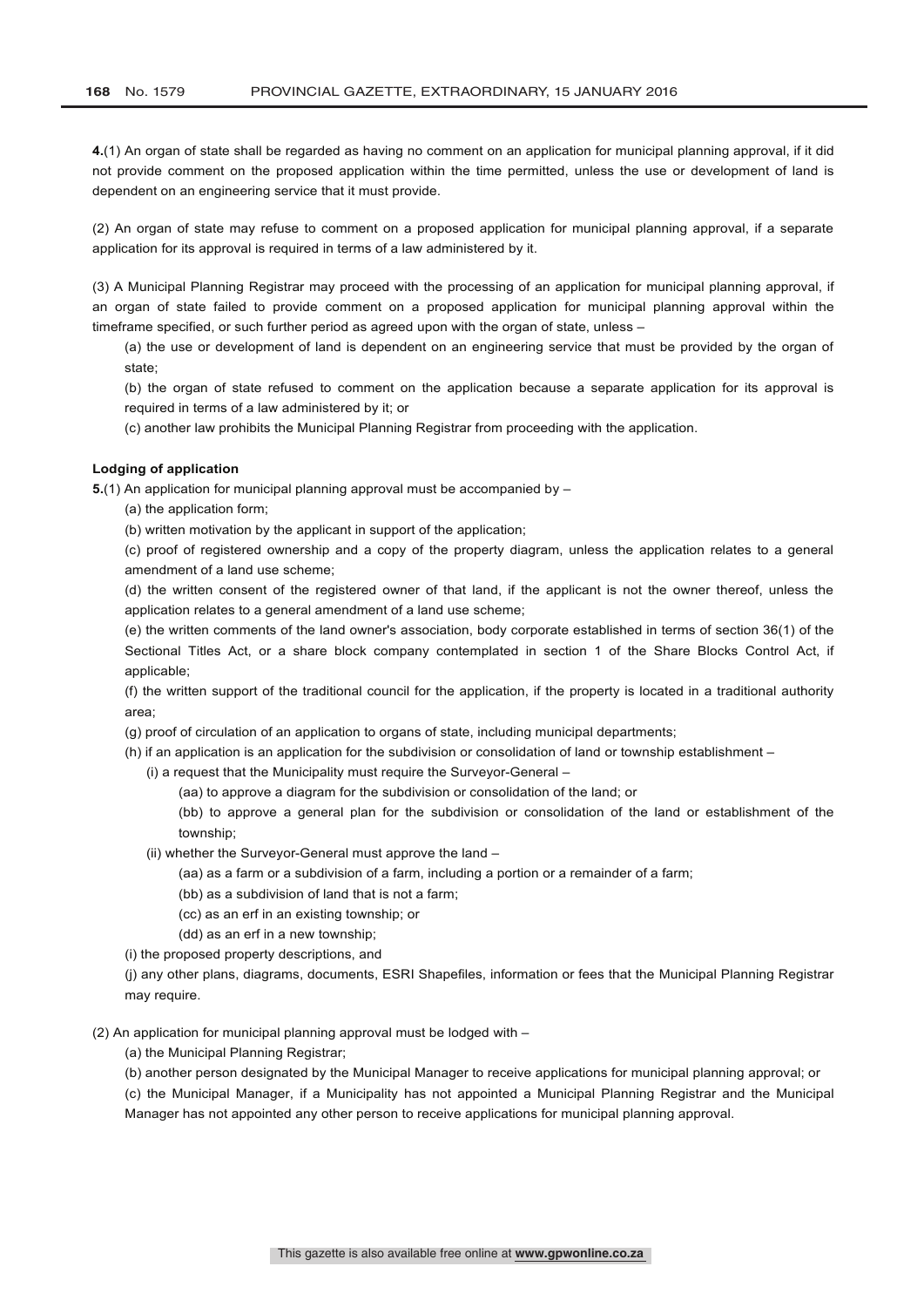(3) A Municipal Planning Registrar may not refuse to accept an application for municipal planning approval because the application is incomplete.

## **Records of receipt of application, request for additional information and confirmation that application is complete by Municipal Planning Registrar**

**6.**(1) A Municipal Planning Registrar must –

- (a) record receipt of an application for municipal planning approval in writing on the day of receipt; and
- (b) notify the applicant in writing within 30 days after receipt of an application, or such further period as agreed upon with the applicant, which may not be more than 60 days after receipt of the application -
	- (i) that the application is complete; or
	- (ii) of any additional plans, documents other information or fees required.

(2) An application for municipal planning approval is regarded as complete, if the Municipal Planning Registrar did not request additional information within 30 days, or a further period as agreed upon with the applicant.

### **Provision of additional information to Municipal Planning Registrar**

**7.**(1) An applicant must provide the Municipal Planning Registrar with the additional information required for the completion of an application for municipal planning approval contemplated in item 6(1)(b)(ii) within 90 days, or such further period as agreed upon with the applicant, which may not be more than 180 days from the request for additional information.

(2) The provisions of item 4 apply to additional information that is required from an organ of state.

(3) An applicant may decline in writing to provide the additional information required, in which case the Municipal Planning Registrar must proceed with the processing of the application for municipal planning approval.

(4) An application for municipal planning approval lapses, if an applicant failed to submit plans, documents or information required by the Municipal Planning Registrar within the time permitted, unless the applicant declined in writing to provide the additional plans, documents or information before the application lapsed.

(5) A Municipal Planning Approval Authority may refuse an application for municipal planning approval, if it does not contain information that is necessary for it to make an informed decision contemplated section 6(2)(e)(iii) of the Promotion of Administrative Justice Act, 2000 (Act No.3 of 2000).

## **Confirmation of lodging of complete application, if additional information was required**

**8.**(1) A Municipal Planning Registrar must notify the applicant in writing within 14 days after receipt of the additional plans, documents or information required –

- (a) that the application is complete; or
- (b) that the additional plans, documents or information do not meet the Municipality's requirements.

(2) If the time in which the applicant must provide the additional plans, documents or information has not yet expired, the applicant may resubmit the improved plans, documents or information, in which case the procedure in subitem (1) must be repeated.

(3) An application for municipal planning approval is regarded as a complete, if the Municipal Planning Registrar failed to notify the applicant in writing within 14 days –

- (a) that the application is complete; or
- (b) that the additional plans, documents or information do not meet the Municipality's requirements.

### **Referral of application affecting the national interest to the Minister of Rural Development and Land Reform**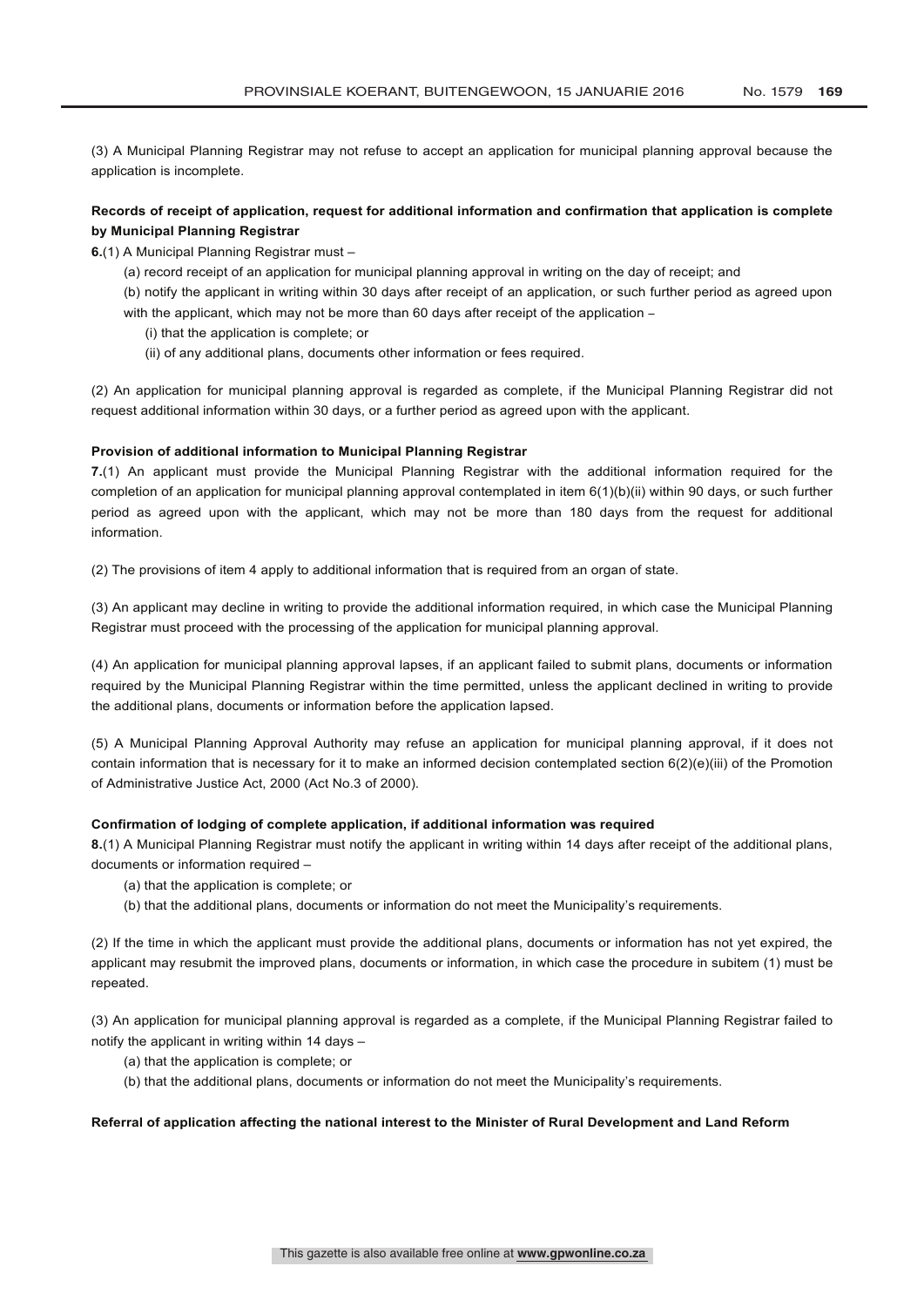**9.** If an application for municipal planning approval affects the national interest as contemplated in section 52(1) and (2) of the Spatial Planning and Land Use Management Act, the Municipal Planning Registrar must serve a copy of the application on the Minister –

(a) upon confirmation that the application is complete; or

(b) upon the application being regarded as complete.

#### **Monitoring of application by the responsible Member of the Executive Council**

**10.** If the responsible Member of the Executive Council has determined that an application for municipal planning approval must be submitted to him or her for monitoring and support purposes as contemplated in section 105(2) of the Municipal Systems Act, the Municipal Planning Registrar must serve a copy of the application on him or her –

- (a) upon confirmation that the application is complete; or
- (b) upon the application being regarded as complete.

#### **Public consultation**

**11.**(1) The Municipal Planning Registrar must determine if it is necessary to consult the public on an application for municipal planning approval within –

- (a) 14 days of having been notified that the application is complete; or
- (b) 14 days after the application is regarded as complete.

(2) The Municipal Planning Registrar may require an applicant to consult the public at the applicant's expense by means of any combination of the methods of public notice contemplated in item 1 of Schedule 5.

(3) The closing date for submitting comments on an application for municipal planning approval may not be less than 30 days from the date of the notice.

(4) A notice of an application for municipal planning approval must include the items listed in item 2 of Schedule 5.

(5) An applicant may give notice of an application for municipal planning approval jointly with an application for environmental authorisation as contemplated in item 3 of Schedule 5 or with an application for a mining right as contemplated in item 4 of Schedule 5.

(6) An applicant must provide the Municipal Planning Registrar with proof that notice was given of an application for municipal planning approval.

## **Applicant's right to respond**

**12.**(1) A Municipal Planning Registrar must serve –

- (a) copies of all comments received in response to a notice of an application; and
- (b) a notice informing the applicant of the applicant's right to respond to the comments and the right to waive the right to respond to the comments,

on an applicant within 7 days after the closing date for comment.

(2) An applicant may, within 60 days from the date that the Municipal Planning Registrar served the comments and accompanying notice on the applicant, lodge a written response to the comments with the Municipal Planning Registrar.

(3) An applicant may in writing waive the right to respond to comments.

## **Referral of application to Municipal Planning Approval Authority**

**13.**(1) The Municipal Planning Registrar must confirm –

(a) that the application for municipal planning approval complies with items 5 to 12 of this Schedule, and if it does not, provide details of the defect; and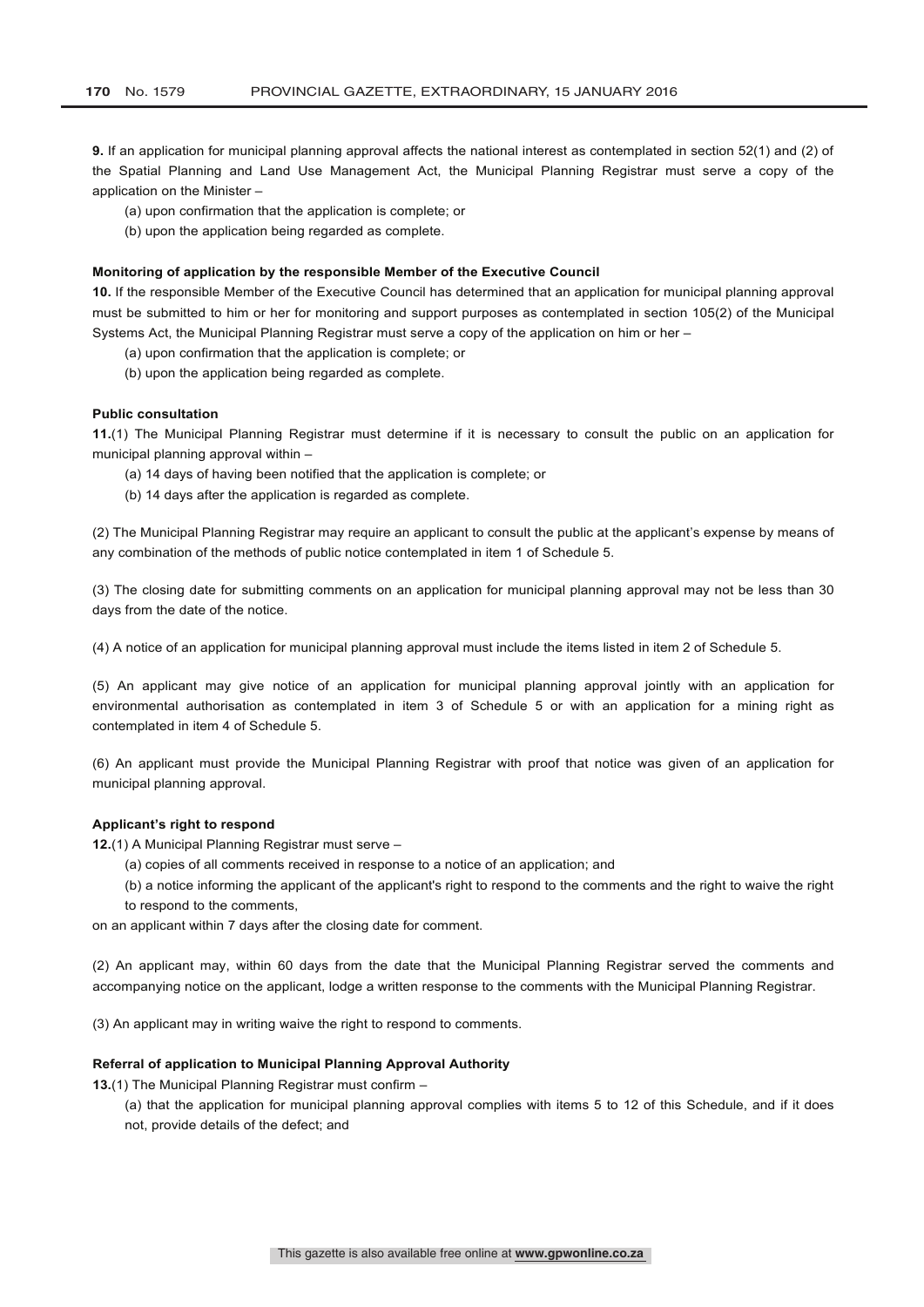(b) that the application complies with the Municipality's Spatial Development Framework, and if it does not, provide details of the departure.

(2) The Municipal Planning Registrar must compile the documents for consideration by the Municipal Planning Approval Authority, which must include –

(a) the application for municipal planning approval;

(b) proof that the applicant gave notice of the application for municipal planning, if notice was required;

(c) comments received in response to the notice of the application, if any;

(d) the applicant's response to the comments, if any; and

(e) confirmation that the application complies with items 5 to 11 of this Schedule, or details of the defect, if it does not.

(3) The Municipal Planning Registrar must refer an application for municipal planning approval and the accompanying documents –

(a) that must be decided by a Municipal Planning Authorised Officer to the Municipal Planning Authorised Officer;

(b) that must be decided by the Municipal Planning Tribunal or Chairperson of the Municipal Planning Tribunal to the Chairperson of a Municipal Planning Tribunal;

(c) that must be decided by the Municipal Council to the Chairperson of a Municipal Planning Tribunal for the Municipal Planning Tribunal's technical evaluation and recommendation.

(4) The Municipal Planning Registrar must refer an application for municipal planning approval to the Planning Officer or the Chairperson of a Municipal Planning Tribunal –

(a) if it was not necessary to give notice of an application –

(i) upon confirming that the application is complete; or

(ii) upon the application being regarded as complete,

(b) if notice must be given of an application –

(i) upon the closing date for representations contemplated in item 2(f) of Schedule 5, if no comments were received;

(ii) upon receipt of an applicant's response to comments contemplated in item 12(2);

(iii) upon the expiry of the 60 days within which the applicant may respond to comments contemplated in item 12(2);

(iv) upon receipt of an applicant's waiver of the right to respond to comments contemplated in item 12(3); or

(v) upon receipt of conformation of –

(aa) the approval or refusal an application for environmental authorisation; or

(bb) the granting or refusal of a mining right,

if joint notice was given of applications as contemplated in items 3 and 4 of Schedule 5, whichever is the latter.

(5) An application for municipal planning approval that has been referred to a Municipal Planning Authorised Officer or the Chairperson of a Municipal Planning Tribunal must be accompanied by –

(a) proof that the applicant gave notice of the application, if applicable;

(b) comments received in response to the notice, if any; and

(c) the applicant's response to the comments, if any.

### **Request for additional information by Municipal Planning Approval Authority**

**14. The** Municipal Planning Approval Authority must notify the applicant in writing within 30 days after receipt of an application and accompanying documents from the Municipal Planning Approval Authority, or such further period as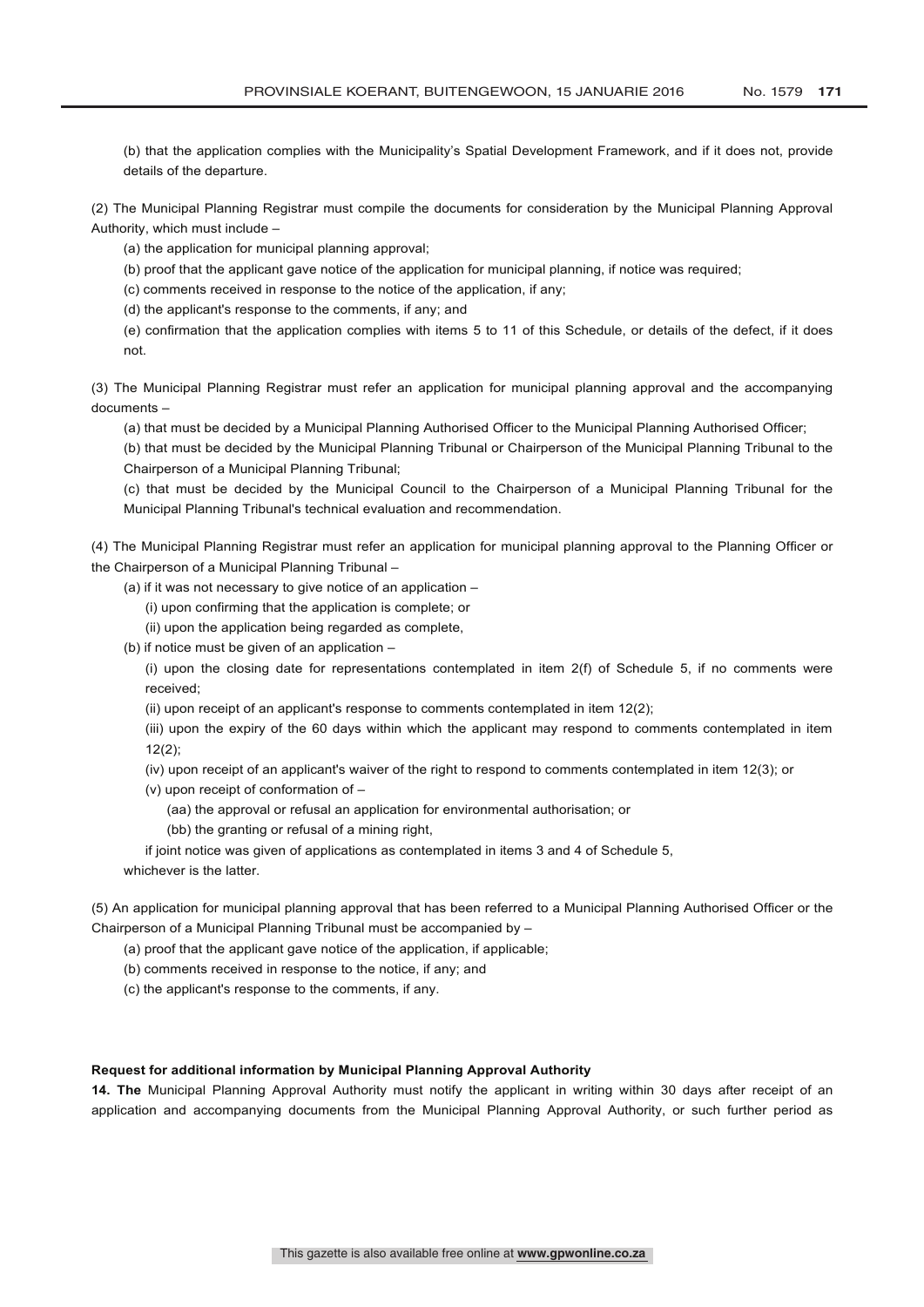agreed upon with the applicant, which may not be more than 60 days after receipt of the application and accompanying documents of any additional plans, documents other information required.

### **Provision of additional information to Municipal Planning Approval Authority**

**15.**(1) An applicant must provide the Municipal Planning Approval Authority with the additional information required contemplated in item 14 within 90 days, or such further period as agreed upon with the applicant, which may not be more than 180 days from the request for additional information.

(2) The provisions of item 4 apply additional information that is required from an organ of state.

(3) An applicant may decline in writing to provide the additional information required, in which case the Municipal Planning Approval Authority must proceed to decide the application for municipal planning approval.

(4) An application for municipal planning approval lapses, if an applicant failed to submit plans, documents or information required by the Municipal Planning Approval Authority within the time permitted, unless the applicant declined in writing to provide the additional plans, documents or information before the application lapsed.

(5) A Municipal Planning Approval Authority may refuse an application for municipal planning approval, if it does not contain information that is necessary for it to make an informed decision contemplated section 6(2)(e)(iii) of the Promotion of Administrative Justice Act, 2000 (Act No.3 of 2000).

#### **Site inspection**

**16.**(1) If the Municipal Planning Approval Authority is a Municipal Planning Authorised Officer, he or she must conduct a site inspection within 30 days from the date that an application for municipal planning approval and accompanying documents were referred to him or her.

- (2) If the Municipal Planning Approval Authority is a Municipal Planning Tribunal or the Municipal Council
	- (a) the Municipal Planning Tribunal must decide whether to conduct a site inspection within 21 days from the date that an application for municipal planning approval and accompanying documents were referred to the Chairperson of the Municipal Planning Tribunal;
	- (b) A Municipal Planning Registrar must in writing notify
		- (i) the applicant; and
		- (ii) any other person identified by the Presiding Officer;
	- of the date and time for the site inspection; and

(c) the site inspection must be conducted within 60 days from the date that an application for municipal planning approval and accompanying documents were referred to the Municipal Planning Tribunal.

(3) A Municipal Planning Authorised Officer or Municipal Planning Tribunal must leave land or a building as effectively secured against trespassers as it found it, if the owner or occupier is not present.

(4) A person who has entered upon land or entered a building for the purposes of this item, who has gained knowledge of any information or matter relating to another person's private or business affairs in the process, must treat that information or matter as confidential and may not disclose it to any other person.

(5) A person is guilty of an offence and liable on conviction to a fine or to a period of imprisonment not exceeding one year, or both, if that person subsequently discloses to any other person trade secrets or any privileged information obtained whilst entering upon land or entering a building, except if the disclosure –

- (a) was made for the purposes of deciding the appeal; or
- (b) was ordered by a competent court or is required under any law.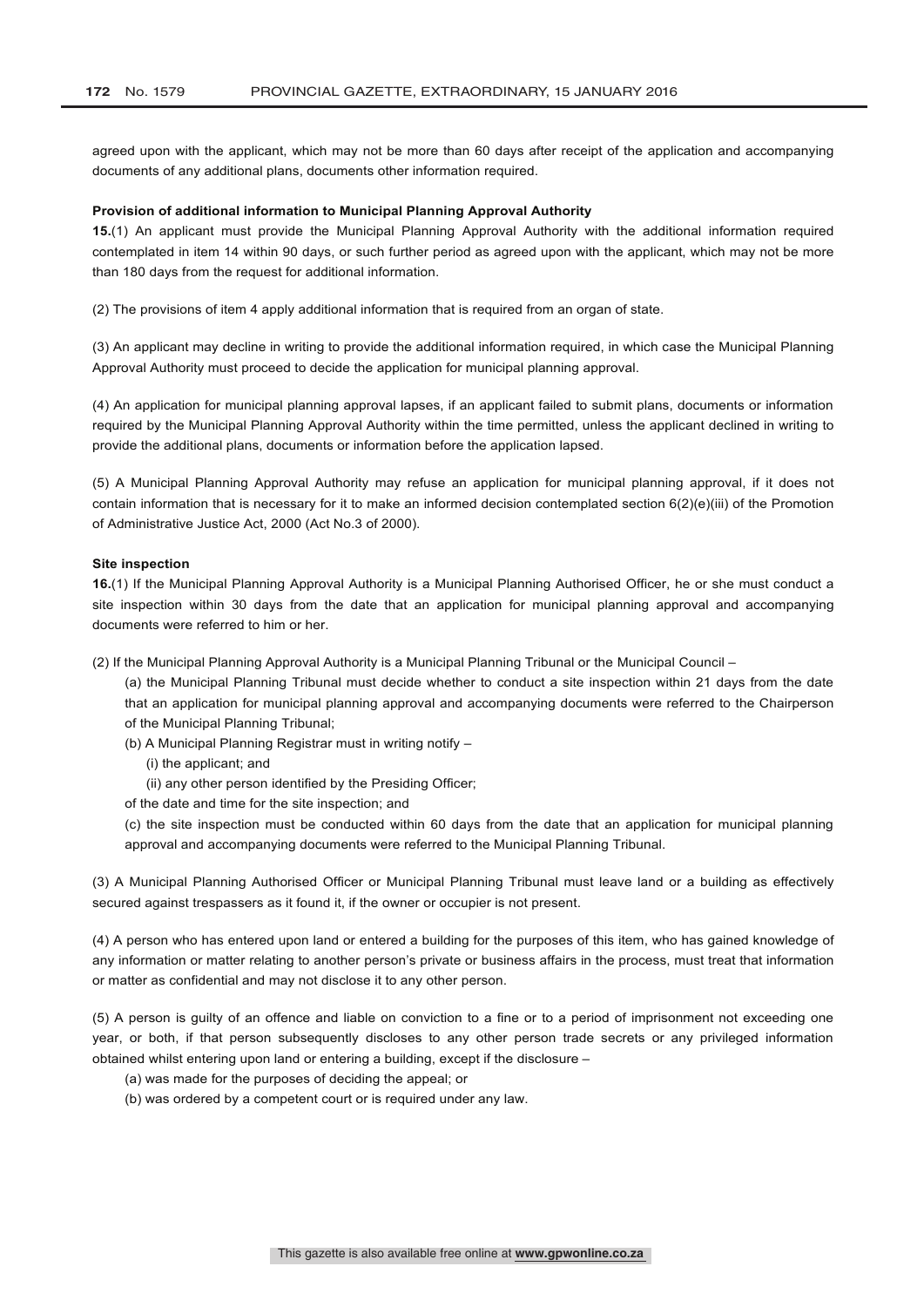(6) A person who wilfully obstructs a person from entering upon land or entering a building contemplated in this item is guilty of an offence and is liable on conviction to a fine or to a period of imprisonment not exceeding six months, or both.

#### **Public hearing**

**17.**(1) If the Municipal Planning Approval Authority is the Municipal Planning Tribunal or the Municipal Council, the Municipal Planning Tribunal must decide whether to hold a public hearing within 21 days from the date that an application for municipal planning approval and accompanying documents were referred to the Chairperson of the Municipal Planning Tribunal.

(2) A hearing should only be convened if, in the opinion of the Municipal Planning Tribunal, a hearing will −

(a) assist in resolving disputes of fact or of law;

(b) assist the parties to the application to resolve differences of opinion arising from the application or any objections made thereto; or

(c) promote consensus on any aspect of the application.

(3) The Municipal Planning Tribunal must hold a public hearing, if necessary, within 60 days from the date that an application for municipal planning approval and accompanying documents were referred to it.

(4) A Municipal Planning Registrar must –

- (a) in writing notify
	- (i) the applicant; and
	- (ii) all parties who commented on an application for municipal planning approval,

of the public hearing;

(b) display at least four notices of a size at least 210mm X 297mm (A4) on the frontage of the land, or at any other conspicuous and easily accessible place on the land; and

- (c) publish a notice in a newspaper circulating in the area of the land.
- (5) A notice of a public hearing must
	- (a) specify the place, date and time thereof;
	- (b) state the purpose thereof; and
	- (c) inform parties of their rights contemplated in this item
		- (i) to be present or represented; and
		- (ii) to state their case or lead evidence in support thereof.

(6) Any person has a right to attend the public hearing or to be represented at the public hearing, and to personally, or through their representative –

- (a) state their case;
- (b) call witnesses to testify and to present other evidence to support their case;
- (c) cross-examine any person called as a witness by any opposite party;
- (d) have access to documents produced in evidence; and
- (e) address on the merits of the application for municipal planning approval.

(7) Any member of the public may attend a hearing but may not speak at the hearing with the leave of the Chairperson of the hearing who may impose any conditions limiting the person's address.

(8) Any person that disrupts or interrupts the proceedings of a hearing may be asked to leave the hearing.

(9) A Municipal Planning Approval Authority may take cognisance of any evidence produced at a public hearing when it considers an application for municipal planning approval.

#### **Registered planner's report on an application**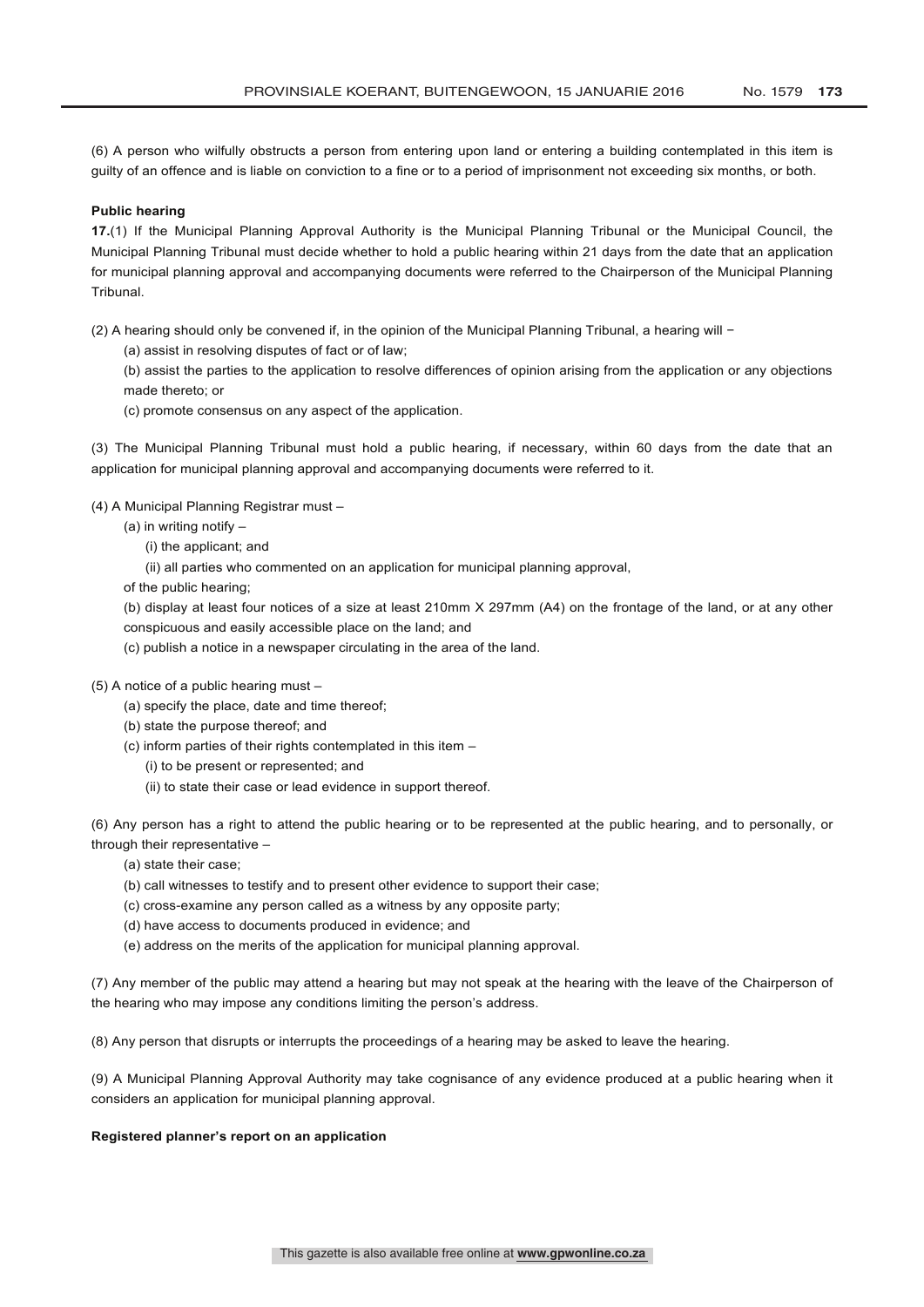**18.**(1) If the Municipal Planning Approval Authority is a Municipal Planning Authorised Officer –

- (a) he or she must assess the merits of the application for municipal planning approval in writing; or
- (b) refer the application to a Registered Planner employed by the Municipality to
	- (i) assess the merits of the application in writing; and
	- (ii) make a recommendation on the application.

(2) If the Municipal Planning Approval Authority is the Municipal Planning Tribunal or Municipal Council –

(a) a Registered Planner designated by the Chairperson of the Municipal Planning Tribunal in terms of section 16(2) must –

- (i) assess the merits of the application in writing; and
- (ii) make a recommendation on the application; or
- (b) the Presiding Officer must refer the application to a Registered Planner employed by the Municipality to
	- (i) assess the merits of the application in writing; and
	- (ii) make a recommendation on the application.

# **Time in which a Municipal Planning Authorised Officer or a Municipal Planning Tribunal must decide an application**

**19.**(1) If the Municipal Planning Approval Authority is a Municipal Planning Authorised Officer or a Municipal Planning Tribunal, it must decide the application for municipal planning approval –

- (a) within 60 days from the date that the application and accompanying documents
	- (i) were referred to the Municipal Planning Authorised Officer, or

(ii) were referred to the Chairperson of the Municipal Planning Tribunal,

if the Municipal Planning Authorised Officer or Municipal Planning Tribunal did not request additional information, conduct a site inspection or hold a public hearing;

(b) within 30 days after receipt of the additional information, receipt of the notice that the applicant declined in writing to provide the additional information, the date of the site inspection or date of the public hearing, whichever is the later date, if the Municipal Planning Authorised Officer or Municipal Planning Tribunal requested additional information, conducted a site inspection or held a public hearing; or

(c) such further period as agreed upon with the applicant, which period may not exceed 180 days after the date that the application and accompanying documents were referred to –

- (i) the Municipal Planning Authorised Officer, or
- (ii) the Chairperson of the Municipal Planning Tribunal.

(2) An application for municipal planning approval lapses if a Municipal Planning Authorised Officer or a Municipal Planning Tribunal failed to decide the application within the specified period.

# **Municipal Planning Tribunal's recommendation on an application that must be decided by the Municipal Council**

**20.** If the Municipal Planning Approval Authority is the Municipal Council, a Municipal Planning Tribunal must make a recommendation on the application for municipal planning approval to the Municipal Council –

(a) within 60 days from the date that the application and accompanying documents were referred to the Chairperson of the Municipal Planning Tribunal, if the Municipal Planning Tribunal did not conduct a site inspection or hold a public hearing;

(b) within 30 days after the date of the site inspection or public hearing, whichever is the later date, if the Municipal Planning Tribunal did conduct a site inspection or held a public hearing; or

(c) such further period as agreed upon with the applicant, which period may not exceed 180 days after the date that the application and accompanying documents were referred to the Chairperson of the Municipal Planning Tribunal.

#### **Referral of application that must be decided by the Municipal Council to the council**

**21.**(1) Upon receipt of a Municipal Planning Tribunal's recommendation the Municipal Planning Registrar must refer an application for municipal planning approval to the Municipal Council.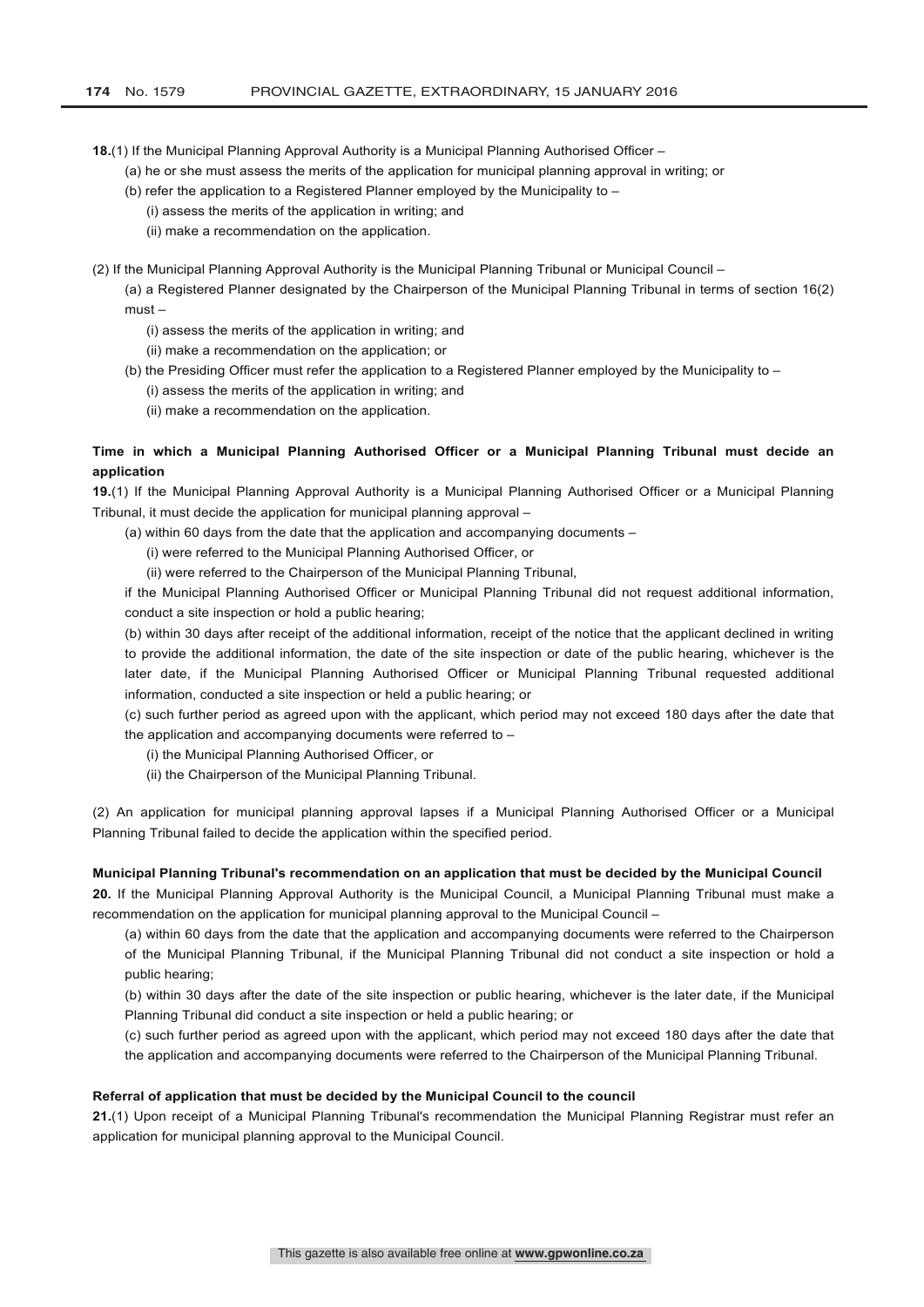(2) An application for municipal planning approval that is referred to a Municipal Council must be accompanied by  $-$ 

(a) a summary of the comments received in response to the public consultation process, if any;

(b) the applicant's response to the comments, if any;

(c) the Municipal Planning Tribunal's report on the application;

(d) the Municipal Planning Tribunal's recommendation on the application; and

(e) the Municipal Planning Tribunal's decision on any application for municipal planning approval relating to the same development that it decided.

### **Time in which a Municipal Council must decide an application**

**22.**(1) A Municipal Council must decide an application for municipal planning approval –

(a) within 90 days after it received the documents contemplated in item 13; or

(b) within 90 days after a Municipality resolved whether or not to amend its Integrated Development Plan to accommodate an application for municipal planning approval contemplated in section 50(6); or

(c) such further period as agreed upon with the applicant, which period may not exceed 180 days after the date that the application and accompanying documents were referred to the Municipal Council.

(2) An application for municipal planning approval lapses, if a Municipal Council failed to decide the application within the specified period.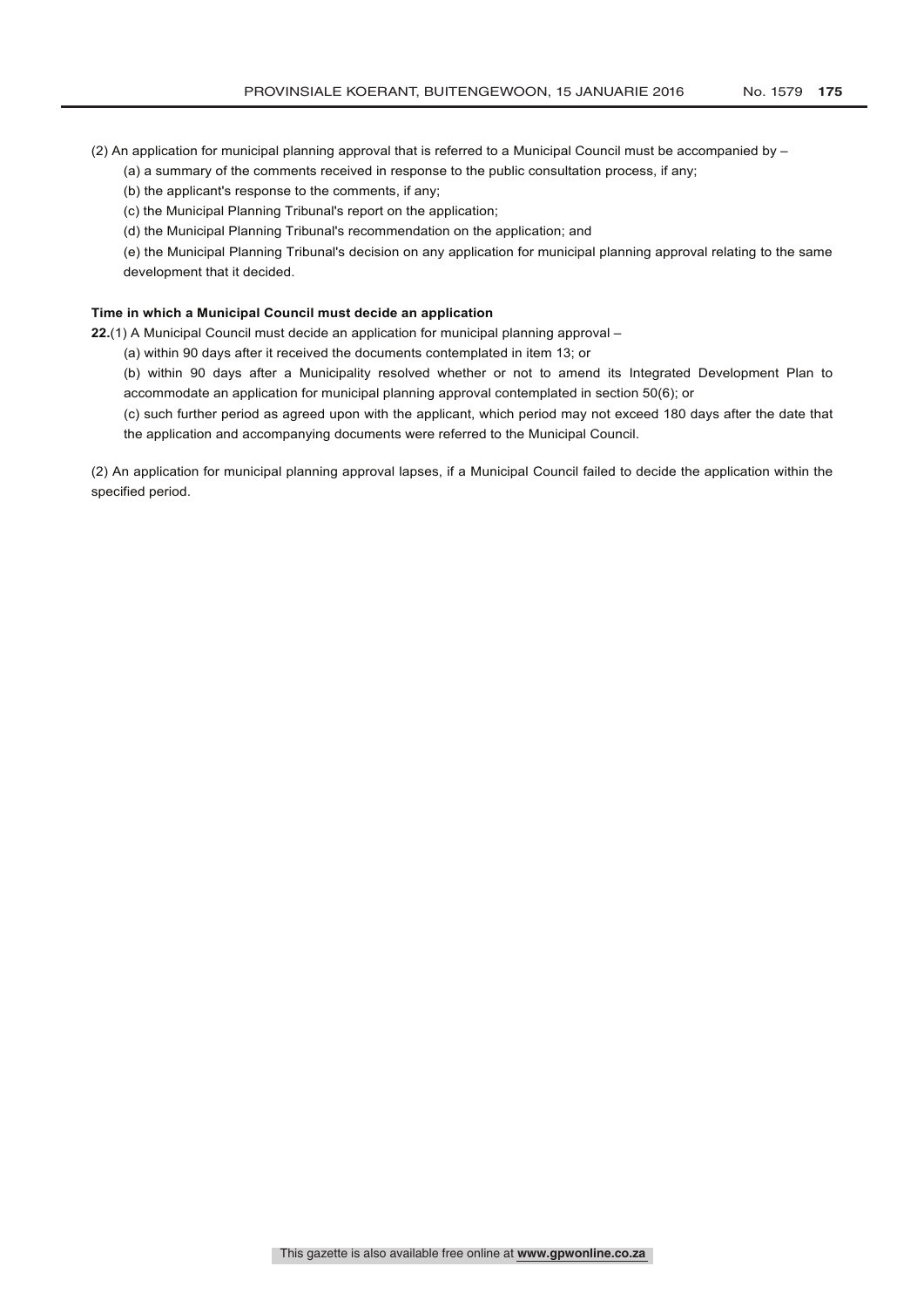# SCHEDULE 5 PUBLIC NOTICE *(Section 53(1))*

#### **Methods of public notice**

**1.**(1) Give notice of an application for municipal planning approval in a local newspaper that the Municipality has determined as its newspaper of record contemplated in section 21(1)(b) of the Municipal Systems Act, on a day of the week that the Municipality has determined as its day of the week for the publication of notices in terms of these By-Laws, and in a language which it has determined in terms of section 21(2) of the Municipal Systems Act as its official language.

(2) Convene a public meeting to inform the public of an application for municipal planning approval.

(3) Make a copy of the application available for inspection at a prominent place at a local shopping mall together with a person who can answer question on the application.

(4) Display a notice on the land or at another other conspicuous and easily accessible place, the number and location of which must be determined by the Municipal Planning Registrar.

- (5) Serve a notice on
	- (a) the owner of an adjacent property, if it is not governed by a body corporate or a property owners association;

(b) the Chairperson of a body corporate that governs adjacent properties who must serve the notice on the members of the body corporate who may be affected by the application;

(c) the Chairperson of a property owners association of adjacent properties who must serve the notice on the members of the property owners association who may be affected by the application;

(d) the holder of a servitude registered against the property that may be affected by the application;

(e) a person in whose favour a condition of title is registered against the property that may be affected by the application;

(f) the Municipal Councillor of the ward in which the property is situated;

(g) traditional leaders or other community leaders; or

(h) any other person who may in the opinion of the Municipality have an interest in an application for municipal planning approval.

### **Contents of public notice**

**2.** A notice inviting the public or a person to comment on an application for municipal planning approval must –

(a) identify the land to which the application relates –

(i) by stating the physical address of the property, or, if the property has no physical address, by providing a description of its location; and

(ii) by giving the property description;

(b) state the purpose of the application;

(c) state that a copy of the application and its accompanying documents will be open for inspection by interested members of the public during the hours and at the place mentioned in the notice;

(d) invite members of the public to cause written comments to be lodged with the contact person stated in the notice;

(e) state how the comments may be lodged;

(f) state the date by when the comments must be lodged, which date may not be earlier than 30 days, excluding public holidays, after the date that the notice is published, served or displayed;

(g) state that a person's failure so to submit comments in response to the notice or to include contact details, disqualifies the person from the right to receive personal notice of any public hearing and the right to appeal; and

(h) state that persons who lodged comments before in response to the application do not have to do so again, if notice was given before of the same application.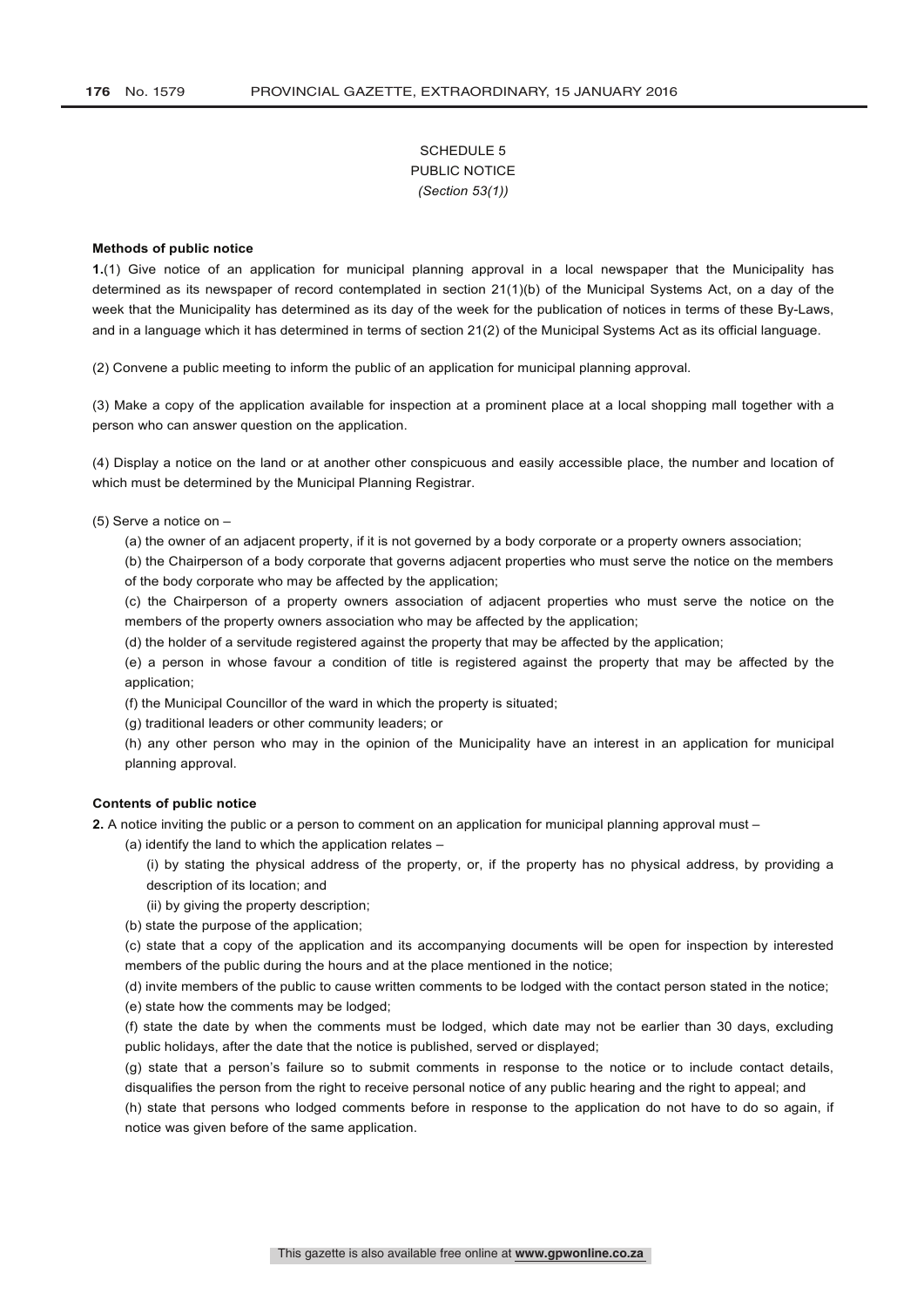# **Joint public notice for an application for municipal planning approval and an application for environmental authorisation**

**3.**(1) An applicant may give notice of both an application for municipal planning approval and an application for environmental authorisation in the same notice.

(2) A joint notice must state that it is a notice in terms of both item 11(1) of Schedule 4 of these By-Laws and regulations 54 to 57 of the Environmental Impact Assessment Regulations.

(3) A joint notice must comply with the provisions of item 2 of this Schedule and regulations 54 to 57 of the Environmental Impact Assessment Regulations.

#### **Joint public notice for an application for municipal planning approval and an application for a mining right**

**4.**(1) An applicant and a Regional Manager contemplated in section 8 or a designated agency contemplated in section 70 of the Mineral And Petroleum Resources Development Act may give notice of both an application for municipal planning approval and an application for a mining right in the same notice.

(2) A joint notice must state that it is a notice in terms of both item 11(1) of Schedule 4 of these By-Laws and regulation 3(3) of the Mineral and Petroleum Resources Development Regulations.

(3) A joint notice must comply with the provisions of item 2 of this Schedule and regulation 3 of the Mineral and Petroleum Resources Development Regulations.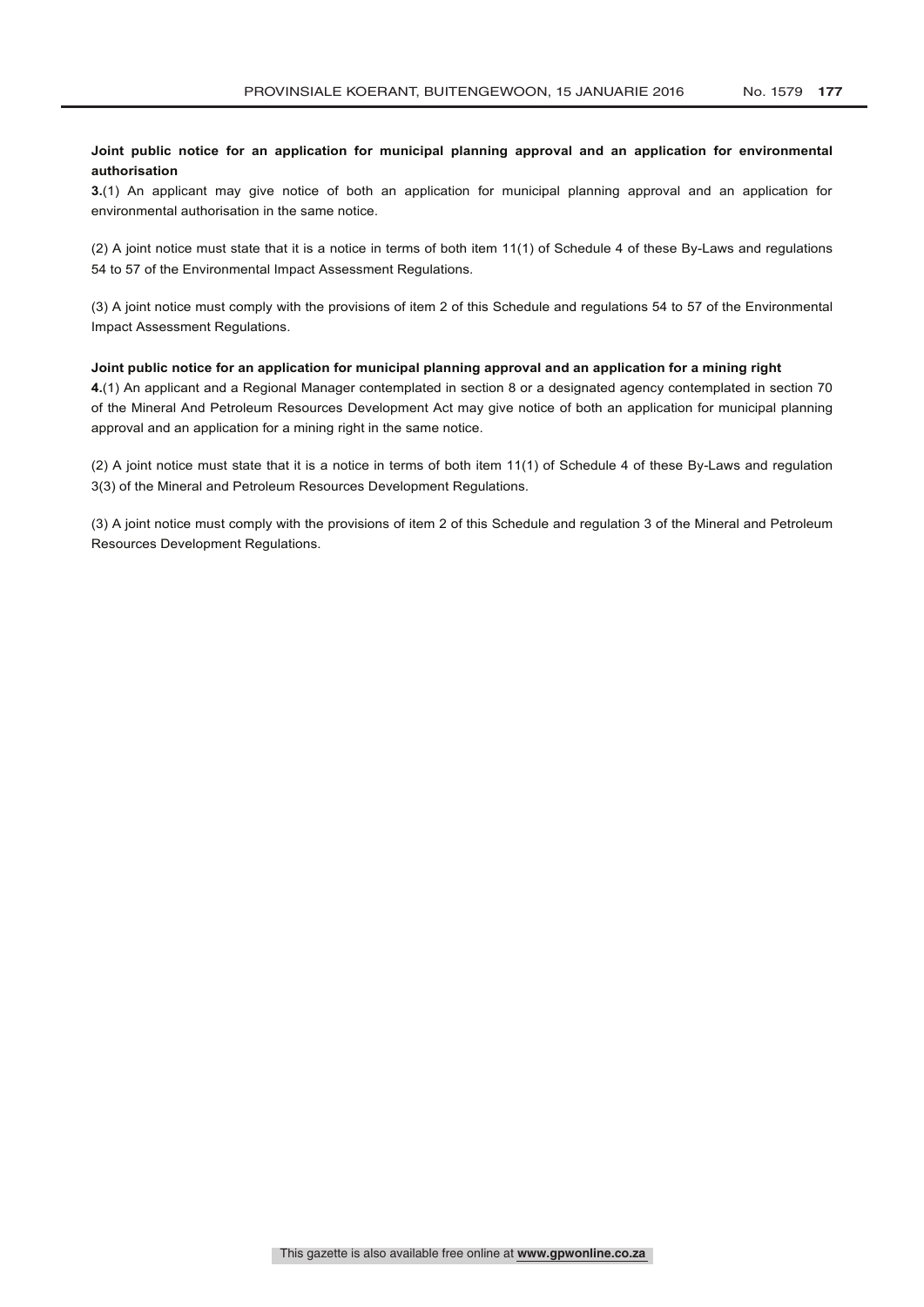# PROCEDURE FOR AMENDING AN APPLICATION OR DECISION FOR MUNICIPAL PLANNING APPROVAL AND CANCELLATION OF MUNICIPAL PLANNING APPROVAL

#### *(Sections 53(4) and 70)*

# **Application for an amendment to an application for municipal planning prior to notice of decision on the main application**

**1.**(1) An applicant may apply to amend an application for municipal planning approval on his or her own initiative or at the request of the municipal planning approval authority.

(2) A Municipal Planning Approval Authority may instruct an applicant to –

(a) give written notice of an amendment to an application for municipal planning approval to a person who responded in writing to the invitation to comment on the application for municipal planning approval; or

(b) to repeat the giving of notice process, if, in the opinion of the municipal planning approval authority, the amendment to the application constitutes a material change to the application.

(3) Comments received by the Municipal Planning Registrar in response to the original invitation to comment on an application for municipal planning approval remain valid, if the giving of public notice process is repeated.

# **Application for an amendment to a municipal planning authority's Record of Decision to correct an error or update a reference**

**2.**(1) A person contemplated in item 1 of Schedule 4 may apply for an amend to the wording of a Municipal Planning Approval Authority's Record of Decision in order to –

- (a) correct an error in the wording of the decision;
- (b) rectify a spelling error;
- (c) reflect the correct designation of a property by the Surveyor General;
- (d) update a reference to a law, person, functionary, organ of state, or an institution; or
- (e) update a reference to a street or place name.

(2) A Municipal Planning Registrar must refer an application for a correction to a Municipal Planning Approval Authority's Record of Decision to the Municipal Planning Approval Authority within 14 days after the application was served on him or her.

(3) An application for a correction to a Municipal Planning Approval Authority's Record of Decision must be decided –

(a) by a Municipal Planning Authorised Officer or the Chairperson of a Municipal Planning Tribunal, within 30 days after the application was referred to him or her;

(b) by the Municipal Council, within 60 days after the application was referred to it.

(4) A Municipal Planning Approval Authority must –

- (a) approve, including partly approve; or
- (b) refuse,

an application for a correction to the Record of Decision.

# **Application for a non-material amendment to a decision on an application or cancellation of municipal planning approval**

**3.**(1) An application for a non-material amendment to a decision on an application for municipal planning approval or cancellation of municipal planning approval must follow the procedure contemplated in items 1 to 8, 13 (excluding item 13(2)(b)), 14, and 16 to 20 of Schedule 4, except –

(a) a Municipal Tribunal Registrar must notify an applicant within 15 days instead of 30 days after receipt of an application that it is complete or that additional information is required as contemplated in item 6(1)(b);

(b) the reference to items 5-12 in item 13 must be regarded as a reference to items 5-8;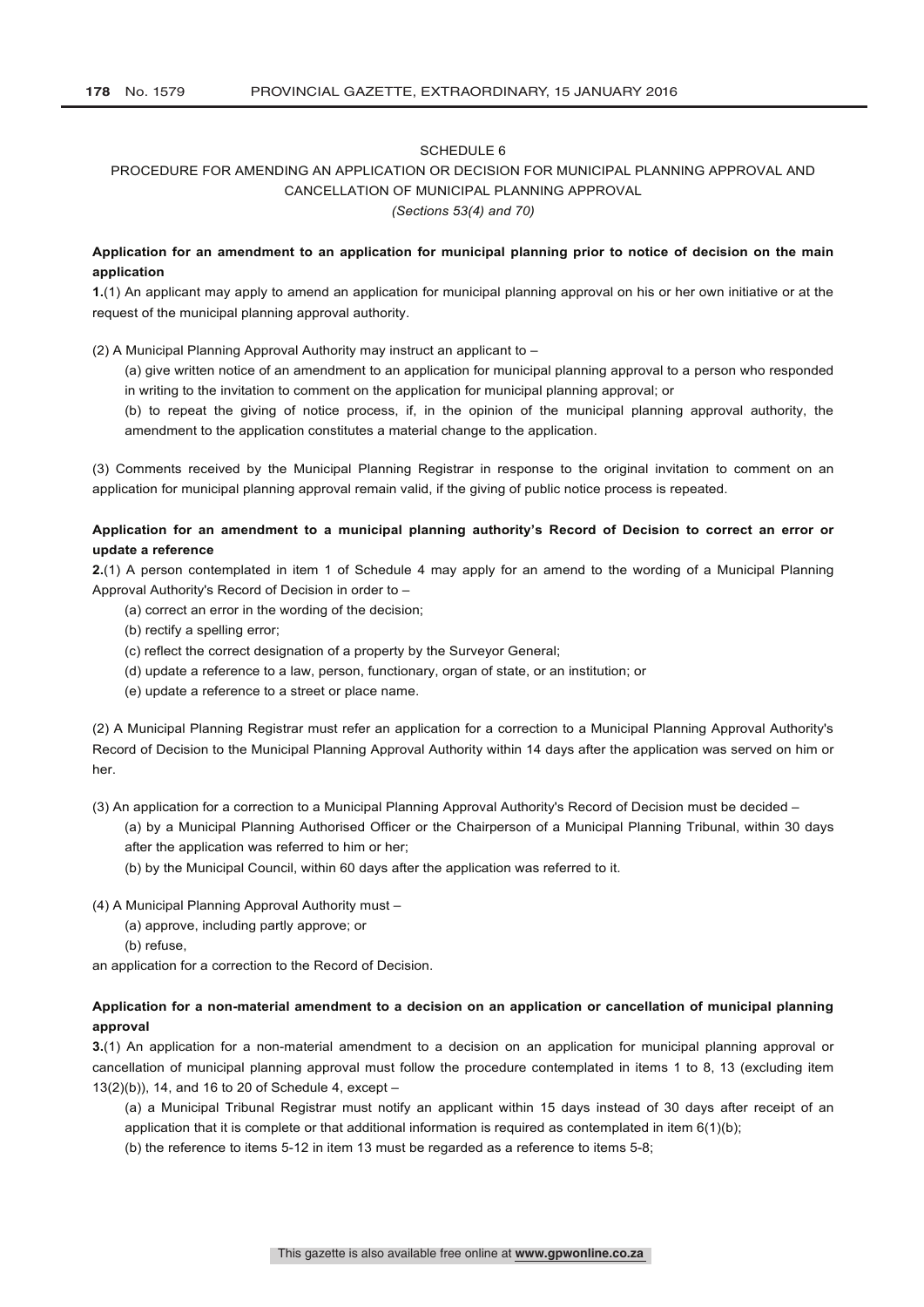- (c) a Municipal Planning Authorised Officer or Municipal Planning Tribunal must decide an application
	- (i) within 30 days instead of 60 days as contemplated in item  $17(1)(a)$ ;
	- (ii) within 15 days instead of 30 days as contemplated in item  $17(1)(b)$ ; or
	- (iii) within the period contemplated in item  $17(1)(c)$ ;

(d) a Municipal Planning Tribunal must make a recommendation on an application that must be decided by the Municipal Council –

- (i) within 30 days instead of 60 days as contemplated in item 18(a);
- (ii) within 15 days instead of 30 days as contemplated in item 18(b); or
- (iii) within the period contemplated in item 18(c);
- (e) the references to a public hearing in items 17(1)(b) and 18(b) should be ignored.

# **Matters that a Municipal Planning Approval Authority must consider when deciding if an application qualifies as an application for a non-material amendment to a decision**

**4.**(1) A Municipal Planning Approval Authority must determine if an application constitutes an application for a non-material amendment to a decision.

(2) A Municipal Planning Approval Authority must take the following matters into account when deciding if an application qualifies as an application for a non-material amendment to a decision on an application for municipal planning approval, if applicable –

(a) if the amendment will result in  $-$ 

- (i) a change in the area covered by a development, particularly the outside boundary;
- (ii) a change in the area covered by buildings;
- (iii) a significant increase in the density of a development;
- (iv) a significant increase in the impact of a development on engineering services;
- (v) a significant change to the location of buildings;
- (vi) the location of buildings closer to buildings on adjacent properties;

(vii) greater visual intrusion, audio intrusion, loss of light, feeling of enclosure or any other adverse effect on the living conditions of occupants of the development or occupants of adjacent properties;

(viii) a change in the overall design and appearance of a development, particularly if it is located in an environmentally sensitive area; or

(ix) conflict with a condition of approval imposed by the municipal planning approval authority;

(b) if any relevant objections to the original application for municipal planning approval would be compromised by the proposed amendment;

(c) if the amendment would result in the introduction of new aspects or elements that warrant consultation with adjacent property owners, organs of state or the public;

(d) if the change would have been approved, had it formed part of the original application for municipal planning approval; and

(e) the volume and frequency of previous amendments to the same decision.

(3) If, in the opinion of the municipal planning approval authority, a proposed amendment to a decision constitutes a material change to a decision, the Municipal Planning Approval Authority must instruct the applicant in writing to make a new application for municipal planning approval.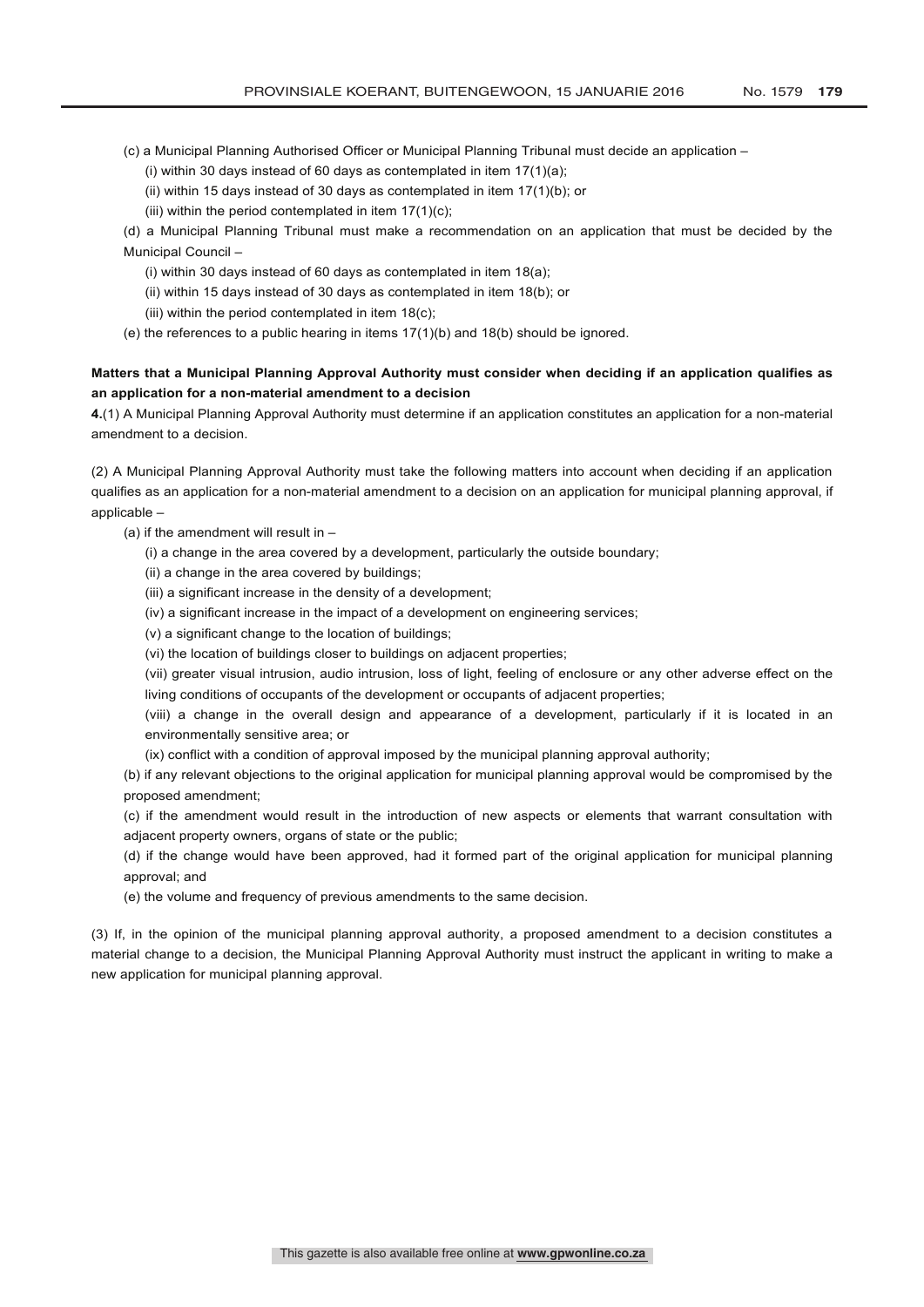# APPLICATION PROCESS FOR A DWELLING ON LAND DEMARCATED FOR OCCUPATION BY A TRADITIONAL COMMUNITY OR INDIGENT HOUSEHOLDS IN AN UNSTRUCTURED MANNER

*(Section 53(2))*

#### **Persons who may make an application**

**1.** An application for municipal planning approval for the erection of a dwelling house on land declared by the Municipality as land for occupation by a traditional community or indigent households in an unstructured manner must be made by the head of the household;

# **Lodging of application**

**2.**(1) An application for municipal planning approval for the erection of a dwelling house on land declared by the Municipality as land for occupation by a traditional community or indigent households in an unstructured manner must include –

- (a) the name and contact details of the applicant;
- (b) the name of the household which the applicant represents;
- (c) the name of the traditional area and of the isiGodi where the land is situated, if applicable;
- (d) the name of the Inkosi of such traditional area and of the isInduna of the such isiGodi, if applicable;
- (e) the approval of the Inkosi and isInduna or other community leaders;

(f) the GPS co-ordinates for the site to which the application applies with sufficient details to indicate its approximate extent; and

(g) photographic evidence of the site.

(2) An application for municipal planning approval for the erection of a dwelling house on land declared by the Municipality as land for occupation by a traditional community or indigent households in an unstructured manner must be lodged with –

(a) the Municipal Planning Registrar;

(b) another person designated by the Municipal Manager to receive applications for municipal planning approval; or

(c) the Municipal Manager, if a Municipality has not appointed a Municipal Planning Registrar and the Municipal Manager has not appointed any other person to receive applications for municipal planning approval.

#### **Confirming availability of the site**

**3.**(1) If the information is complete, the Municipal Planning Registrar must -

- (a) verify that the land forms part of land declared by the Municipality as land for occupation by a traditional community or indigent households in an unstructured manner; and
- (b) compare the application to the Municipality's records of
	- (i) other applications and approvals for municipal planning approval in the same area; and

(ii) land reserved for engineering services or social infrastructure in the area,

to determine if the land is available for settlement.

(2) If another person has claimed the same site, the Municipal Planning Registrar must inform the applicant accordingly and request the applicant to –

(a) withdraw the application; or

(b) amend the application in consultation with the other person, and the Inkosi and isInduna or other community leaders.

(3) The application is considered withdrawn, if no response to the Municipal Planning Registrar's request have been received within 90 days after the request was made.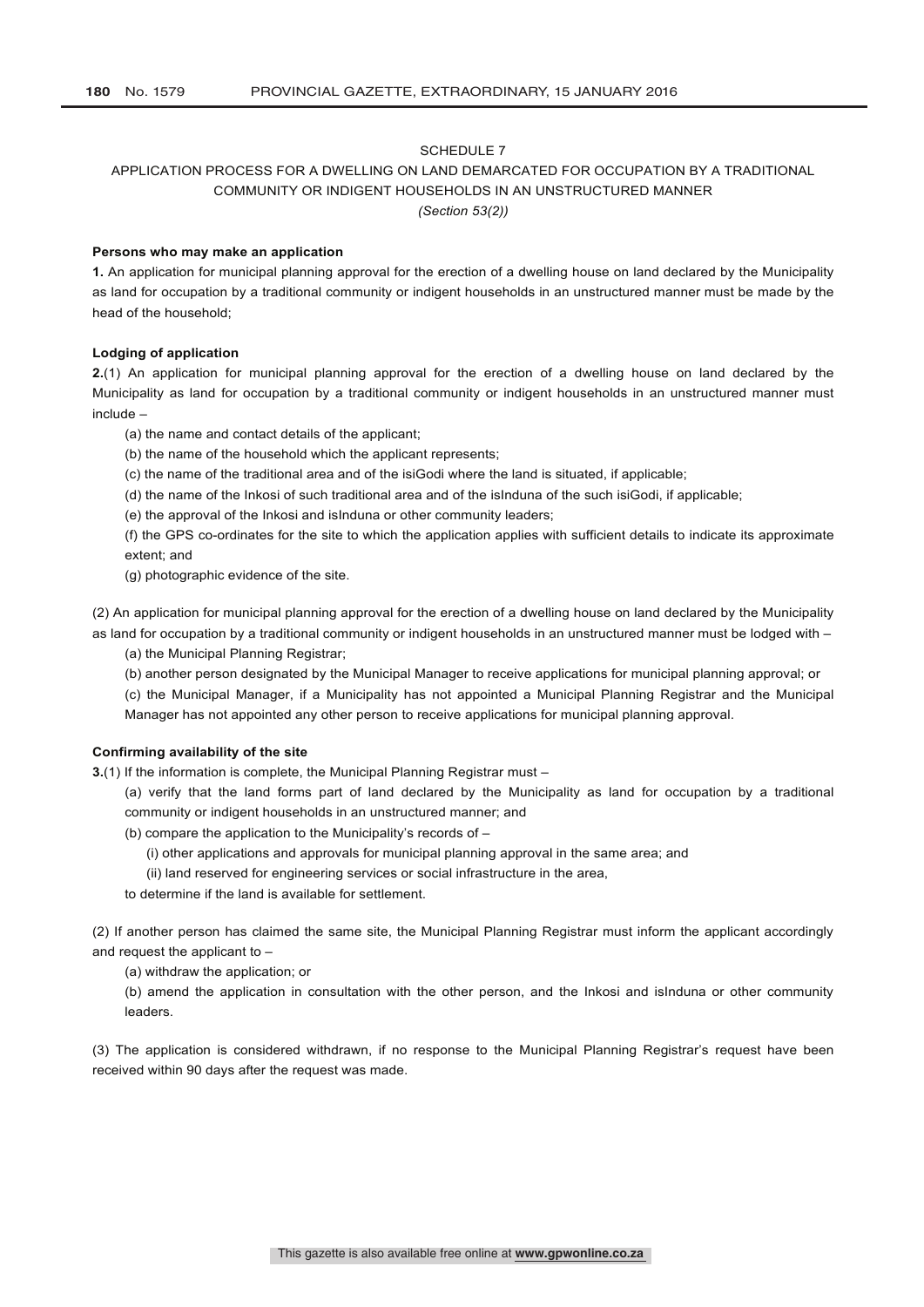### **Granting of municipal planning approval**

**4.**(1) If  $-$ 

(a) the application is complete;

(b) the land forms part of land declared by the Municipality as land for occupation by a traditional community or indigent households in an unstructured manner;

(c) the land has not been claimed by someone else;

(d) the land is not required for engineering services or social infrastructure;

(e) land t is not prone to flooding of any other conditions that makes it unsafe for human habitation;

(f) the land has not been identified by the Minister responsible for Agriculture as high value agricultural land that is required for national food security; and

(g) the land is not land that is environmentally sensitive,

the Municipal Planning Registrar must issue the applicant with a certificate permitting the erection of a dwelling house on the land.

(2) The certificate must contain –

(a) the name, identity number and contact details of the applicant;

(b) the name of the household which the applicant represents;

(c) the name of the traditional area and of the isiGodi where the land is situated, if applicable;

(d) the name of the Inkosi of such traditional area and of the isInduna of the such isiGodi, if applicable;

(e) the GPS co-ordinates for the site to which the application applies with sufficient details to indicate its approximate extent; and

(f) photographic evidence of the site.

(3) The Municipal Planning Registrar must record the information in subitem (2) in the register contemplated in section 116(1).

(4) If the application is incomplete, the site is not available, or it is on land contemplated in subitem (1), the Municipal Planning Registrar may refuse the application.

(5) The Municipal Planning Registrar may grant municipal planning approval subject to any conditions.

#### **Transfer of municipal planning approval**

**5.**(1) A certificate permitting the erection of a dwelling house on land declared by the Municipality as land for occupation by a traditional community or indigent households in an unstructured manner may be transferred to another person.

(2) An application for the transfer of a certificate permitting the erection of a dwelling house on land declared by the Municipality as land for occupation by a traditional community or indigent households in an unstructured manner must include –

- (a) the name, identity number and contact details of the applicant;
- (b) the name of the household which the applicant represents;
- (c) the name of the traditional area and of the isiGodi where the land is situated, if applicable;
- (d) the name of the Inkosi of such traditional area and of the isInduna of the such isiGodi, if applicable;
- (e) a copy of the certificate to be transferred;

(f) one of the following documents –

- (i) approval of the holder of the certificate for the transfer of the land use right;
- (ii) a death certificate confirming that the holder of the certificate is diseased; or
- (iii) confirmation by the Inkosi and isInduna or other community leaders that the holder of the certificate is
- diseased or his or her whereabouts and contact details are unknown;
- (g) the approval of the Inkosi and isInduna or other community leaders;

(h) the GPS co-ordinates for the site to which the application applies with sufficient details to indicate its approximate extent; and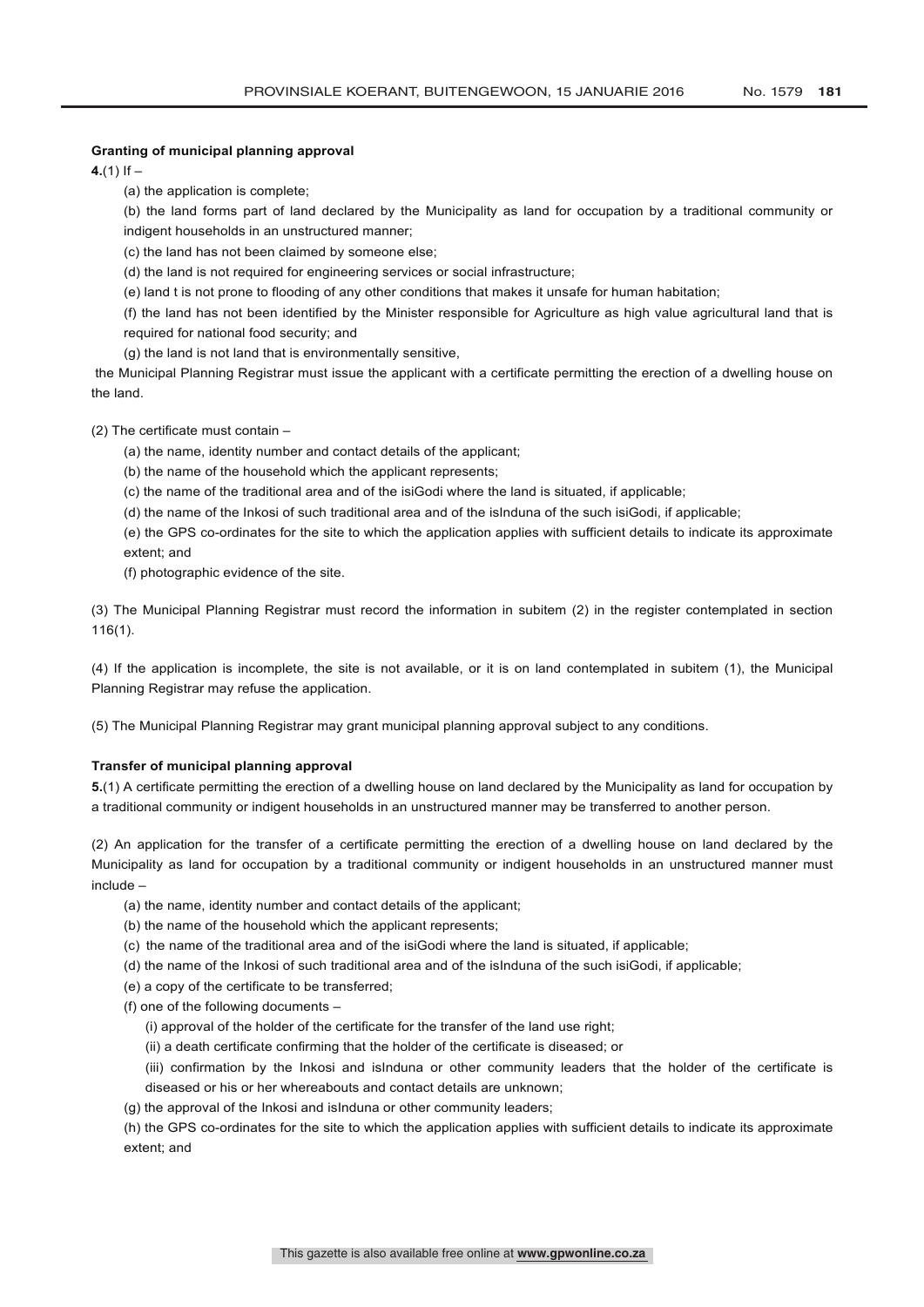(i) updated photographic evidence of the site.

- (3) If the application is complete, the Municipal Planning Registrar must
	- (a) issue the applicant with a certificate containing the information in item 5(1); and
	- (b) update the register contemplated in section 116(1).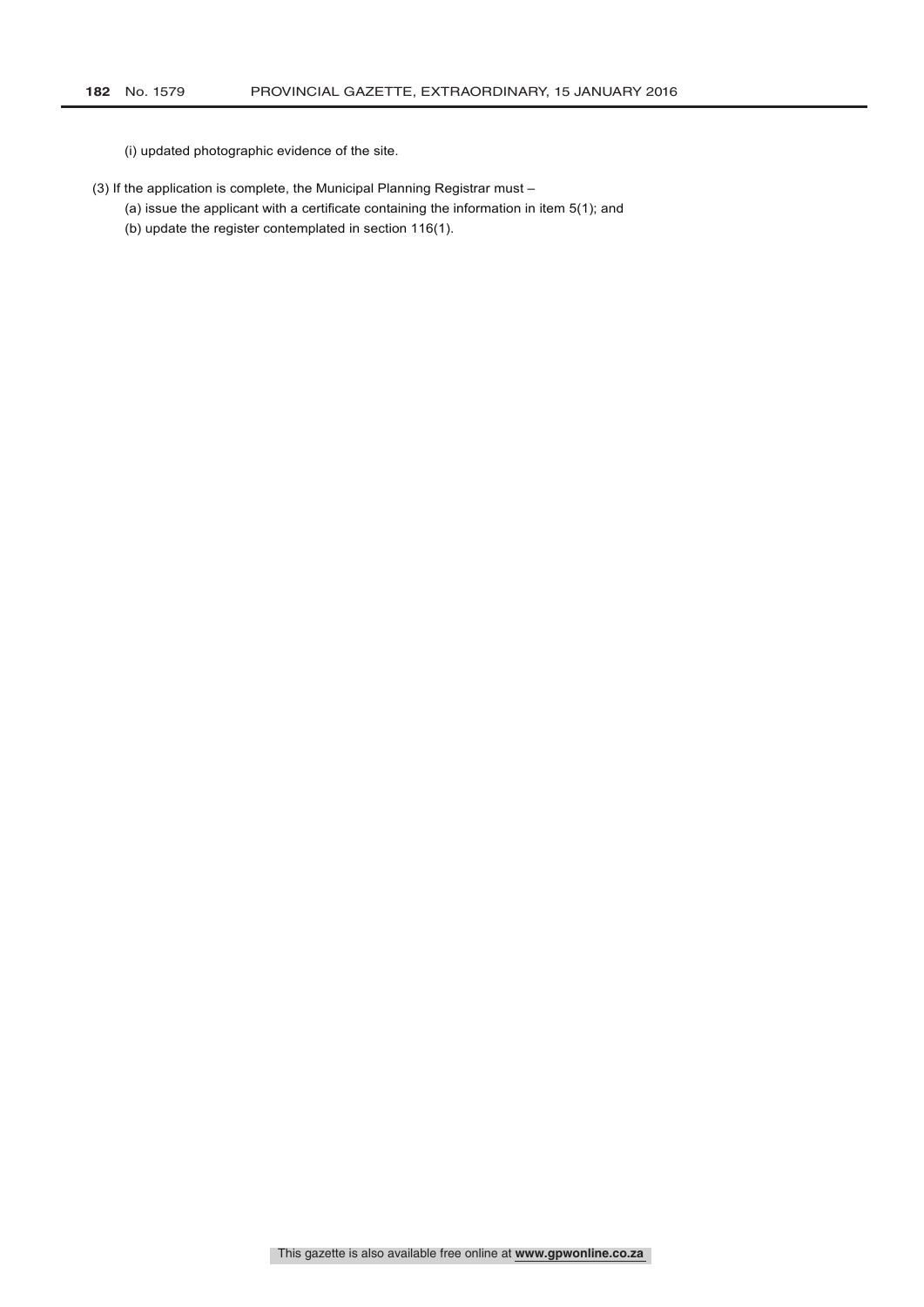# MATTERS THAT A MUNICIPAL PLANNING APPROVAL AUTHORITY MUST CONSIDER WHEN IT DECIDES OR MAKES A RECOMMENDATION ON AN APPLICATION FOR MUNICIPAL PLANNING APPROVAL *(section 54(1))*

# **Matters that a Municipal Planning Authority must consider when it decides or makes a recommendation on an application for municipal planning approval**

**1.**(1) A Municipal Planning Approval Authority must take the following matters into account when it decides or makes a recommendation on an application for municipal planning approval, if applicable –

- (a) the application;
- (b) comments received in response to the public consultation process;
- (c) the applicant's reply;
- (d) the Municipal Planning Registrar's assessment of compliance of the application with the application process;
- (e) the Registered Planner's report and recommendation on the application, if applicable;
- (f) the development principles in terms of section 7 of the Spatial Planning and Land Use Management Act;
- (g) policies, including national and provincial policies adopted in terms of any law and the Municipality's own policies;
- (h) norms and standards, including –

(i) national norms and standards for land use management and land development in terms of section 8 of the Spatial Planning and Land Use Management Act;

- (ii) provincial planning norms and standards; and
- (iii) the Municipality's own norms and standards;
- (i) spatial development frameworks, including –

(i) a national spatial development framework adopted in terms of section 13(1) of the Spatial Planning and Land Use Management Act;

(ii) a provincial spatial development framework adopted in terms of section 15(1) of the Spatial Planning and Land Use Management Act;

(iii) a regional spatial development framework adopted in terms of section 18(1) of the Spatial Planning and Land Use Management Act; and

(iv) the municipal spatial development framework adopted in terms of section 25(1) of the Municipal Systems Act read with section 20(1) of the Spatial Planning and Land Use Management Act;

(j) the Municipality's Integrated Development Plan in terms of section 25(1) of the Municipal Systems Act;

(k) the Municipality's land use scheme, including matters that a Municipality must consider that have been identified in the land use scheme;

(l) the design guidelines and rules for plan approval of the land owner's association, body corporate or share block company that has been deposited with the Municipality;

- (m) the authorisation in terms of the Environmental Impact Assessment Regulations;
- (n) the potential impact, including the cumulative impact, on  $-$ 
	- (i) the environment;
	- (ii) socio-economic conditions;
	- (iii) cultural heritage;
	- (iv) existing developments;
	- (v) existing rights to develop land; and
	- (vi) mineral rights;
- (o) the human and financial resources likely to be available for implementing the municipal planning approval;

(p) the benefits that accrue from the adoption, replacement or amendment of land use scheme compared to the cost of compensation in terms of Chapter 8;

(q) the provision and standard of engineering services;

(t) the impact, including the cumulative impact, of the application on the national, provincial and municipal road networks, public transport, municipal services, sewage and waste water disposal, water and electricity supply, waste management and removal, policing and security;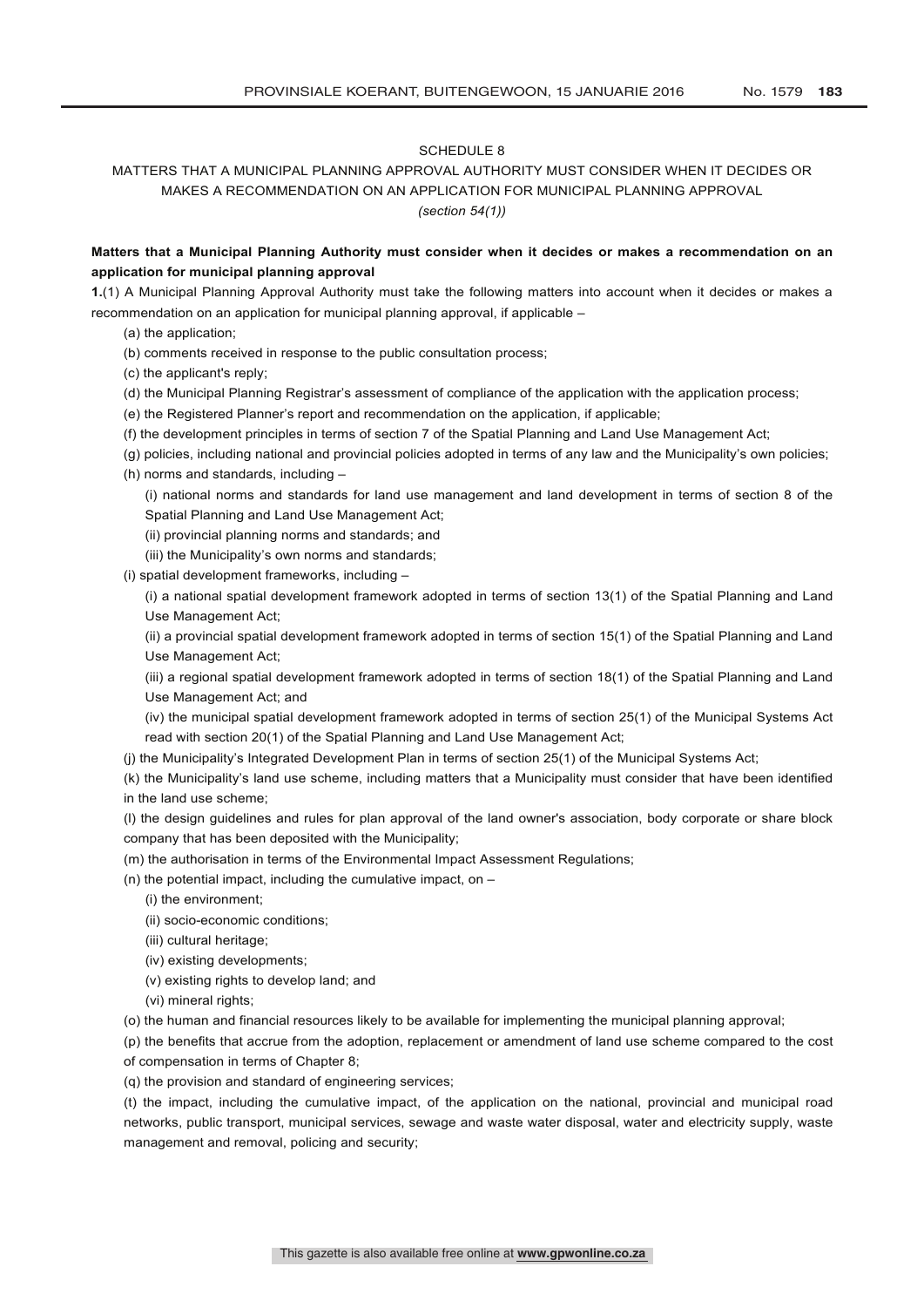(u) access to health, educational and recreational facilities;

(v) the historical effects of past racially discriminatory and segregatory legislation on land ownership, land development and access to engineering services and public facilities, and the need to address the historical imbalances;

(w) the protection or preservation of cultural and natural resources, including agricultural resources, unique areas or features, landscape character and biodiversity;

(x) the natural and physical qualities of that area;

(y) the number and purpose for which properties will be used when a Municipality decides if the Surveyor-General should –

- (i) approve a diagram for each property or a general plan for all the properties; and
- (ii) approve the land
	- (aa) as a farm, including a portion or a remainder of a farm;
	- (bb) as a subdivision of land that is not a farm; or
	- (cc) as an erf in a township;

(z) the need to prohibit the alienation of a part of the land by means of a sectional title scheme in terms of the Sectional Titles Act or a share block in terms of the Share Blocks Control Act, 1980 (Act No. 59 of 1980);

(aa) the provisions of section 13 of the Legal Succession to the South African Transport Services Act, 1989 (Act No. 9 of 1989) relating to the zoning of land owned by Transnet and other laws which regulate the zoning of land;

(ab) any local practice or approach to land use management that is consistent with –

- (i) the laws of the Republic;
- (ii) the provincial planning norms and standards; and
- (iii) the Municipality's Integrated Development Plan; and
- (ac) any other relevant factor.

(2) A reduction in the value of land is not solely a relevant consideration for the purposes of considering the merits of an application for municipal planning approval.

(3) If the Municipal Planning Approval Authority is the Municipal Council –

(a) it may consider a summary of the comments received in response to the public consultation process, instead of the comments; and

(b) it must consider the Municipal Planning Tribunal's recommendation on the application in addition to the matters in this Schedule.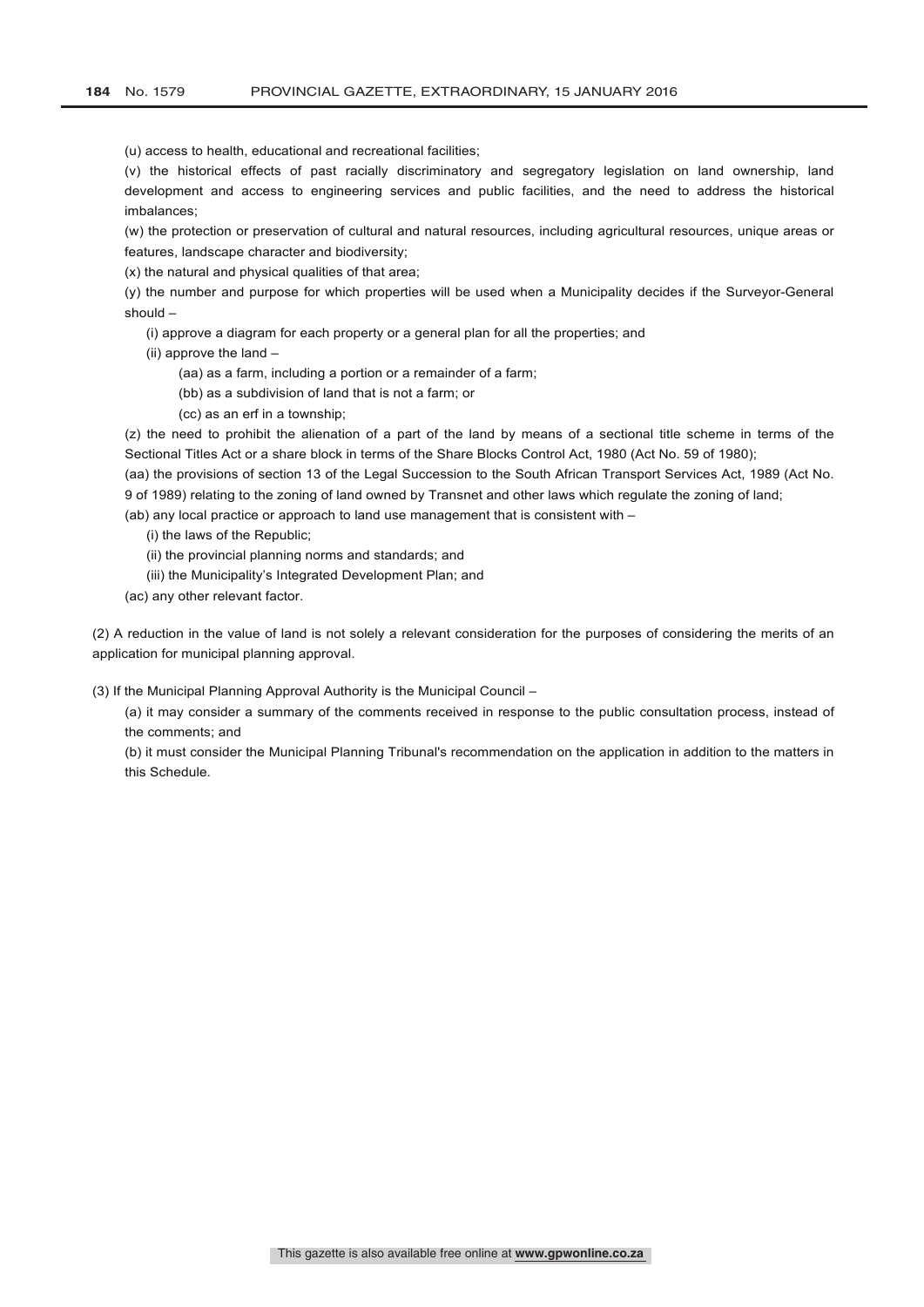# INFORMATION THAT MUST BE INCLUDED IN RECORD OF DECISION *(Section 55(4))*

# **Information that must be included in a Record of Decision on an application for municipal planning approval**

**1.** The following information must be recorded in a Record of Decision on an application for municipal planning approval –

- (a) the details of the application, including
	- (i) the nature of the application;
	- (ii) the property descriptions of the properties involved, unless the application is an application for a general land use scheme amendment; and
	- (iii) the application number;
- (b) its decision;
- (c) the conditions subject to which the application was approved, if it was approved subject to conditions, including  $-$ (i) which conditions must be complied with before the erection of a structure on a property or the use of a property in accordance with the approval;
	- (ii) which conditions must be complied with before the construction of a building on a property;
	- (iii) which conditions must be complied with before occupation of a property;
	- (iv) which conditions must be complied with before a property may be registered in separate ownership; and
	- (v) which conditions must be registered against a property;
- (d) if the Surveyor-General must
	- (i) approve a general plan or a diagram for the subdivision or consolidation of the land;
	- (ii) if the Surveyor-General must approve a property
		- (aa) as a farm, including a portion or a remainder of a farm;
		- (bb) as a subdivision of a property that is not a farm; or
		- (cc) as an erf in a township;
- (e) the reasons for its decision;
- (f) the reasons for the changes, if changes were made to an application by an applicant or the Municipality;
- (g) the particulars of the public consultation process, including
	- (i) if public consultation was required for the application;
	- (ii) if notice of the application in a newspaper was required, the name of the newspaper in which the notice was published and the date on which it was published;
	- (ii) if a public meeting was held to inform the public of an application, and the date of the meeting;
	- (iii) if a site inspection was held, and the date of the site inspection;
	- (v) if a public hearing was held, and the date of the public hearing;
- (h) if any comments were received in response to an invitation to comment on the application
	- (i) the closing date to lodge a memorandum of appeal;
	- (ii) that a summary of the rights and obligations of appellants can be obtained from the Municipal Planning Appeal Authority Registrar;
	- (iii) the name and contact details of
		- (aa) the applicant;
		- (bb) the Municipal Planning Appeal Authority Registrar; and
- (i) the effective date of the Municipality's decision.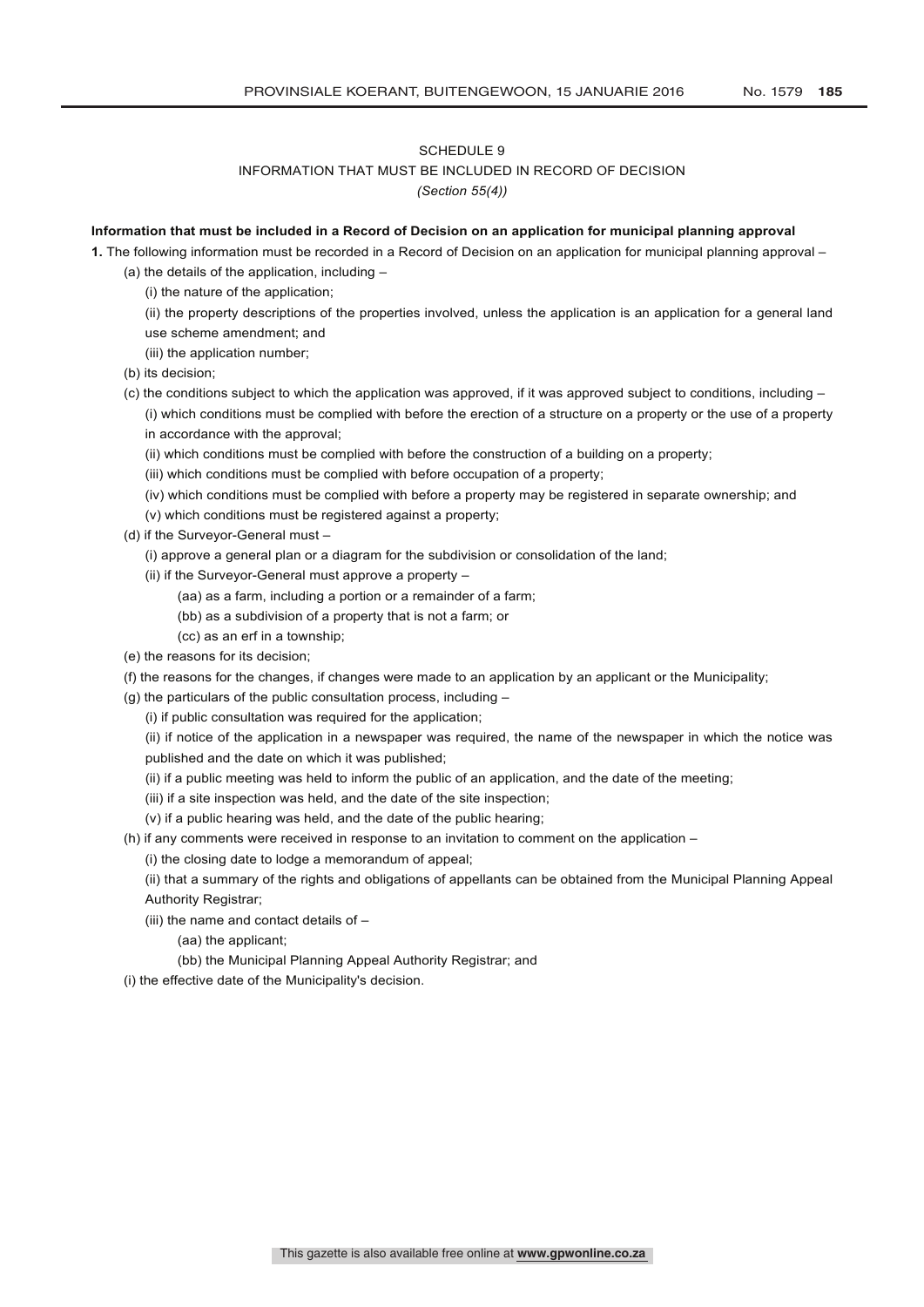# SCHEDULE 10 APPEAL PROCESS *(Section 76(1))*

*Part 1: Lodging of memorandum of appeal, lodging of responding memorandum, summonsing of person to lodge document and collation of documents*

#### **Lodging of memorandum of appeal**

**1.**(1) A memorandum of appeal must –

(a) provide the essential facts of the matter;

(b) state the grounds of appeal and the relief sought;

(c) raise any issues, which the appellant wants the Municipal Planning Appeal Authority to consider in making its decision;

(d) fully motivate an application for condonation; and

(e) fully motivate an award for costs, if the relief sought includes a request for costs against the Municipality, on the grounds that its decision is –

(i) grossly unreasonable;

(ii) manifestly in disregard of –

(aa) the procedures prescribed in these By-Laws; or

(bb) the development principles in terms of section 7 of the Spatial Planning and Land Use Management Act;

(cc) policies, including national and provincial policies adopted in terms of any law and the Municipality's own policies; or

(dd) national norms and standards for land use management and land development in terms of section 8 of the Spatial Planning and Land Use Management Act, provincial planning norms and standards or the Municipality's own norms and standards.

(2) If the appellant is an applicant, the appellant must serve the memorandum of appeal on  $-$ 

(a) the Municipal Planning Appeal Authority Registrar;

(b) the Municipal Manager; and

(c) all the persons who responded in writing to an invitation to comment on the application for municipal planning approval who -

- (i) responded before the closing date for comments; and
- (ii) have provided their contact details.

(3) If the appellant is a person who lodged a written comment in terms of, the appellant must serve the memorandum of appeal on –

- (a) the Municipal Planning Appeal Authority Registrar;
- (b) the Municipal Manager; and
- (c) the applicant.

(4) If possible, an appellant must also submit a copy of the memorandum of appeal by electronic mail to the Municipal Planning Appeal Authority Registrar.

#### **Lodging of responding memorandum**

**2.**(1) A person on whom a memorandum of appeal has been served, may lodge a responding memorandum.

(2) A responding memorandum must –

(a) state whether the appeal is opposed or not, and, if opposed, the grounds of opposition;

(b) raise any issues or matters, which that party wants the Municipal Planning Appeal Authority to consider in making its decision;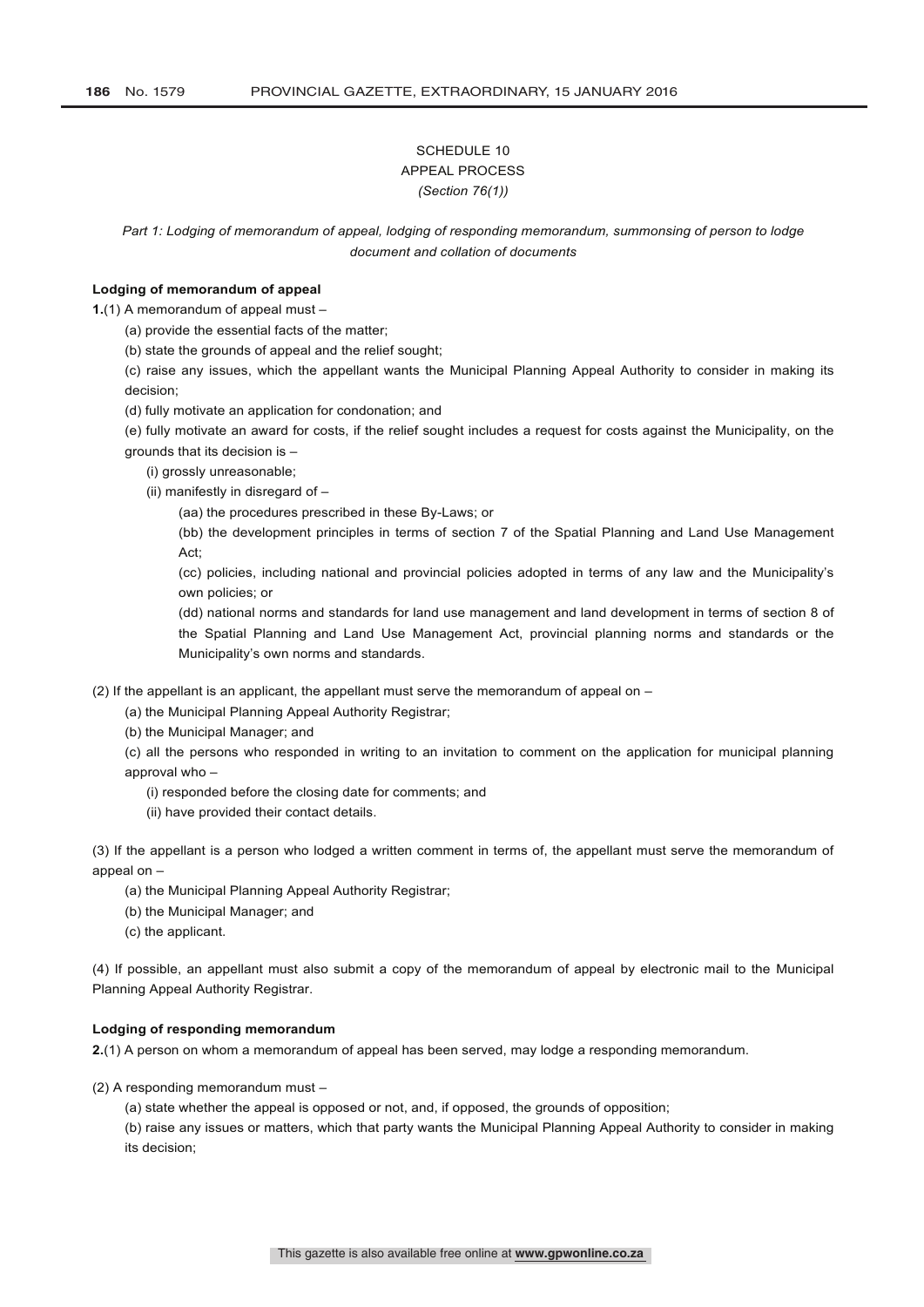- (d) fully motivate an application for condonation; and
- (c) include any request for an order for costs against the appellant and the reasons for the request, including an order for costs on the grounds that the appeal is vexatious or frivolous.

(3) A person who wants to lodge a responding memorandum must, within 30 days after the memorandum of appeal was served on that person serve the responding memorandum on –

- (a) the Municipal Planning Appeal Authority Registrar; and
- (b) the Municipal Manager.

(4) If possible, a person who wants to lodge a responding memorandum must also submit a copy of the responding memorandum by electronic mail to the Municipal Planning Appeal Authority Registrar.

#### **Parties to an appeal hearing**

**3.** Only the following persons shall be parties to an appeal hearing –

- (a) the applicant; and
- (b) a person who has lodged a written comment in terms of items  $7(d)$  of Schedule 6
	- (i) who has lodged an appeal against the decision of the Municipality; or
	- (ii) who has lodged a responding memorandum.

#### **Withdrawal of appeal or opposition to appeal**

**4.**(1) An appellant may withdraw an appeal by serving written notice of its withdrawal on the Municipal Planning Appeal Authority Registrar, the Municipal Manager and on every other party to the appeal.

(2) A respondent may withdraw its opposition to an appeal by serving a written notice of withdrawal of that opposition on the Municipal Planning Appeal Authority Registrar, the appellant and every other party to the appeal hearing.

(3) A party to an appeal hearing, who is aggrieved by the withdrawal of an appeal by an appellant, may apply to the Municipal Planning Appeal Authority for an award of costs against the appellant.

#### **Powers of Municipal Planning Appeal Authority with regard to witness**

**5.**(1) The Presiding Officer may subpoena any person to attend the site inspection or appeal hearing, in order –

(a) to testify and be questioned as a witness with regard to any relevant matter; or

(b) to produce any document or object in the possession or under the control of that person, and to be questioned with regard thereto.

(2) A person who has been subpoenaed or called by a party as a witness at the site inspection or appeal hearing may be required by the Presiding Officer to take an oath or make an affirmation as a witness before testifying or being questioned.

(3) The law relating to privilege in a civil court of law applies to a witness subpoenaed or called to give evidence or to produce a document.

## **Issuing and service of subpoena to secure attendance of witness**

**6.**(1) A subpoena contemplated in item 5(1) of this Schedule must be issued by the Presiding Officer under his or her signature, and must –

- (a) specifically require the person named in it to appear before the Municipal Planning Appeal Authority to testify or produce a document or any other object to the Municipal Planning Appeal Authority;
- (b) state the reasons why the person is required to appear before the Municipal Planning Appeal Authority to testify or produce a document or any other object to the Municipal Planning Appeal Authority;
- (c) if applicable, sufficiently identify the document or object which the person is required to produce; and
- (d) state the date, time and place at which the person must appear before the Appeal Authority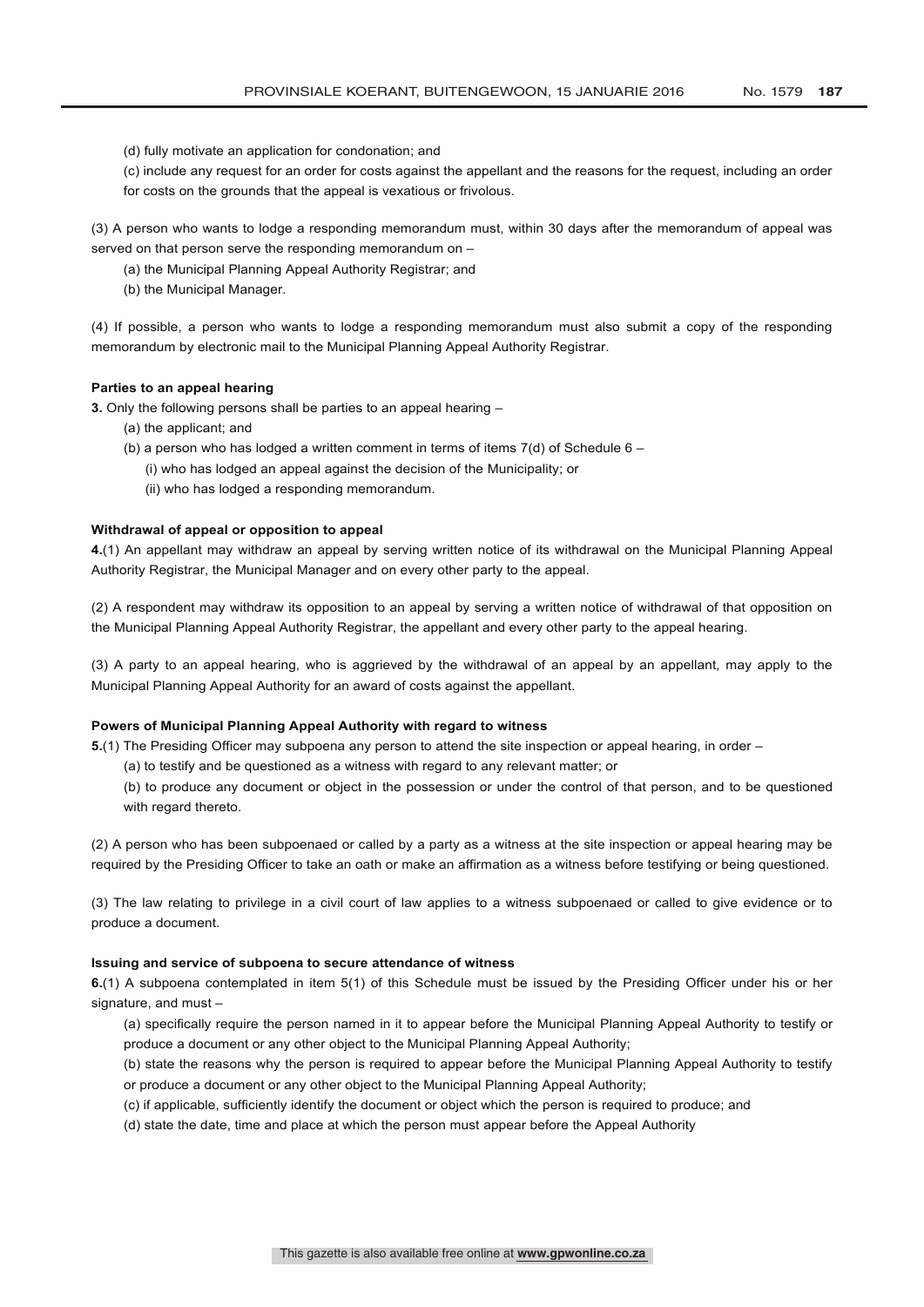(2) A subpoena must be served on a person by a person who has been authorised in writing by the Municipal Planning Appeal Authority Registrar to serve it.

(3) A person who is serving a subpoena must display to the person who is served with a subpoena the original subpoena or the written authorisation to serve the subpoena, if requested to do so.

(4) A person who is serving a subpoena must provide a written return of service to the Municipal Planning Appeal Authority Registrar, including the manner in which the subpoena was served.

#### **Powers of Municipal Planning Appeal Authority with regard to document required to decide appeal**

**7.**(1) The Presiding Officer, upon request of members of the Municipal Planning Appeal Authority or of any party to the appeal hearing, may subpoena any person to lodge any document in the possession or under the control of that person with the Municipal Planning Appeal Authority Registrar.

(2) A person who has been subpoenaed to lodge a document with the Municipal Planning Appeal Authority Registrar must serve the document on the Municipal Planning Appeal Authority Registrar at least 21 days before the appeal hearing commences.

(3) If the Presiding Officer has subpoenaed a Municipality to lodge a document that the Municipality relied on when it decided an application for municipal planning approval, and the Municipality fails to serve the document on the Municipal Planning Appeal Authority Registrar, the Municipal Planning Appeal Authority may uphold the appeal on the ground that the Municipality did not apply its mind when it decided the application.

(4) The law relating to privilege in a civil court of law applies to a person subpoenaed to lodge a document with the Municipal Planning Appeal Authority Registrar.

#### **Issuing and service of subpoena to obtain document**

**8.**(1) A subpoena contemplated in item 5(1) of this Schedule must be issued by the Presiding Officer under his or her signature, and must –

(a) specifically require the person named in it to lodge the document with the Municipal Planning Appeal Authority Registrar;

(b) state the reasons why the document is required by the Municipal Planning Appeal Authority;

(c) sufficiently identify the document which the person is required to lodge with the Municipal Planning Appeal Authority Registrar;

(d) state to how, where and by which date the document must be lodge with the Municipal Planning Appeal Authority Registrar.

(2) If the Presiding Officer has subpoenaed the Municipal Planning Approval Authority to lodge a document that it relied on when it decided an application for municipal planning approval, a warning that if it fails to serve the document on the Municipal Planning Appeal Authority Registrar, the Municipal Planning Appeal Authority may uphold the appeal on the ground that the Municipal Planning Approval Authority did not apply its mind when it decided the application.

(3) A subpoena must be served on a person by a person who has been authorised in writing by the Municipal Planning Appeal Authority Registrar to serve it.

(4) A person who is serving a subpoena must display to the person who is served with a subpoena the original subpoena or the written authorisation to serve the subpoena, if requested to do so.

(5) A person who is serving a subpoena must provide a written return of service to the Municipal Planning Appeal Authority Registrar, including the manner in which the subpoena was served.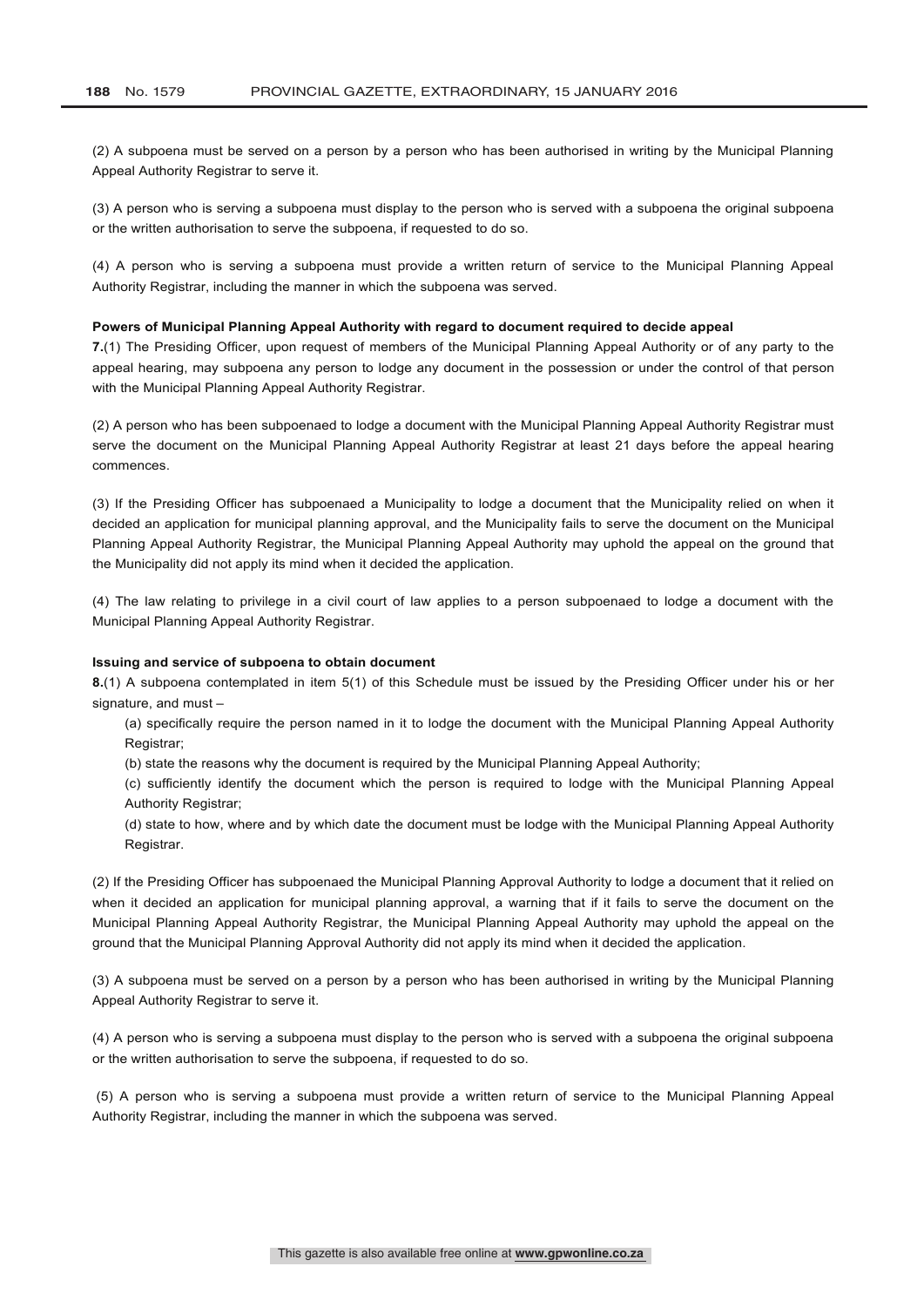(6) The law relating to privilege in a civil court of law applies to a person subpoenaed to lodge a document with the Municipal Planning Appeal Authority Registrar.

#### **Collation of documents required to decide appeal**

**9.**(1) A party to an appeal hearing must serve every document on which the party intends to rely on at an appeal hearing on the Municipal Planning Appeal Authority Registrar at least 21 days before the appeal hearing commences.

(2) If possible, a party to the appeal hearing must also submit copies of the documents by electronic mail to the Municipal Planning Appeal Authority Registrar.

(3) The Municipal Planning Appeal Authority Registrar must collate all the memoranda and any other documents received from a party to an appeal hearing or requested by the Presiding Officer and post the collated documents on the Internet at least 14 days before the appeal hearing commences.

(4) If a party to an appeal hearing does not have access to the Internet, the party may obtain a copy of the collated documents from the Municipal Planning Appeal Authority Registrar at the cost of reproduction and posting.

*Part 2: Setting down of appeal for hearing, site inspection and hearing of appeal*

# **Setting down of appeal for hearing**

**10.**(1) The Municipal Planning Appeal Authority Registrar must forward the memoranda to the Presiding Officer –

- (a) upon expiry of the period allowed by item 2(3) for the lodging of responding memorandum; or
- (b) as soon as the Municipal Planning Appeal Authority Registrar has been advised in writing by the parties entitled
- to lodge responding memoranda, that they do not intend to do so,
- whichever occurs first.

(2) The Municipal Planning Appeal Authority Registrar must –

- (a) within 21 days after receipt by the Presiding Officer of the memoranda contemplated in item 1(1) of this Schedule, set the date, time and place for the hearing of the appeal, which date may not be later than -
	- (i) 90 days after the date on which the memorandum of appeal was lodged with the Municipal Planning Appeal Authority Registrar; or
	- (ii) such extended date as may be agreed upon between the parties to the appeal and the Registrar;
- (b) in writing, notify all the parties to the appeal of the date, time and place set for the hearing thereof.

### **Rescinding of an appeal due to undue delay by appellant**

**11.** The Presiding Officer may in writing rescind an appeal, if he or she is satisfied –

(a) that the Municipal Planning Appeal Authority Registrar has made at least three attempts to set a date, time and place to hear the appeal;

(b) that the appellant has been warned that failure to agree to a date, time and place to hear the appeal can lead to the appeal being rescinded; and

(c) the appellant had sufficient opportunity to agree to a date, time and place to hear the appeal.

# **Site inspection**

**12.**(1) Members of the Municipal Planning Appeal Authority may enter upon land or a building relevant to an appeal before it, during normal business hours or at any other reasonable hour, to conduct an inspection of the site.

(2) All the parties to an appeal hearing are entitled to attend an inspection and may be represented at the inspection.

(3) The Municipal Planning Appeal Authority Registrar must notify all parties to the appeal hearing in writing, of the Municipal Planning Appeal Authority's intention to carry out an inspection.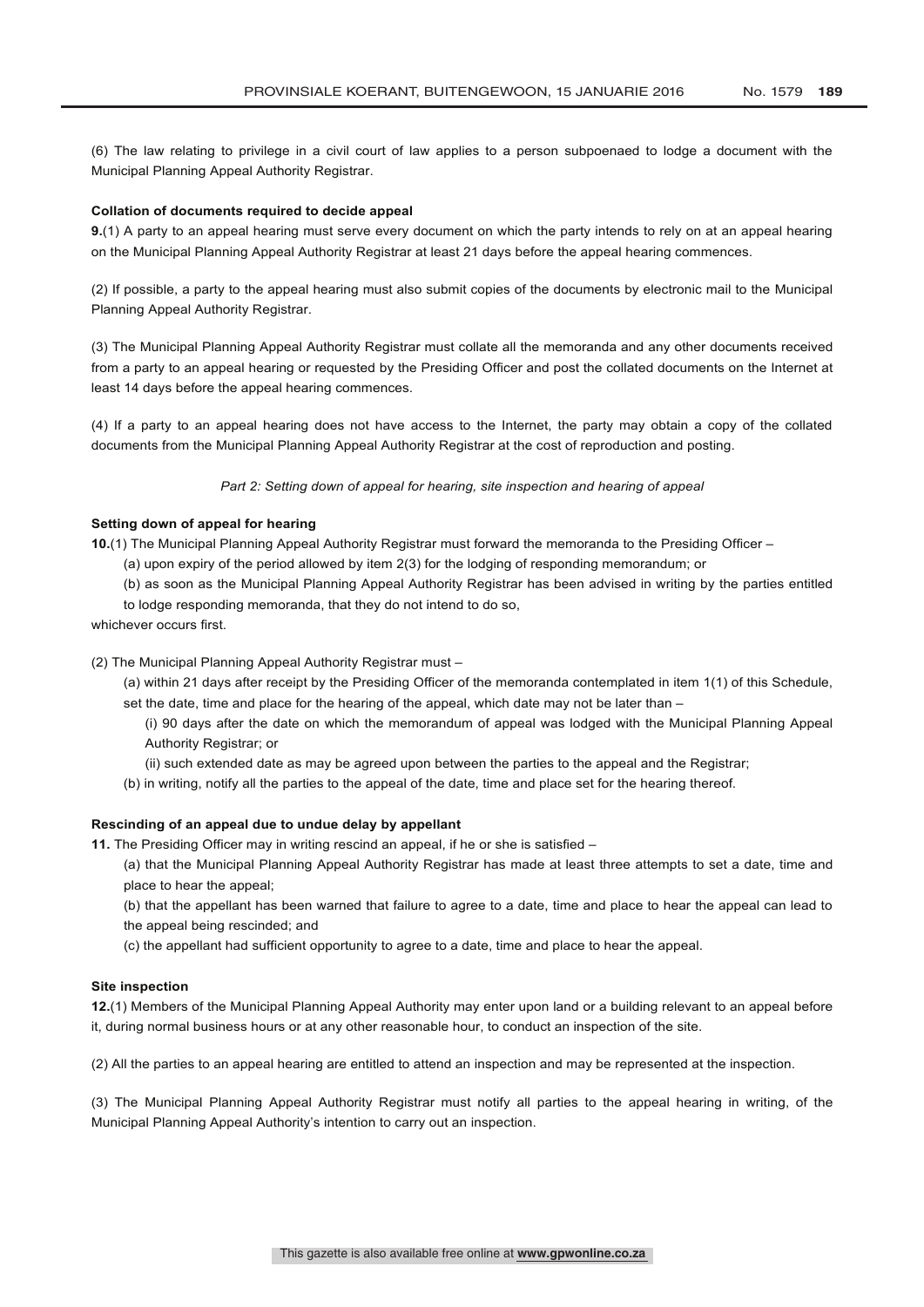(4) The notice of the inspection must –

- (a) specify the place, date and time of the inspection;
- (b) state the purpose of the proposed inspection; and
- (c) invite all parties to the appeal hearing to be present during the inspection.

(5) The date and time of the inspection must be determined by the Municipal Planning Appeal Authority Registrar after consultation with the occupiers of the land or buildings concerned.

(6) In the event that the owner or occupier is not present during the inspection, the members of the Municipal Planning Appeal Authority must leave the land or building as effectively secured against trespassers as they found it.

(7) Any person who enters upon land or enters a building to attend a site inspection by the Municipal Planning Appeal Authority, who gains knowledge of another person's private or business affairs in the process, must treat that information as confidential and may not disclose it to any other person.

(8) A person who discloses knowledge of another person's private or business affairs that has been gained in the process of attending a site inspection of the Municipal Planning Appeal Authority is guilty of an offence, and liable upon conviction to a fine or to a period of imprisonment not exceeding one year, or both, unless the disclosure –

- (a) was made for the purposes of deciding the appeal;
- (b) was ordered by a competent court; or
- (c) is required under any law.

(9) A person who wilfully obstructs the Municipal Planning Appeal Authority from entering upon land or a building contemplated in this item, is guilty of an offence and is liable upon conviction to a fine of R10 000.

#### **Hearing**

**13.**(1) The Municipal Planning Appeal Authority Registrar must notify all parties to an appeal hearing in writing of the time and place of the appeal hearing.

(2) The Presiding Officer –

- (a) determines the procedure of the appeal hearing; and
- (b) decides all questions and matters arising with regard to the procedure at the appeal hearing.

(3) The Municipal Planning Appeal Authority must consider the merits of the matter on appeal, and to that end the Presiding Officer may allow the appellant and other parties in the appeal to raise new issues and to introduce new evidence, whether oral or documentary.

(4) A party to an appeal hearing is entitled to be present at the hearing of the appeal, and to  $-$ 

- (a) be represented by a legal representative or any other person;
- (b) state a case and lead evidence in support thereof or in rebuttal of the evidence;
- (c) call witnesses to testify and question those witnesses;
- (d) present other evidence;
- (e) cross-examine any person called as a witness by any other party; and
- (f) address the Municipal Planning Appeal Authority on the merits.

(5) A party to an appeal hearing may object to the opposite party raising any issue or relying on any document not relied on in that party's memorandum on the ground that –

(a) the opposite party has not established good reason for the introduction of that issue or document in the proceedings; or

(b) the introduction thereof in the proceedings is likely to cause the objecting party unfair prejudice.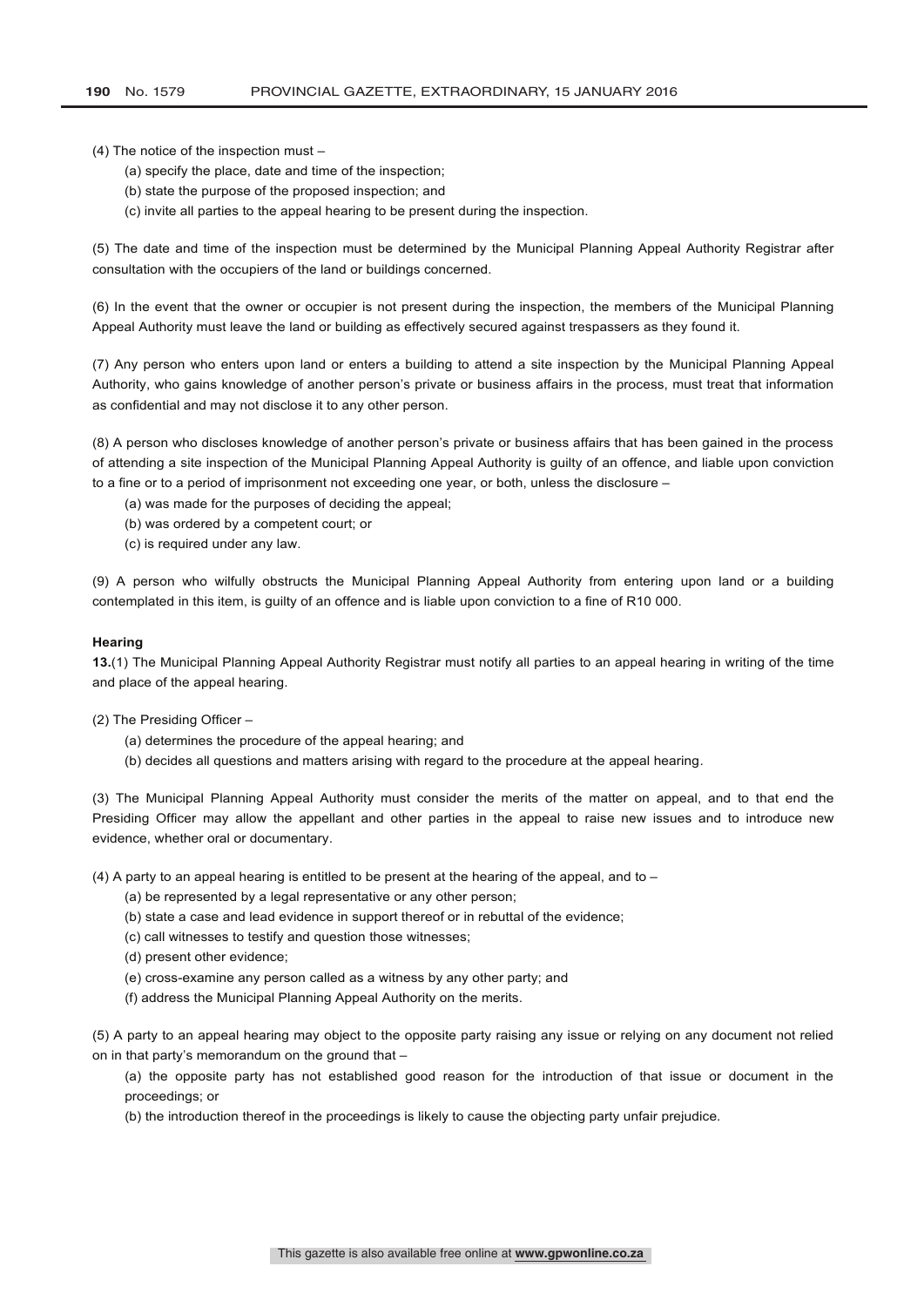(6) The Presiding Officer must make a ruling as to whether or not the objection to the raising of the new issue or reliance on a new document is to be upheld, and, in the light of that ruling, may make any appropriate order, including an order for the –

(a) payment of the costs relating to the determination of the objection, or

(b) adjournment of the hearing for a period stipulated in the order.

## **Circumstances in which hearing may be dispensed with**

**14.** The Municipal Planning Appeal Authority may decide an appeal by considering the documents lodged with it without holding a hearing if –

(a) the Municipal Planning Appeal Authority is of the view that the issues for determination of the appeal can be adequately determined in the absence of the parties; and

(b) the parties consent in writing to the appeal being determined without a hearing.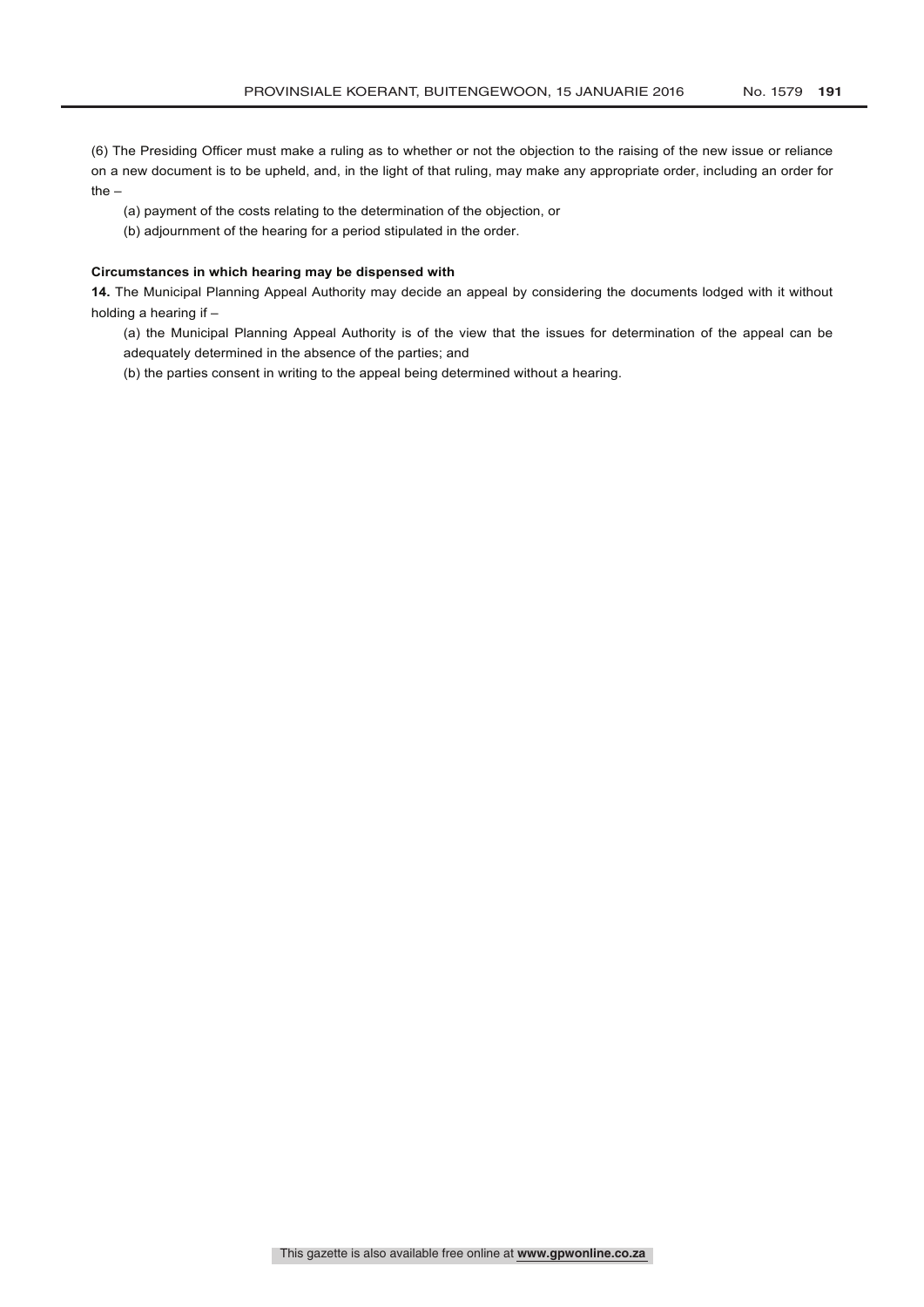# APPLICATION FOR LATE LODGING OF MEMORANDUM OF APPEAL

*(Section 76(2))*

#### **Application for late lodging of memorandum of appeal**

**1.**(1) An applicant or a person who has a right of appeal, may, within the 30 days allowed for the lodging of an appeal, apply to the Chairperson for an extension of the period within which to lodge a memorandum of appeal.

(2) An application for an extension of the period within which to lodge a memorandum of appeal must be in the form of an affidavit, showing good cause as to why the application should be granted.

(3) An application for an extension of the period within which to lodge a memorandum of appeal must be served on –

- (a) the Municipal Planning Appeal Authority Registrar;
- (b) the Municipality; and
- (c) the applicant, if the person lodging the application for the late lodging of a memorandum of appeal is not the applicant

### **Opposition by an applicant to late lodging of a memorandum of appeal**

**2.**(1) An opposition by an applicant to the late lodging of a memorandum of appeal must be in the form of an affidavit, showing good cause why the application for the late lodging of an appeal should not be granted.

(2) An applicant that intends to oppose an application for the late lodging of an appeal must serve an affidavit opposing the application for the late lodging of an appeal within 14 days after having been served with an application for the late lodging of a memorandum of appeal on –

(a) the Municipal Planning Appeal Authority Registrar;

(b) the Municipality; and

(c) the person who lodged the application for an extension of the period within which to lodge a memorandum of appeal.

# **Matters relevant in determining merits of late lodging of a memorandum of appeal**

**3.** The Presiding Officer must consider the following matters, in so far as they may be relevant, in deciding on an application for the late lodging of a memorandum of appeal –

- (a) the information and reasons contained in the application for the late lodging of a memorandum of appeal;
- (b) the information and reasons contained in the affidavit opposing the late lodging of a memorandum of appeal;
- (c) the underlying facts and circumstances for the application for the late lodging of a memorandum of appeal;
- (d) the potential prejudice to any party to the appeal; and
- (e) the time that has elapsed from the date of notice of the Municipality's decision.

# **Decision on application for late lodging of a memorandum of appeal**

**4.** The Presiding Officer must –

(a) rule on an application for late lodging of a memorandum of appeal within 30 days of the expiry of the period for the lodging of an application for the late lodging of a memorandum of appeal, which ruling may include an order as to costs as the Presiding Officer considers fair and appropriate;

(b) in the event that an application for late lodging of a memorandum of appeal is granted, review and adjust the time limits relating to the lodging of memoranda and the hearing of the appeal by the Municipal Planning Appeal Authority.

#### **Notice of decision on application for late lodging of a memorandum of appeal**

**5.** The Municipal Planning Appeal Authority Registrar must, within seven days after the Chairperson has made a ruling on an application for the late lodging of a memorandum of appeal, serve written notice of the ruling on –

(a) the Municipality;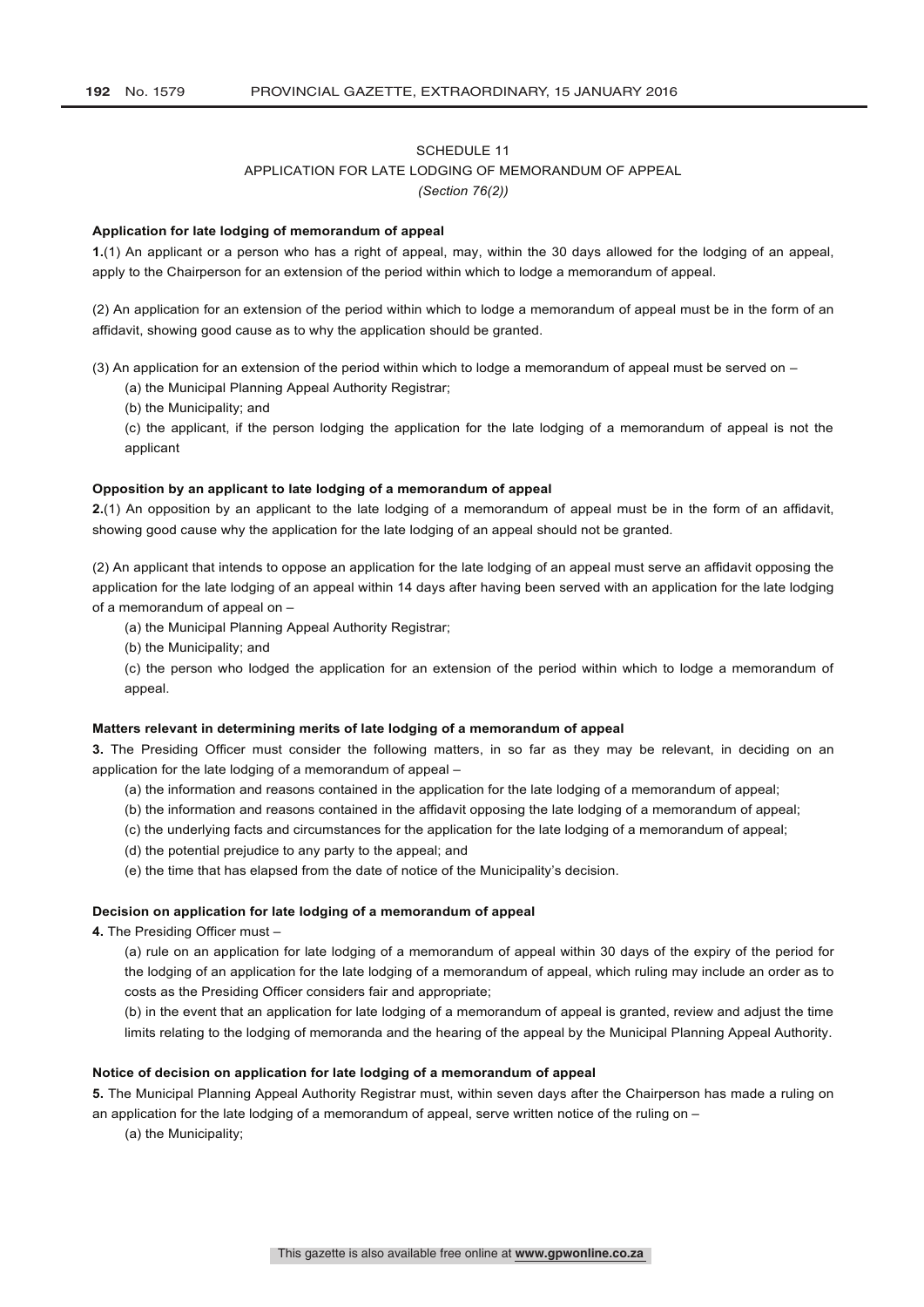(b) the person who lodged the application for an extension of the period within which to lodge a memorandum of appeal; and

(c) the applicant, if the applicant was not the person who lodged the application for an extension of the period within which to lodge a memorandum of appeal.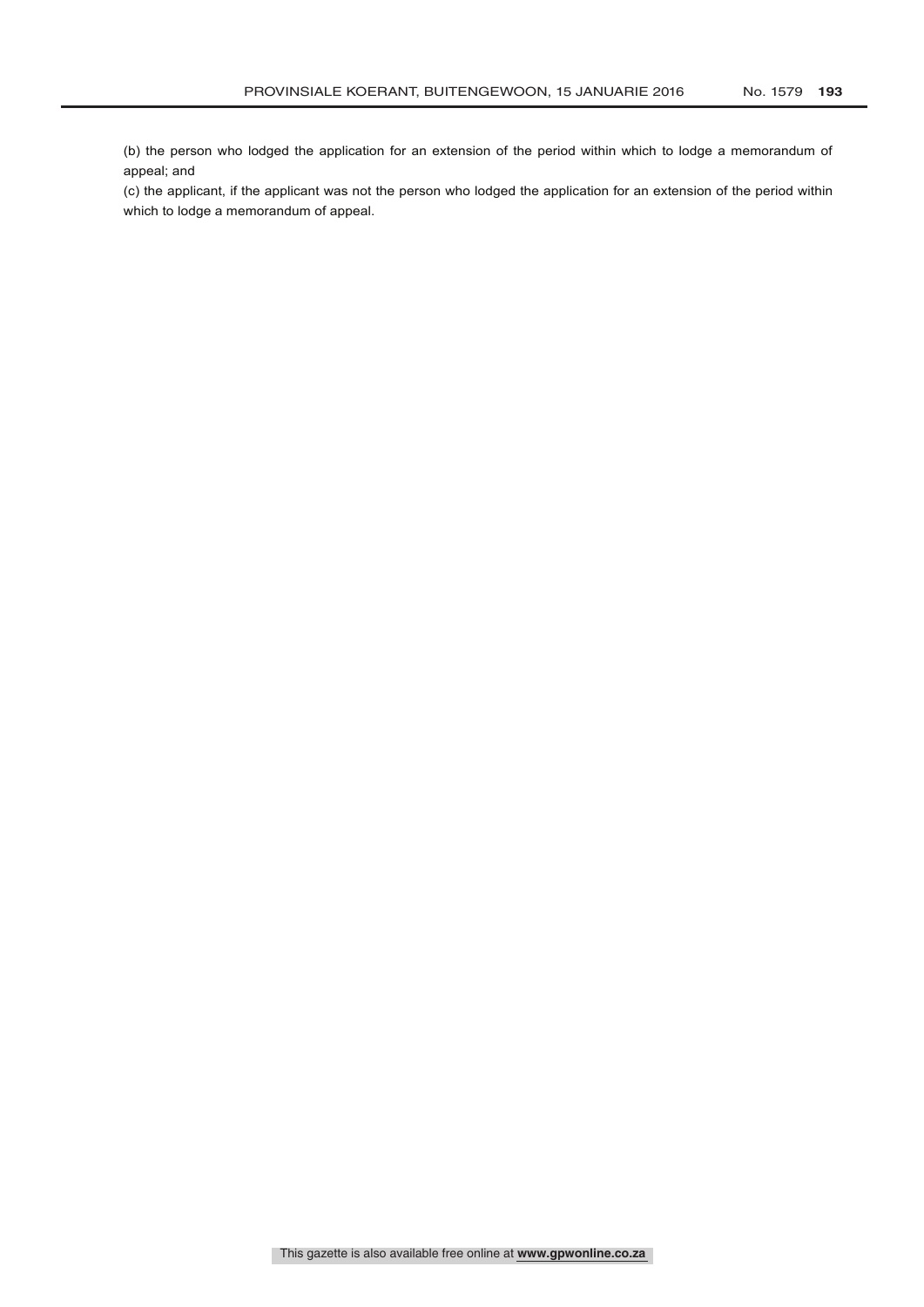# URGENT APPLICATION TO THE MUNICIPAL PLANNING APPEAL AUTHORITY TO CONFIRM THAT AN APPEAL IS INVALID OR FOR THE PARTIAL COMMENCEMENT OF A DECISION APPROVING AN APPLICATION FOR MUNICIPAL PLANNING APPROVAL

*(Section 76(3))*

# **Urgent application to the Municipal Planning Appeal Authority to confirm that an appeal is invalid or for the partial commencement of a decision approving an application for municipal planning approval**

**1.**(1) An applicant may apply to the Presiding Officer before the appeal is heard −

(a) to confirm that an appeal is invalid, if  $-$ 

(i) the appeal was lodged by a person who is not entitled to lodge an appeal to the Municipal Planning Appeal Authority; or

(ii) if the appellant is an applicant, he or she failed to serve a copy of the memorandum on a person contemplated in item 1(2) of Schedule 10;

(iii) if the appellant is a person who lodged a written comment in terms of item 2(d) of Schedule 5, he or she failed to serve a copy of the memorandum on a person contemplated in item 1(3) of Schedule 10;

(b) for the commencement of –

(i) a decision on an application for municipal approval in respect of land that is not affected by the appeal; or

(ii) the parts of a decision on an application for municipal planning approval that are not affected by the appeal.

(2) An urgent application must be in the form of an affidavit, showing good cause as to why the application should be granted.

(3) An urgent application must be served on –

- (a) the Municipal Planning Appeal Authority Registrar;
- (b) the Municipality; and
- (c) the person who lodged the appeal.

# **Opposition to an urgent application**

**2.**(1) An opposition to an urgent application must be in the form of an affidavit, showing good cause why the urgent application should not be granted.

(2) An appellant who intends to oppose an urgent application must serve an affidavit opposing the urgent application within 14 days after having been served with the urgent application on -

- (a) the Municipal Planning Appeal Authority Registrar;
- (b) the Municipality; and
- (c) the applicant.

#### **Matters relevant in determining merits of an urgent application to confirm that an appeal is invalid**

**3.** The Presiding Officer must consider the following matters, in so far as they may be relevant, in deciding on an urgent application to confirm that an appeal is invalid –

- (a) the information and reasons contained in the application;
- (b) the underlying facts and circumstances for the application; and
- (c) the potential prejudice to any party to the application.

# **Matters relevant in determining merits of an urgent application for the partial commencement of a decision approving an application for municipal planning approval**

**4.** The Presiding Officer must consider the following matters, in so far as they may be relevant, in deciding on an urgent application for the partial commencement of a decision approving an application for municipal planning approval –

(a) the information and reasons contained in the application;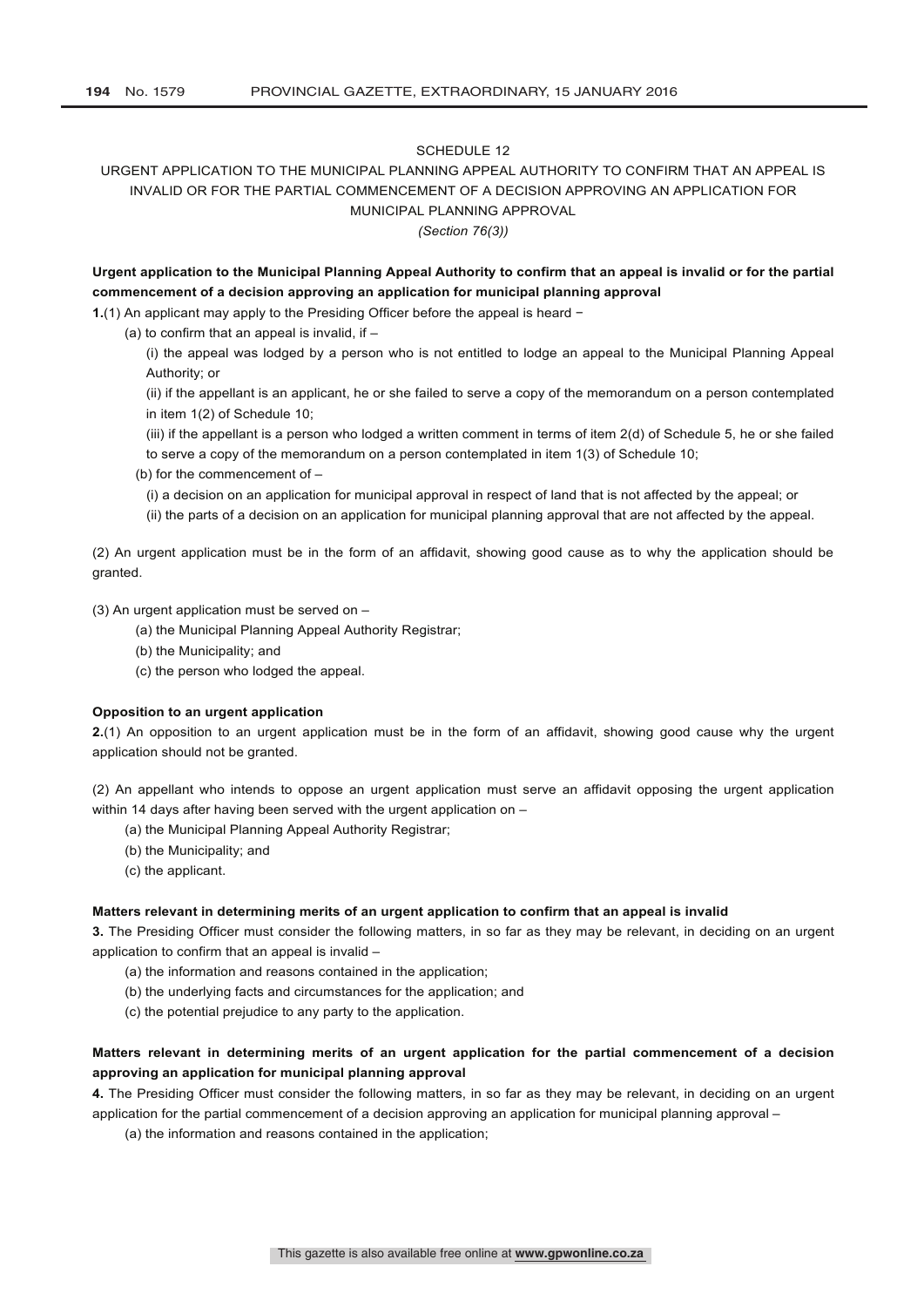- (b) the extent to which the land that will remain subject to the appeal will be affected by a decision to allow the commencement of the decision to grant municipal approval in respect of the balance of the land;
- (c) the extent to which it is possible to distinguish between the parts of the decision to grant municipal approval that may commence and the parts that may not;
- (d) the underlying facts and circumstances for the application; and
- (e) the potential prejudice to any party to the application.

### **Decision on urgent application**

**5.** A Presiding Officer must rule on an urgent within 14 days of the expiry of the period for the lodging of an opposition to the application, which ruling may include an order as to costs as the Chairperson considers fair and appropriate.

#### **Notice of decision on urgent application**

**6.** The Municipal Planning Appeal Authority Registrar must, within seven days after a Presiding Officer has made a ruling on an urgent application, serve written notice of the ruling on –

(a) the appellant whose appeal was the subject of the urgent application; and

(b) the applicant.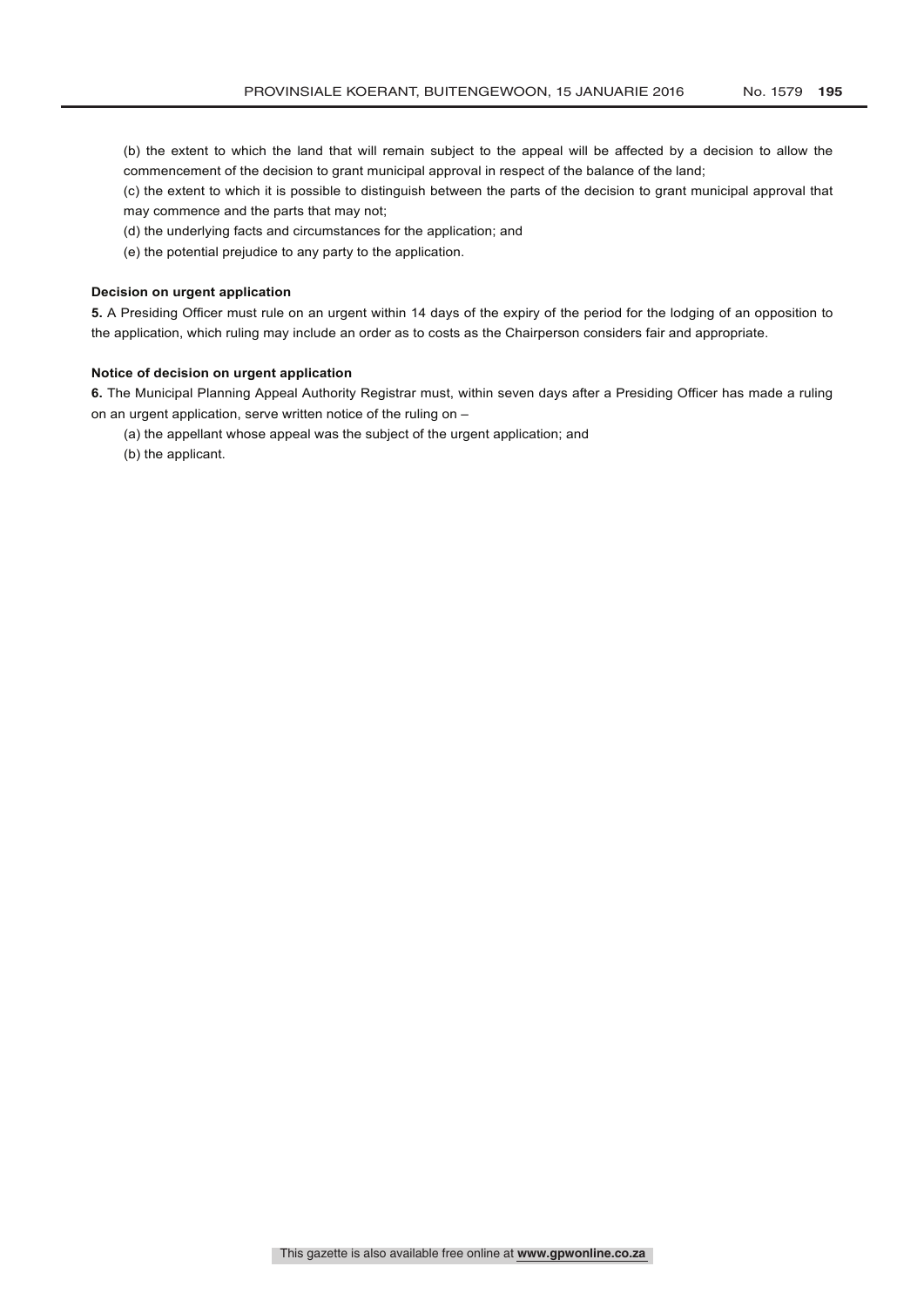# SCHEDULE 13 TRANSITIONAL MEASURES *(Section 127)*

*Part 1: Ordinance*

#### **Application for special consent approved in terms of the Ordinance**

**1.**(1) An approval for special consent in terms of section 67*bis* of the Ordinance must be regarded as consent by the Municipality in terms of the land use scheme contemplated in section 55(3)(a) of these By-Laws.

(2) For the purposes of section 61(2) of these By-Laws, the effective date of a Municipality's special consent contemplated in section 67*bis* of the Ordinance is –

(a) the date of expiry of the 28 day period referred to section 67*ter* of the Ordinance, if no appeal was lodged against the decision of the Municipality; or

(b) the date that the appeal was decided, if an appeal was lodged against the decision of the Municipality in terms of section 67*ter* of the Ordinance.

#### **Application for special consent in terms of the Ordinance not finalised before commencement of these By-Laws**

**2.**(1) An application for special consent in terms of section 67*bis* of the Ordinance, that has not been finalised before the commencement of these By-Laws, must be continued in terms of these By-Laws.

(2) A Municipal Planning Registrar must confirm the corresponding provision in the application process from which the application for municipal planning approval must be continued.

(3) An applicant does not have to comply with a requirement in terms of these By-Laws that are more onerous than the requirements of the Ordinance in respect of a provision of these By-Laws that precedes the provision from which the application for municipal planning approval must be continued.

(4) An applicant does not have to comply with a requirement of the Ordinance that is more onerous than the requirements of these By-Laws.

#### *Part 3: Less Formal Township Establishment Act*

#### **Less formal settlement or township approved in terms of the Less Formal Township Establishment Act**

**3.**(1) An application for a settlement approved in terms of section 3(1) or a township approved in terms of section 14(1) of the Less Formal Township Establishment Act, that has been approved –

(a) subject to a layout plan; and

(b) subject to conditions for the development thereof,

must be regarded as a township approved in terms of section 54(3)(a) these By-Laws.

 $(2)$  Despite  $-$ 

(a) the provisions of section 3(5)(b), (e) and (g) of the Less Formal Township Establishment Act; or

(b) a decision to the contrary by the Administrator in terms of section 12(1) of the Less Formal Township Establishment Act,

this Act applies to land designated as a less formal settlement in terms of section 3(1) or a township approved in terms of section 14(1) of the Less Formal Township Establishment Act.

(3) An application is not required in terms of these By-Laws for  $-$ 

(a) the development of a less formal settlement in accordance with an approved layout plan and conditions of approval contemplated in section 4(1) of the Less Formal Township Establishment Act; or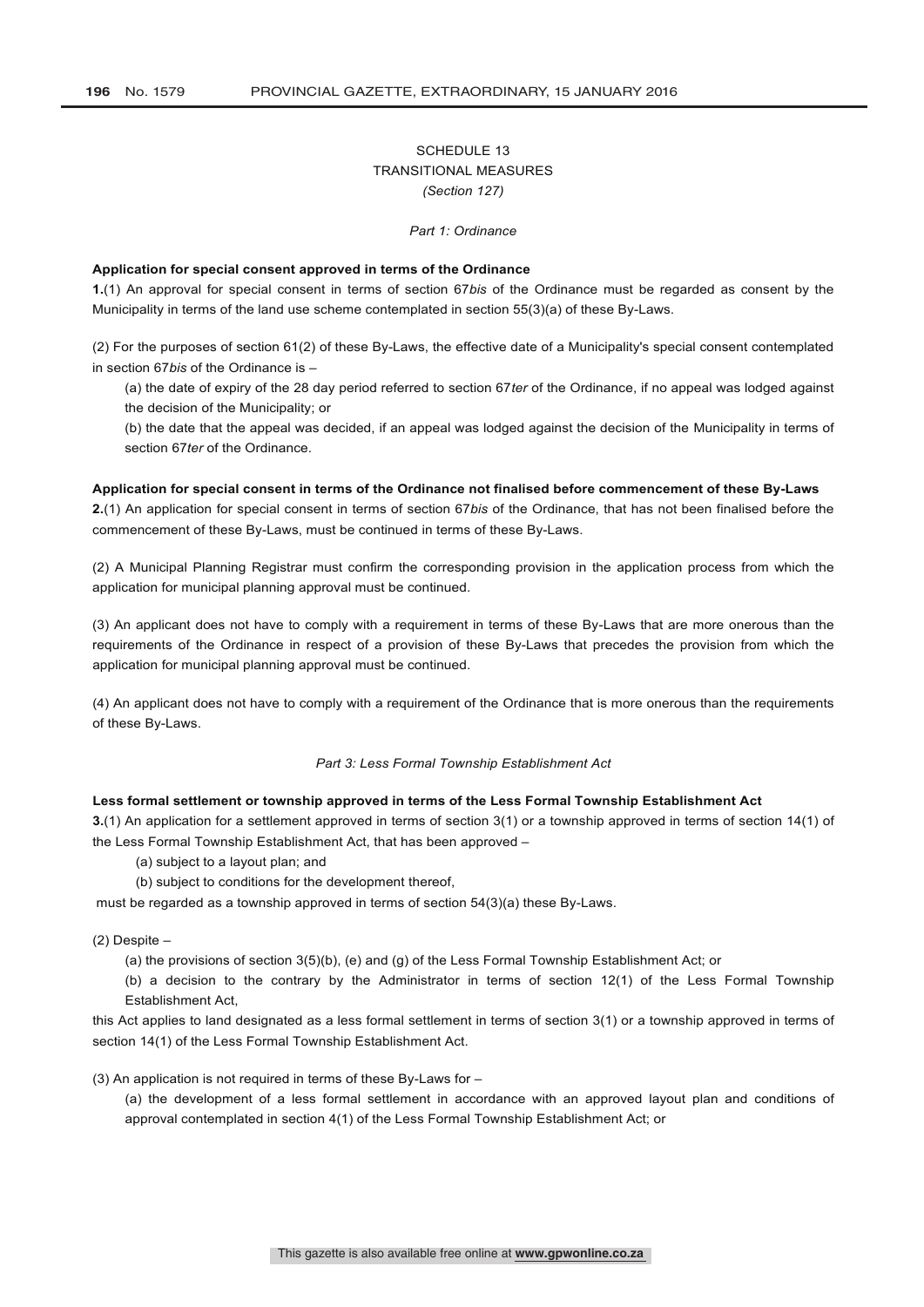(b) the development of less formal township in accordance with an approved layout plan and conditions of approval contemplated in section 14(1)(a) of the Less Formal Township Establishment Act.

(4) An application is required in terms of these By-Laws for the subdivision of land or establishment of a township on land that has been designated as a less formal settlement in terms of section 3(1) of the Less Formal Township Establishment Act, it the land was not designated-

(a) subject to a layout plan; or

(b) subject to conditions for the development thereof.

## *Part 3: Development Facilitation Act*

# **Development approved in terms of the Development Facilitation Act**

**4.(1)** All applications, appeals or other matters pending before a Tribunal established in terms of section 15 of the Development Facilitation Act, 1995 (No 67 of 1995) at the commencement of the Spatial Planning and Land Use Management Act (1<sup>st</sup> July 2015) that have not been decided or otherwise disposed of, must be continued and disposed of in terms of the Spatial Planning Land Use Management Act.

(2) An application for development approved in terms of section 33(1) or 51(1) of the Development Facilitation Act must be regarded as an application for municipal planning approval approved in terms of section  $46(2)(a)$  and  $54(3)(a)$  of these By-Laws.

#### **Functions of designated officer may be performed by Municipality**

**5.**(1) Despite the repeal of the Development Facilitation Act, the Municipality must continue to perform the following functions conferred on a designated officer in terms of the Development Facilitation Act -

(a) to publish the conditions of establishment imposed by the Development Tribunal or the Development Municipal Planning Appeal Tribunal that must be published in the Gazette, as contemplated in sections 33(4) and 51(3) of the Development Facilitation, in the Gazette;

(b) to inform the Registrar of Deeds that the conditions of establishment which have to be complied with prior to the commencement of registration, have been complied with, contemplated in section 38(1)(c) of the Development Facilitation Act; and

(c) to inform the Registrar of Deeds that the applicant and the Municipality have fulfilled their obligations relating to the provision of services, contemplated in section 38(1)(d) of the Development Facilitation Act.

(2) The Municipality must appoint a municipal official to perform the functions conferred on a designated officer as contemplated in this item.

# **Power reserved by Development Tribunal or Development Appeal Tribunal in a decision on an application in terms of the Development Facilitation Act**

**6.**(1) A power reserved by the Development Tribunal or Development Appeal Tribunal in a decision on an application in terms of the Development Facilitation Act must be regarded as a power that must be exercised by the Municipality.

(2) The Municipality must comply with the provisions of these By-Laws, including the procedure for the amendment of a notice of a decision on an application for municipal planning approval, when exercising a power contemplated in this item.

#### *Part 4: KwaZulu-Natal Planning and Development Act*

# **Application approved in terms of KwaZulu-Natal Planning and Development Act**

**7.** A decision by the Municipality –

- (a) to adopt a scheme contemplated in section 13(1)(a) of the KwaZulu-Natal Planning and Development Act;
- (b) to replace a scheme contemplated in section 13(1)(a) of the KwaZulu-Natal Planning and Development Act;